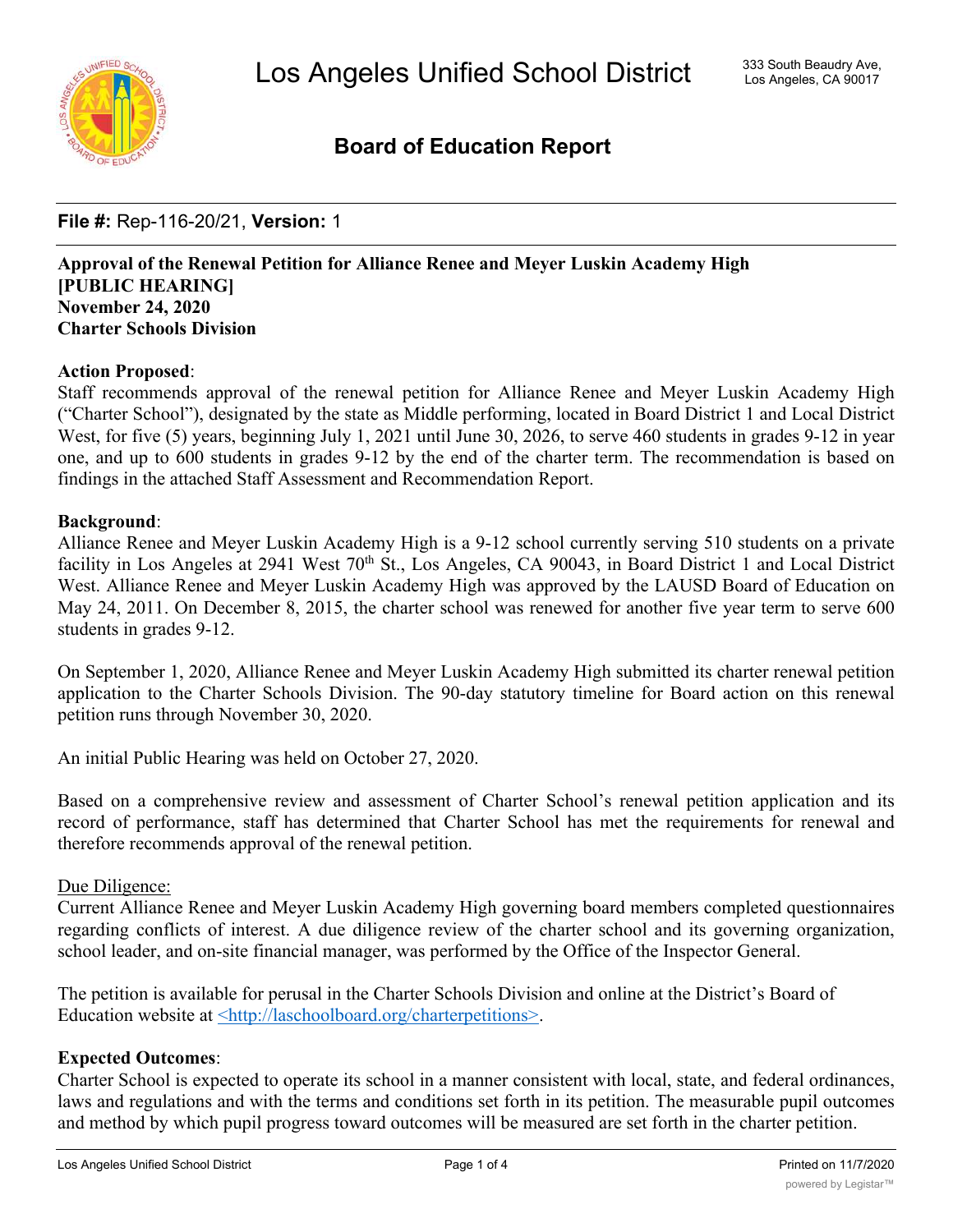## **File #:** Rep-116-20/21, **Version:** 1

## **Board Options and Consequences**:

"Yes" - If the Board adopts the recommendation of approval of the renewal petition, Charter School would be authorized to continue operating as a charter school under the terms of the approved renewal petition for a five (5) year period beginning July 1, 2021.

"No" - If the Board does not adopt the recommendation of approval of the renewal petition, and instead takes specific action to deny the renewal petition, Charter School would not be authorized to continue operating as a charter school under the terms of the renewal petition. Charter School's current charter expires on June 30, 2021. The petitioners may appeal a denial to Los Angeles County Board of Education ("LACBOE"). If the appeal is approved by LACBOE, Charter School would be authorized by the LACBOE. If LACBOE denies a petition on appeal, the Charter School may appeal to the State Board of Education ("SBE") which will review the appeal using an abuse of discretion standard. If the denial is reversed by the SBE, the SBE shall designate, in consultation with the petitioner, the LAUSD Board of Education or LACBOE as the chartering authority.

This Board Report No. 116-20/21, accompanying documents, and transcript of the Board meeting, shall constitute the Board of Education's adopted written findings of fact for the denial of the Charter School renewal petition.

## **Policy Implications**:

There are no policy implications at this time.

### **Budget Impact**:

State income and various other income sources to the District are reduced when current District students enroll at a charter school, and comparable or offsetting expenditure reduction may not occur in such cases. Under Education Code section 47604(c), a school district that grants a charter to a charter school to be operated by, or as, a nonprofit public benefit corporation is not held liable for the charter school's debts or obligations as long as the school district complies with all oversight responsibilities. The District will continue to have monitoring and oversight responsibility for charter school finances, as specified in the Charter Schools Act. Any modifications to the charter school's petition or operations with significant financial implications would require District approval prior to implementation. Petition approval is also contingent upon adequate liability insurance coverage.

Charter School has selected to join the LAUSD SELPA Option 3. The Charter School's fair share contribution to special education will be 10% of the charter schools' AB 602 (rate includes Base, COLA, and Growth/Decline reduced by the amount withheld for Program Specialist/Regionalized Services) and Federal IDEA revenues. This amount will be paid from the Charter School's Local Control Funding Formula ("LCFF") funds or other unrestricted revenue sources and will be allocated to support the existing District-wide administration of special education supports and services. The revenue rate will be adjusted to account for changes in the State's funding formula beginning in fiscal year 2013-2014. The amount withheld by the District from the Program Specialist/Regionalized Services in fiscal year will continue to be withheld and adjusted annually for COLA. An additional 10% of special education revenues will be retained by the District and allocated as directed by the Advisory Board and members of the LAUSD SELPA Option 3, with the leadership of the Charter-operated Program special education director. These funds will be used to support the personnel for the members of the LAUSD SELPA Option 3; build management and operating procedures to create an infrastructure to support schools in meeting the needs of students with mild to severe disabilities; and, to create and implement new programs that serve students in charter schools. If Charter School does not spend their allocation of special education funds during a fiscal year of the charter petition period, the allocation of special education funds to Charter School for the next fiscal year will be reduced in an amount equal to the unspent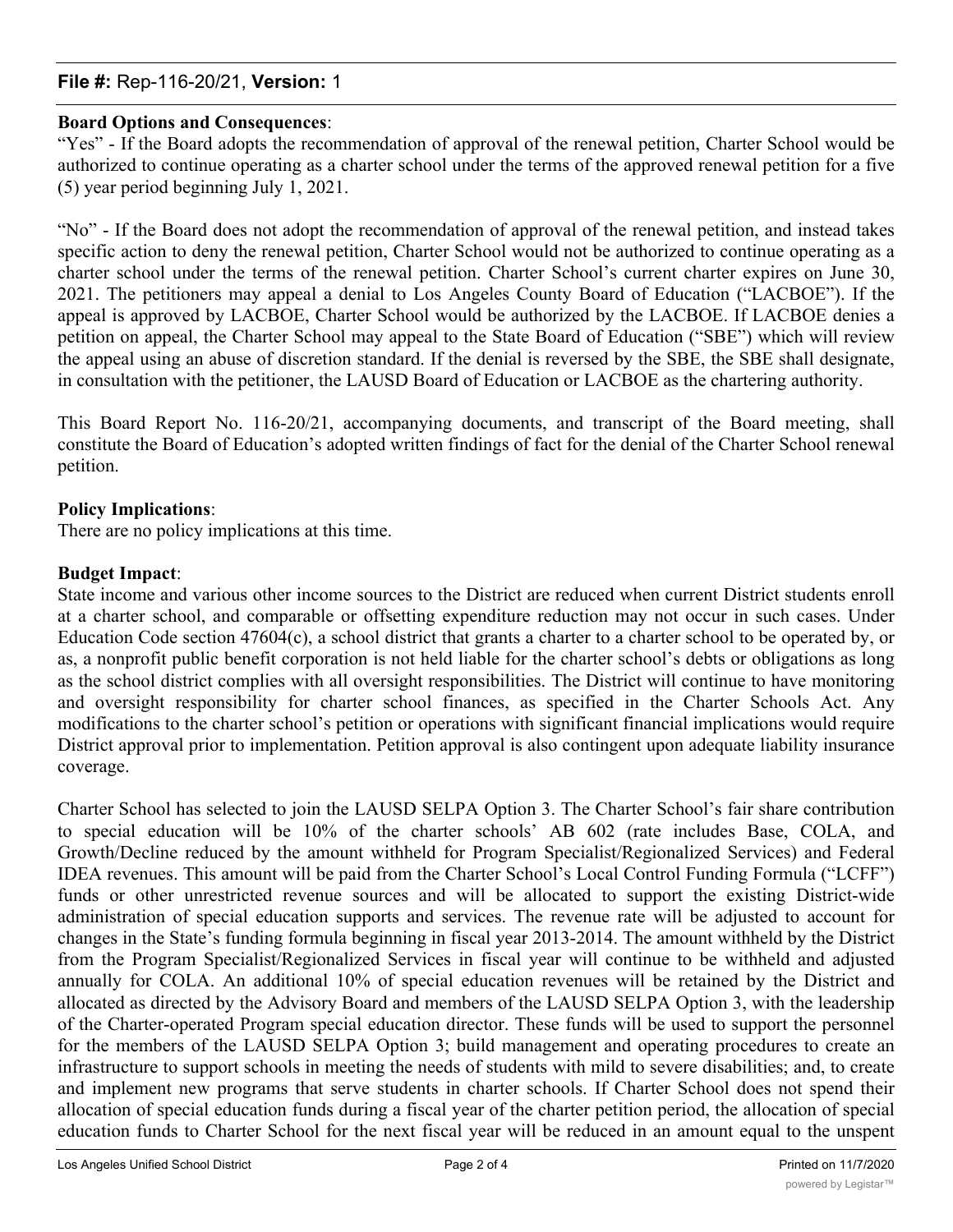## **File #:** Rep-116-20/21, **Version:** 1

special education funds of the previous fiscal year.

In addition to the payments required under this Section, the Charter School may request specific special education related services from the District through fee-for-service arrangements that will reflect the calculated cost of the requested services and will be contingent on the District's available resources.

Any change in the Option election that occurs during the term of Charter School's petition period shall be mutually agreed upon and addressed in an MOU between the charter school and the District. The new Option election shall be effective on July 1 of the next school year with the corresponding fair share contribution.

### **Student Impact**:

As stated in the Board of Education's Policy on Charter School Authorizing, "[W]hen the Board of Education authorizes a charter school, it establishes a partnership to advance its vision and mission and to accelerate gains in academic achievement and accountability for *all* of its students and public schools (*Policy*, p.2)." Based on a comprehensive review and assessment of Charter School's renewal petition application and its record of performance, staff has determined that Charter School has met the requirements for charter school renewal and therefore recommends approval of the renewal petition.

### **Issues and Analysis**:

If all pending issues, including but not limited to special education requirements, special education local planning area (SELPA) requirements, governance, fiscal and facilities matters, are not resolved at the time of the Board meeting, the item may be pulled from the agenda.

Budget and Petition available for perusal at the following link: <https://www.dropbox.com/sh/irhfibr3g20m191/AAADmfXEO54d3PGWyzdt5bCHa?dl=0>

### **Attachments:**

Attachment A - Staff Assessment and Recommendation Report Attachment B - DFS Data, DFS Resident School Data and High vs Low Performance Data Sets Attachment C - Desegregation Impact Statement

## **Informatives:**

Not applicable

**Submitted:** 11/06/20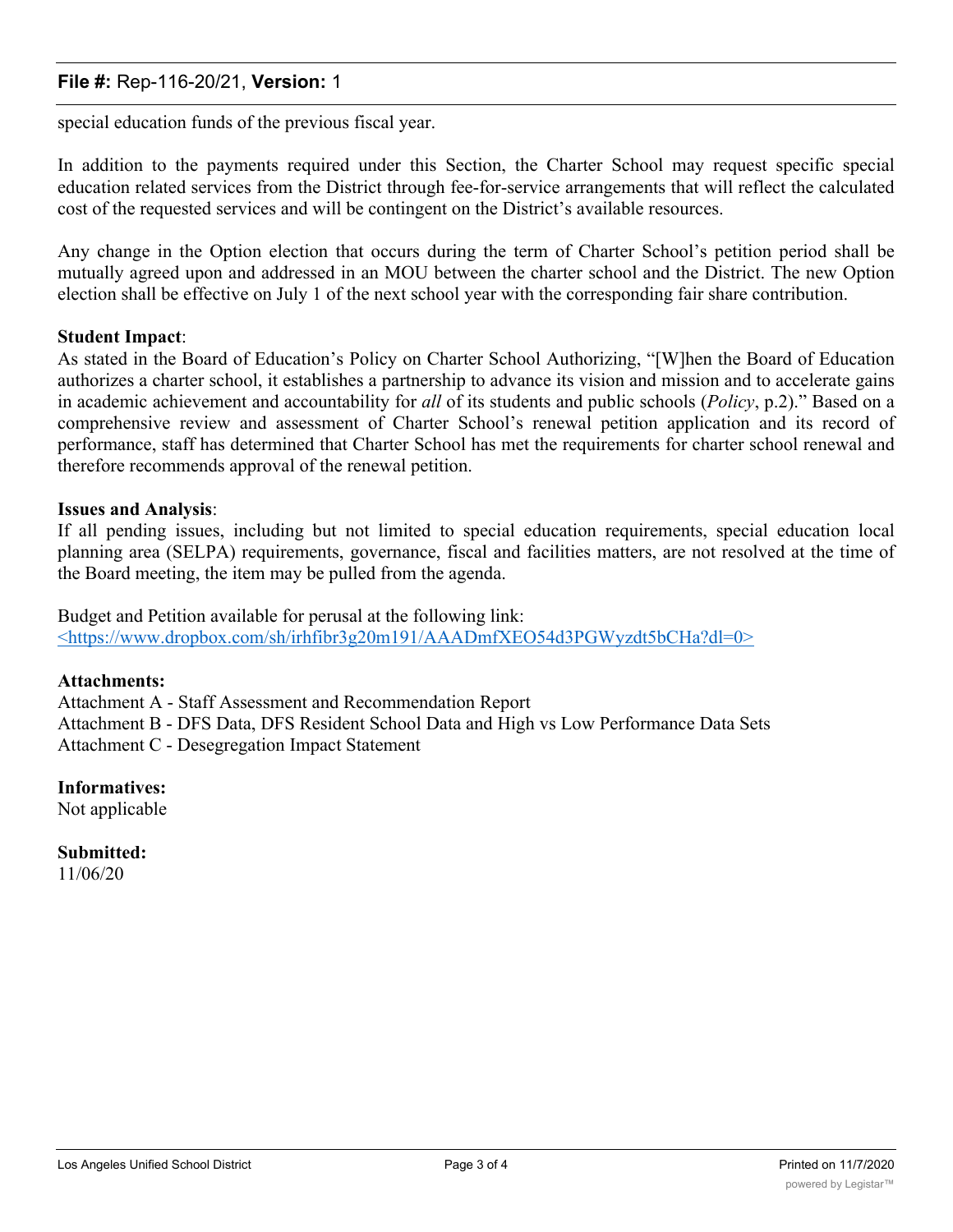**File #:** Rep-116-20/21, **Version:** 1

## **RESPECTFULLY SUBMITTED, APPROVED & PRESENTED BY:**

**AUSTIN BEUTNER JOSÉ COLE-GUTIÉRREZ** Superintendent of Schools Director

Charter Schools Division

**REVIEWED BY:**

DEVORA NAVERA REED Interim General Counsel

Approved as to form.

**REVIEWED BY:**

TONY ATIENZA Director, Budget Services and Financial Planning

\_\_\_ Approved as to budget impact statement.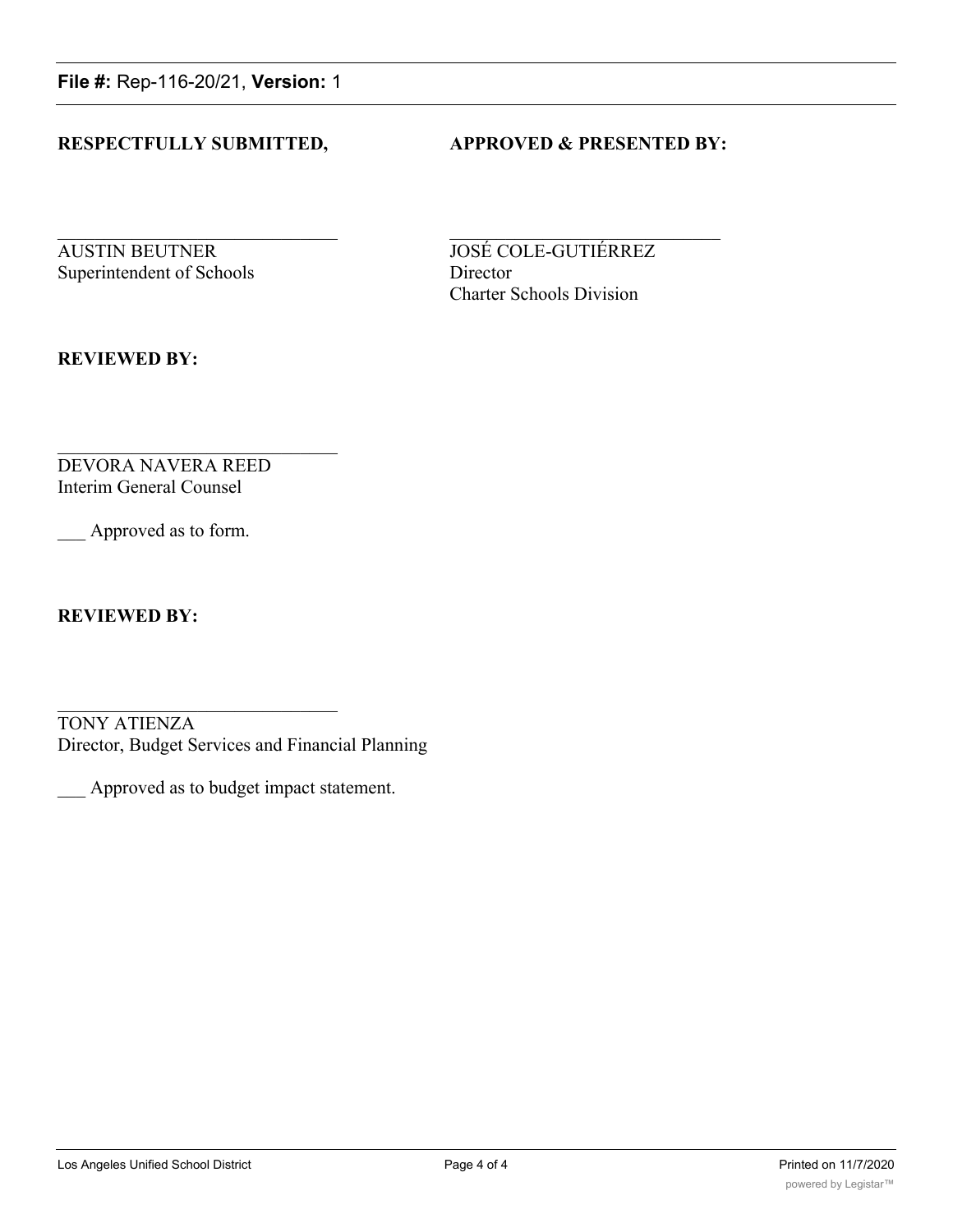# **STAFF ASSESSMENT AND RECOMMENDATION REPORT RENEWAL PETITION** ATTACHMENT A

Board of Education Report 116-20/21 November 24, 2020

| <b>School Name:</b>                                   |                                                                                                                           | <b>Alliance Renee and Meyer Luskin Academy High</b>                                                                                                                                                                                                                                                                                                                                                                                                                                                                                                                                                                                                                                                                                                                                                                                                                                                                      | <b>BOARD IS</b>          |
|-------------------------------------------------------|---------------------------------------------------------------------------------------------------------------------------|--------------------------------------------------------------------------------------------------------------------------------------------------------------------------------------------------------------------------------------------------------------------------------------------------------------------------------------------------------------------------------------------------------------------------------------------------------------------------------------------------------------------------------------------------------------------------------------------------------------------------------------------------------------------------------------------------------------------------------------------------------------------------------------------------------------------------------------------------------------------------------------------------------------------------|--------------------------|
| Type of Charter School:                               | <b>Start-Up Independent Charter School</b>                                                                                | <b>REQUIRED TO</b><br><b>TAKE ACTION BY:</b>                                                                                                                                                                                                                                                                                                                                                                                                                                                                                                                                                                                                                                                                                                                                                                                                                                                                             |                          |
| <b>Charter Operator</b>                               |                                                                                                                           | <b>Alliance Renee and Meyer Luskin Academy High</b>                                                                                                                                                                                                                                                                                                                                                                                                                                                                                                                                                                                                                                                                                                                                                                                                                                                                      |                          |
| <b>Location Code:</b>                                 | 7694                                                                                                                      |                                                                                                                                                                                                                                                                                                                                                                                                                                                                                                                                                                                                                                                                                                                                                                                                                                                                                                                          | <b>November 30, 2020</b> |
| Type of Site(s):                                      | <b>Private</b>                                                                                                            |                                                                                                                                                                                                                                                                                                                                                                                                                                                                                                                                                                                                                                                                                                                                                                                                                                                                                                                          |                          |
| Site Address(es):                                     | 2941 West $70^{th}$ St., Los Angeles, CA 90043                                                                            |                                                                                                                                                                                                                                                                                                                                                                                                                                                                                                                                                                                                                                                                                                                                                                                                                                                                                                                          |                          |
| <b>Board District(s):</b>                             | 1                                                                                                                         | Local District(s):                                                                                                                                                                                                                                                                                                                                                                                                                                                                                                                                                                                                                                                                                                                                                                                                                                                                                                       | West                     |
| <b>Grade Levels Served:</b>                           | $9 - 12$                                                                                                                  | <b>Current Enrollment:</b>                                                                                                                                                                                                                                                                                                                                                                                                                                                                                                                                                                                                                                                                                                                                                                                                                                                                                               | 510                      |
| <b>Grade Levels Authorized</b><br>in Current Charter: | $9 - 12$                                                                                                                  | <b>Approved Enrollment in Current</b><br>Charter:                                                                                                                                                                                                                                                                                                                                                                                                                                                                                                                                                                                                                                                                                                                                                                                                                                                                        | 600                      |
| <b>CONSIDERATION:</b>                                 | <b>Renewal</b>                                                                                                            |                                                                                                                                                                                                                                                                                                                                                                                                                                                                                                                                                                                                                                                                                                                                                                                                                                                                                                                          |                          |
| <b>CDE PERFORMANCE</b><br>LEVEL:                      | <b>Middle Performing</b>                                                                                                  |                                                                                                                                                                                                                                                                                                                                                                                                                                                                                                                                                                                                                                                                                                                                                                                                                                                                                                                          |                          |
| <b>STAFF</b><br><b>RECOMMENDATION:</b>                | <b>Approval</b>                                                                                                           |                                                                                                                                                                                                                                                                                                                                                                                                                                                                                                                                                                                                                                                                                                                                                                                                                                                                                                                          |                          |
| <b>SUMMARY OF</b><br><b>STAFF FINDINGS:</b>           | <b>Criterion 1:</b><br>٠<br>٠<br>٠<br>petition<br>The<br>declarations.<br><b>Criterion 2:</b><br>٠<br><b>Criterion 3:</b> | Based on a comprehensive review of the renewal petition application and the<br>school's record of performance, staff has determined that the charter school has<br>met the criteria for renewal (Ed. Code § 47605, 47607 and 47607.2).<br>The charter school has presented a sound educational program.<br>The petition, as revised through the petition review and revisions process,<br>contains reasonably comprehensive descriptions of all required<br>elements, including the Federal, State, and District Required Language.<br>Petitioners are demonstrably likely to successfully implement the<br>educational program set forth in the renewal petition.<br>affirmations,<br>contains<br>required<br>Charter School qualifies for renewal as a [low, middle, high] performing<br>charter school based on performance indicators and pursuant to the statutory<br>renewal framework. (See full analysis below). | assurances,<br>and       |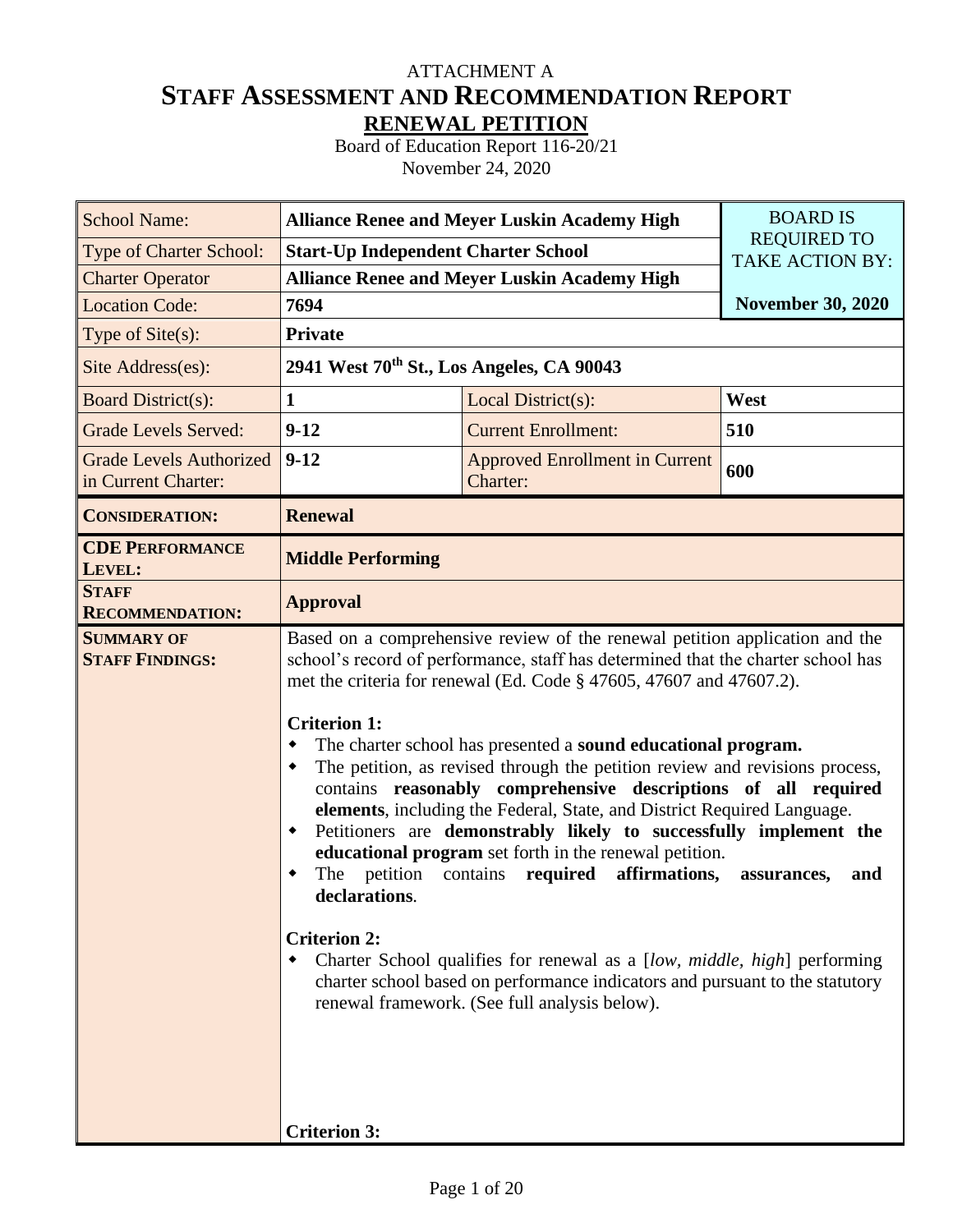|                                       | At the time of renewal, Charter School does not have substantial fiscal or<br>٠<br>substantial governance factors that would lead to a finding that the Charter<br>School is demonstrably unlikely to successfully implement the program set<br>forth in the renewal petition.<br>• There is no evidence at the time of renewal that Charter School is not serving<br>all pupils who wish to attend based on data on pupil enrollment patterns. |
|---------------------------------------|-------------------------------------------------------------------------------------------------------------------------------------------------------------------------------------------------------------------------------------------------------------------------------------------------------------------------------------------------------------------------------------------------------------------------------------------------|
|                                       | In addition to the above, the petition contains a declaration of whether or not<br>the charter school shall be deemed the exclusive public employer of the<br>employees of the charter school for purposes of Chapter 10.7. Please see "Staff"<br>Review and Assessment" section below for further detail.                                                                                                                                      |
| <b>PROPOSED</b><br><b>BENCHMARKS:</b> | N/A                                                                                                                                                                                                                                                                                                                                                                                                                                             |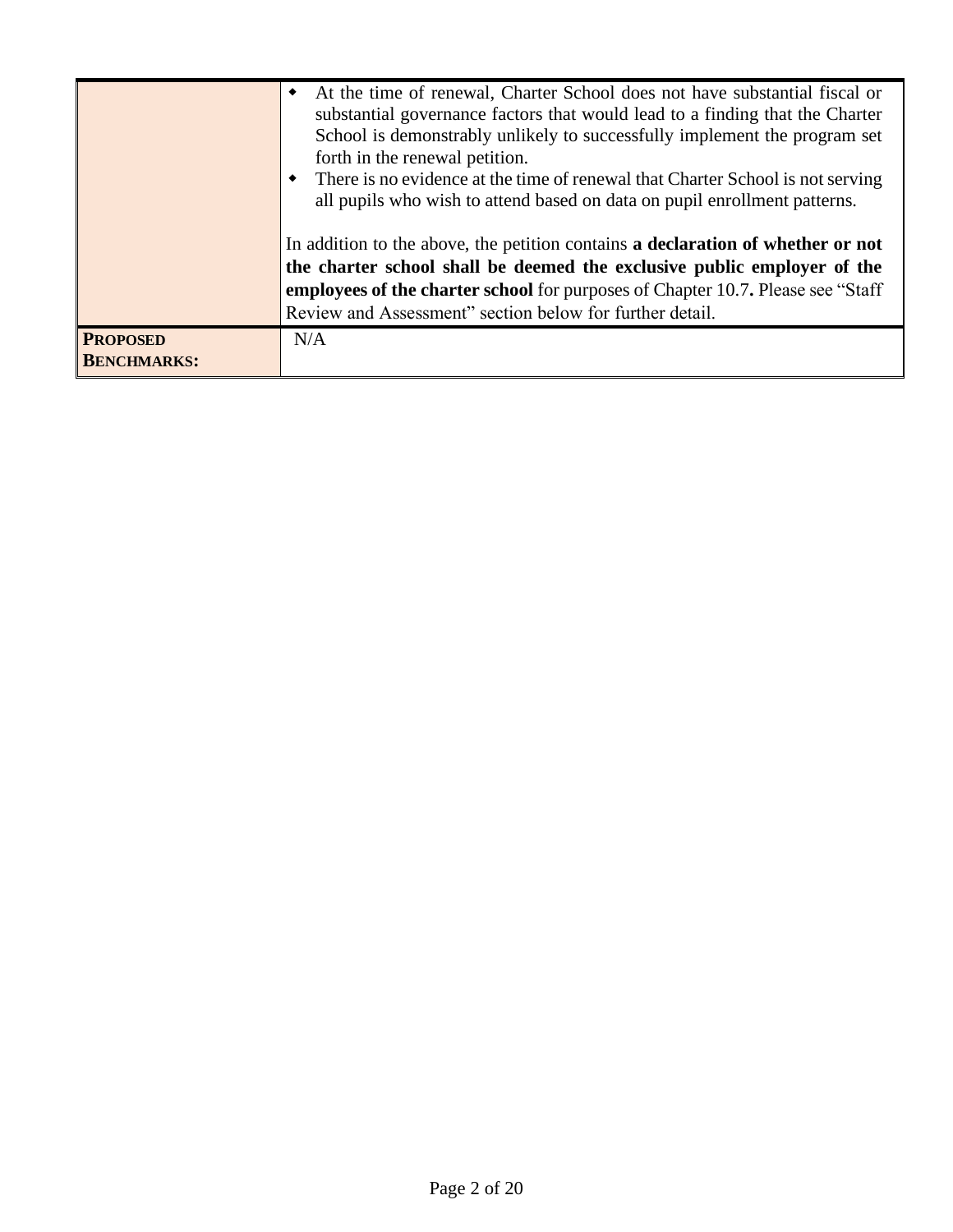# **STAFF ASSESSMENT**

## **I. ACTION PROPOSED**

Staff recommends approval of the renewal petition for Alliance Renee and Meyer Luskin Academy High ("Alliance Luskin" or "Charter School"), located in Board District 1 and Local District West, for a term of 5 years, beginning July 1, 2021, until June 30, 2026 to serve 460 students in grades 9-12 in year one, and up to 600 students in grades 9-12 by the end of the charter term.

## **II. CRITERIA FOR RENEWAL**

Upon submission, District staff comprehensively reviews each renewal petition application to determine whether the school has met the requirements for renewal set forth in California Education Code sections 47605, 47607, and 47607.2. As part of staff's holistic review of the renewal petition application, the charter school must be determined to be eligible for renewal under the renewal criteria prescribed in Education Code sections 47607 and 47607.2 requires a three-pronged analysis:

- **Criterion 1:** Does the renewal petition include a sound educational program, a reasonably comprehensive description of the 15 elements required for petitions, an affirmation of each of the conditions described in Education Code section 47605(e), and are petitioners likely to successfully implement the program set forth in the petition? (Ed. Code, § 47607(b).)
- Criterion 2: Is the charter school "high," "middle," or "low" performing? (see Ed. Code, §§  $47607(c)$ ,  $47607.2(a)$ , and  $47607.2(b)$ . Has the charter school attained measurable increases in academic achievement schoolwide and for numerically significant numerically significant student groups served by the charter school, and does the charter school have strong postsecondary outcomes, if applicable?
- **Criterion 3:** Is the charter school serving all pupils who wish to attend, or does the charter school have substantial fiscal or governance issues? (Ed. Code, § 47607(e).)

Charter schools designated as Dashboard Alternative School Status ("DASS") will work with LAUSD to establish renewal targets locally. (Ed. Code, § 47607(c)(7).) Please see *LAUSD Policy and Procedures for Charter School Authorizing* (LAUSD Board of Education, August 11, 2020) for more information regarding renewal criteria.

## **III. GENERAL SCHOOL INFORMATION**

|                             | <b>Alliance Renee and Meyer Luskin Academy High</b>             |
|-----------------------------|-----------------------------------------------------------------|
| <b>Initial</b>              | On May 24, 2011, Alliance Renee and Meyer Luskin Academy        |
| <b>Authorization:</b>       | High (formerly named Alliance College-Ready Academy High        |
|                             | School No. 17) was authorized by the LAUSD Board of Education   |
|                             | to serve 500 students in grades 9-12.                           |
| <b>Most Recent</b>          | The charter was renewed on December 8, 2015, to serve up to 600 |
| <b>Renewal</b>              | students in grades 9-12.                                        |
| <b>Approved Material</b>    | The Board of Education approved a request for material revision |
| <b>Revisions of Current</b> | on December 12, 2019, to amend the corporate structure and      |
| <b>Charter:</b>             | governance model.                                               |

## **A. School History**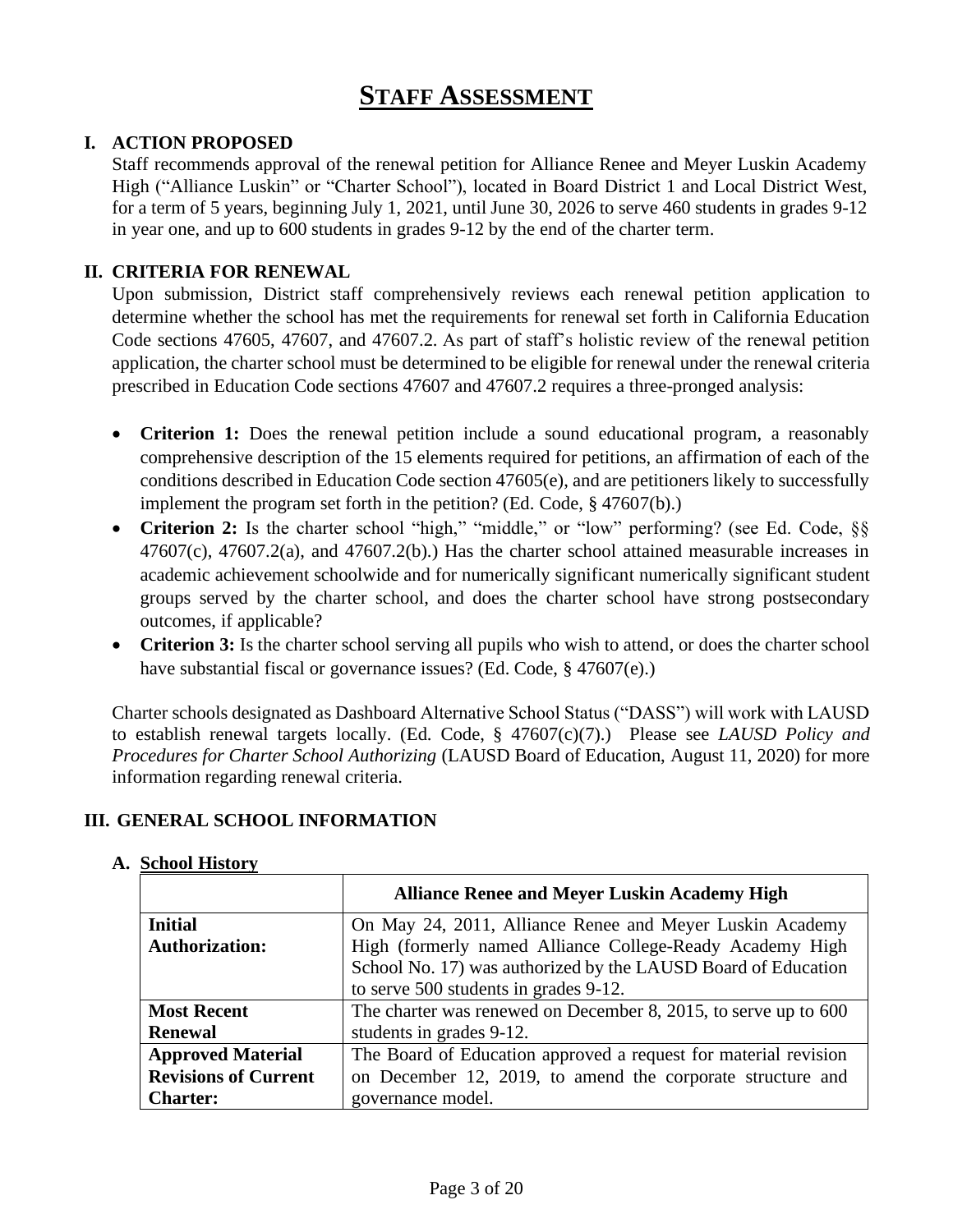|                                                                         | <b>Alliance Renee and Meyer Luskin Academy High</b>                                                                                                                                                                                                                                                                                                                                                                                                                                                                                                                                                                                                                                                                                                                                                                                                                                                                                                                                                                                                                                                                                                                                                                                                                                                                                                                                                                                                                                                                                                                                                                                                                                                                                                                                                                                |
|-------------------------------------------------------------------------|------------------------------------------------------------------------------------------------------------------------------------------------------------------------------------------------------------------------------------------------------------------------------------------------------------------------------------------------------------------------------------------------------------------------------------------------------------------------------------------------------------------------------------------------------------------------------------------------------------------------------------------------------------------------------------------------------------------------------------------------------------------------------------------------------------------------------------------------------------------------------------------------------------------------------------------------------------------------------------------------------------------------------------------------------------------------------------------------------------------------------------------------------------------------------------------------------------------------------------------------------------------------------------------------------------------------------------------------------------------------------------------------------------------------------------------------------------------------------------------------------------------------------------------------------------------------------------------------------------------------------------------------------------------------------------------------------------------------------------------------------------------------------------------------------------------------------------|
| <b>Board Benchmarks in</b><br><b>Charter</b><br><b>Current</b><br>Term: | On December 8, 2015, as part of the school's most recent renewal,<br>the LAUSD Board of Education issued the following governance<br>and academic benchmarks to Alliance Luskin:<br>Governance<br>Alliance Renee and Meyer Luskin Academy High's nonprofit<br>٠<br>governing board will implement the policy and procedure<br>changes required by the District's Notice to Cure: Further<br>Action on Governance, dated October 22, 2015, and in the<br>District's oversight observations regarding governance, as well<br>as any prospective oversight observations during the 2015-16<br>academic year no later than July 1, 2016.<br>Alliance Renee and Meyer Luskin Academy High shall provide<br>٠<br>to the District copies of the service agreement and/or any other<br>contracts between or among Alliance for College-Ready Public<br>Schools and Alliance Renee and Meyer Luskin Academy High,<br>as soon as possible, and in any event on or prior to January 2,<br>2016.<br>Alliance Renee and Meyer Luskin Academy High's nonprofit<br>٠<br>governing board will submit any applicable governance<br>revisions to its charter petition (whether administrative or<br>material) for District review and appropriate action to be<br>completed by January 31, 2017 or earlier if practicable.<br>Academics<br>Alliance Renee and Meyer Luskin Academy High shall provide<br>$\blacksquare$<br>a yearly student achievement report to the Charter Schools<br>Division summarizing schoolwide and subgroup performance<br>and progress on Smarter Balanced Assessments and other<br>measures considered during this renewal by October 1 for the<br>first two years of its new term for District evaluation.<br>Alliance Luskin met all of its benchmarks.<br>Please see the "Staff Review and Assessment" section below. |
| <b>Submission of Renewal</b>                                            | Alliance Luskin submitted its renewal petition application on                                                                                                                                                                                                                                                                                                                                                                                                                                                                                                                                                                                                                                                                                                                                                                                                                                                                                                                                                                                                                                                                                                                                                                                                                                                                                                                                                                                                                                                                                                                                                                                                                                                                                                                                                                      |
| <b>Petition Application:</b>                                            | September 1, 2020. The 90-day statutory timeline for Board action                                                                                                                                                                                                                                                                                                                                                                                                                                                                                                                                                                                                                                                                                                                                                                                                                                                                                                                                                                                                                                                                                                                                                                                                                                                                                                                                                                                                                                                                                                                                                                                                                                                                                                                                                                  |
|                                                                         | on the petition runs through November 30, 2020.                                                                                                                                                                                                                                                                                                                                                                                                                                                                                                                                                                                                                                                                                                                                                                                                                                                                                                                                                                                                                                                                                                                                                                                                                                                                                                                                                                                                                                                                                                                                                                                                                                                                                                                                                                                    |
| <b>Request</b><br><b>Concurrent</b>                                     | N/A                                                                                                                                                                                                                                                                                                                                                                                                                                                                                                                                                                                                                                                                                                                                                                                                                                                                                                                                                                                                                                                                                                                                                                                                                                                                                                                                                                                                                                                                                                                                                                                                                                                                                                                                                                                                                                |
| for Material Revision:                                                  |                                                                                                                                                                                                                                                                                                                                                                                                                                                                                                                                                                                                                                                                                                                                                                                                                                                                                                                                                                                                                                                                                                                                                                                                                                                                                                                                                                                                                                                                                                                                                                                                                                                                                                                                                                                                                                    |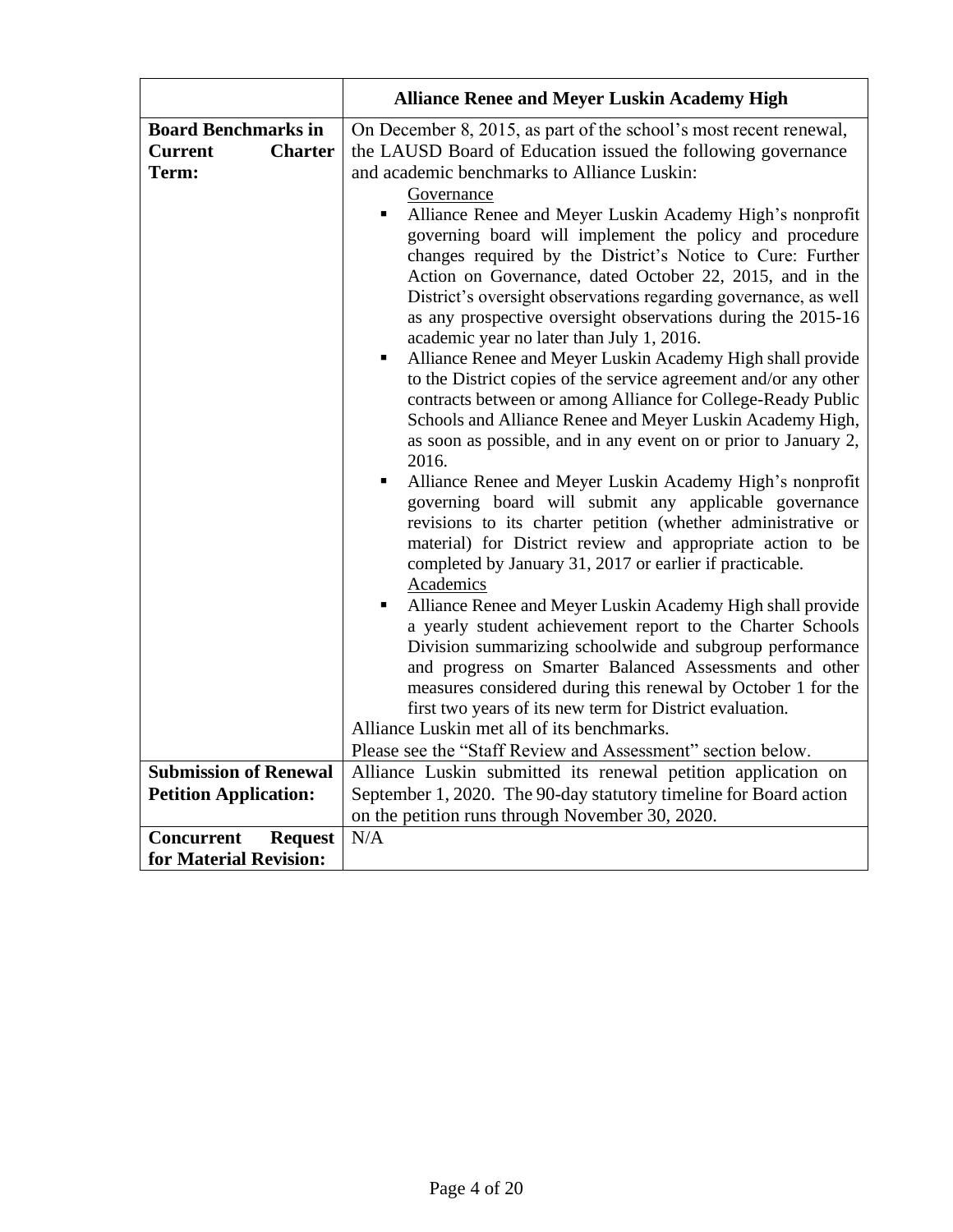## **B. Educational Program**

|                                                       | <b>Alliance Renee and Meyer Luskin Academy High</b>                                                                                                                                                                                                                                                                                                                                                                                                                                                                                                                                               |
|-------------------------------------------------------|---------------------------------------------------------------------------------------------------------------------------------------------------------------------------------------------------------------------------------------------------------------------------------------------------------------------------------------------------------------------------------------------------------------------------------------------------------------------------------------------------------------------------------------------------------------------------------------------------|
| <b>Key Features of</b><br><b>Educational Program:</b> | Alliance Luskin offers a 9-12 educational program, which<br>includes the following features:<br>Small personalized classrooms, which offer small learning<br>communities and individualized instruction that targets<br>individual student learning needs.<br>Daily learning time is structured into student longer<br>instructional blocks of time (120 minutes) to allow for focused<br>in-depth learning.<br>Instructional focus on literacy that includes analyzing<br>complex texts, citing textual evidence through discussion and<br>essay writing, and student use of academic discourse. |
| <b>English</b><br>Learner<br><b>Master Plan:</b>      | Alliance Luskin implements its own English Learner Master Plan<br>which includes the following features:<br>Teachers implement both Integrated and Designated English<br>Language Development (ELD) instruction.<br>Teachers provide multiple opportunities for use of academic<br>English through structured classroom discussions, small group<br>work, turn-and-talks, and presentations.<br>The school uses Rosetta Stone, English 3D, and Edge to support<br>English Learners in developing their listening, speaking,<br>reading and writing skills.                                        |
| <b>Education</b><br><b>Special</b><br><b>SELPA</b>    | Alliance Luskin participates in LAUSD SELPA Option 3.                                                                                                                                                                                                                                                                                                                                                                                                                                                                                                                                             |

## **C. Student Enrollment and Population**

| School                                                        | t<br>$\overline{\phantom{0}}$<br>靣 | $\alpha$ | ш<br>(5) | ത<br>$\checkmark$<br>ŏ<br>$\overline{\phantom{0}}$ | U<br>$\overline{m}$                                                                  | $\mathbf{d}$<br>$\sigma$<br>远<br>-<br>$\sigma$<br>面 | Ē | €<br>$\circ$<br>ster<br>운 | ess<br>$\overline{\mathfrak{a}}$<br>$\overline{a}$ | $\overline{a}$ | ÷<br>호 호<br>ш |  | ഗ<br>$rac{6}{5}$                     | 3 Q | ω<br>ಜ<br>$\alpha$ |  |
|---------------------------------------------------------------|------------------------------------|----------|----------|----------------------------------------------------|--------------------------------------------------------------------------------------|-----------------------------------------------------|---|---------------------------|----------------------------------------------------|----------------|---------------|--|--------------------------------------|-----|--------------------|--|
| <b>Alliance Renee and Meyer</b><br><b>Luskin Academy High</b> |                                    |          |          |                                                    | 490   95.5%   8.4%   0.4%   0.2%   16.9%   19.8%   0.0%   1.2%   2.0%   81.4%   0.0% |                                                     |   |                           |                                                    |                |               |  | $0.2\%$ $0.2\%$ 95.9% 8.8% 0.2% 0.4% |     |                    |  |

Data Source: Data Quest, Student and School Downloadable Data File[s https://www.cde.ca.gov/ds/sd/sd/filesenr.asp](https://www.cde.ca.gov/ds/sd/sd/filesenr.asp)

## **D. Charter School Operator**

Alliance Renee and Meyer Luskin Academy High a California nonprofit public benefit corporation operates Alliance Renee and Meyer Luskin Academy High. The school is part of a network of 25 LAUSD authorized charter schools with Alliance College-Ready Public Schools (ACRPS), a separate nonprofit public benefit corporation that is the sole statutory member of the Alliance Renee and Meyer Luskin Academy High's nonprofit public benefit corporation.

## **IV. STAFF REVIEW AND ASSESSMENT**

Based on a comprehensive review of the renewal petition application and the school's record of performance, staff has determined that the charter school has met the standards and criteria for renewal. Staff findings include the following: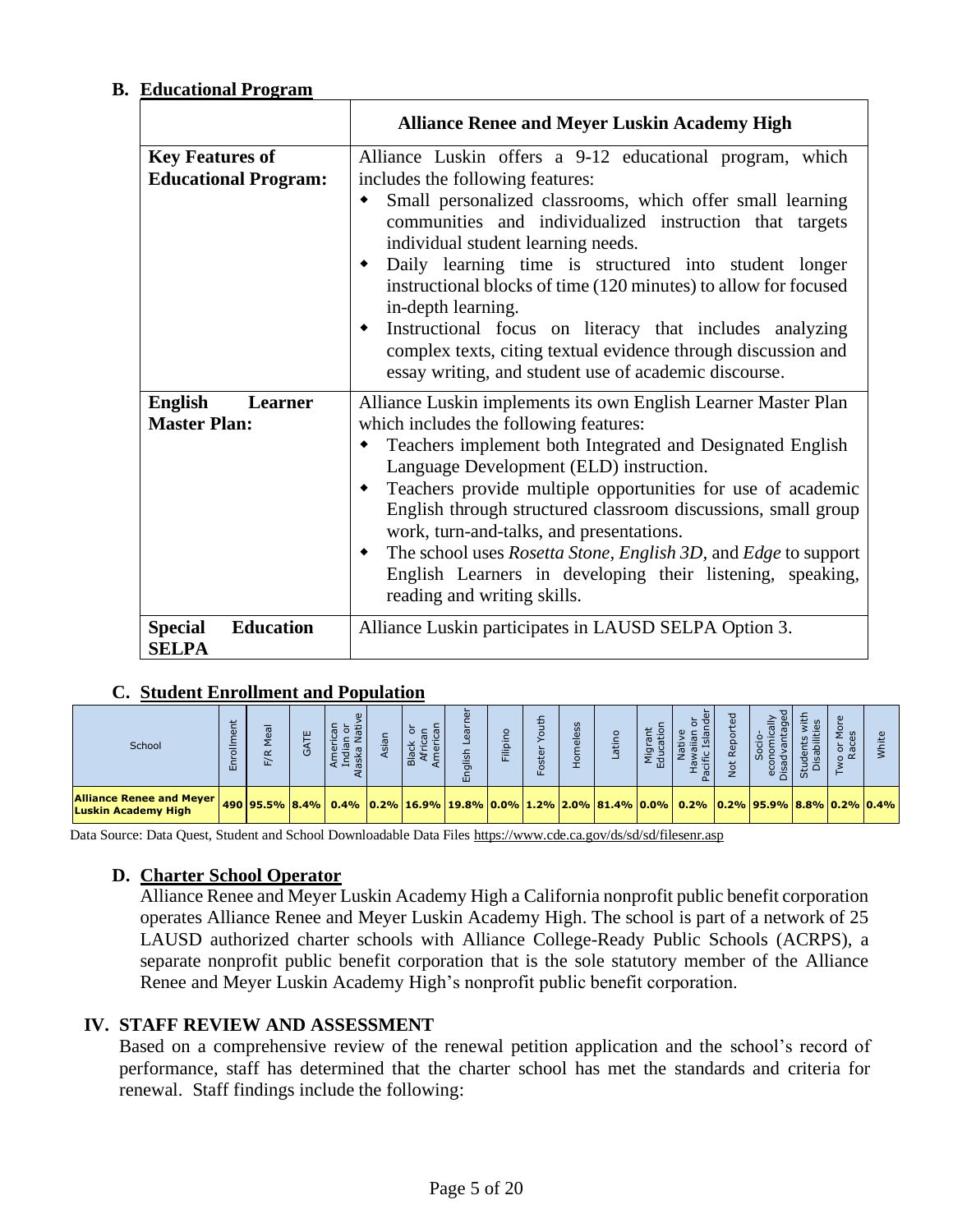## **A. Criterion 1: Does the renewal petition include a sound educational program, a reasonably comprehensive description of the 15 elements required for petitions, an affirmation of each of the conditions described in Education Code section 47605(e), and are petitioners likely to successfully implement the program set forth in the petition?**

Yes, the charter school has presented a sound educational program; a reasonably comprehensive petition with the requisite affirmations and the Federal, State, and District Required Language; and petitioners are likely to successfully implement the educational program for its targeted student population. The petition sufficiently addresses and is consistent with the applicable legal and policy requirements, including but not limited to the identification of appropriate performance targets and description of an instructional program aligned to state performance standards and the salient needs of the target student population. Please see discussion of the charter school's record of academic performance in the section below.

## **B. Criterion 2: Is the charter school "high," "middle," or "low" performing? (see Ed. Code, §§ 47607(c), 47607.2(a), and 47607.2(b).) Has the charter school attained measurable increases in academic achievement schoolwide and for numerically significant numerically significant student groups served by the charter school, and does the charter school have strong postsecondary outcomes, if applicable?**

Yes, the school has been classified by the state as Middle performing in 2019-2020. Please see discussion of the charter school's record of academic performance in the section below.

## Charter Renewal Term

For Middle performing schools, pursuant to Education Code section 47607.2(b), the LAUSD Board shall consider the following: 1) The schoolwide performance and performance of all subgroups of pupils served by the charter school on both the state and local indicators on the California School Dashboard; 2) The LAUSD Board shall provide greater weight to the performance on measurements of academic performance on the California School Dashboard; 3) Until January 1, 2026, the LAUSD Board shall also consider clear and convincing evidence, demonstrated by verified data, showing either of the following: a. The charter school achieved measurable increases in academic achievement, as defined by at least one year's progress for each year in school, or b. Strong postsecondary outcomes, as defined by college enrollment, persistence, and completion rates equal to similar peers.

The charter school's record of performance during the term of the charter reflects the following specific factors:

## 1. *Student Achievement and Educational Performance*

a. Summary

Alliance Luskin has been identified by the state as a Middle performing charter school. Based on staff's review of the schools performance on the California School Dashboard placing a greater weight on academic performance, and considering any verified data provided by school, staff conducted a "may deny" analysis and determined that those conditions (in section k below) were not met, thus supporting a recommendation for renewal.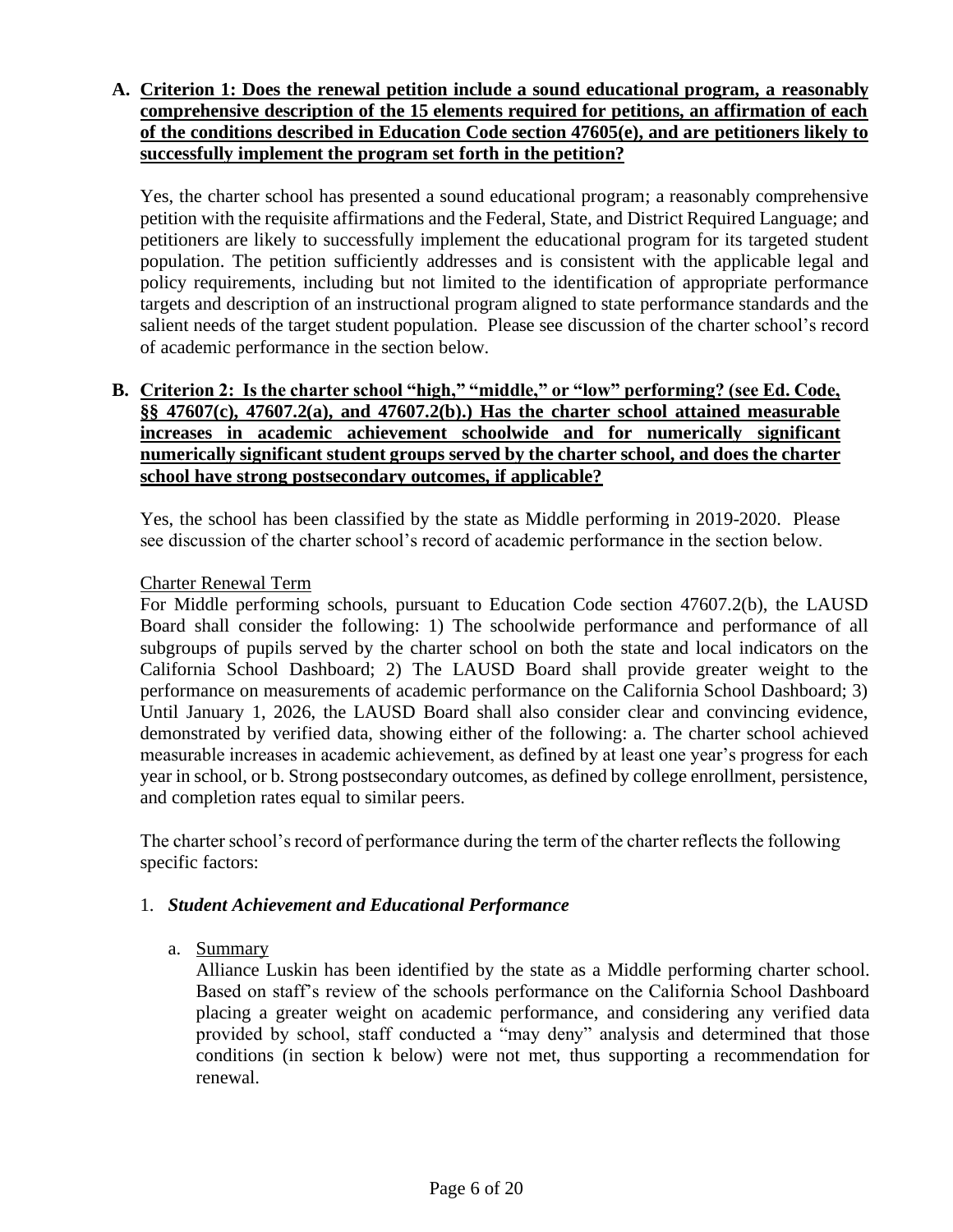b. Measurements of Academic Performance on the California School Dashboard As context, the state utilizes the colors received on all state indicators to determine the performance classification for charter schools. Please see the table below for more information on this school.

|       | Alliance Renee and Meyer Luskin Academy High |               |                         |                               |                 |                        |                        |  |  |  |  |  |  |  |
|-------|----------------------------------------------|---------------|-------------------------|-------------------------------|-----------------|------------------------|------------------------|--|--|--|--|--|--|--|
| Years | <b>ELA</b>                                   | Math          | EL Progress Indicator * | College / Career<br>Indicator | Chronic Absent. | <b>Graduation Rate</b> | <b>Suspension Rate</b> |  |  |  |  |  |  |  |
| 2018  | Yellow                                       | Orange        | <b>NPC</b>              | <b>Blue</b>                   | N/A             | Yellow                 | Orange                 |  |  |  |  |  |  |  |
| 2019  | <b>Orange</b>                                | <b>Orange</b> | Red                     | <b>Green</b>                  | N/A             | Green                  | Orange                 |  |  |  |  |  |  |  |

Data Source: Data Quest, Student and Downloadable Data Fil[e https://www.cde.ca.gov/ds/sd/sd/](https://www.cde.ca.gov/ds/sd/sd/)

For classification purposes of High, Middle or Low performance, the state removed four student subgroups (White, Asian, Two or More Races, Filipino). For the purpose of status and change, all numerically significant subgroups are included for the state, which include scores that span tested grades from K-12.

\*For the ELPI, the state uses status level as a proxy for color on the 2019 Dashboard where there are at least 30 students tested. (Note: There is no status level for 2018, therefore it is not used.)

NPC: No Performance Color

The recommendation for renewal has considered the schoolwide performance and performance of numerically significant subgroups served by the charter school on the state and local indicators, providing greater weight to performance on measurements of academy performance. In addition to the state and local indicators, the recommendation considered whether there was clear and convincing evidence showing the school demonstrated measurable increases in academic achievement, as defined by at least one year's progress in each year in school, and strong postsecondary outcomes, as defined by college enrollment, persistence, and completion rates equal to similar peers, as applicable.

Please see attached *Alliance Renee and Meyer Luskin Academy High* Data Set.

c. English Language Arts Academic Indicator

Distance from Standard Schoolwide and Numerically Significant Subgroups:

| Alliance Renee and Meyer Luskin Academy High - (ELA Grades) Academic Indicator - CA School Dashboard Indicator |                                             |            |                                                |                                               |                                          |                                             |               |                                                |                                               |                                          |  |  |  |
|----------------------------------------------------------------------------------------------------------------|---------------------------------------------|------------|------------------------------------------------|-----------------------------------------------|------------------------------------------|---------------------------------------------|---------------|------------------------------------------------|-----------------------------------------------|------------------------------------------|--|--|--|
| Subgroup                                                                                                       | Number of<br>Students with<br><b>Scores</b> | 2018 Color | <b>School</b><br>2018<br>Average<br><b>DFS</b> | <b>State</b><br>2018<br>Average<br><b>DFS</b> | School to State<br><b>DFS Comparison</b> | Number of<br>Students with<br><b>Scores</b> | 2019 Color    | <b>School</b><br>2019<br>Average<br><b>DFS</b> | <b>State</b><br>2019<br>Average<br><b>DFS</b> | School to State<br><b>DFS Comparison</b> |  |  |  |
| <b>All Students</b>                                                                                            | 131                                         | Yellow     | 11.6                                           | $-6.0$                                        | <b>Higher</b>                            | 119                                         | <b>Orange</b> | $-22.7$                                        | $-2.5$                                        | <b>Lower</b>                             |  |  |  |
| English Learner                                                                                                | 25                                          | No Color   | $-63.4$                                        | $-47.1$                                       | $- -$                                    | 39                                          | No Color      | $-100.1$                                       | $-45.1$                                       | Lower                                    |  |  |  |
| Latino                                                                                                         | 110                                         | Yellow     | 16.6                                           | $-31.3$                                       | Higher                                   | 102                                         | Orange        | $-18.0$                                        | $-26.6$                                       | Higher                                   |  |  |  |
| Socioeconomically<br>Disadvantaged                                                                             | 130                                         | Yellow     | 11.1                                           | $-34.7$                                       | Higher                                   | 113                                         | Orange        | $-23.0$                                        | $-30.1$                                       | Higher                                   |  |  |  |

Data Source: Data Quest, Student and Downloadable Data File<https://www.cde.ca.gov/ds/sd/sd/>

For classification purposes of High, Middle or Low performance, the state removed four student subgroups (White, Asian, Two or More Races, Filipino). For the purpose of status and change, all numerically significant subgroups are included for the state, which include scores that span tested grades from K-12.

> As seen in the above table, in English Language Arts (ELA) in 2018, the charter school's Distance from Standard (DFS) was higher than the state's DFS, and in 2019, the charter school's DFS was lower than the state's. In 2018, the charter school had two numerically significant subgroups (Latino, and Socioeconomically Disadvantaged), and in 2019, the school had three numerically significant subgroups (English Learners, Latino, and Socioeconomically Disadvantaged). In both 2018 and 2019, the majority of the charter school's numerically significant subgroups were higher than the state's DFS for those subgroups, with the exception of the English Learner (EL) subgroup, which was lower.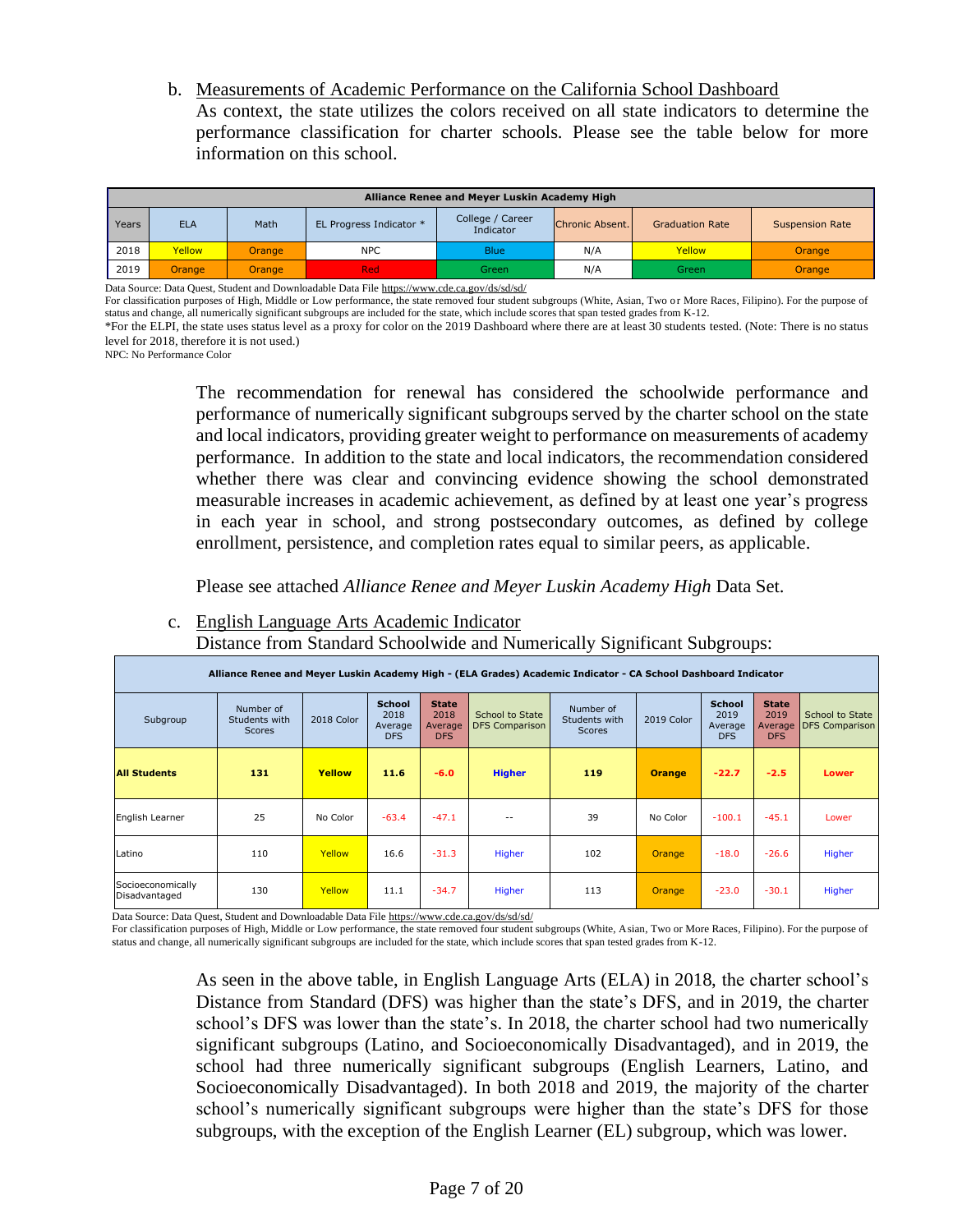In response to the EL subgroup data, charter school leadership stated that the ELD instructor joins all ELA content meetings, planning meetings, and data meetings to provide support to ELA teachers and to remain updated on what the EL students are working on in their core ELA classes. The ELD instructor also continues to provide specific professional development to teachers on Universal Design for Learning (UDL) strategies to better support English Learners in their classes.

|                                    | ັ                                                                                                              |               |         |                                         |                        | $\checkmark$                 | ັ                                           | ີ             | $\mathbf{r}$ |                                         |                        |                              |  |  |
|------------------------------------|----------------------------------------------------------------------------------------------------------------|---------------|---------|-----------------------------------------|------------------------|------------------------------|---------------------------------------------|---------------|--------------|-----------------------------------------|------------------------|------------------------------|--|--|
|                                    | Alliance Renee and Meyer Luskin Academy High - (ELA Grades) Academic Indicator - CA School Dashboard Indicator |               |         |                                         |                        |                              |                                             |               |              |                                         |                        |                              |  |  |
| Subgroup                           | Number of<br>Students with<br><b>Scores</b>                                                                    | 2018 Color    | Change  | Change Level                            | <b>State</b><br>Change | <b>State Change</b><br>Level | Number of<br>Students with<br><b>Scores</b> | 2019 Color    | Change       | Change Level                            | <b>State</b><br>Change | <b>State Change</b><br>Level |  |  |
| <b>All Students</b>                | 131                                                                                                            | Yellow        | $-28.3$ | <b>Declined</b><br><b>Significantly</b> | 2.2                    | <b>Maintained</b>            | 119                                         | <b>Orange</b> | $-34.4$      | <b>Declined</b><br><b>Significantly</b> | 3.7                    | <b>Increased</b>             |  |  |
| English Learner                    | 25                                                                                                             | No Color      | $-29.1$ | <b>Declined</b><br>Significantly        | 3.3                    | <b>Increased</b>             | 39                                          | No Color      | $-36.7$      | <b>Declined</b><br>Significantly        | 3.1                    | Increased                    |  |  |
| Latino                             | 110                                                                                                            | <b>Yellow</b> | $-28.4$ | <b>Declined</b><br>Significantly        | 3.2                    | <b>Increased</b>             | 102                                         | <b>Orange</b> | $-34.6$      | <b>Declined</b><br>Significantly        | 4.5                    | Increased                    |  |  |
| Socioeconomically<br>Disadvantaged | 130                                                                                                            | Yellow        | $-29.6$ | <b>Declined</b><br>Significantly        | 4.0                    | <b>Increased</b>             | 113                                         | <b>Orange</b> | $-34.1$      | <b>Declined</b><br>Significantly        | 4.4                    | Increased                    |  |  |

### Change Level Schoolwide and Numerically Significant Subgroups:

Data Source: Data Quest, Student and Downloadable Data Fil[e https://www.cde.ca.gov/ds/sd/sd/](https://www.cde.ca.gov/ds/sd/sd/)

For classification purposes of High, Middle or Low performance, the state removed four student subgroups (White, Asian, Two or More Races, Filipino). For the purpose of status and change, all numerically significant subgroups are included for the state, which include scores that span tested grades from K-12.

> As seen in the table above, in 2018 and 2019, the charter school Declined Significantly in Change Level schoolwide and for all numerically significant subgroups.

d. Math Academic Indicator

Distance from Standard Schoolwide and Numerically Significant Subgroups:

| Alliance Renee and Meyer Luskin Academy High - (Math Grades) Academic Indicator - CA School Dashboard Indicator |                                             |               |                                                |                                        |                                          |                                             |               |                                                |                                               |                                          |  |  |  |
|-----------------------------------------------------------------------------------------------------------------|---------------------------------------------|---------------|------------------------------------------------|----------------------------------------|------------------------------------------|---------------------------------------------|---------------|------------------------------------------------|-----------------------------------------------|------------------------------------------|--|--|--|
| Subgroup                                                                                                        | Number of<br>Students with<br><b>Scores</b> | 2018 Color    | <b>School</b><br>2018<br>Average<br><b>DFS</b> | <b>State</b><br>2018<br>Average<br>DFS | School to State<br><b>DFS Comparison</b> | Number of<br>Students with<br><b>Scores</b> | 2019 Color    | <b>School</b><br>2019<br>Average<br><b>DFS</b> | <b>State</b><br>2019<br>Average<br><b>DFS</b> | School to State<br><b>DFS Comparison</b> |  |  |  |
| <b>All Students</b>                                                                                             | 131                                         | <b>Orange</b> | $-60.3$                                        | $-36.4$                                | <b>Lower</b>                             | 119                                         | <b>Orange</b> | $-63.4$                                        | $-33.5$                                       | <b>Lower</b>                             |  |  |  |
| English Learner                                                                                                 | 25                                          | No Color      | $-123.1$                                       | $-69.9$                                |                                          | 39                                          | No Color      | $-131.3$                                       | $-68.6$                                       | Lower                                    |  |  |  |
| Latino                                                                                                          | 110                                         | <b>Green</b>  | $-48.7$                                        | $-65.8$                                | Higher                                   | 102                                         | Yellow        | $-59.2$                                        | $-62.2$                                       | Higher                                   |  |  |  |
| Socioeconomically<br>Disadvantaged                                                                              | 130                                         | <b>Orange</b> | $-60.2$                                        | $-67.4$                                | Higher                                   | 113                                         | <b>Orange</b> | $-60.8$                                        | $-63.7$                                       | Higher                                   |  |  |  |

Data Source: Data Quest, Student and Downloadable Data Fil[e https://www.cde.ca.gov/ds/sd/sd/](https://www.cde.ca.gov/ds/sd/sd/)

For classification purposes of High, Middle or Low performance, the state removed four student subgroups (White, Asian, Two or More Races, Filipino). For the purpose of status and change, all numerically significant subgroups are included for the state, which include scores that span tested grades from K-12.

> As seen in the above table, in Math in 2018 and 2019, the charter school's DFS was lower than the state's DFS. In 2018, the charter school had two numerically significant subgroups (Latino, and Socioeconomically Disadvantaged), and in 2019, the school had three numerically significant subgroups (English Learners, Latino, and Socioeconomically Disadvantaged). In 2018 and 2019, the majority of numerically significant subgroups performed higher than the state's DFS for those subgroups, with the exception of the EL subgroup which was lower.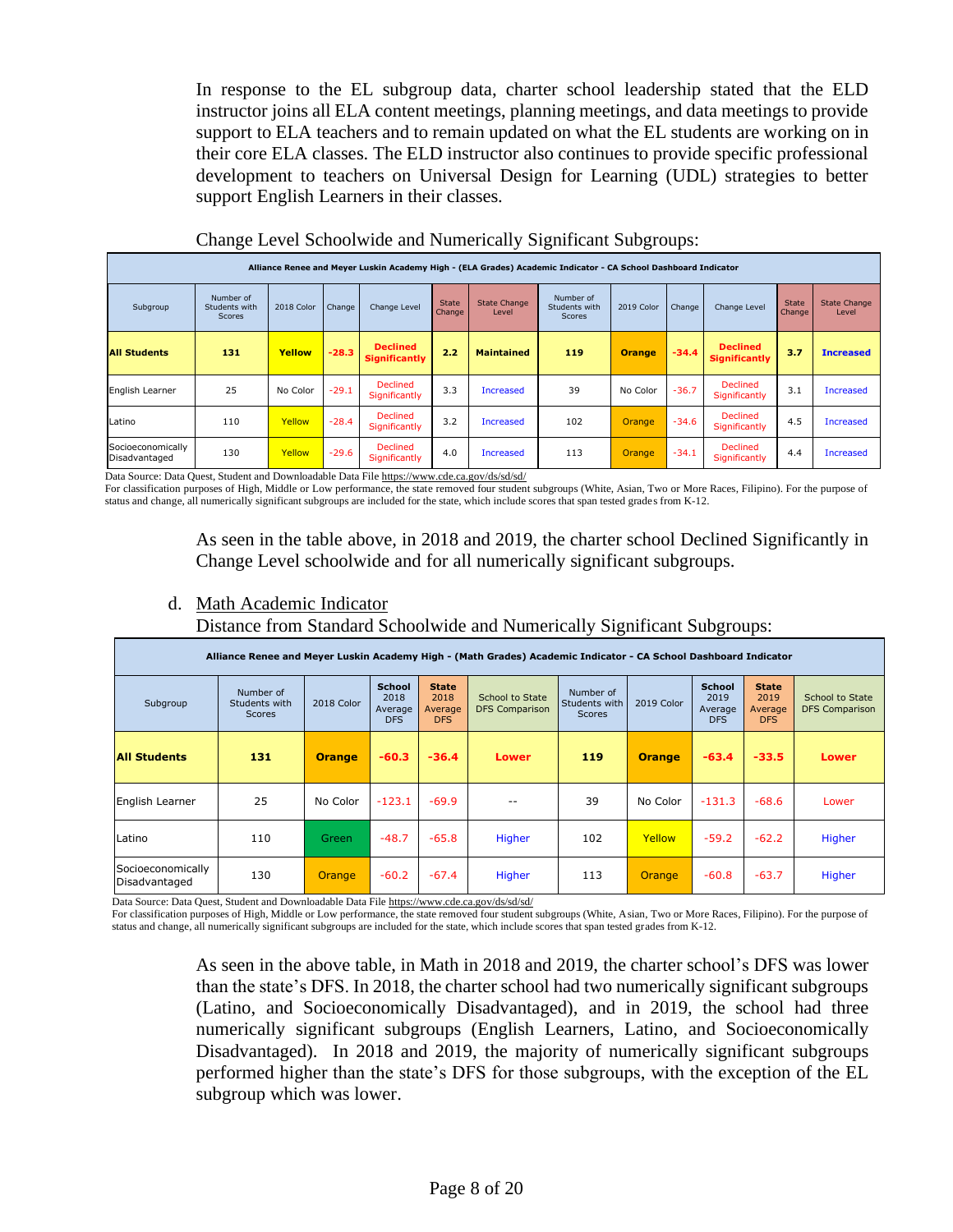In response to the EL subgroup data, charter school leadership stated that the math department meets two times a month to conduct data meetings and analyze student work to identify misconceptions from the lessons. The intent is to ensure each teacher walks away with a re-teach/re-engagement plan for students on one specific skill or concept. Additionally, the Assistant Principal of Mathematics supports the math teachers by providing regular coaching, leading the analysis of student work, and leading professional development on embedding specific disciplinary teaching strategies related to math instruction.

|                                    | Alliance Renee and Meyer Luskin Academy High - (Math Grades) Academic Indicator - CA School Dashboard Indicator |               |        |                   |                        |                                  |                            |               |         |                 |                        |                    |  |  |
|------------------------------------|-----------------------------------------------------------------------------------------------------------------|---------------|--------|-------------------|------------------------|----------------------------------|----------------------------|---------------|---------|-----------------|------------------------|--------------------|--|--|
| Subgroup                           | Number of<br>Students with<br><b>Scores</b>                                                                     | 2018 Color    | Change | Change Level      | <b>State</b><br>Change | State Change Level Students with | Number of<br><b>Scores</b> | 2019 Color    | Change  | Change Level    | <b>State</b><br>Change | State Change Level |  |  |
| <b>All Students</b>                | 131                                                                                                             | <b>Orange</b> | $-0.7$ | <b>Maintained</b> | 1.3                    | <b>Maintained</b>                | 119                        | <b>Orange</b> | $-3.1$  | <b>Declined</b> | 2.9                    | <b>Maintained</b>  |  |  |
| English Learner                    | 25                                                                                                              | No Color      | 9.5    | Increased         | 1.5                    | Maintained                       | 39                         | No Color      | $-8.2$  | <b>Declined</b> | 2.2                    | Maintained         |  |  |
| Latino                             | 110                                                                                                             | <b>Green</b>  | 4.9    | Increased         | 1.7                    | Maintained                       | 102                        | Yellow        | $-10.5$ | <b>Declined</b> | 3.4                    | Increased          |  |  |
| Socioeconomically<br>Disadvantaged | 130                                                                                                             | Orange        | $-2.4$ | Maintained        | 2.3                    | Maintained                       | 113                        | <b>Orange</b> | $-0.6$  | Maintained      | 3.4                    | Increased          |  |  |

Change Level Schoolwide and Numerically Significant Subgroups:

Data Source: Data Quest, Student and Downloadable Data File<https://www.cde.ca.gov/ds/sd/sd/>

For classification purposes of High, Middle or Low performance, the state removed four student subgroups (White, Asian, Two or More Races, Filipino). For the purpose of status and change, all numerically significant subgroups are included for the state, which include scores that span tested grades from K-12.

> As seen in the table above, in 2018, the charter school Maintained in Change Level schoolwide. The Latino subgroup Increased and the Socioeconomically Disadvantaged (SED) Maintained. In 2019, the charter school Declined in Change Level schoolwide and for the majority of the numerically significant subgroups, with the exception of the SED subgroup which Maintained.

e. English Learner Progress Academic Indicator Percentage of English Learners Making Progress Toward English Proficiency:

| Alliance Renee and Meyer Luskin Academy High - English Learner Progress Indicator - CA School Dashboard Indicator |                                       |                 |                                                                                               |                   |                                                                                               |                   |  |  |  |  |  |  |
|-------------------------------------------------------------------------------------------------------------------|---------------------------------------|-----------------|-----------------------------------------------------------------------------------------------|-------------------|-----------------------------------------------------------------------------------------------|-------------------|--|--|--|--|--|--|
|                                                                                                                   |                                       | 2019 School     |                                                                                               | <b>2019 State</b> |                                                                                               |                   |  |  |  |  |  |  |
| Subgroup                                                                                                          | Number of English<br>Learner Students | 2019 Color      | Percentage of<br><b>English Learners</b><br>making progress<br>towards English<br>proficiency | Performance Level | Percentage of<br><b>English Learners</b><br>making progress<br>towards English<br>proficiency | Performance Level |  |  |  |  |  |  |
| <b>English Learner</b>                                                                                            | 73                                    | <b>No Color</b> | 31.5%                                                                                         | <b>Very Low</b>   | 48.3%                                                                                         | <b>Medium</b>     |  |  |  |  |  |  |

Data Sources: California School Dashboard Research data files 2019 revised on 04/09/2020 and 2018 revised on 03/11/2019 <https://www.cde.ca.gov/ta/ac/cm/>

As seen in the table above, the 2019 California School Dashboard indicates 31.5% of Alliance Luskin's English Learner students are making progress towards English proficiency, lower than the state at 48.3%. The Performance Level for the school is Very Low while the state Performance Level is Medium.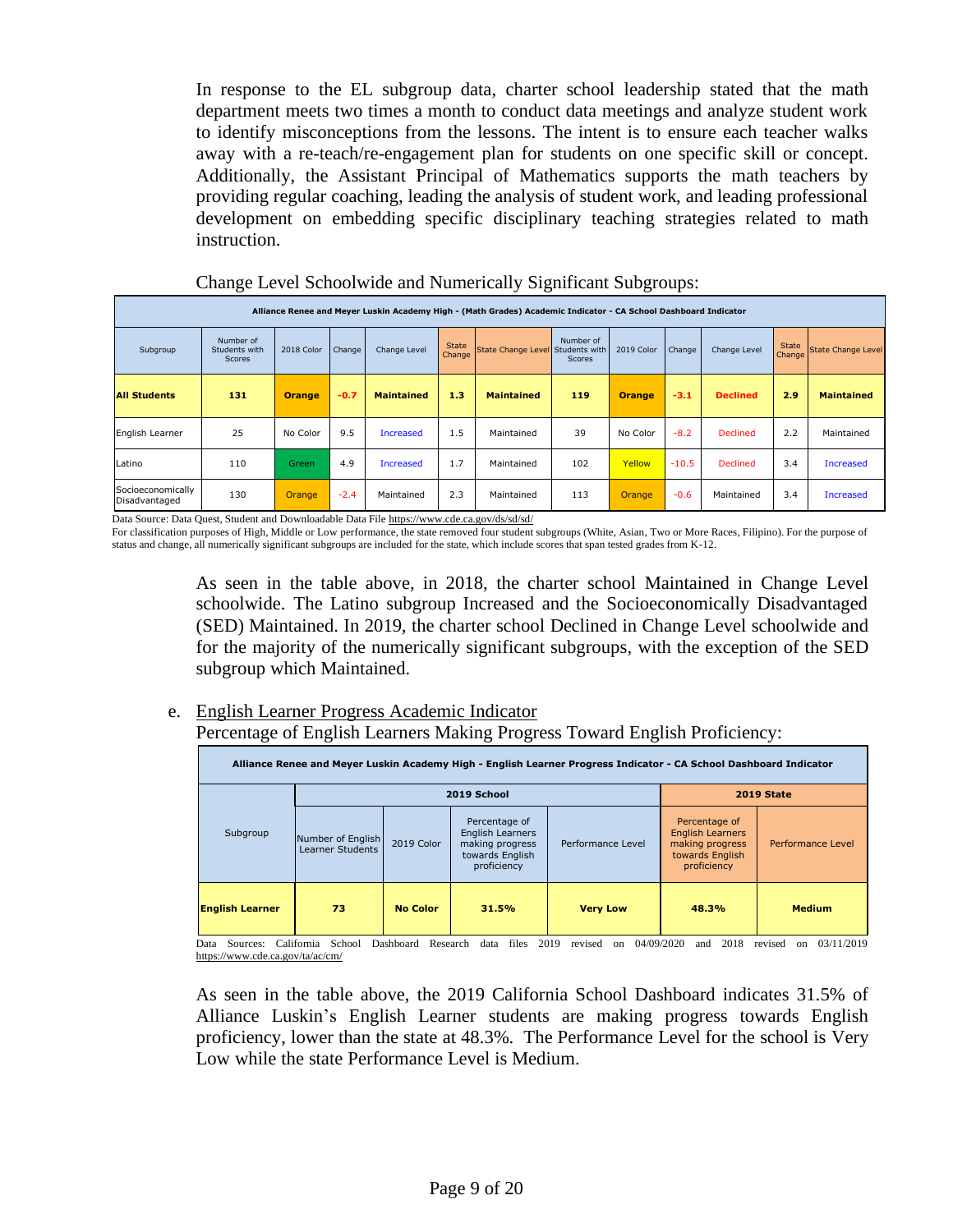f. Standardized Assessments Participation Rates

In 2019, in ELA, Math, and the English Learner Progress Indicator (ELPI), the school met the participation rates (of at least 95%) schoolwide and for all numerically significant subgroups.

|                                    | Alliance Renee and Meyer Luskin Academy High - College / Career Academic Indicator - CA School Dashboard Indicator |             |                                                             |                                                            |                                   |                                             |            |                                                             |                                                            |                                   |  |  |  |  |
|------------------------------------|--------------------------------------------------------------------------------------------------------------------|-------------|-------------------------------------------------------------|------------------------------------------------------------|-----------------------------------|---------------------------------------------|------------|-------------------------------------------------------------|------------------------------------------------------------|-----------------------------------|--|--|--|--|
| Subgroup                           | Number of<br>Students with<br>Scores                                                                               | 2018 Color  | <b>School 2018</b><br>percentage of<br>prepared<br>students | <b>State 2018</b><br>percentage of<br>prepared<br>students | School to State CCI<br>Comparison | Number of<br>Students with<br><b>Scores</b> | 2019 Color | <b>School 2019</b><br>percentage of<br>prepared<br>students | <b>State 2019</b><br>percentage of<br>prepared<br>students | School to State CCI<br>Comparison |  |  |  |  |
| <b>All Students</b>                | 117                                                                                                                | <b>Blue</b> | 59.8%                                                       | 42.2%                                                      | <b>Higher</b>                     | 129                                         | Green      | 58.1%                                                       | 44.1%                                                      | <b>Higher</b>                     |  |  |  |  |
| Latino                             | 100                                                                                                                | <b>Blue</b> | 66.0%                                                       | 33.8%                                                      | Higher                            | 107                                         | Yellow     | 63.6%                                                       | 36.1%                                                      | Higher                            |  |  |  |  |
| Socioeconomically<br>Disadvantaged | 117                                                                                                                | <b>Blue</b> | 59.8%                                                       | 33.7%                                                      | Higher                            | 129                                         | Green      | 58.1%                                                       | 35.8%                                                      | Higher                            |  |  |  |  |

g. College/Career Academic Indicator

Percentage of Prepared Students Schoolwide and Numerically Significant Subgroups:

Data Source: Data Quest, Student and Downloadable Data Fil[e https://www.cde.ca.gov/ds/sd/sd/](https://www.cde.ca.gov/ds/sd/sd/)

For classification purposes, the state removed four student subgroups (White, Asian, Two or More Races, Filipino). For the purpose of status and change, all numerically significant subgroups are included for the state, which include scores that span tested grades from K-12.

> As seen in the table above, in both 2018 and 2019, the charter school had a higher percentage of prepared students than the state for both schoolwide and all numerically significant subgroups (Latino, and Socioeconomically Disadvantaged).

| Alliance Renee and Meyer Luskin Academy High - College / Career Academic Indicator - CA School Dashboard Indicator |                                      |             |        |                                          |                        |                    |                                      |            |         |                   |                        |                    |
|--------------------------------------------------------------------------------------------------------------------|--------------------------------------|-------------|--------|------------------------------------------|------------------------|--------------------|--------------------------------------|------------|---------|-------------------|------------------------|--------------------|
| Subgroup                                                                                                           | Number of<br>Students with<br>Scores | 2018 Color  | Change | Change Level                             | <b>State</b><br>Change | State Change Level | Number of<br>Students with<br>Scores | 2019 Color | Change  | Change Level      | <b>State</b><br>Change | State Change Level |
| <b>All Students</b>                                                                                                | 117                                  | <b>Blue</b> | 12.0%  | <b>Increased</b><br><b>Significantly</b> | 1.1%                   | <b>Maintained</b>  | 129                                  | Green      | $-1.7%$ | <b>Maintained</b> | 1.8%                   | <b>Maintained</b>  |
| Latino                                                                                                             | 100                                  | <b>Blue</b> | 18.6%  | <b>Increased</b><br>Significantly        | 1.2%                   | Maintained         | 107                                  | Yellow     | $-2.4%$ | <b>Declined</b>   | 2.2%                   | <b>Increased</b>   |
| Socioeconomically<br>Disadvantaged                                                                                 | 117                                  | <b>Blue</b> | 12.0%  | <b>Increased</b><br>Significantly        | 1.5%                   | Maintained         | 129                                  | Green      | $-1.7%$ | Maintained        | 2.0%                   | <b>Increased</b>   |

Change Level Schoolwide and Numerically Significant Subgroups:

Data Source: Data Quest, Student and Downloadable Data Fil[e https://www.cde.ca.gov/ds/sd/sd/](https://www.cde.ca.gov/ds/sd/sd/)

As seen in the table above, in 2018 the charter school Increased Significantly in Change Level schoolwide and for all of the numerically significant subgroups. In 2019, the charter school Maintained in Change Level schoolwide and for the SED subgroup, while the Latino subgroup Declined.

h. Verified Data

As noted above, a charter school classified by the state as Middle performing may present verified data. Pursuant to Education Code Section 47607.2(c)(1), "verified data" means data derived from nationally recognized, valid, peer reviewed, and reliable sources that are externally produced. Verified data shall include measures of postsecondary outcomes (if applicable).

Per the *LAUSD's Policy and Procedures for Charter Schools*, until such time that the State Board of Education adopts a pupil-level academic growth measure, for the purposes of this Policy and Procedures, the District defines "one year's progress" as growth in achievement in ELA and Math from one academic year to the next. The District's expectation is that a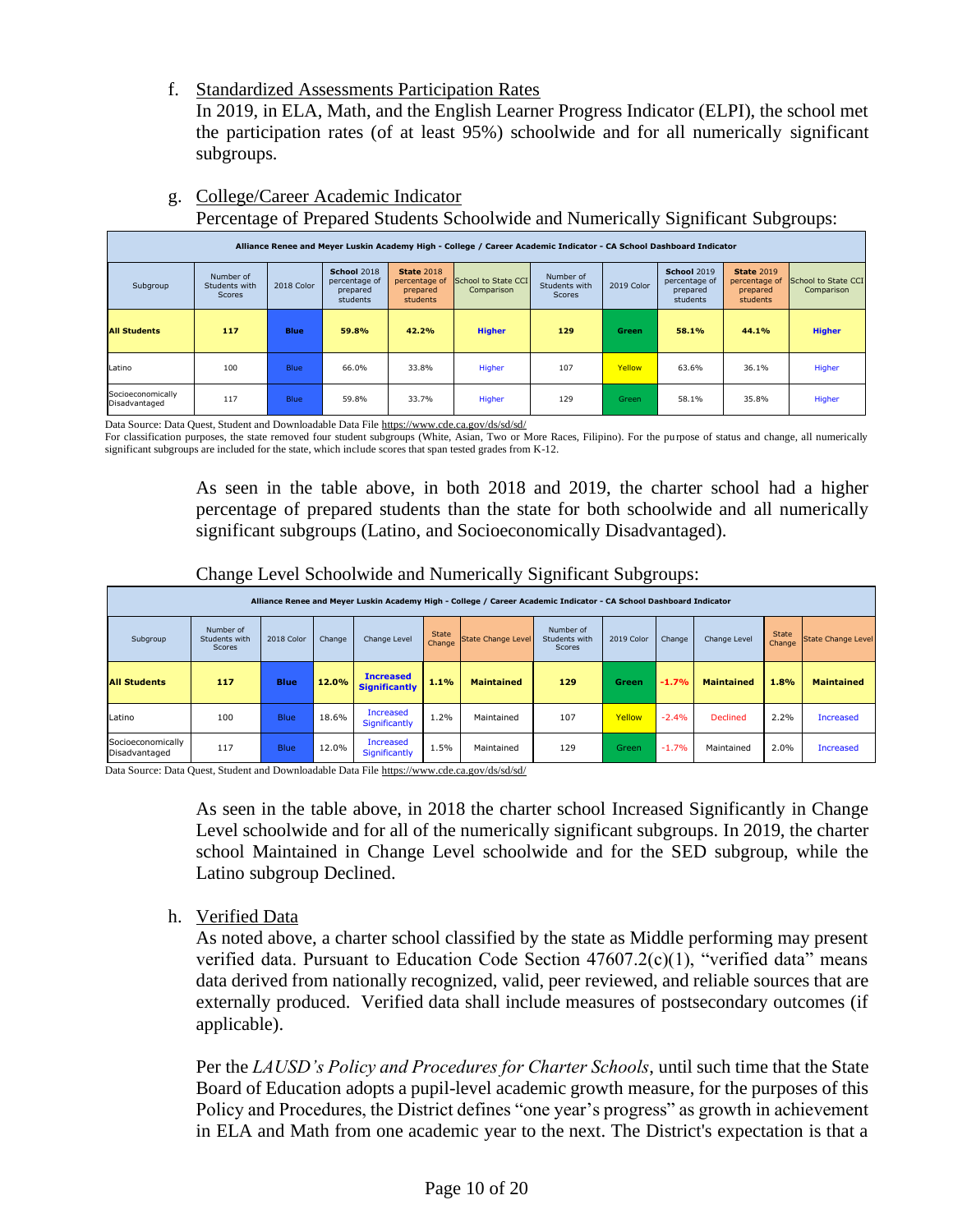charter school demonstrates either the same or higher growth levels as schools serving similar student populations, for each year of the charter school's current term of the charter (e.g., seven-year, six-year, five-year, or two-year term). Charter schools submitting verified data for this purpose must provide a clear explanation as to its alignment with the requirements herein.

The school opted not to provide verified data. Staff determined that the schoolwide performance and performance of all numerically significant subgroups on the California School Dashboard required additional analysis to determine the renewal recommendation.

- i. Postsecondary Outcomes [HS only]  $N/A$
- j. Local Indicators

Staff also considered the Local Indicators (i.e. Basic: Teachers, Instructional Materials, Facilities; Implementation of Academic Standards; Parent and Family Engagement; Local Climate Survey; Access to a Broad Course of Study) and all are reported as Met.

k. "May Deny" Analysis for Middle Performing Charter Schools [if applicable]

Following the review of the foregoing performance data for this charter school placing a greater weight on academic performance on the California School Dashboard, and considering verified data provided by the charter school, staff determined that the school's performance in the areas of ELA and Math requires further review. Pursuant to the applicable renewal criteria for Middle performing schools, staff proceeded to the step of considering the "may deny" conditions to complete the review of academic achievement.

The LAUSD Board may deny a renewal petition satisfying the middle performing criteria pursuant to section 47607.2(b) upon making each of the following written factual findings: 1) The charter school has failed to meet or make sufficient progress toward meeting standards that provide a benefit to pupils of the school; 2) The closure of the charter school is in the best interest of the pupils; and, 3) The decision provided greater weight to the performance on the measurements of academic performance. a. When determining whether to deny a renewal petition under prong 1 or 2, LAUSD will consider the full oversight record of the charter school, providing greater weight to performance on the measurements of academic performance. This consideration will include a comparison to Resident Schools' performance on the measurements of academic performance (e.g. reclassification rates, Long-term English Learner (LTEL) rates, and percentage of students Met or Exceeded Standards as measured on the California Assessment of Student Performance and Progress (CAASPP) as compared to the state averages, California School Dashboard data, four-year cohort graduation rates).

As shown below, the charter school's performance in ELA and Math in 2018 and 2019 as compared to the Resident Schools Median is higher. Staff has recommended the charter school for renewal.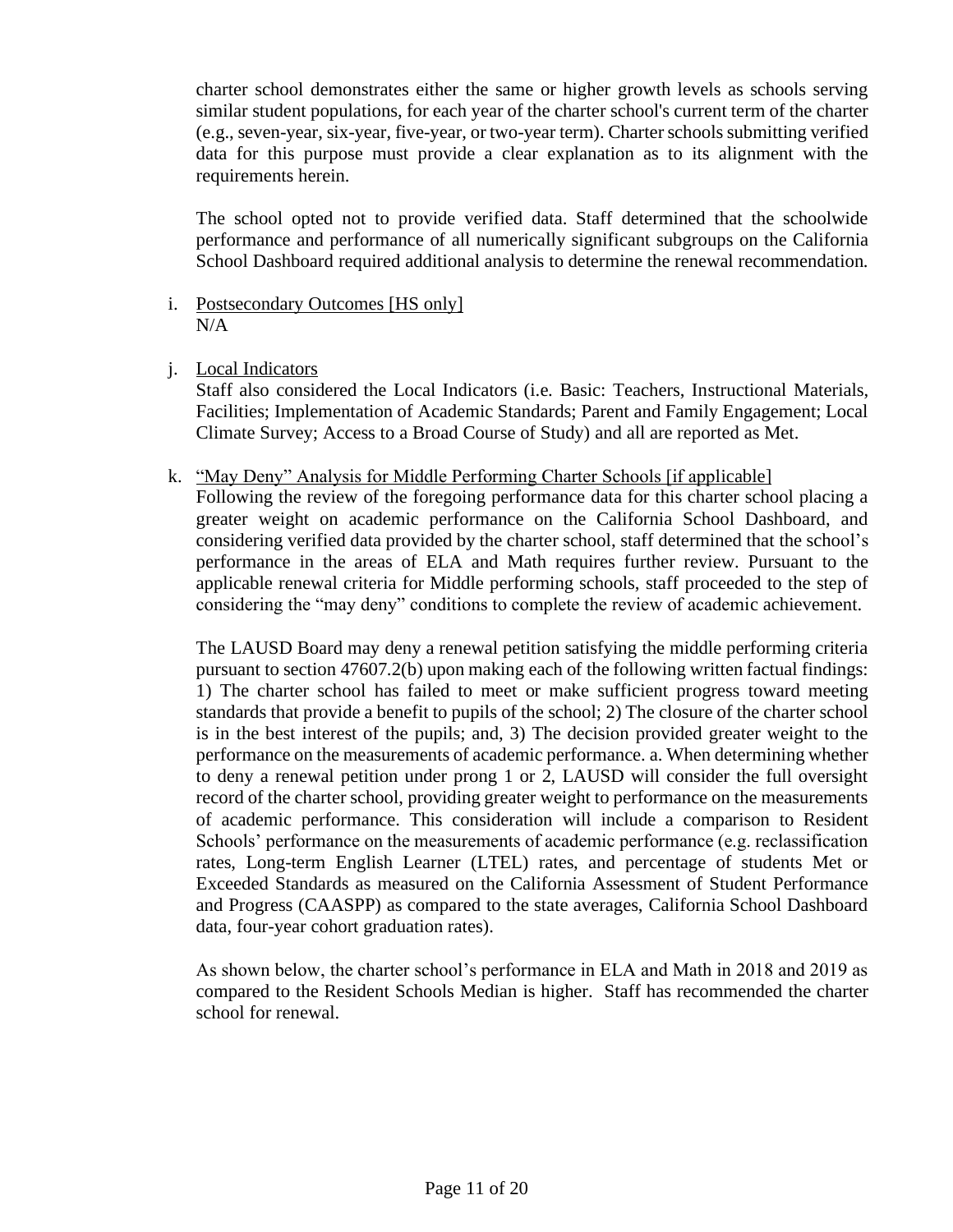### l. Resident Schools Analysis ELA Distance from Standard Schoolwide and Resident Schools Median:

| Alliance Renee and Meyer Luskin Academy High - (ELA Grades) Academic Indicator<br><b>CA School Dashboard Indicator</b> |                                               |               |                                                |                                             |               |                                                |  |  |  |  |
|------------------------------------------------------------------------------------------------------------------------|-----------------------------------------------|---------------|------------------------------------------------|---------------------------------------------|---------------|------------------------------------------------|--|--|--|--|
|                                                                                                                        |                                               |               | 2019                                           |                                             |               |                                                |  |  |  |  |
|                                                                                                                        | Number of<br> Students with <br><b>Scores</b> | 2018 Color    | <b>School</b><br>2018<br>Average<br><b>DFS</b> | Number of<br>Students with<br><b>Scores</b> | 2019 Color    | <b>School</b><br>2019<br>Average<br><b>DFS</b> |  |  |  |  |
| <b>All Students</b>                                                                                                    | 131                                           | Yellow        | 11.6                                           | 119                                         | <b>Orange</b> | $-22.7$                                        |  |  |  |  |
| <b>Resident Schools</b><br><b>Median</b>                                                                               | 118                                           | <b>Orange</b> | -57.9                                          | 114                                         | <b>Red</b>    | $-70.7$                                        |  |  |  |  |

Data Source: Data Quest, Student and Downloadable Data File https://www.cde.ca.gov/ds/sd/sd/

As seen in the table above, when comparing the charter school to the Resident Schools Median (RSM), the data indicates that Alliance Luskin's student performance on the California School Dashboard in ELA in 2018 and 2019 was higher than the RSM when measuring DFS.

| Alliance Renee and Meyer Luskin Academy High - (ELA Grades) Academic Indicator - CA School Dashboard Indicator |                                             |               |         |                                         |                                             |               |         |                                  |  |  |  |  |
|----------------------------------------------------------------------------------------------------------------|---------------------------------------------|---------------|---------|-----------------------------------------|---------------------------------------------|---------------|---------|----------------------------------|--|--|--|--|
|                                                                                                                |                                             | 2018          |         |                                         | 2019                                        |               |         |                                  |  |  |  |  |
|                                                                                                                | Number of<br>Students with<br><b>Scores</b> | 2018 Color    | Change  | Change Level                            | Number of<br>Students with<br><b>Scores</b> | 2019 Color    | Change  | Change Level                     |  |  |  |  |
| <b>All Students</b>                                                                                            | 131                                         | Yellow        | $-28.3$ | <b>Declined</b><br><b>Significantly</b> | 119                                         | <b>Orange</b> | $-34.4$ | <b>Declined</b><br>Significantly |  |  |  |  |
| <b>Resident Schools</b><br>Median                                                                              | 118                                         | <b>Orange</b> | $-20.2$ | <b>Declined</b>                         | 114                                         | <b>Red</b>    | $-10.6$ | <b>Declined</b>                  |  |  |  |  |

### ELA Change Level Schoolwide and Resident Schools Median:

Data Source: Data Quest, Student and Downloadable Data File https://www.cde.ca.gov/ds/sd/sd/

As seen in the table above, when comparing the charter school to the Resident Schools Median (RSM) in Math, in 2018 and 2019, the data indicates that Alliance Luskin Declined Significantly in Change Level schoolwide while the RSM Declined in Change Level.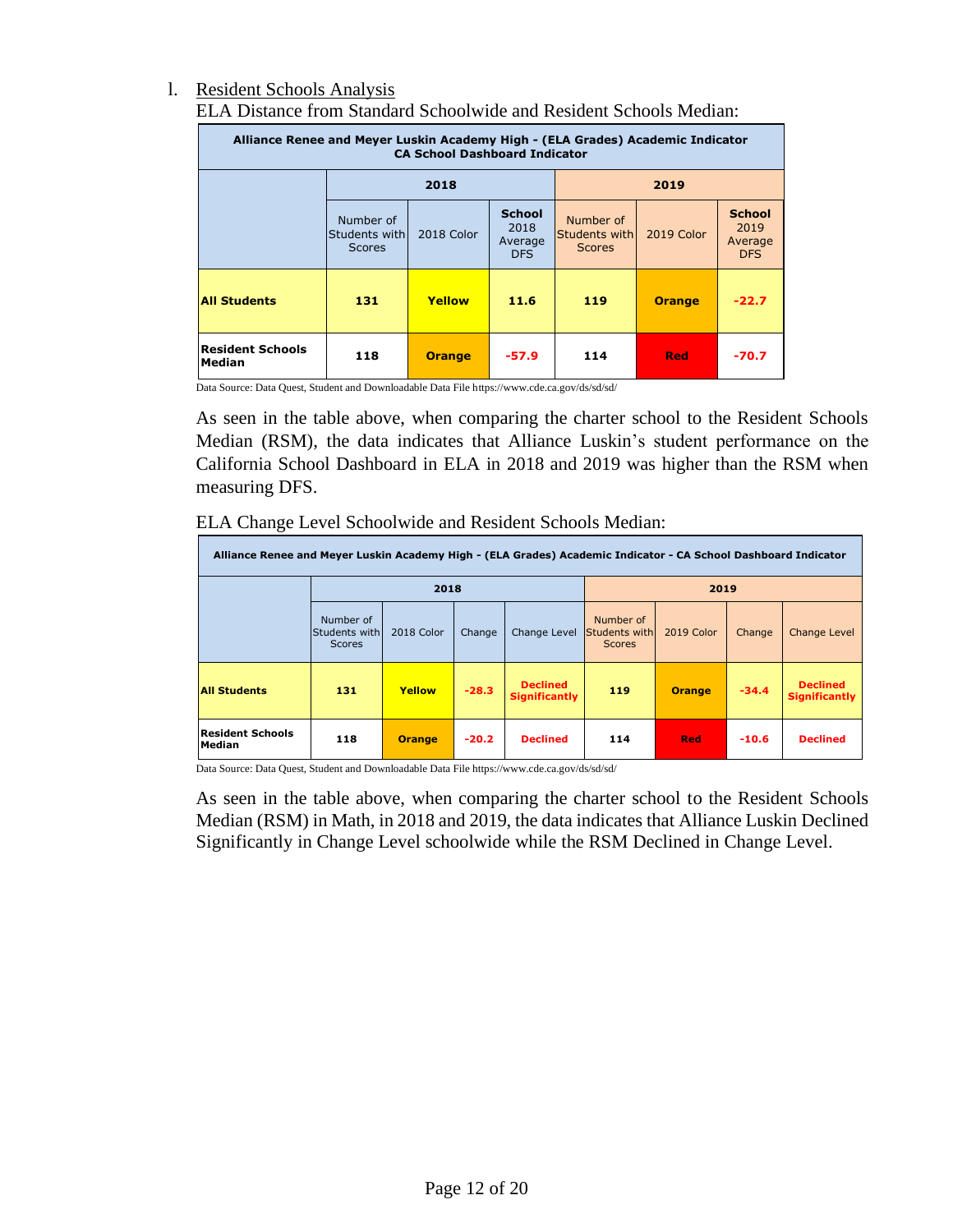Math Distance from Standard Schoolwide and Resident Schools Median:

| Alliance Renee and Meyer Luskin Academy High - (MATH Grades) Academic Indicator<br><b>CA School Dashboard Indicator</b> |                                             |               |                                                |                                             |               |                                                |  |  |  |  |  |
|-------------------------------------------------------------------------------------------------------------------------|---------------------------------------------|---------------|------------------------------------------------|---------------------------------------------|---------------|------------------------------------------------|--|--|--|--|--|
|                                                                                                                         |                                             | 2018          | 2019                                           |                                             |               |                                                |  |  |  |  |  |
|                                                                                                                         | Number of<br>Students with<br><b>Scores</b> | 2018 Color    | <b>School</b><br>2018<br>Average<br><b>DFS</b> | Number of<br>Students with<br><b>Scores</b> | 2019 Color    | <b>School</b><br>2019<br>Average<br><b>DFS</b> |  |  |  |  |  |
| <b>All Students</b>                                                                                                     | 131                                         | <b>Orange</b> | $-60.3$                                        | 119                                         | <b>Orange</b> | $-63.4$                                        |  |  |  |  |  |
| <b>Resident</b><br><b>Schools Median</b>                                                                                | 119                                         | <b>Orange</b> | $-139.0$                                       | 113.5                                       | <b>Orange</b> | $-154.9$                                       |  |  |  |  |  |

Data Source: Data Quest, Student and Downloadable Data Fil[e https://www.cde.ca.gov/ds/sd/sd/](https://www.cde.ca.gov/ds/sd/sd/)

As seen in the table above, when comparing the charter school to the Resident Schools Median (RSM), the data indicates that Alliance Luskin's student performance on the California School Dashboard in Math in 2018 and 2019 was higher than the RSM when measuring DFS.

Math Change Level Schoolwide and Resident Schools Median:

|                                   | Alliance Renee and Meyer Luskin Academy High - (MATH Grades) Academic Indicator - CA School Dashboard Indicator |               |        |                   |                                             |               |        |                     |  |  |
|-----------------------------------|-----------------------------------------------------------------------------------------------------------------|---------------|--------|-------------------|---------------------------------------------|---------------|--------|---------------------|--|--|
|                                   |                                                                                                                 | 2018          |        |                   | 2019                                        |               |        |                     |  |  |
|                                   | Number of<br>Students with<br><b>Scores</b>                                                                     | 2018 Color    | Change | Change Level      | Number of<br>Students with<br><b>Scores</b> | 2019 Color    | Change | <b>Change Level</b> |  |  |
| <b>All Students</b>               | 131                                                                                                             | <b>Orange</b> | $-0.7$ | <b>Maintained</b> | 119                                         | <b>Orange</b> | $-3.1$ | <b>Declined</b>     |  |  |
| Resident<br><b>Schools Median</b> | 119                                                                                                             | <b>Orange</b> | $-1.2$ | <b>Maintained</b> | 113.5                                       | <b>Orange</b> | $-1.5$ | <b>Maintained</b>   |  |  |

Data Source: Data Quest, Student and Downloadable Data File<https://www.cde.ca.gov/ds/sd/sd/>

As seen in the table above, when comparing the charter school to the Resident Schools Median (RSM) in Math, in 2018, the data indicates that Alliance Luskin Maintained in Change Level schoolwide and the RSM also Maintained. However, in 2019, Alliance Luskin Declined in Change Level schoolwide in Math, while the RSM Maintained.

## ELA Smarter Balanced Assessment Data

### Met or Exceeded Percentages:

| Alliance Renee and Meyer Luskin Academy High - ELA CAASPP Compared to Resident Schools Median |                                       |                                         |                                       |                                         |                        |  |  |  |  |  |  |
|-----------------------------------------------------------------------------------------------|---------------------------------------|-----------------------------------------|---------------------------------------|-----------------------------------------|------------------------|--|--|--|--|--|--|
|                                                                                               |                                       | 2017-18                                 |                                       | 2018-19                                 |                        |  |  |  |  |  |  |
|                                                                                               | <b>School</b>                         |                                         | <b>School</b>                         |                                         | Change from<br>2018-19 |  |  |  |  |  |  |
|                                                                                               | <b>Students with</b><br><b>Scores</b> | Met or<br><b>Exceeded</b><br>Percentage | <b>Students with</b><br><b>Scores</b> | Met or<br><b>Exceeded</b><br>Percentage |                        |  |  |  |  |  |  |
| <b>All Students</b>                                                                           | 136                                   | 56.62%                                  | 117                                   | 47.01%                                  | $-9.61%$               |  |  |  |  |  |  |
| <b>Resident Schools Median</b>                                                                | 128                                   | 31.76%                                  | 116                                   | 27.77%                                  | $-3.98%$               |  |  |  |  |  |  |

Data Source: California Assessment of Student Performance and Progress (CAASPP) Research Data Files. <u>https://caaspp-</u><br>elpac.cde.ca.gov/caaspp/ResearchFileList?ps=true&lstTestYear=2019&lstTestType=B&lstCounty=00&lstDistric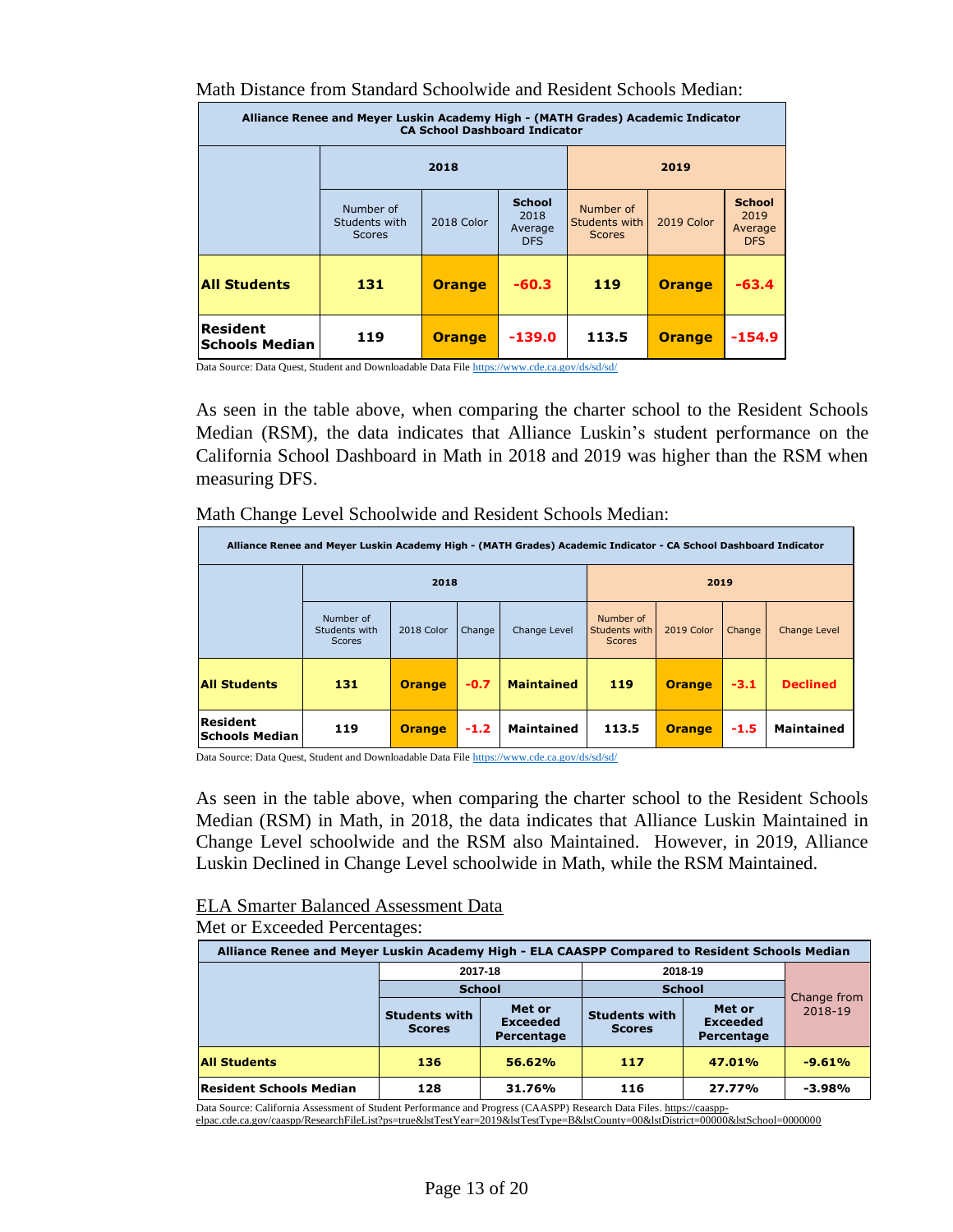As seen in the table above, when comparing the charter school to the RSM, the data indicates that Alliance Luskin's Met or Exceeded Percentage in ELA on the CAASPP is higher than the RSM.

# Math Smarter Balanced Assessment Data

Met or Exceeded Percentages:

| Alliance Renee and Meyer Luskin Academy High - Math CAASPP Compared to Resident Schools Median |                                       |                                         |                                       |                                         |             |  |  |  |  |  |  |
|------------------------------------------------------------------------------------------------|---------------------------------------|-----------------------------------------|---------------------------------------|-----------------------------------------|-------------|--|--|--|--|--|--|
|                                                                                                |                                       | 2017-18                                 | 2018-19                               |                                         |             |  |  |  |  |  |  |
|                                                                                                | <b>School</b>                         |                                         | <b>School</b>                         |                                         | Change from |  |  |  |  |  |  |
|                                                                                                | <b>Students with</b><br><b>Scores</b> | Met or<br><b>Exceeded</b><br>Percentage | <b>Students with</b><br><b>Scores</b> | Met or<br><b>Exceeded</b><br>Percentage | 2018-19     |  |  |  |  |  |  |
| <b>All Students</b>                                                                            | 136                                   | 28.68%                                  | 117                                   | 31.63%                                  | 2.95%       |  |  |  |  |  |  |
| <b>Resident Schools Median</b>                                                                 | 128                                   | 10.13%                                  | 116                                   | 7.19%                                   | $-2.94%$    |  |  |  |  |  |  |

Data Source: California Assessment of Student Performance and Progress (CAASPP) Research Data Files[. https://caaspp](https://caaspp-elpac.cde.ca.gov/caaspp/ResearchFileList?ps=true&lstTestYear=2019&lstTestType=B&lstCounty=00&lstDistrict=00000&lstSchool=0000000)elpac.cde.ca.gov/caaspp/ResearchFileList?ps=true&lstTestYear=2019&lstTestType=B&lstCounty=00&lstDis

As seen in the table above, when comparing the charter school to the RSM, the data indicates that Alliance Luskin's Met or Exceeded Percentage in Math on the CAASPP is higher than the RSM.

m. Suspension Rate Indicator

Percentage of Students Suspended At Least Once Schoolwide and Numerically Significant Subgroups:

|                                      | Alliance Renee and Meyer Luskin Academy High - Suspension Rate Indicator - CA School Dashboard Indicator |               |                                               |                                                               |                                              |                              |               |                                               |                                                               |                                              |  |  |  |  |
|--------------------------------------|----------------------------------------------------------------------------------------------------------|---------------|-----------------------------------------------|---------------------------------------------------------------|----------------------------------------------|------------------------------|---------------|-----------------------------------------------|---------------------------------------------------------------|----------------------------------------------|--|--|--|--|
| Subgroup                             | Number of<br><b>Students</b>                                                                             | 2018 Color    | <b>Students</b><br>suspended at<br>least once | <b>State</b><br><b>Students</b><br>suspended at<br>least once | School to State<br>Suspensions<br>Comparison | Number of<br><b>Students</b> | 2019 Color    | <b>Students</b><br>suspended at<br>least once | <b>State</b><br><b>Students</b><br>suspended at<br>least once | School to State<br>Suspensions<br>Comparison |  |  |  |  |
| <b>All Students</b>                  | 575                                                                                                      | <b>Orange</b> | 3.0%                                          | 3.5%                                                          | Lower                                        | 556                          | <b>Orange</b> | 4.0%                                          | 3.4%                                                          | <b>Higher</b>                                |  |  |  |  |
| <b>Black or African</b><br>American  | 95                                                                                                       | <b>Orange</b> | 6.3%                                          | 9.4%                                                          | Lower                                        | 92                           | <b>Green</b>  | 2.2%                                          | 8.8%                                                          | Lower                                        |  |  |  |  |
| English Learner                      | 102                                                                                                      | Orange        | 2.0%                                          | 3.0%                                                          | Lower                                        | 101                          | Yellow        | 2.0%                                          | 3.1%                                                          | Lower                                        |  |  |  |  |
| Latino                               | 472                                                                                                      | Orange        | 2.3%                                          | 3.6%                                                          | Lower                                        | 457                          | Orange        | 4.4%                                          | 3.5%                                                          | Higher                                       |  |  |  |  |
| Socioeconomically<br>Disadvantaged   | 563                                                                                                      | Orange        | 2.8%                                          | 4.4%                                                          | Lower                                        | 524                          | Orange        | 4.0%                                          | 4.3%                                                          | Lower                                        |  |  |  |  |
| Students with<br><b>Disabilities</b> | 63                                                                                                       | Orange        | 6.3%                                          | 6.8%                                                          | Lower                                        | 67                           | Green         | 3.0%                                          | 6.2%                                                          | Lower                                        |  |  |  |  |

Data Sources: California School Dashboard Research data files 2019 revised on 04/09/2020 and 2018 revised on 03/11/2019<https://www.cde.ca.gov/ta/ac/cm/>

As seen in the table above, the charter school had a schoolwide percentage of students suspended at least once that was lower than the state in 2018 and higher than the state in 2019. In 2018 and 2019, the majority of numerically significant subgroups (Black or African American, English Learner, Latino, Socioeconomically Disadvantaged, and Students with Disabilities) were lower than the state, with the exception of the Latino subgroup in 2019, which was higher.

In response to the 2019 suspension data, school leadership shared that the school has focused on strengthening three major areas: Behavior response, Positive Behavioral Interventions and Supports (PBIS), and Social-Emotional Learning (SEL) support. The school's interventions include restorative components that engage multiple stakeholders to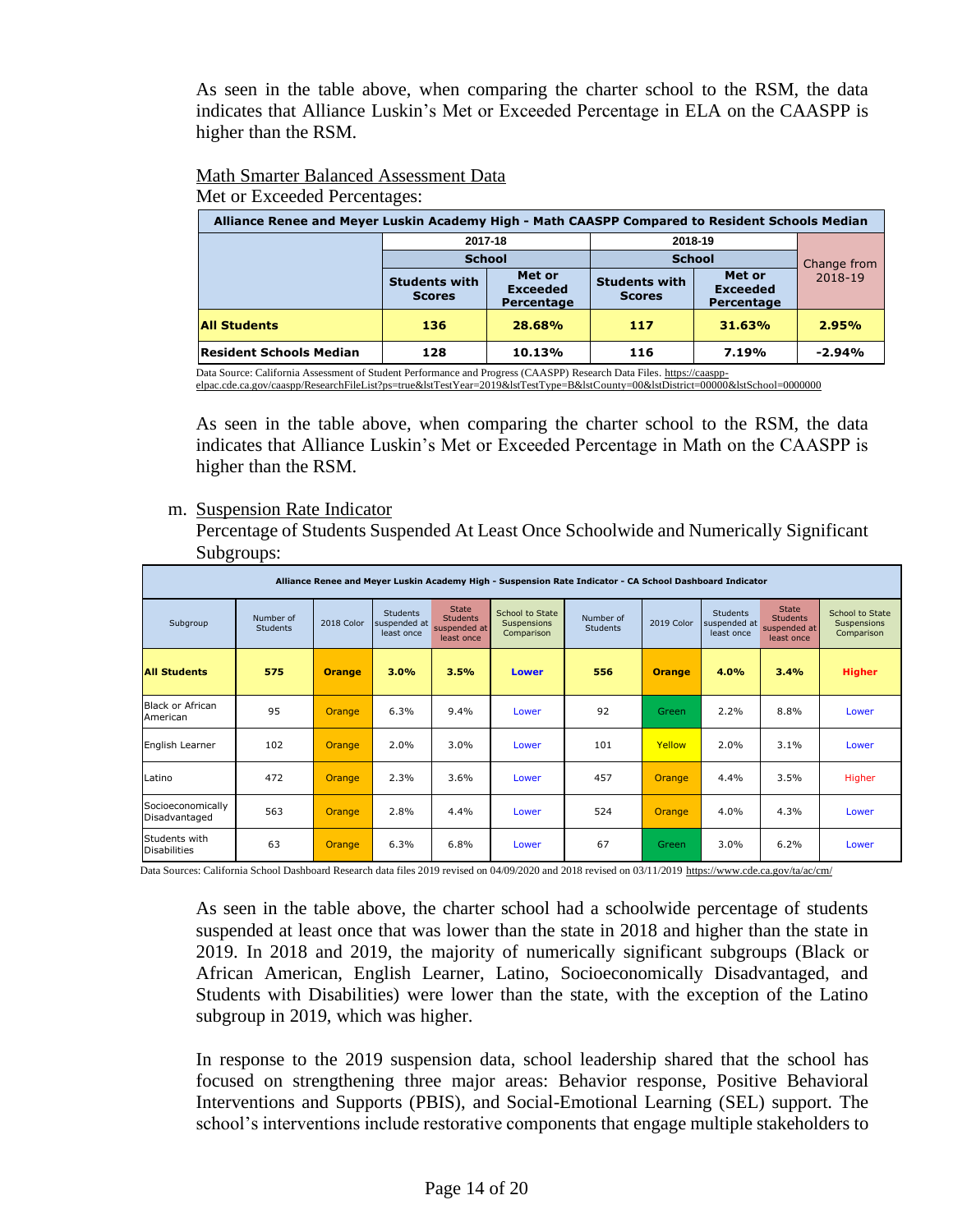create plans to support individual student needs and explore alternatives to suspension. These interventions provide the students with the necessary support to remain in class and receive behavior support. The school's PBIS gives teachers and staff the opportunity to track and recognize positive behaviors through the school's RISE (respect, inclusive, scholar, excellence) values. The SEL support is provided by a counselor who is dedicated to students with higher socio-emotional needs. This counselor provides one-on-one support through either weekly or daily check-ins and helps students develop their self-regulatory and coping skills to address their socio-emotional needs and minimize lost instructional time.

|                                      | Alliance Renee and Meyer Luskin Academy High - Suspension Rate Indicator - CA School Dashboard Indicator |               |        |                  |                 |                              |                              |               |         |                  |                        |                              |  |
|--------------------------------------|----------------------------------------------------------------------------------------------------------|---------------|--------|------------------|-----------------|------------------------------|------------------------------|---------------|---------|------------------|------------------------|------------------------------|--|
| Subgroup                             | Number of<br><b>Students</b>                                                                             | 2018 Color    | Change | Change Level     | State<br>Change | <b>State Change</b><br>Level | Number of<br><b>Students</b> | 2019 Color    | Change  | Change Level     | <b>State</b><br>Change | <b>State Change</b><br>Level |  |
| <b>All Students</b>                  | 575                                                                                                      | <b>Orange</b> | 2.8%   | <b>Increased</b> | $-0.1%$         | <b>Maintained</b>            | 556                          | <b>Orange</b> | 1.0%    | <b>Increased</b> | $-0.1%$                | <b>Maintained</b>            |  |
| Black or African<br>American         | 95                                                                                                       | Orange        | 6.3%   | Increased        | 0.4%            | <b>Declined</b>              | 92                           | Green         | $-4.1%$ | <b>Declined</b>  | 0.6%                   | <b>Declined</b>              |  |
| English Learner                      | 102                                                                                                      | Orange        | 2.0%   | Increased        | $-0.1%$         | Maintained                   | 101                          | Yellow        | 0.0%    | Maintained       | 0.1%                   | Maintained                   |  |
| Latino                               | 472                                                                                                      | <b>Orange</b> | 2.1%   | Increased        | $-0.1%$         | Maintained                   | 457                          | Orange        | 2.0%    | <b>Increased</b> | $-0.1%$                | Maintained                   |  |
| Socioeconomically<br>Disadvantaged   | 563                                                                                                      | Orange        | 2.7%   | Increased        | $-0.2%$         | Maintained                   | 524                          | Orange        | 1.2%    | Increased        | $-0.1%$                | Maintained                   |  |
| Students with<br><b>Disabilities</b> | 63                                                                                                       | <b>Orange</b> | 5.1%   | Increased        | 0.3%            | <b>Declined</b>              | 67                           | Green         | $-3.4%$ | <b>Declined</b>  | 0.6%                   | <b>Declined</b>              |  |

Change Level Schoolwide and Numerically Significant Subgroups:

Data Sources: California School Dashboard Research data files 2019 revised on 04/09/2020 and 2018 revised on 03/11/2019<https://www.cde.ca.gov/ta/ac/cm/>

As seen in the table above, in 2018 and 2019, the charter school Increased in Change Level schoolwide and for the majority of numerically significant subgroups, with the exception in 2019, the EL subgroup which Maintained and the Black or African American and SWD subgroups which Declined.

n. Graduation Rate Indicator [HS Only]

Percentage of Graduated Students Schoolwide and Numerically Significant Subgroups:

| Alliance Renee and Meyer Luskin Academy High - Graduation Rate Indicator - CA School Dashboard Indicator |               |                                        |                                                        |                                                               |              |                                        |                                                               |                                                                      |  |  |  |  |
|----------------------------------------------------------------------------------------------------------|---------------|----------------------------------------|--------------------------------------------------------|---------------------------------------------------------------|--------------|----------------------------------------|---------------------------------------------------------------|----------------------------------------------------------------------|--|--|--|--|
| Subgroup                                                                                                 | 2018 Color    | Percentage of<br>graduated<br>students | <b>State</b><br>Percentage of<br>graduated<br>students | School to State<br>Graduated<br><b>Students</b><br>Comparison | 2019 Color   | Percentage of<br>graduated<br>students | <b>State</b><br>Percentage of<br>graduated<br><b>students</b> | <b>School to State</b><br>Graduated<br><b>Students</b><br>Comparison |  |  |  |  |
| <b>All Students</b>                                                                                      | <b>Yellow</b> | 91.5%                                  | 83.5%                                                  | <b>Higher</b>                                                 | <b>Green</b> | 93.9%                                  | 85.9%                                                         | <b>Higher</b>                                                        |  |  |  |  |
| Latino                                                                                                   | <b>Green</b>  | 92.0%                                  | 81.2%                                                  | Higher                                                        | Green        | 94.5%                                  | 83.8%                                                         | Higher                                                               |  |  |  |  |
| Socioeconomically<br>Disadvantaged                                                                       | Yellow        | 91.5%                                  | 80.8%                                                  | Higher                                                        | Green        | 93.9%                                  | 83.3%                                                         | Higher                                                               |  |  |  |  |

Data Source: Data Quest, Student and School Downloadable Data File[s https://www.cde/ca/gov/ds/sd/sd/filesltel.asp](https://www.cde/ca/gov/ds/sd/sd/filesltel.asp)

As seen in the table above, in 2018 and 2019, the charter school had a higher percentage of graduated students than the state for both schoolwide and all numerically significant subgroups (Latino, and Socioeconomically Disadvantaged). Alliance Luskin's students must meet A-G requirements with a grade of "C" or better.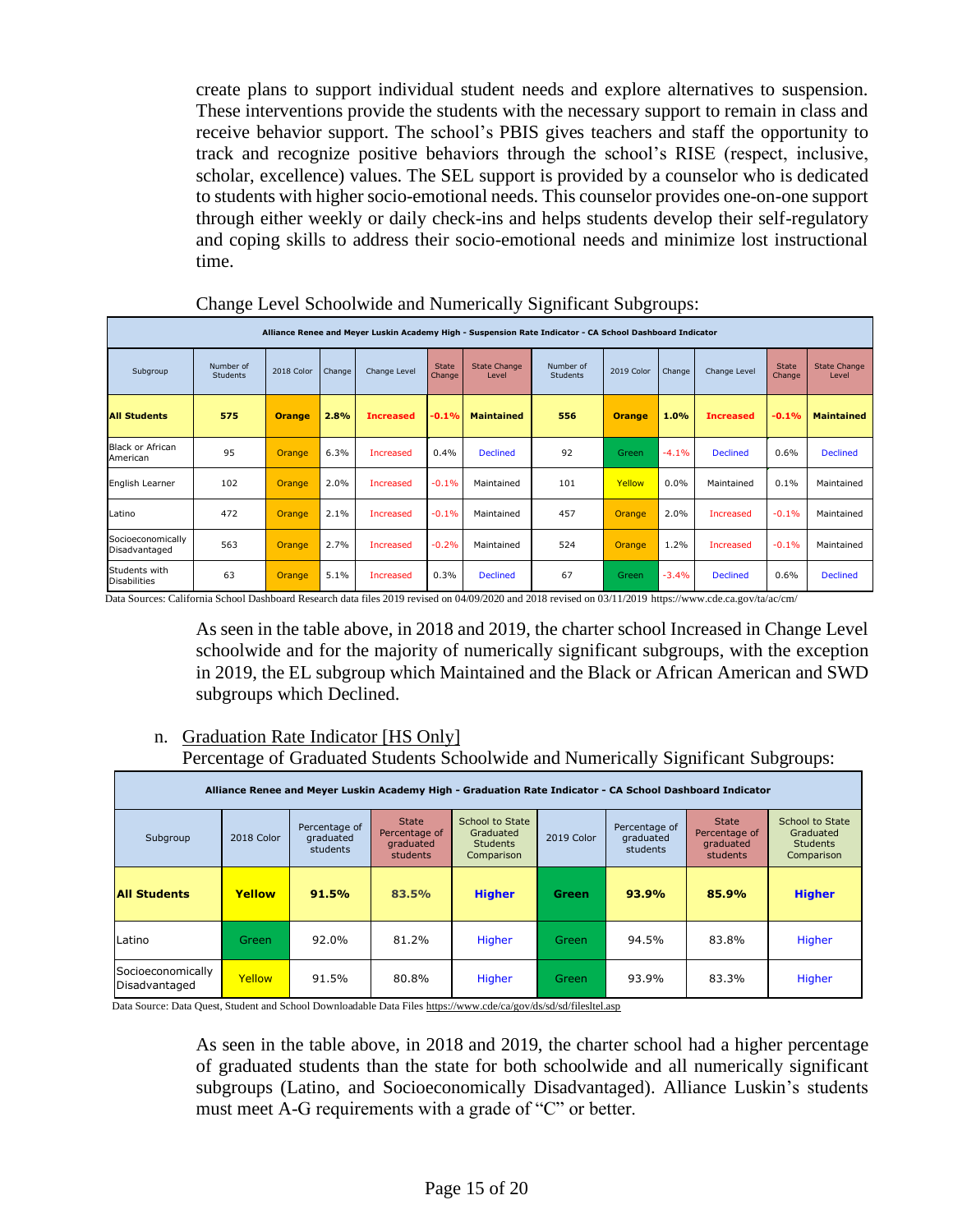| Alliance Renee and Meyer Luskin Academy High - Graduation Rate Indicator - CA School Dashboard Indicator |                                      |                   |         |                 |                                     |                              |                                             |                   |      |                  |                                     |                              |
|----------------------------------------------------------------------------------------------------------|--------------------------------------|-------------------|---------|-----------------|-------------------------------------|------------------------------|---------------------------------------------|-------------------|------|------------------|-------------------------------------|------------------------------|
| Subgroup                                                                                                 | Number of<br>Students with<br>Scores | 2018 Color Change |         | Change Level    | <b>State</b><br>Change <sup>l</sup> | <b>State Change</b><br>Level | Number of<br>Students with<br><b>Scores</b> | 2019 Color Change |      | Change Level     | <b>State</b><br>Change <sup>1</sup> | <b>State Change</b><br>Level |
| <b>All Students</b>                                                                                      | 117                                  | Yellow            | $-1.5%$ | <b>Declined</b> | $-0.9%$                             | <b>Maintained</b>            | 131                                         | Green             | 2.4% | <b>Increased</b> | 2.7%                                | <b>Increased</b>             |
| Latino                                                                                                   | 100                                  | Green             | 0.4%    | Maintained      | $-0.8%$                             | Maintained                   | 109                                         | Green             | 2.5% | Increased        | 3.0%                                | <b>Increased</b>             |
| Socioeconomically<br>Disadvantaged                                                                       | 117                                  | Yellow            | $-1.5%$ | <b>Declined</b> | $-0.4%$                             | Maintained                   | 131                                         | Green             | 2.4% | Increased        | 2.8%                                | <b>Increased</b>             |

Change Level Schoolwide and Numerically Significant Subgroups:

Data Source: Data Quest, Student and School Downloadable Data File[s https://www.cde/ca/gov/ds/sd/sd/filesltel.asp](https://www.cde/ca/gov/ds/sd/sd/filesltel.asp)

As seen in the table above, in 2018, the charter school Declined in Change Level schoolwide and Increased in 2019. In 2018, the SED subgroup Declined in Change Level, while the Latino subgroup Maintained. In 2019, all the numerically significant subgroups Increased in Change Level.

- o. Chronic Absenteeism Indicator  $N/A$
- p. English Learner Performance Reclassification Rates:

| Year    | <b>Students Redesignated FEP</b> | <b>Alliance Renee and Meyer</b><br>Luskin Academy High | <b>State</b> | <b>School to State RFEP</b><br><b>Comparison</b> |
|---------|----------------------------------|--------------------------------------------------------|--------------|--------------------------------------------------|
|         | 17-18 EL #                       | 78                                                     | 1,271,150    |                                                  |
| 2018-19 | 18-19 Reclass $#$                | 18                                                     | 175,746      | <b>Higher</b>                                    |
|         | <b>18-19 Reclass Rate</b>        | 23.1%                                                  | 13.8%        |                                                  |
|         | 18-19 EL #                       | 91                                                     | 1,195,988    |                                                  |
| 2019-20 | 19-20 Reclass $#$                | 10                                                     | 164,653      | <b>Lower</b>                                     |
|         | 19-20 Reclass Rate               | 11.0%                                                  | 13.8%        |                                                  |

Data Source: Data Quest, Student and School Downloadable Data File[s https://www.cde.ca.gov/ds/sd/sd/filesreclass.asp](https://www.cde.ca.gov/ds/sd/sd/filesreclass.asp)

In 2019-2020, Alliance Luskin's reclassification rate was 11.0%, which was lower than the state's reclassification rate of 13.8%. In 2018-2019, Alliance Luskin's reclassification rate of 23.1% was higher than the state's rate of 13.8%.

Alliance Luskin's reclassification criteria are as follows:

- Assessment of Language Proficiency: ELPAC Score of 4
- Basic Skills Assessment: Lexile of 830 or CAASPP ELA Nearly Met (2), Met (3), or Exceeded (4) grade level standards
- Teacher Evaluation: ELA Grade of C (2.0) or higher
- Parent opinion and consultation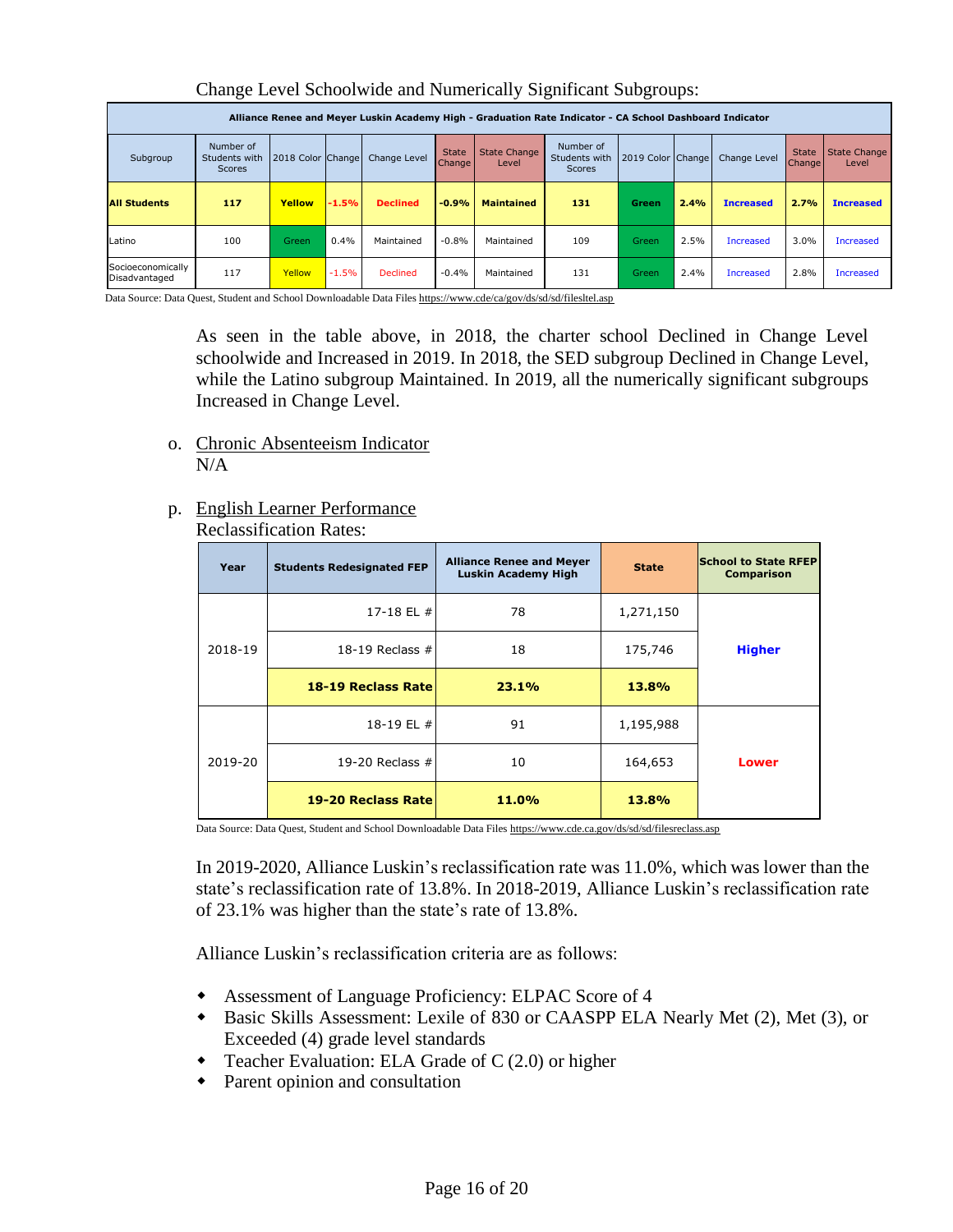| LONG-WITH LITERISH LOGITIONS GIRL TWINDING NOWS. |                                                                         |       |              |       |                                                                                           |         |              |      |  |
|--------------------------------------------------|-------------------------------------------------------------------------|-------|--------------|-------|-------------------------------------------------------------------------------------------|---------|--------------|------|--|
|                                                  |                                                                         |       | 2018-19      |       |                                                                                           | 2019-20 |              |      |  |
|                                                  | <b>Alliance Renee and</b><br><b>Meyer Luskin</b><br><b>Academy High</b> |       | <b>State</b> |       | <b>Alliance Renee and</b><br><b>Meyer Luskin</b><br><b>Academy High</b>                   |         | <b>State</b> |      |  |
| <b>English Learners</b>                          |                                                                         |       |              |       | Enrollment   Percent   Enrollment   Percent   Enrollment   Percent   Enrollment   Percent |         |              |      |  |
| At-Risk 4-5 Years                                | 5                                                                       | 1.4%  | 220,738      | 9.5%  |                                                                                           | 2.2%    | 130,783      | 5.7% |  |
| LTEL 6+ Years                                    | 69                                                                      | 20.0% | 342,983      | 14.7% | 56                                                                                        | 17.9%   | 204,042      | 8.9% |  |

Long-term English Learners and "At-Risk" Rates:

\*Data Source: Data Quest, Student and School Downloadable Data Files<https://www.cde/ca/gov/ds/sd/sd/filesltel.asp>

In 2019-2020, Alliance Luskin had 17.9% Long-term English Learners (LTELs), which was higher than the state's LTEL percentage of 8.9%. In 2018-2019, Alliance Luskin's LTEL percentage of 20.0% was higher than the state's 14.7%. In 2019-2020, the charter school had 2.2% "At-Risk" (7 students), which was lower than the state's rate of 5.7%. Similarly, in 2018-2019, Alliance Luskin had 1.4% "At-Risk" students, which was lower than the state at 9.5%.

### 2. *Annual Oversight Results*

### a. *Student Achievement and Educational Performance*

Alliance Luskin has achieved the rating of *Proficient* in the category of Student Achievement and Educational Performance on its annual oversight evaluation reports for the last two years.

|                                                          | 2018-2019  | 2019-2020  |
|----------------------------------------------------------|------------|------------|
| Annual Oversight Evaluation Report Rating in Category of |            |            |
| <b>Student Achievement and Educational Performance</b>   | Proficient | Proficient |

\*Note: The annual oversight rating represents the Charter Schools Division staff evaluation of the school's performance as outlined in the Annual Performance-Based Oversight Visit Report on or about the date of the annual oversight visit.

### b. *Governance*

Alliance Luskin's record of performance and related information demonstrate that the school is likely to succeed in the area of governance.

The school has earned the rating of *Accomplished* in the category of Governance on its annual oversight evaluation reports over the past two years and has no unresolved governance issues pending.

|                                                       | 2018-2019                   | 2019-2020 |
|-------------------------------------------------------|-----------------------------|-----------|
| Annual Oversight Evaluation Report Rating in Category |                             |           |
| of <b>Governance</b>                                  | Accomplished   Accomplished |           |

\*Note: The annual oversight rating represents the Charter Schools Division staff evaluation of the school's performance as outlined in the Annual Performance-Based Oversight Visit Report on or about the date of the annual oversight visit.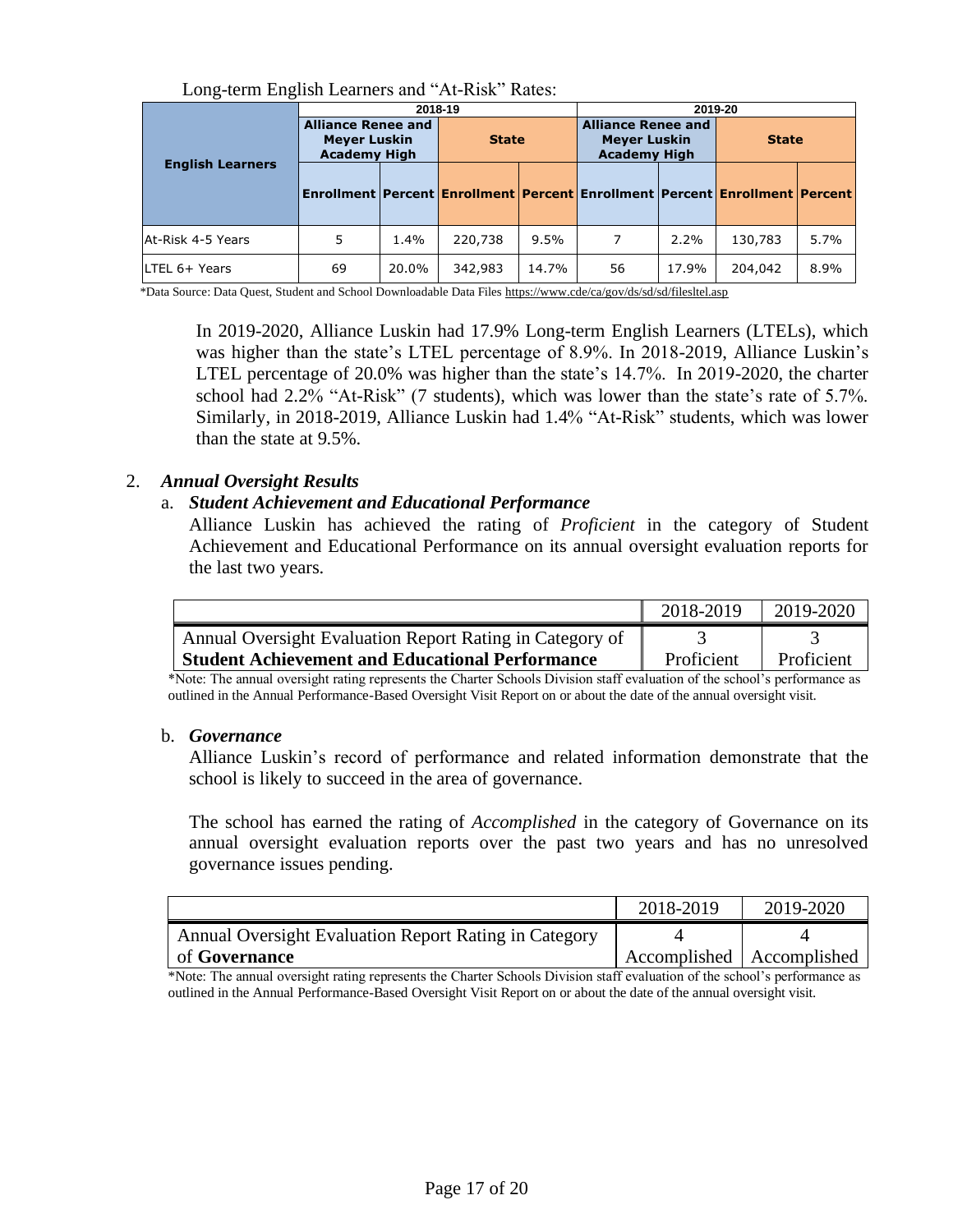## c. *Organizational Management, Programs, and Operations*

Alliance Luskin's record of performance and related information demonstrate that the school is likely to succeed in the area of organizational management, programs, and operations.

Alliance Luskin has achieved the rating of *Accomplished* in the category of Organization Management, Programs, and Operations on its annual oversight evaluation reports for the last two years and has no unresolved operations issues pending.

|                                                                           | 2018-2019    | 2019-2020    |
|---------------------------------------------------------------------------|--------------|--------------|
| Annual Oversight Evaluation Report Rating in                              |              |              |
| Category of Organizational Management,<br><b>Programs, and Operations</b> | Accomplished | Accomplished |

\*Note: The annual oversight rating represents the Charter Schools Division staff evaluation of the school's performance as outlined in the Annual Performance-Based Oversight Visit Report on or about the date of the annual oversight visit.

| 2019-20 Enrollment by Ethnicity and Subgroup                  |            |                                                                                                                                    |              |                                           |       |                                                       |                    |          |                   |          |                                                                                                                                         |                      |                                        |                             |                                         |                               |                                                      |       |
|---------------------------------------------------------------|------------|------------------------------------------------------------------------------------------------------------------------------------|--------------|-------------------------------------------|-------|-------------------------------------------------------|--------------------|----------|-------------------|----------|-----------------------------------------------------------------------------------------------------------------------------------------|----------------------|----------------------------------------|-----------------------------|-----------------------------------------|-------------------------------|------------------------------------------------------|-------|
| School                                                        | Enrollment | Meal<br>F/R                                                                                                                        | GATE         | Indian<br>Native<br>American<br>or Alaska | Asian | African<br>can<br>ŏ<br>$\overline{e}$<br><b>Black</b> | Learner<br>English | Filipino | Youth<br>oster    | Homeless | Latino                                                                                                                                  | Education<br>Migrant | Native Hawaiian<br>or Pacific Islander | Reported<br>N <sub>ot</sub> | Socio-<br>economically<br>Disadvantaged | Students with<br>Disabilities | More<br>Races<br>$\overleftarrow{\mathrm{o}}$<br>Two | White |
| <b>Alliance Renee and Meyer</b><br><b>Luskin Academy High</b> | 490        | <u> 95.5%   8.4%   0.4%   0.2%   16.9%   19.8%   0.0%   1.2%   2.0%   81.4%   0.0%   0.2%   0.2%   95.9%   8.8%   0.2%   0.4% </u> |              |                                           |       |                                                       |                    |          |                   |          |                                                                                                                                         |                      |                                        |                             |                                         |                               |                                                      |       |
| Statewide                                                     | 6,163,001  |                                                                                                                                    | N/A<br>59.3% | $0.5\%$ 9.3%                              |       | 5.3%                                                  | 18.6%              |          |                   |          | $\mid$ 2.4% $\mid$ 0.5% $\mid$ 3.2% $\mid$ 54.9% $\mid$ 0.8% $\mid$ 0.4% $\mid$ 0.9% $\mid$ 60.7% $\mid$ 11.7% $\mid$ 3.9% $\mid$ 22.4% |                      |                                        |                             |                                         |                               |                                                      |       |
| <b>Los Angeles Unified</b>                                    | 596,937    | 80.3% 10.7% 0.2% 3.6%                                                                                                              |              |                                           |       | 7.7%                                                  | 20.0%              |          | $1.9\%$ 0.7% 1.3% |          | $1.4\%$ 0.1% 0.2% 0.4% 81.5% 11.4% 1.6% 10.3%                                                                                           |                      |                                        |                             |                                         |                               |                                                      |       |

### i. Access and Equity

Data Source: Data Quest, Student and School Downloadable Data Files https://www.cde.ca.gov/ds/sd/sd/filesenr.asp

## ii. Special Education

|                                                                                                                                                      | 2019-20 Enrollment by Disability |                   |                   |                     |                    |                     |              |             |                   |                  |                        |                       |                     |          |                            |           |                             |                                        |
|------------------------------------------------------------------------------------------------------------------------------------------------------|----------------------------------|-------------------|-------------------|---------------------|--------------------|---------------------|--------------|-------------|-------------------|------------------|------------------------|-----------------------|---------------------|----------|----------------------------|-----------|-----------------------------|----------------------------------------|
| School                                                                                                                                               | OCT 2019 Enroll #                | Sp Ed<br>Enroll # | Sp Ed<br>Enroll % | % High<br>Incidence | % Low<br>Incidence | <b>AUT</b><br>$\pm$ | ЪB<br>$\ast$ | DEAF<br>#   | $\Omega$<br>$\pm$ | EMD<br>$\ddot{}$ | $\frac{1}{2}$<br>$\pm$ | $\mathbf{a}$<br>$\pm$ | <b>İHD</b><br>$\pm$ | ō<br>#   | ۇ<br>$\Omega$<br>$\ddot{}$ | *LI3<br># | ТBI<br>$\ddot{\phantom{1}}$ | $\overline{5}$<br>$\ddot{\phantom{1}}$ |
| <b>Alliance Renee and Meyer</b><br><b>Luskin Academy High</b>                                                                                        | 490                              | 43                |                   | $8.8\%$ 95.3%       | 4.7%               | $\mathbf{o}$        | $\mathbf{o}$ | $\bf{0}$    | $\mathbf{0}$      | $\mathbf{0}$     | $\bf{0}$               | $\overline{2}$        | 9                   | $\bf{0}$ | 32                         | $\bf{0}$  | $\mathbf{o}$                | $\mathbf{o}$                           |
| Statewide                                                                                                                                            | 6,163,001                        |                   | 721,198 11.7%     | N/A                 | N/A                | N/A                 |              | $N/A$ $N/A$ | $N/A$ $N/A$       |                  | N/A                    | N/A                   | N/A                 | N/A      | N/A                        | N/A       |                             | $N/A$ $N/A$                            |
| 15<br>336 1,569<br>1,431 4,271 10,828 1,970 35,116 12,579 102 418<br>31.0% 16,067<br>5<br>84,730<br>13.9%<br>69.1%<br>607,723<br>Los Angeles Unified |                                  |                   |                   |                     |                    |                     |              |             |                   |                  |                        |                       |                     |          |                            |           |                             |                                        |

Data Source: Data Quest, Student and School Downloadable Data Files https://www.cde.ca.gov/ds/sd/sd/filesenr.asp and CALPADS County Authorizing LEA Report 1.1 Enrollment by Primary Status.

> According to 2019 CALPADS Fall 1 Certified Student Profile List Report, Alliance Luskin has an 8.8% Special Education enrollment, which is lower than the state's percentage of 11.7% and the District's percentage of 13.9%. The CSD has conferred with staff in the Division of Special Education, and no concerns have been noted at this time.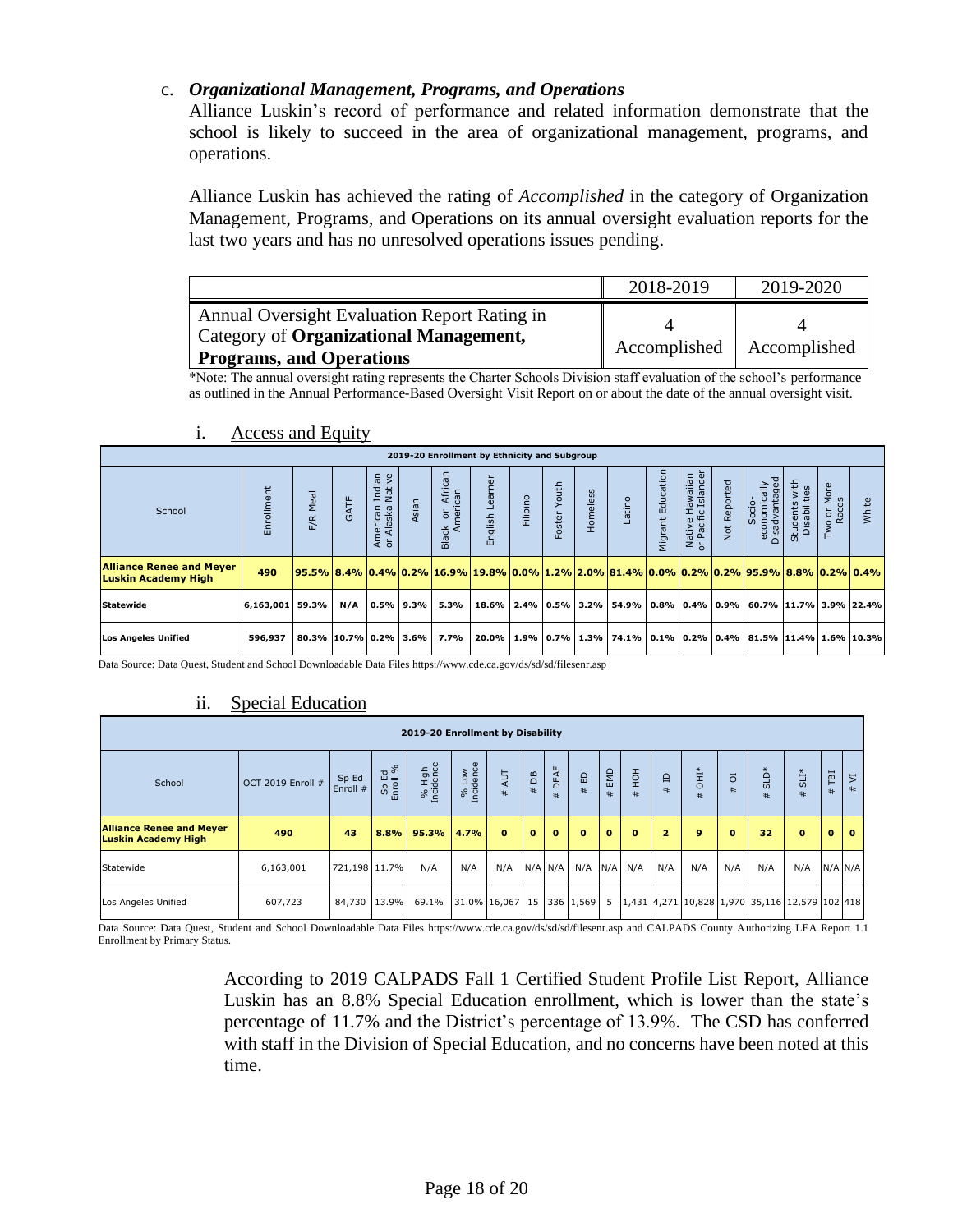iii. Additional Information

As noted earlier in this report, Alliance Luskin had three governance benchmarks and one academic benchmark as part of its previous renewal. The school provided the required information within the timelines indicated and CSD staff monitored as part of ongoing oversight.

- **C. Criterion 3: Is the charter school serving all pupils who wish to attend, or does the charter school have substantial fiscal or governance issues? (Ed. Code, § 47607(e).)**
	- At the time of renewal, Charter School does not have substantial fiscal or substantial governance factors that would lead to a finding that the Charter School is demonstrably unlikely to successfully implement the program set forth in the renewal petition.
	- There is no evidence at the time of renewal that Charter School is not serving all pupils who wish to attend based on data on pupil enrollment patterns.

*For more information about enrollment or dismissal practices, substantial fiscal issues or substantial governance issues, please see the Access and Equity, Fiscal Operations, and Governance sections, respectively.* 

## **D. Does the Petition Contain a Declaration of Whether or Not the Charter School Shall Be Deemed the Exclusive Public Employer of the Employees of the Charter School?**  *Yes, the petition contains the required declaration.*

## **3***. Fiscal Operations*

Alliance Luskin's record of performance and related information demonstrate that the school is likely to succeed in the area of fiscal operations.

a. Summary

Alliance Renee and Meyer Luskin Academy High achieved the ratings of *Accomplished*  and *Proficient* in the category of Fiscal Operations on its annual oversight evaluation reports for the last two years.

During the 2019-2020 oversight visit, the CSD noted that the school's internal controls and processes were generally in place and implemented in practice.

|                                           | 2018-2019    | 2019-2020  |
|-------------------------------------------|--------------|------------|
| <b>Annual Oversight Evaluation Report</b> |              |            |
| Rating in Category of Fiscal Operations   | Accomplished | Proficient |

\*Note: The annual oversight rating represents the Charter Schools Division staff evaluation of the school's performance as outlined in the Annual Performance-Based Oversight Visit Report on or about the date of the annual oversight visit.

## b. Fiscal Condition

Alliance Luskin's fiscal condition is positive and has been upward trending since the 2015- 2016 Fiscal Year. According to the 2018-2019 independent audit report, the school had positive net assets of \$3,100,982 and net income of \$701,444. The 2019-2020 Unaudited Actuals projected positive net assets and net income.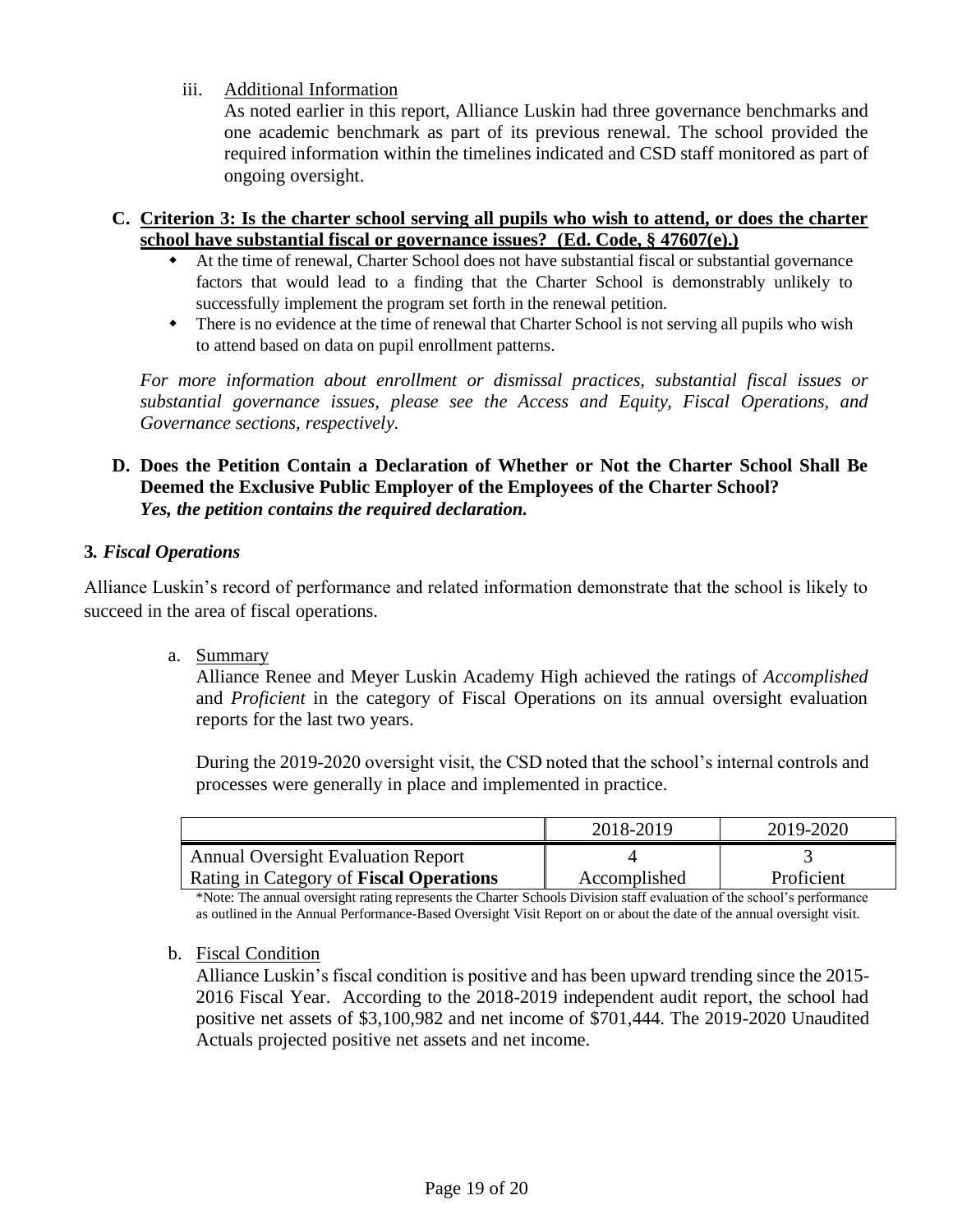|                             | 2015-2016<br>(Audited<br>Actuals) | 2016-2017<br>(Audited)<br>Actuals) | 2017-2018<br>(Audited<br>Actuals) | 2018-2019<br>(Audited<br>Actuals) | 2019-2020<br>(Unaudited<br>Actuals) |
|-----------------------------|-----------------------------------|------------------------------------|-----------------------------------|-----------------------------------|-------------------------------------|
| <b>Net Assets</b>           | \$2,036,613                       | \$2,165,640                        | \$2,399,538                       | \$3,100,982                       | \$3,637,460                         |
| <b>Net</b><br>Income/Loss   | \$278,910                         | \$129,027                          | \$233,898                         | \$701,444                         | \$536,478                           |
| <b>Transfers</b><br>In/Out  | \$0                               | \$0                                | \$0                               | \$0                               | \$0                                 |
| Prior Year<br>Adjustment(s) | \$0                               | \$0                                | \$0                               | \$0                               | \$0                                 |

According to ACRPS' independent audit report for the Fiscal Year ended June 30, 2019, ACRPS' fiscal condition is strong. ACRPS and its charter schools reported positive net assets of \$150,618,446 and net income of \$13,185,349. ACRPS, without its charter schools, reported positive net assets of \$ 46,598,188 and a net loss of (\$1,821,242)

During 2019-2020, Alliance Luskin paid annual management fees which amounted to 10% to ACRPS for administrative services such as: finance and accounting, human resources and employee relations, new teacher recruitment and support, educator effectiveness, recruitment & selection, assessments, data and analysis, information technology, student information services, school operations support, facilities, professional development, marketing communications, college success support, school development, and parent & community engagement services. These management fees are calculated based on total revenues - less 10% of excluded revenues (e.g., school fundraising, proceeds from equipment sales, extraordinary one-time donations, other fees & contracts, etc.).

- c. 2018-2019 Independent Audit Report Audit Opinion: Unmodified Material Weaknesses: None Reported Deficiencies/Findings: None Reported Going Concern: None Reported
- d. Other Significant Fiscal Information None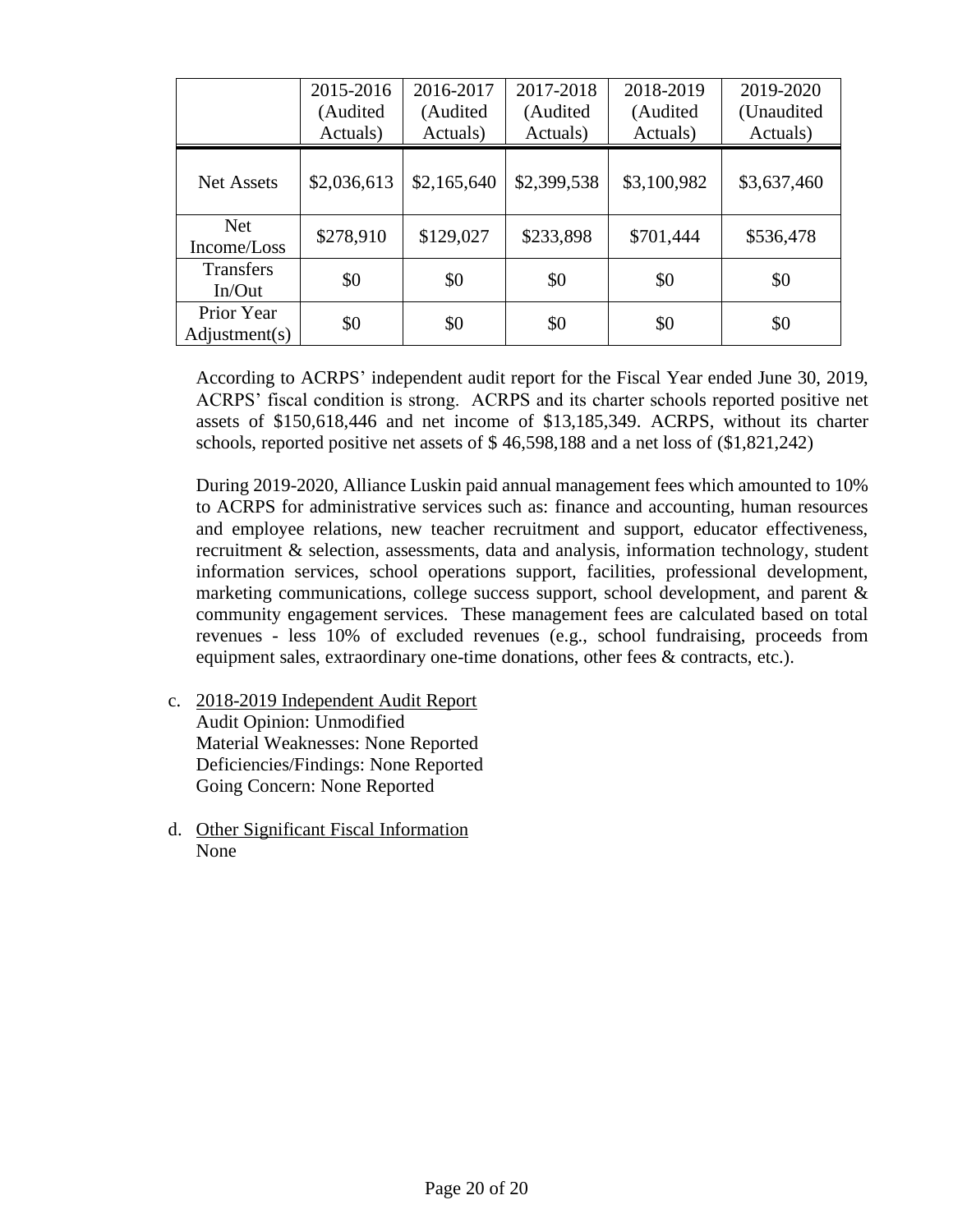### ATTACHMENT B

### **Alliance Renee and Meyer Luskin Academy High**

#### **Academic Performance - English Language Arts**

This report shows the performance levels for a single state indicator, English Language Arts, for all student groups. It also shows how the current year (status) compares to prior years (change) for each state indicator. S any year used to calculate status and change. An "--" means that data is not currently available.

Source: Data collected by the California Department of Education (CDE) through the California Longitudinal Pupil Achievement Data System (CALPADS), California School Dashboard, and testing vendor. Aggregate data files are

|     |                |          |                                                                     |                                        |                                      |               |                                         |         | (ELA Grades) Academic Indicator - CA School Dashboard Indicator |                                 |        |                   |                                          |                                      |            |                                         |               |                                  |                                               |        |                     |                                                 |
|-----|----------------|----------|---------------------------------------------------------------------|----------------------------------------|--------------------------------------|---------------|-----------------------------------------|---------|-----------------------------------------------------------------|---------------------------------|--------|-------------------|------------------------------------------|--------------------------------------|------------|-----------------------------------------|---------------|----------------------------------|-----------------------------------------------|--------|---------------------|-------------------------------------------------|
| LD. | <b>BD</b>      | Loc Code | School                                                              | Subgroup                               | Number of<br>Students with<br>Scores | 2018 Color    | School<br>2018<br>Average<br><b>DFS</b> | Change  | Change Level                                                    | State<br>2018<br>Average<br>DFS | Change | Change Level      | School to State<br><b>DFS Comparison</b> | Number of<br>Students with<br>Scores | 2019 Color | School<br>2019<br>Average<br><b>DFS</b> | Change        | Change Level                     | <b>State</b><br>2019<br>Average<br><b>DFS</b> | Change | <b>Change Level</b> | <b>School to State</b><br><b>DFS Comparison</b> |
| W   | $\overline{1}$ | 7694     | Alliance Renee and Meyer Luskin All Students<br><b>Academy High</b> |                                        | 131                                  | Yellow        | 11.6                                    | $-28.3$ | <b>Declined</b><br><b>Significantly</b>                         | $-6.0$                          | 2.2    | <b>Maintained</b> | <b>Higher</b>                            | 119                                  | Orange     | $-22.7$                                 | $-34.4$       | <b>Declined</b><br>Significantly | $-2.5$                                        | 3.7    | Increased           | Lower                                           |
|     |                |          |                                                                     | American Indian or<br>Alaska Native    | $\circ$                              | $\sim$ $\sim$ | $\sim$                                  | $\sim$  | $\sim$                                                          | $-36.8$                         | 2.3    | Maintained        | $\sim$                                   | $\overline{1}$                       | No Color   | $\sim$ $\sim$                           | $\sim$        | No Data                          | $-34.1$                                       | 2.1    | Maintained          | $\sim$                                          |
|     |                |          |                                                                     | Asian                                  | $\circ$                              | $\sim$        | $\sim$                                  | $\sim$  | $\sim$                                                          | 62.4                            | 2.0    | Maintained        | $\sim$                                   | $\overline{1}$                       | No Color   | $\sim$                                  | $\sim$        | No Data                          | 64.8                                          | 3.1    | Increased           | $\sim$                                          |
|     |                |          |                                                                     | <b>Black or African</b><br>American    | 21                                   | No Color      | $-14.3$                                 | $-24.9$ | Declined<br>Significantly                                       | $-51.8$                         | 0.9    | Maintained        | $\sim$                                   | 15                                   | No Color   | $-48.7$                                 | $-34.4$       | <b>Declined</b><br>Significantly | $-47.6$                                       | 3.7    | Increased           | $\sim$                                          |
|     |                |          |                                                                     | English Learner                        | 25                                   | No Color      | $-63.4$                                 | $-29.1$ | Declined<br>Significantly                                       | $-47.1$                         | 3.3    | Increased         | $\sim$                                   | 39                                   | No Color   | $-100.1$                                | $-36.7$       | <b>Declined</b><br>Significantly | $-45.1$                                       | 3.1    | Increased           | Lower                                           |
|     |                |          |                                                                     | Filipino                               | $\circ$                              | $\sim$ $\sim$ | $\sim$                                  | $\sim$  | $\sim$                                                          | 44.0                            | 2.7    | Maintained        | $\sim$                                   | $\circ$                              | $\sim$     | $\sim$                                  | $\sim$        | $\sim$ $\sim$                    | 46.7                                          | 3.6    | Increased           | $\sim$                                          |
|     |                |          |                                                                     | Foster Youth                           | $\circ$                              | $\sim$        | $\sim$                                  | $\sim$  | $\sim$                                                          | $-79.2$                         | 1.4    | Maintained        | $\sim$                                   | $\circ$                              | $\sim$     | $\sim$                                  | $\sim$        | $\sim$ $\sim$                    | $-71.9$                                       | 5.7    | Increased           | $\sim$                                          |
|     |                |          |                                                                     | <b>Homeless</b>                        | $\circ$                              | $\sim$        | $\sim$                                  | $\sim$  | $\sim$                                                          | $-51.0$                         | 3.3    | Increased         | $\sim$                                   | $\circ$                              | $\sim$     | $\sim$                                  | $\sim$ $\sim$ | $\sim$                           | $-46.7$                                       | 3.8    | Increased           | $\sim$                                          |
|     |                |          |                                                                     | Latino                                 | 110                                  | Yellow        | 16.6                                    | $-28.4$ | Declined<br>Significantly                                       | $-31.3$                         | 3.2    | Increased         | Higher                                   | 102                                  | Orange     | $-18.0$                                 | $-34.6$       | <b>Declined</b><br>Significantly | $-26.6$                                       | 4.5    | Increased           | Higher                                          |
|     |                |          |                                                                     | Native Hawaiian or<br>Pacific Islander | $^{\circ}$                           | $\sim$ $\sim$ | $\sim$                                  | $\sim$  | $\sim$ $\sim$                                                   | $-21.3$                         | 0.7    | Maintained        | $\sim$                                   | $^{\circ}$                           | $\sim$     | $\sim$                                  | $\sim$        | $\sim$ $\sim$                    | $-19.5$                                       | 1.8    | Maintained          | $\sim$                                          |
|     |                |          |                                                                     | Socioeconomically<br>Disadvantaged     | 130                                  | Yellow        | 11.1                                    | $-29.6$ | Declined<br>Significantly                                       | $-34.7$                         | 4.0    | Increased         | Higher                                   | 113                                  | Orange     | $-23.0$                                 | $-34.1$       | <b>Declined</b><br>Significantly | $-30.1$                                       | 4.4    | Increased           | Higher                                          |
|     |                |          |                                                                     | Students with<br><b>Disabilities</b>   | 17                                   | No Color      | $-126.0$                                | $\sim$  | No Data                                                         | $-95.5$                         | 2.1    | Maintained        | $\sim$                                   | 17                                   | No Color   | $-161.8$                                | $-37.3$       | <b>Declined</b><br>Significantly | $-88.1$                                       | 7.8    | Increased           | $\sim$                                          |
|     |                |          |                                                                     | Two or More Races                      | $^{\circ}$                           | $\sim$        | $\sim$                                  | $\sim$  | $\sim$                                                          | 28.6                            | 2.3    | Maintained        | $\overline{a}$                           | $\circ$                              | $\sim$     | $\sim$                                  | $\sim$        | $\sim$ $\sim$                    | 30.3                                          | 2.0    | Maintained          | $\sim$ $\sim$                                   |
|     |                |          |                                                                     | White                                  | $^{\circ}$                           | $\sim$        | $\sim$                                  | $\sim$  | $\sim$                                                          | 27.7                            | 0.8    | Maintained        | $\sim$                                   | $\circ$                              | $\sim$     | $\sim$                                  | $\sim$        | $\sim$                           | 30.7                                          | 3.4    | Increased           | $\sim$                                          |

Participation Rate Report below displays the percent of students tested by content area. The Every Student Succeeds Act requires districts and schools to test at least 95 percent of all students and student groups in Engli arts and mathematics. It also requires states to factor the participation rate into the Academic Indicator. If a district, school, or student group does not meet the 95% participation rate target, the Distance from Standar the Academic Indicator is adjusted downward.

|                                       |              |                                     |               |                                 |                 |          | English Language Arts Indicator Participation Rate By Group |               |        |                               |                                    |                            |                   |        |
|---------------------------------------|--------------|-------------------------------------|---------------|---------------------------------|-----------------|----------|-------------------------------------------------------------|---------------|--------|-------------------------------|------------------------------------|----------------------------|-------------------|--------|
|                                       | All Students | American Indian or<br>Alaska Native | Asian         | Black or<br>African<br>American | English Learner | Filipino | Foster Youth                                                | Homeless      | Latino | Hawaiian or<br>Pacific Island | Socioeconomically<br>Disadvantaged | Students with Disabilities | Two or More Races | White  |
| Percent of students tested in<br>2018 | 100%         | 100%                                | $\sim$ $\sim$ | 100%                            | 100%            | $-$      | $\sim$ $\sim$                                               | $\sim$ $\sim$ | 100%   | $\sim$ $\sim$                 | 100%                               | 100%                       | $\sim$            | $\sim$ |
| Participation Rate Met 2018           | Yes          | Yes                                 | $\sim$        | Yes                             | Yes             | $-1$     | $\sim$                                                      | $\sim$        | Yes    | $\sim$                        | Yes                                | Yes                        | $\sim$            | $\sim$ |
| Percent of students tested in<br>2019 | 100%         | 100%                                | 100%          | 100%                            | 100%            | $-$      | $\sim$                                                      | $-1$          | 100%   | $-1$                          | 100%                               | 100%                       | $\sim$            | $\sim$ |
| Participation Rate Met 2019           | Yes          | Yes                                 | Yes           | Yes                             | Yes             | $\sim$   | $\sim$                                                      | $\sim$ $\sim$ | Yes    | $\sim$ $-$                    | Yes                                | Yes                        | $-$               | $\sim$ |

\* Note: An asterisk (\*) indicates that the student group consists of less than 11 students, the minimum size for reporting.

\*\* Whole number rounding is used for the participation rate.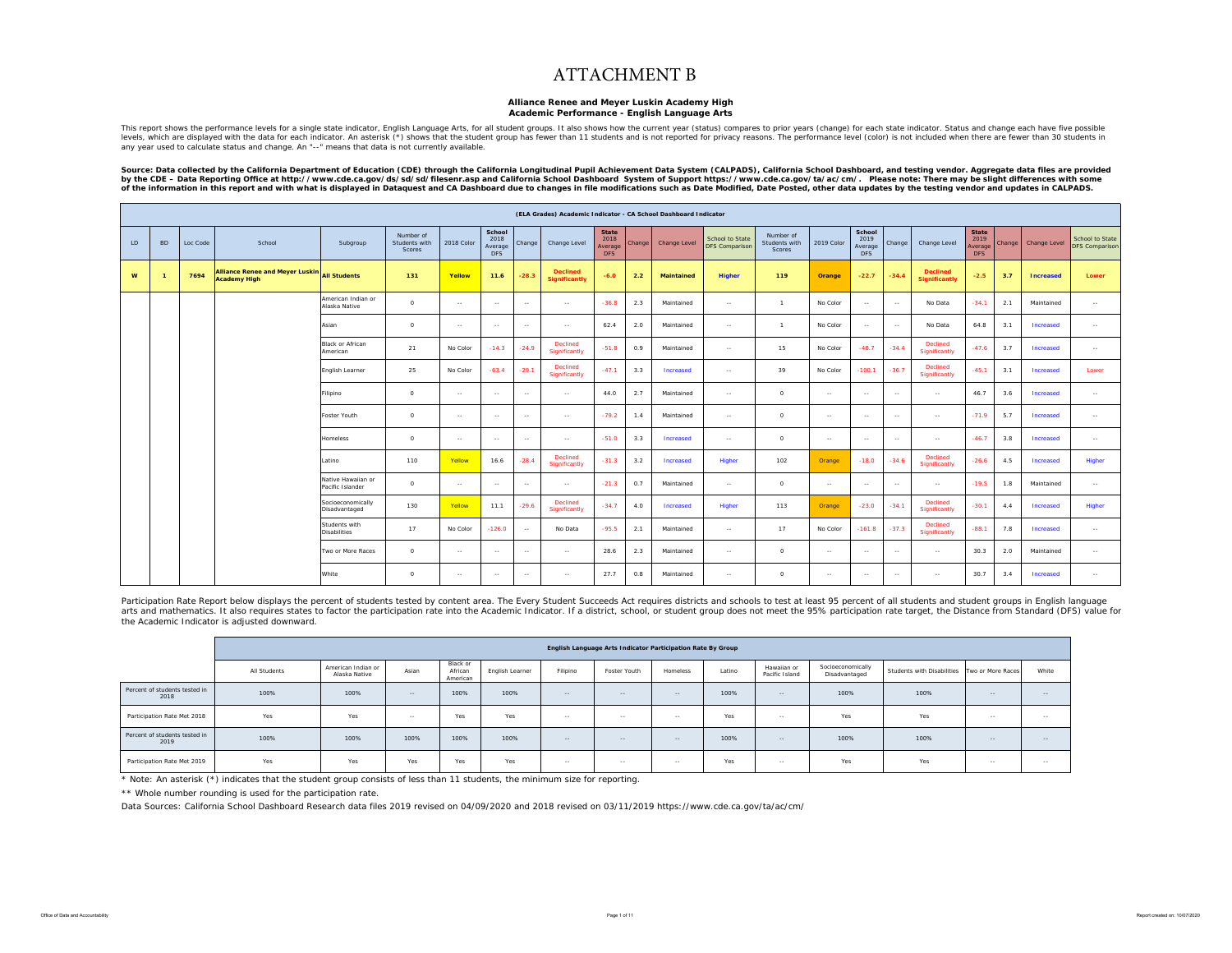#### **Alliance Renee and Meyer Luskin Academy High Academic Performance - Math**

This report shows the performance levels for a single state indicator, Mathematics, for all student groups. It also shows how the current year (status) compares to prior years (change) for each state indicator. Status and which are displayed with the data for each indicator. An asterisk (\*) shows that the student group has fewer than 11 students and is not reported for privacy reasons. The performance level (color) is not included when ther used to calculate status and change. An "--" means that data is not currently available.

Source: Data collected by the California Department of Education (CDE) through the California Longitudinal Pupil Achievement Data System (CALPADS), California School Dashboard, and testing vendor. Aggregate data files are by the CDE – Data Reporting Office at http://www.cde.ca.gov/ds/sd/filesenr.asp and California School Dashboard System of Support https://www.cde.ca.gov/ta/ac/cm/. Please note: There may be slight differences with some of<br>t

|              | (Math Grades) Academic Indicator - CA School Dashboard Indicator<br>School<br>School<br><b>State</b><br><b>State</b> |          |                                                                     |                                        |                                      |               |                               |         |                           |                               |        |                   |                                          |                                      |            |                        |               |                                   |                        |        |                     |                                   |
|--------------|----------------------------------------------------------------------------------------------------------------------|----------|---------------------------------------------------------------------|----------------------------------------|--------------------------------------|---------------|-------------------------------|---------|---------------------------|-------------------------------|--------|-------------------|------------------------------------------|--------------------------------------|------------|------------------------|---------------|-----------------------------------|------------------------|--------|---------------------|-----------------------------------|
| LD           | <b>BD</b>                                                                                                            | Loc Code | School                                                              | Subgroup                               | Number of<br>Students with<br>Scores | 2018 Color    | 2018<br>Average<br><b>DFS</b> | Change  | Change Level              | 2018<br>Average<br><b>DFS</b> | Change | Change Level      | School to State<br><b>DFS Comparison</b> | Number of<br>Students with<br>Scores | 2019 Color | 2019<br>Average<br>DFS | Change        | Change Level                      | 2019<br>Average<br>DFS | Change | <b>Change Level</b> | School to State<br>DFS Comparison |
| $\mathbf{w}$ | $\overline{1}$                                                                                                       | 7694     | Alliance Renee and Meyer Luskin All Students<br><b>Academy High</b> |                                        | 131                                  | Orange        | $-60.3$                       | $-0.7$  | <b>Maintained</b>         | $-36.4$                       | 1.3    | <b>Maintained</b> | Lower                                    | 119                                  | Orange     | $-63.4$                | $-3.1$        | <b>Declined</b>                   | $-33.5$                | 2.9    | <b>Maintained</b>   | Lower                             |
|              |                                                                                                                      |          |                                                                     | American Indian or<br>Alaska Native    | $\circ$                              | $\sim$ $\sim$ | $\sim$                        | $\sim$  | $\sim$                    | $-73.0$                       | $-0.7$ | Maintained        | $\sim$                                   | $\overline{1}$                       | No Color   | $\sim$                 | $\sim$        | No Data                           | $-69.6$                | 2.8    | Maintained          | $\sim$                            |
|              |                                                                                                                      |          |                                                                     | Asian                                  | $\circ$                              | $\sim$ $\sim$ | $\sim$                        | $\sim$  | $\sim$                    | 56.7                          | 2.4    | Maintained        | $\sim$                                   | $\overline{1}$                       | No Color   | $\sim$ $\sim$          | $\sim$        | No Data                           | 59.8                   | 3.9    | Increased           | $\sim$                            |
|              |                                                                                                                      |          |                                                                     | <b>Black or African</b><br>American    | 21                                   | No Color      | $-120.8$                      | $-25.9$ | Declined<br>Significantly | $-91.5$                       | 0.2    | Maintained        | $\sim$                                   | 15                                   | No Color   | $-85.1$                | 35.7          | Increased<br><b>Significantly</b> | $-87.9$                | 2.8    | Maintained          | $\cdots$                          |
|              |                                                                                                                      |          |                                                                     | English Learner                        | 25                                   | No Color      | $-123.1$                      | 9.5     | Increased                 | $-69.9$                       | 1.5    | Maintained        | $\sim$                                   | 39                                   | No Color   | $-131.3$               | $-8.2$        | Declined                          | $-68.6$                | 2.2    | Maintained          | Lower                             |
|              |                                                                                                                      |          |                                                                     | Filipino                               | $\circ$                              | $\sim$ $-$    | $\sim$                        | $\sim$  | $\sim$ $\sim$             | 13.1                          | 2.8    | Maintained        | $\sim$                                   | $\circ$                              | $\sim$     | $\sim$                 | $\sim$ $\sim$ | $\sim$ $\sim$                     | 18.0                   | 5.6    | Increased           | $\sim$                            |
|              |                                                                                                                      |          |                                                                     | Foster Youth                           | $\circ$                              | $\sim$ $\sim$ | $\sim$                        | $\sim$  | $\sim$                    | $-114.0$                      | $-0.5$ | Maintained        | $\sim$                                   | $\circ$                              | $\sim$     | $\sim$                 | $\sim$        | $\sim$                            | $-107.2$               | 5.1    | Increased           | $\sim$                            |
|              |                                                                                                                      |          |                                                                     | Homeless                               | $\circ$                              | $\sim$ $-$    | $\sim$                        | $\sim$  | $\sim$ $\sim$             | $-81.0$                       | 1.5    | Maintained        | $\sim$                                   | $\circ$                              | $\sim$     | $\sim$                 | $\sim$        | $\sim$                            | $-77.7$                | 2.9    | Maintained          | $\sim$                            |
|              |                                                                                                                      |          |                                                                     | Latino                                 | 110                                  | Green         | $-48.7$                       | 4.9     | Increased                 | $-65.8$                       | 1.7    | Maintained        | Higher                                   | 102                                  | Yellow     | $-59.2$                | $-10.5$       | Declined                          | $-62.2$                | 3.4    | Increased           | Higher                            |
|              |                                                                                                                      |          |                                                                     | Native Hawaiian or<br>Pacific Islander | $\circ$                              | $\sim$ $\sim$ | $\sim$                        | $\sim$  | $\sim$                    | $-52.0$                       | $-0.7$ | Maintained        | $\sim$                                   | $\circ$                              | $\sim$     | $\sim$                 | $\sim$ $\sim$ | $\sim$                            | $-49.8$                | 2.1    | Maintained          | $\sim$                            |
|              |                                                                                                                      |          |                                                                     | Socioeconomically<br>Disadvantaged     | 130                                  | Orange        | $-60.2$                       | $-2.4$  | Maintained                | $-67.4$                       | 2.3    | Maintained        | Higher                                   | 113                                  | Orange     | $-60.8$                | $-0.6$        | Maintained                        | $-63.7$                | 3.4    | Increased           | Higher                            |
|              |                                                                                                                      |          |                                                                     | Students with<br><b>Disabilities</b>   | 17                                   | No Color      | $-175.6$                      | $\sim$  | No Data                   | $-125.3$                      | 0.8    | Maintained        | $\sim$                                   | 17                                   | No Color   | $-182.2$               | $-2.6$        | Maintained                        | $-119.4$               | 6.6    | Increased           | $\sim$                            |
|              |                                                                                                                      |          |                                                                     | Two or More Races                      | $\circ$                              | $\sim$        | $\sim$                        | $\sim$  | $\sim$                    | 1.9                           | 1.9    | Maintained        | $\sim$                                   | $\circ$                              | $\sim$     | $\sim$ $\sim$          | $\sim$ $\sim$ | $\sim$                            | 2.5                    | 0.9    | Maintained          | $\sim$                            |
|              |                                                                                                                      |          |                                                                     | White                                  | $\Omega$                             | $\sim$        | $\sim$                        | $\sim$  | $\sim$ $\sim$             | $-1.0$                        | 0.6    | Maintained        | $\sim$                                   | $\Omega$                             | $\sim$     | $\sim$                 | $\sim$ $\sim$ | $\sim$ $\sim$                     | 1.4                    | 2.7    | Maintained          | $\sim$                            |

Participation Rate Report below displays the percent of students tested by content area. The Every Student Succeeds Act requires districts, ethe 95% participation rate target, the Distance from Standard (DFS) value for the

|                                       |              |                                     |        |                                 |                 |          | Mathematics Indicator Participation Rate By Group |          |        |                               |                                    |                                              |        |        |
|---------------------------------------|--------------|-------------------------------------|--------|---------------------------------|-----------------|----------|---------------------------------------------------|----------|--------|-------------------------------|------------------------------------|----------------------------------------------|--------|--------|
|                                       | All Students | American Indian or<br>Alaska Native | Asian  | Black or<br>African<br>American | English Learner | Filipino | Foster Youth                                      | Homeless | Latino | Hawaiian or<br>Pacific Island | Socioeconomically<br>Disadvantaged | Students with Disabilities Two or More Races |        | White  |
| Percent of students tested in<br>2018 | 100%         | 100%                                | $-$    | 100%                            | 100%            | $-$      | $-1$                                              | $-$      | 100%   | $-$                           | 100%                               | 100%                                         | $- -$  | $\sim$ |
| Participation Rate Met 2018           | Yes          | Yes                                 | $\sim$ | Yes                             | Yes             | $\sim$   | $\sim$                                            | $\sim$   | Yes    | $\sim$ $-$                    | Yes                                | Yes                                          | $\sim$ | $\sim$ |
| Percent of students tested in<br>2019 | 100%         | 100%                                | 100%   | 100%                            | 100%            | $-$      | $\sim$ $\sim$                                     | $-$      | 100%   | $\sim$ $-$                    | 100%                               | 100%                                         | $-$    | $\sim$ |
| Participation Rate Met 2019           | Yes          | Yes                                 | Yes    | Yes                             | Yes             | $\sim$   | $\sim$ $\sim$                                     | $\sim$   | Yes    | $\sim$ $\sim$                 | Yes                                | Yes                                          | $\sim$ | $\sim$ |

\* Note: An asterisk (\*) indicates that the student group consists of less than 11 students, the minimum size for reporting.

\*\* Whole number rounding is used for the participation rate.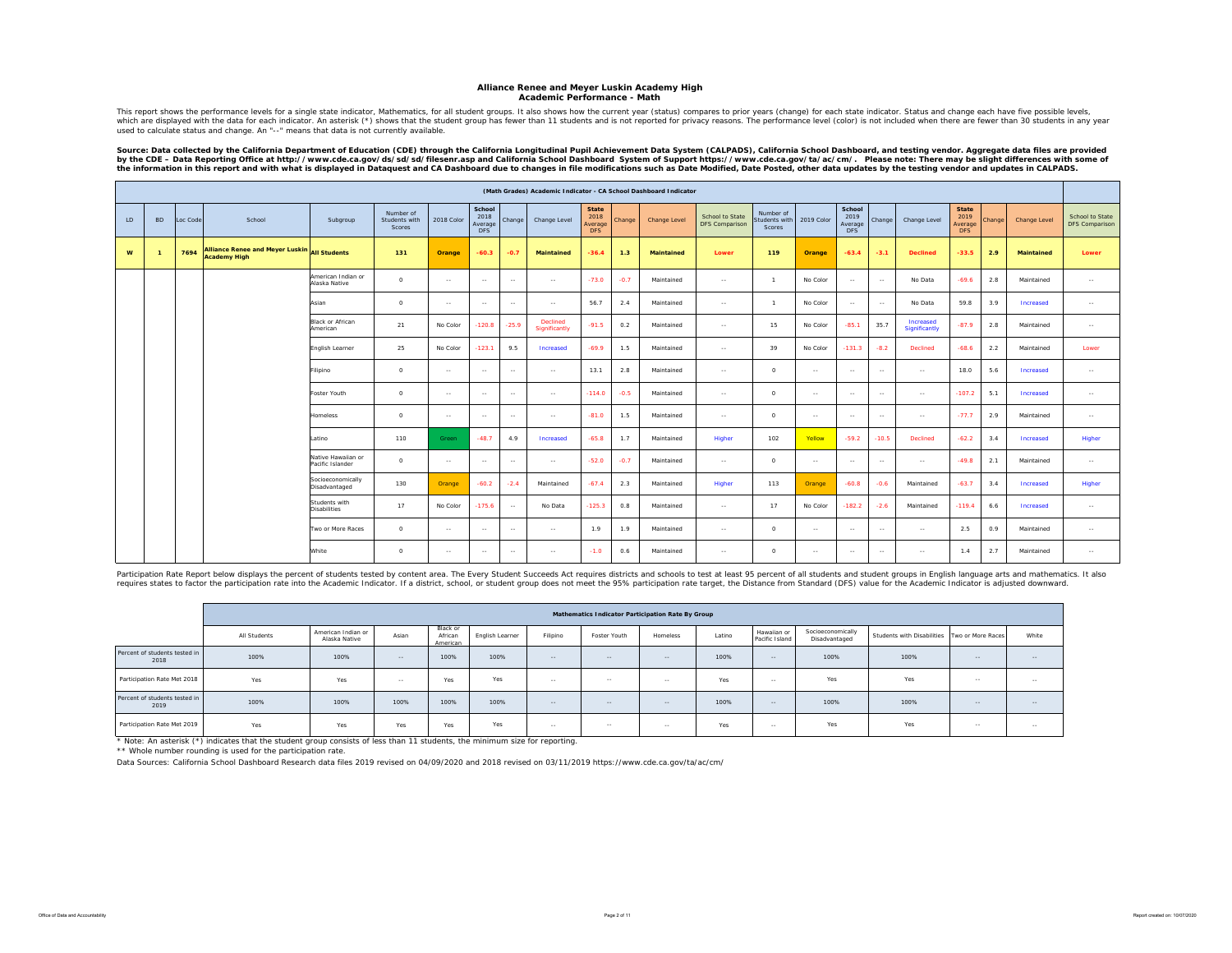#### **Alliance Renee and Meyer Luskin Academy High English Learner Progress Indicator**

This Reports shows the percentage of current EL students making progress towards English language proficiency or maintaining the highest level. ELs take the ELPAC exam to measure progress towards English language proficien ELPAC has 4 levels. The 4 ELPAC levels were divided into 6 ELPI levels to determine whether ELS made progress toward English language proficiency. English Learner Progress with the transition to a new assessment, the 2018 is unable to report a performance level (color) for this measure. However, the percent of students performing at each level on the new assessment is reported.

Source: Data collected by the California Department of Education (CDE) through the California Longitudinal Pupil Achievement Data System (CALPADS), California School Dashboard, and testing vendor. Aggregate data files are provided by the CDE – Data Reporting Office at http://www.cde.ca.gov/ds/sd/sd/filesenr.asp and California School Dashboard System of Support https://www.cde.ca.gov/ta/ac/cm/. Please note: There may be slight differences with some of the information in this report and with what is displayed in Dataquest and CA Dashboard due to changes in file modifications such as Date Modified, Date Posted, other *data updates by the testing vendor and updates in CALPADS.* 

|    |           |             |                                                        |                        |                                                            |                                                                                               |                   |                                                                                               | English Learner Progress Indicator - CA School Dashboard Indicator |                                          |                 |                                                                                               |                   |                                                                                               |                   |
|----|-----------|-------------|--------------------------------------------------------|------------------------|------------------------------------------------------------|-----------------------------------------------------------------------------------------------|-------------------|-----------------------------------------------------------------------------------------------|--------------------------------------------------------------------|------------------------------------------|-----------------|-----------------------------------------------------------------------------------------------|-------------------|-----------------------------------------------------------------------------------------------|-------------------|
|    |           |             |                                                        |                        |                                                            | 2018 School                                                                                   |                   |                                                                                               | 2018 State                                                         |                                          |                 | 2019 School                                                                                   |                   |                                                                                               | 2019 State        |
| LD | <b>BD</b> | Loc<br>Code | School                                                 | Subgroup               | Number of<br>English Learner 2018 Color<br><b>Students</b> | Percentage of<br><b>English Learners</b><br>making progress<br>towards English<br>proficiency | Performance Level | Percentage of<br><b>English Learners</b><br>making progress<br>towards English<br>proficiency | Performance Level                                                  | Number of<br>English Learner<br>Students | 2019 Color      | Percentage of<br><b>English Learners</b><br>making progress<br>towards English<br>proficiency | Performance Level | Percentage of<br><b>English Learners</b><br>making progress<br>towards English<br>proficiency | Performance Level |
| W  |           | 7694        | <b>Alliance Renee and Meyer</b><br>Luskin Academy High | <b>English Learner</b> | 70                                                         |                                                                                               |                   |                                                                                               |                                                                    | 73                                       | <b>No Color</b> | 31.5%                                                                                         | <b>Very Low</b>   | 48.3                                                                                          | <b>Medium</b>     |

Note: LEAs and schools that did not test at least 95 percent of their English learner population on the English Language Proficiency Assessments for California (ELPAC) are assigned a "Low" Status, unless they have **<sup>a</sup>"Very Low" Status. Number of English Learners: '0 to 10'=Fewer than 11 EL students have an overall PL on ELPAC SA in both prior and current years (Status rate and level are suppressed) '11 to 29'=Number of EL students with overall PL on ELPAC SA in both prior and current years is 11 thru 29 (Status rate and level are reported but are not used for accountability) '30 and Up'=At least 30 EL students have an overall PL on ELPAC SA in both prior and current years (status rate and level are reported and will be used for accountability)** 

#### **Student English Language Acquisition Results**

The percentage of current EL students who progressed at least one ELPI level, maintained ELPI level 4, maintained lower ELPI levels (i.e, levels 1, 2L, 2H, 3L, or 3H), or decreased at least one ELPI Level.

| 2018 Student English Language Acquisition Results |       |              | 2019 Student English Language Acquisition Results |       |              |
|---------------------------------------------------|-------|--------------|---------------------------------------------------|-------|--------------|
| Alliance Renee and Meyer Luskin Academy High      |       | <b>State</b> | Alliance Renee and Meyer Luskin Academy High      |       | <b>State</b> |
| Level 4 - Well Developed                          | 22.9% | 30.6%        | ELs Who Progressed at Least One ELPI Level        | 30.1% | 42.9%        |
| Level 3 - Moderately Developed                    | 24.3% | 34.6%        | ELs Who Maintained ELPI Level 4                   | 1.3%  | 5.3%         |
| Level 2 - Somewhat Developed                      | 28.6% | 20.2%        | ELs Who Maintained ELPI Level 1, 2L, 2H, 3L, 3H   | 42.4% | 31.5%        |
| Level 1 - Beginning Stage                         | 24.3% | 14.6%        | ELs Who Decreased at Least One ELPI Level         | 26.0% | 20.1%        |

|                                       | <b>ELPAC Participation Rate</b> |
|---------------------------------------|---------------------------------|
| Percent of students<br>tested in 2018 | N/A                             |
| Participation Rate Met<br>2018        | N/A                             |
| Percent of students<br>tested in 2019 | 95%                             |
| Participation Rate Met<br>2019        | Yes                             |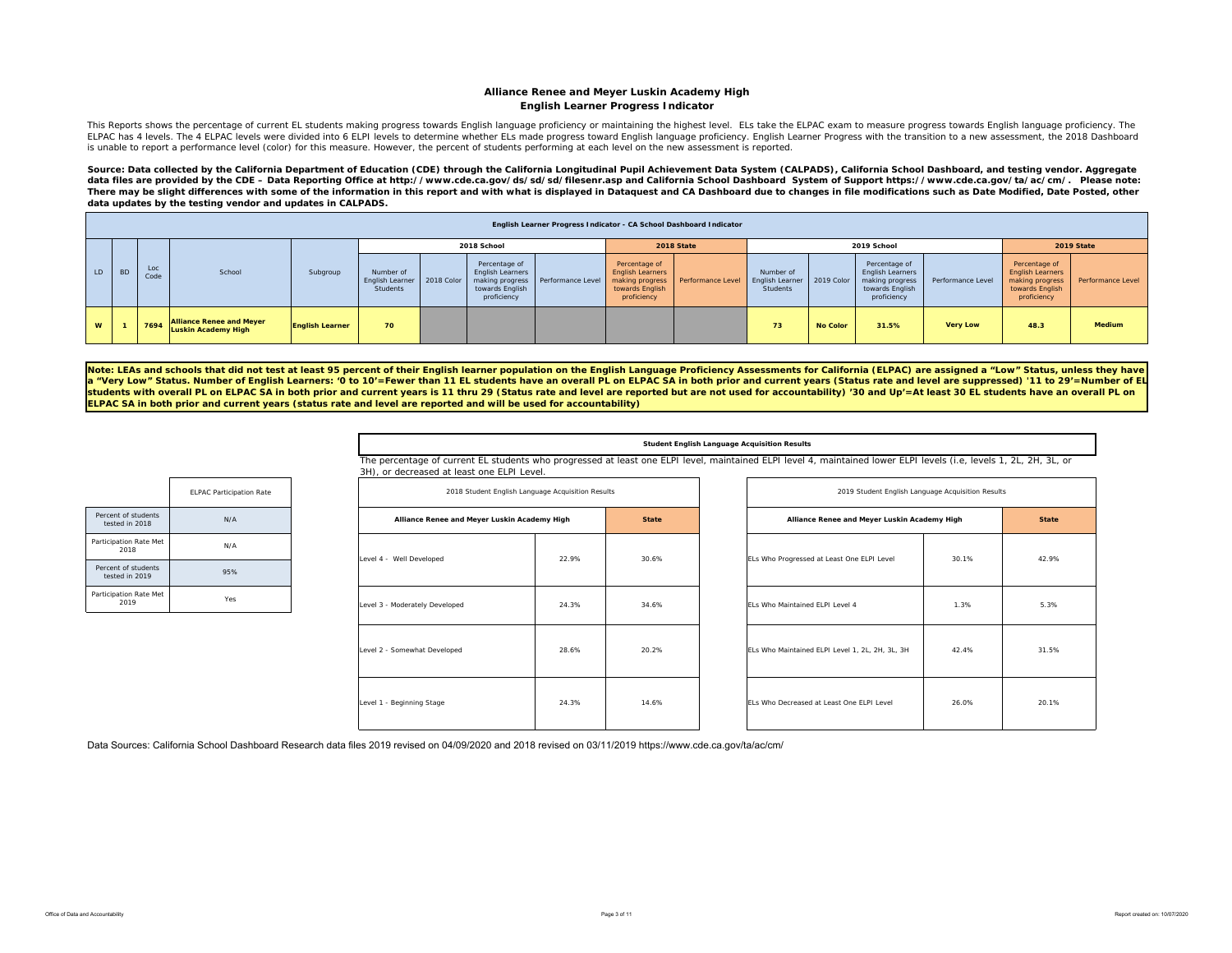**Academic Performance - College / Career**

This report shows whether high school students are prepared for success after graduation based on measures like graduation rate, performance on state tests, and college credit courses. It displays the percentage of high sc the College/Career Indicator.

Source: Data collected by the California Department of Education (CDE) through the California Longitudinal Pupil Achievement Data System (CALPADS), California School Dashboard, and testing vendor. Aggregate data files are

|    |           |          |                                                        |                                        |                                      |             |                                                      |               |                                          |                                                            |         | College / Career Academic Indicator - CA School Dashboard Indicator |                                   |                                      |                |                                                      |               |                   |                                                            |         |                   |                                          |
|----|-----------|----------|--------------------------------------------------------|----------------------------------------|--------------------------------------|-------------|------------------------------------------------------|---------------|------------------------------------------|------------------------------------------------------------|---------|---------------------------------------------------------------------|-----------------------------------|--------------------------------------|----------------|------------------------------------------------------|---------------|-------------------|------------------------------------------------------------|---------|-------------------|------------------------------------------|
| LD | <b>BD</b> | Loc Code | School                                                 | Subgroup                               | Number of<br>Students with<br>Scores | 2018 Color  | School 2018<br>percentage of<br>prepared<br>students | Change        | Change Level                             | <b>State 2018</b><br>percentage of<br>prepared<br>students | Change  | Change Level                                                        | School to State<br>CCI Comparison | Number of<br>Students with<br>Scores | 2019 Color     | School 2019<br>percentage of<br>prepared<br>students | Change        | Change Level      | <b>State 2019</b><br>percentage of<br>prepared<br>students | Change  | Change Level      | School to State<br><b>CCI Comparison</b> |
| W  |           | 7694     | <b>Alliance Renee and Meyer</b><br>Luskin Academy High | <b>All Students</b>                    | 117                                  | <b>Blue</b> | 59.8%                                                | 12.0%         | <b>Increased</b><br><b>Significantly</b> | 42.2%                                                      | 1.1%    | <b>Maintained</b>                                                   | <b>Higher</b>                     | 129                                  | Green          | 58.1%                                                | $-1.7%$       | <b>Maintained</b> | 44.1%                                                      | 1.8%    | <b>Maintained</b> | Higher                                   |
|    |           |          |                                                        | American Indian or<br>Alaska Native    | $\Omega$                             | $\sim$      | $\sim$                                               | $\sim$        | $\sim$                                   | 25.2%                                                      | 0.1%    | Maintained                                                          | $\sim$                            | $\circ$                              | $\sim$         | $\sim$                                               | $\sim$        | $\sim$            | 25.9%                                                      | 0.5%    | Maintained        | $\sim$                                   |
|    |           |          |                                                        | Asian                                  | $\Omega$                             | $\sim$      | $\sim$                                               | $\sim$        | $\sim$                                   | 74.1%                                                      | 0.7%    | Maintained                                                          | $\sim$                            | $\circ$                              | $\sim$         | $\sim$                                               | $\sim$        | $\sim$            | 74.0%                                                      | $-0.2%$ | Maintained        | $\sim$                                   |
|    |           |          |                                                        | <b>Black or African</b><br>American    | 17                                   | No Color    | 23.5%                                                | $-26.5%$      | Declined<br>Significantly                | 21.2%                                                      | 0%      | Maintained                                                          | $\sim$                            | 22                                   | No Color       | 31.8%                                                | 8.3%          | <b>Increased</b>  | 23.7%                                                      | 2.4%    | Increased         | $\sim$                                   |
|    |           |          |                                                        | English Learner                        | 24                                   | No Color    | 25.0%                                                | 9.4%          | Increased<br>Significantly               | 14.5%                                                      | 1.9%    | Maintained                                                          | $\sim$                            | 21                                   | No Color       | 23.8%                                                | $-1.2%$       | Maintained        | 16.8%                                                      | 2.1%    | Increased         | $\sim$                                   |
|    |           |          |                                                        | Filipino                               | $\Omega$                             | $\sim$      | $\sim$                                               | $\sim$        | $\sim$                                   | 62.7%                                                      | $-0.3%$ | Maintained                                                          | $\sim$                            | $\Omega$                             | $\sim$         | $\sim$                                               | $\sim$        | $\sim$            | 64.5%                                                      | 1.7%    | Maintained        | $\sim$ $\sim$                            |
|    |           |          |                                                        | Foster Youth                           | $\mathbf{R}$                         | No Color    | $\sim$                                               | $\sim$        | No Data                                  | 10.4%                                                      | 1.3%    | Maintained                                                          | $\sim$                            | $\sim$                               | No Color       | $\sim$                                               | $\sim$        | No Data           | 13.3%                                                      | 2.8%    | Increased         | $\sim$                                   |
|    |           |          |                                                        | <b>Homeless</b>                        | $\circ$                              | $\sim$      | $\sim$                                               | $\sim$        | $\sim$                                   | 24.3%                                                      | $-1.3%$ | Maintained                                                          | $\sim$                            | $\circ$                              | $\sim$         | $\sim$ $\sim$                                        | $\sim$        | $\sim$            | 25.9%                                                      | 1.4%    | Maintained        | $\sim$                                   |
|    |           |          |                                                        | Latino                                 | 100                                  | Blue        | 66.0%                                                | 18.6%         | Increased<br>Significantly               | 33.8%                                                      | 1.2%    | Maintained                                                          | Higher                            | 107                                  | Yellow         | 63.6%                                                | $-2.4%$       | Declined          | 36.1%                                                      | 2.2%    | Increased         | Higher                                   |
|    |           |          |                                                        | Native Hawaiian or<br>Pacific Islander | $\circ$                              | $\sim$      | $\sim$                                               | $\sim$ $\sim$ | $\sim$                                   | 31.7%                                                      | 0.5%    | Maintained                                                          | $\sim$                            | $\circ$                              | $\sim$         | $\sim$                                               | $\sim$        | $\sim$ $-$        | 33.5%                                                      | 1.7%    | Maintained        | $\sim$                                   |
|    |           |          |                                                        | Socioeconomically<br>Disadvantaged     | 117                                  | Blue        | 59.8%                                                | 12.0%         | Increased<br>Significantly               | 33.7%                                                      | 1.5%    | Maintained                                                          | Higher                            | 129                                  | Green          | 58.1%                                                | $-1.7%$       | Maintained        | 35.8%                                                      | 2.0%    | Increased         | Higher                                   |
|    |           |          |                                                        | Students with<br><b>Disabilities</b>   | 10                                   | No Color    | $\sim$                                               | $\sim$ $\sim$ | No Data                                  | 9.2%                                                       | 1.9%    | Maintained                                                          | $\sim$                            | 19                                   | No Color       | 15.8%                                                | $\sim$ $\sim$ | No Data           | 10.8%                                                      | 1.5%    | Maintained        | $\sim$ $\sim$                            |
|    |           |          |                                                        | Two or More Races                      | $\Omega$                             | $\sim$      | $\sim$                                               | $\sim$        | $\sim$                                   | 48.6%                                                      | 1.7%    | Maintained                                                          | $\sim$ $\sim$                     | $\circ$                              | $\sim$         | $\sim$                                               | $\sim$        | $\sim$            | 49.7%                                                      | 0.9%    | Maintained        | $\sim$                                   |
|    |           |          |                                                        | White                                  | $\circ$                              | $\sim$      | $\sim$                                               | $\sim$ $\sim$ | $\sim$                                   | 52.2%                                                      | 1.2%    | Maintained                                                          | $\sim$                            | $^{\circ}$                           | <b>Section</b> | $\sim$                                               | $\sim$        | $\sim$ $-$        | 53.8%                                                      | 1.4%    | Maintained        | $\sim$                                   |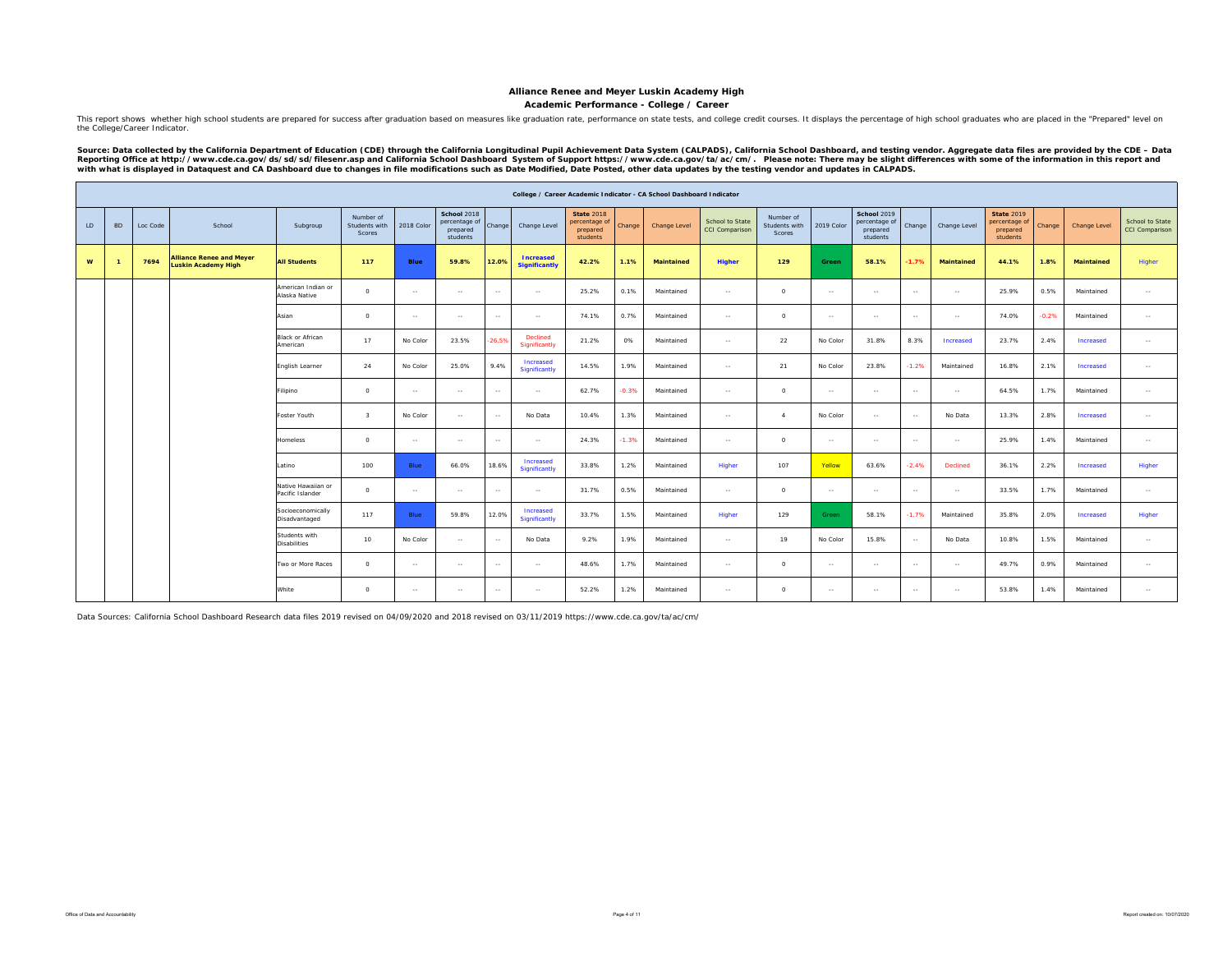#### **Suspension Rate Indicator**

Suspension Rate: The percentage of students in kindergarten through grade 12 who have been suspended at least once in a given school year. Students who are suspended multiple times are only counted once.

Source: Data collected by the California Department of Education (CDE) through the California Longitudinal Pupil Achievement Data System (CALPADS), California School Dashboard, and testing vendor. Aggregate data files are

|    |           |          |                                                        |                                        |                       |            |                                               |        |                  |                            |                                                     |         | Suspension Rate Indicator - CA School Dashboard Indicator |                                              |                       |            |                                               |         |                  |                            |                                                     |         |                   |                                              |
|----|-----------|----------|--------------------------------------------------------|----------------------------------------|-----------------------|------------|-----------------------------------------------|--------|------------------|----------------------------|-----------------------------------------------------|---------|-----------------------------------------------------------|----------------------------------------------|-----------------------|------------|-----------------------------------------------|---------|------------------|----------------------------|-----------------------------------------------------|---------|-------------------|----------------------------------------------|
| LD | <b>BD</b> | Loc Code | School                                                 | Subgroup                               | Number of<br>Students | 2018 Color | Students<br>suspended at Change<br>least once |        | Change Level     | <b>State 2018</b><br>Color | <b>Students</b><br>uspended at Change<br>least once |         | Change Level                                              | School to State<br>Suspensions<br>Comparison | Number of<br>Students | 2019 Color | Students<br>suspended at Change<br>least once |         | Change Level     | <b>State 2019</b><br>Color | <b>Students</b><br>uspended at Change<br>least once |         | Change Level      | School to State<br>Suspensions<br>Comparison |
| W  |           | 7694     | <b>Alliance Renee and Meyer</b><br>Luskin Academy High | <b>All Students</b>                    | 575                   | Orange     | 3.0%                                          | 2.8%   | <b>Increased</b> | Yellow                     | 3.5%                                                | 0.1%    | <b>Maintained</b>                                         | Lower                                        | 556                   | Orange     | 4.0%                                          | 1.0%    | <b>Increased</b> | Yellow                     | 3.4%                                                | 0.1%    | <b>Maintained</b> | Higher                                       |
|    |           |          |                                                        | American Indian or<br>Alaska Native    | $\mathbf{1}$          | No Color   | $\sim$                                        | $\sim$ | No Data          | Yellow                     | 7.2%                                                | 0.3%    | Declined                                                  | $\sim$                                       | $\mathcal{R}$         | No Color   | $\sim$                                        | $\sim$  | No Data          | Orange                     | 7.2%                                                | 0.1%    | Maintained        | $\sim$                                       |
|    |           |          |                                                        | Asian                                  | $\overline{1}$        | No Color   | $\sim$                                        | $\sim$ | No Data          | Blue                       | 1.0%                                                | 0.0%    | Maintained                                                | $\sim$                                       | $\mathbf{1}$          | No Color   | $\sim$                                        | $\sim$  | No Data          | Blue                       | 1.0%                                                | $-0.1%$ | Maintained        | $\sim$                                       |
|    |           |          |                                                        | Black or African<br>American           | 95                    | Orange     | 6.3%                                          | 6.3%   | Increased        | Orange                     | 9.4%                                                | 0.4%    | Declined                                                  | Lower                                        | 92                    | Green      | 2.2%                                          | $-4.1%$ | Declined         | Orange                     | 8.8%                                                | 0.6%    | Declined          | Lower                                        |
|    |           |          |                                                        | English Learner                        | 102                   | Orange     | 2.0%                                          | 2.0%   | Increased        | Yellow                     | 3.0%                                                | $-0.1%$ | Maintained                                                | Lower                                        | 101                   | Yellow     | 2.0%                                          | 0.0%    | Maintained       | Yellow                     | 3.1%                                                | 0.1%    | Maintained        | Lower                                        |
|    |           |          |                                                        | Filipino                               | $\circ$               | $\sim$     | $\sim$                                        | $\sim$ | $\sim$           | Green                      | 1.3%                                                | $-0.1%$ | Maintained                                                | $\sim$                                       | $\Omega$              | $\sim$     | $\sim$                                        | $\sim$  | $\sim$           | Green                      | 1.3%                                                | 0.0%    | Maintained        | $\sim$                                       |
|    |           |          |                                                        | Foster Youth                           | $\overline{7}$        | No Color   | $\sim$                                        | $\sim$ | No Data          | Red                        | 15.2%                                               | 0.1%    | Maintained                                                | $\sim$                                       | 6                     | No Color   | $\overline{\phantom{a}}$                      | $\sim$  | No Data          | Orange                     | 14.6%                                               | 0.6%    | <b>Declined</b>   | $\sim$                                       |
|    |           |          |                                                        | Homeless                               | $\Omega$              | $\sim$     | $\sim$                                        | $\sim$ | $\sim$           | Orange                     | 5.6%                                                | $-0.1%$ | Maintained                                                | $\cdots$                                     | $\mathcal{R}$         | No Color   | $\cdots$                                      | $\sim$  | No Data          | Orange                     | 6.2%                                                | 0.5%    | Increased         | $\sim$                                       |
|    |           |          |                                                        | Latino                                 | 472                   | Orange     | 2.3%                                          | 2.1%   | Increased        | Yellow                     | 3.6%                                                | $-0.1%$ | Maintained                                                | Lower                                        | 457                   | Orange     | 4.4%                                          | 2.0%    | Increased        | Yellow                     | 3.5%                                                | $-0.1%$ | Maintained        | Higher                                       |
|    |           |          |                                                        | Native Hawaiian or<br>Pacific Islander | $\mathfrak{D}$        | No Color   | $\sim$                                        | $\sim$ | No Data          | Yellow                     | 4.7%                                                | 0.3%    | Declined                                                  | $\sim$                                       | п.                    | No Color   | $\sim$                                        | $\sim$  | No Data          | Yellow                     | 4.5%                                                | $-0.2%$ | Maintained        | $\sim$                                       |
|    |           |          |                                                        | Socioeconomically<br>Disadvantaged     | 563                   | Orange     | 2.8%                                          | 2.7%   | Increased        | Yellow                     | 4.4%                                                | $-0.2%$ | Maintained                                                | Lower                                        | 524                   | Orange     | 4.0%                                          | 1.2%    | Increased        | Yellow                     | 4.3%                                                | $-0.1%$ | Maintained        | Lower                                        |
|    |           |          |                                                        | Students with<br><b>Disabilities</b>   | 63                    | Orange     | 6.3%                                          | 5.1%   | Increased        | Yellow                     | 6.8%                                                | 0.3%    | <b>Declined</b>                                           | Lower                                        | 67                    | Green      | 3.0%                                          | $-3.4%$ | Declined         | Yellow                     | 6.2%                                                | 0.6%    | <b>Declined</b>   | Lower                                        |
|    |           |          |                                                        | Two or More Races                      | $\mathcal{L}$         | No Color   | $\sim$                                        | $\sim$ | No Data          | Yellow                     | 3.4%                                                | 0.0%    | Maintained                                                | $\sim$                                       | $\circ$               | $\sim$     | $\sim$                                        | $\sim$  | $\sim$           | Yellow                     | 3.3%                                                | $-0.1%$ | Maintained        | <b>Section</b>                               |
|    |           |          |                                                        | White                                  | $\overline{2}$        | No Color   | $\sim$                                        | $\sim$ | No Data          | Yellow                     | 3.0%                                                | $-0.1%$ | Maintained                                                | $\sim$                                       | $\overline{2}$        | No Color   | $\sim$                                        | $\sim$  | No Data          | Yellow                     | 2.9%                                                | $-0.2%$ | Maintained        | $\sim$                                       |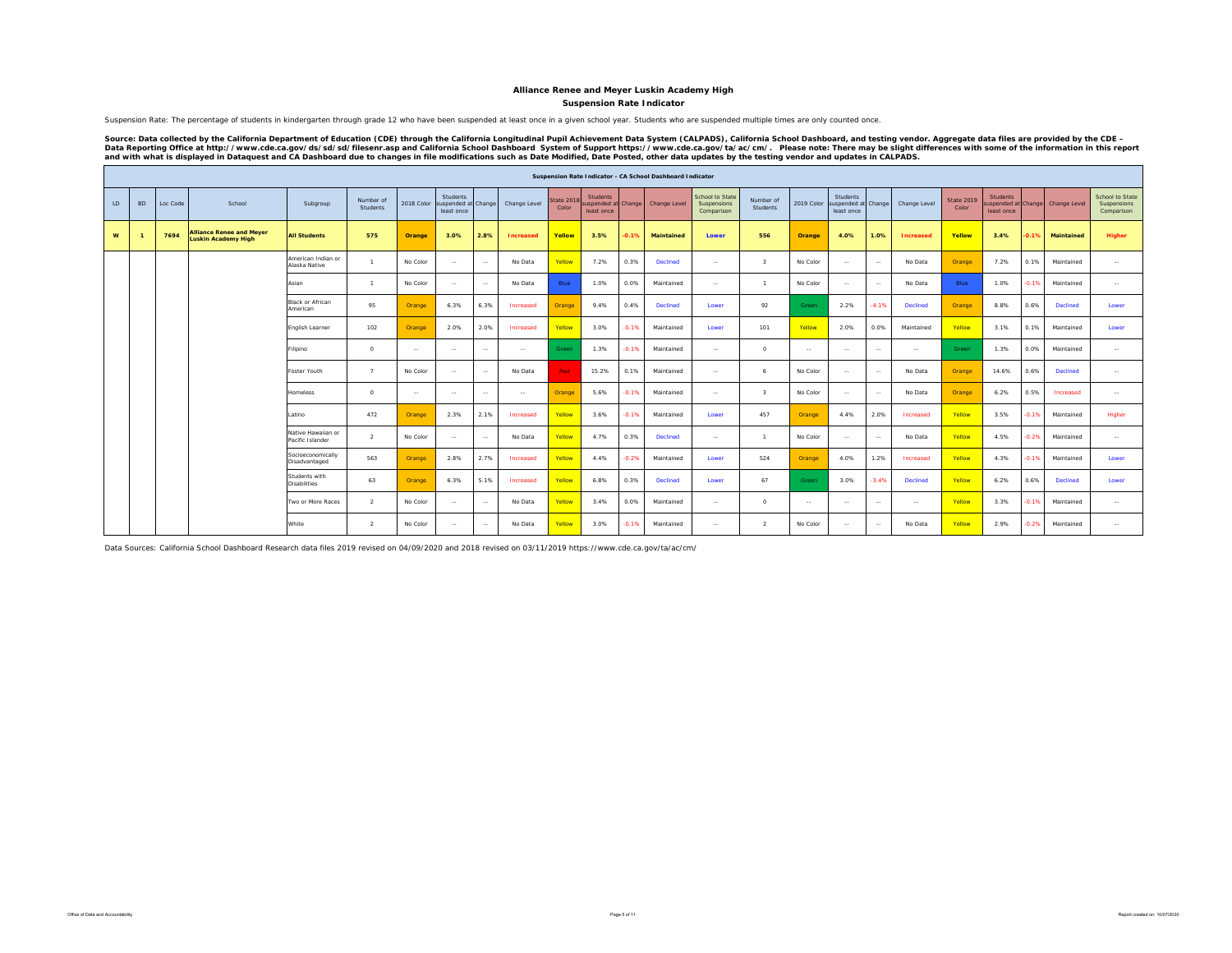#### **Graduation Rate Indicator Alliance Renee and Meyer Luskin Academy High**

Graduation Rate: Students completing high school, which includes students who receive a standard high school diploma or complete their graduation requirements at an alternative school.

Source: Data collected by the California Department of Education (CDE) through the California Longitudinal Pupil Achievement Data System (CALPADS), California School Dashboard, and testing vendor. Aggregate data files are

|    |           |          |                                                               |                                        |                                             |               |                                        |         |                 |                            |                                        |         | Graduation Rate Indicator - CA School Dashboard Indicator |                                                               |                                      |               |                                        |        |                  |                            |                                        |        |                  |                                                               |
|----|-----------|----------|---------------------------------------------------------------|----------------------------------------|---------------------------------------------|---------------|----------------------------------------|---------|-----------------|----------------------------|----------------------------------------|---------|-----------------------------------------------------------|---------------------------------------------------------------|--------------------------------------|---------------|----------------------------------------|--------|------------------|----------------------------|----------------------------------------|--------|------------------|---------------------------------------------------------------|
| LD | <b>BD</b> | Loc Code | School                                                        | Subgroup                               | Number of<br>Students with<br><b>Scores</b> | 2018 Color    | Percentage of<br>graduated<br>students | Change  | Change Level    | <b>State 2018</b><br>Color | Percentage of<br>graduated<br>students | Change  | Change Level                                              | <b>School to State</b><br>Graduated<br>Students<br>Comparison | Number of<br>Students with<br>Scores | 2019 Color    | Percentage of<br>graduated<br>students | Change | Change Level     | <b>State 2019</b><br>Color | Percentage of<br>graduated<br>students | Change | Change Level     | School to State<br>Graduated<br><b>Students</b><br>Comparison |
| W  |           | 7694     | <b>Alliance Renee and Meyer</b><br><b>Luskin Academy High</b> | <b>All Students</b>                    | 117                                         | Yellow        | 91.5%                                  | $-1.5%$ | <b>Declined</b> | Yellow                     | 83.5%                                  | $-0.9%$ | <b>Maintained</b>                                         | Higher                                                        | 131                                  | Green         | 93.9%                                  | 2.4%   | <b>Increased</b> | Green                      | 85.9%                                  | 2.7%   | <b>Increased</b> | Higher                                                        |
|    |           |          |                                                               | American Indian or<br>Alaska Native    | $\Omega$                                    | $\sim$        | $\sim$                                 | $\sim$  | $\sim$ $\sim$   | Orange                     | 74.4%                                  | 1.8%    | Declined                                                  | $\sim$                                                        | $\circ$                              | $\sim$        | $\sim$                                 | $\sim$ | $\sim$           | Yellow                     | 78.4%                                  | 4.7%   | Increased        | $\sim$                                                        |
|    |           |          |                                                               | Asian                                  | $\Omega$                                    | $\sim$        | $\sim$                                 | $\sim$  | $\sim$ $\sim$   | Green                      | 93.4%                                  | 0%      | Maintained                                                | $\sim$                                                        | $\circ$                              | $\sim$        | $\sim$                                 | $\sim$ | $\sim$           | Green                      | 93.9%                                  | 0.6%   | Maintained       | $\sim$                                                        |
|    |           |          |                                                               | <b>Black or African</b><br>American    | 17                                          | No Color      | 88.2%                                  | 11.8%   | Declined        | Orange                     | 72.1%                                  | 3.4%    | Declined                                                  | $\sim$                                                        | 22                                   | No Color      | 90.9%                                  | 2.7%   | Increased        | Yellow                     | 78.7%                                  | 6.7%   | Increased        | $\sim$                                                        |
|    |           |          |                                                               | English Learner                        | 24                                          | No Color      | 75.0%                                  | $-9.4%$ | Declined        | Orange                     | 70.9%                                  | 0%      | Maintained                                                | $\sim$                                                        | 23                                   | No Color      | 91.3%                                  | 16.3%  | Increased        | Yellow                     | 72.7%                                  | 1.7%   | Increased        | $\sim$                                                        |
|    |           |          |                                                               | Filipino                               | $\Omega$                                    | $\sim$        | $\sim$                                 | $\sim$  | $\sim$ $\sim$   | Green                      | 92.7%                                  | $-0.9%$ | Maintained                                                | $\sim$                                                        | $\circ$                              | $\sim$ $\sim$ | $\sim$                                 | $\sim$ | <b>Section</b>   | Green                      | 93.9%                                  | 1.3%   | Increased        | $\sim$                                                        |
|    |           |          |                                                               | Foster Youth                           | $\mathcal{R}$                               | No Color      | $\sim$                                 | $\sim$  | No Data         | <b>Red</b>                 | 59.0%                                  | 1.0%    | Increased                                                 | $\sim$                                                        | $\mathbf{A}$                         | No Color      | 75.0%                                  | 41.7%  | Increased        | Red                        | 64.2%                                  | 5.0%   | Increased        | $\sim$                                                        |
|    |           |          |                                                               | Homeless                               | $\Omega$                                    | $\sim$        | $\sim$                                 | $\sim$  | $\sim$ $\sim$   | Orange                     | 76.0%                                  | 2.5%    | Declined                                                  | $\sim$                                                        | $\circ$                              | $\sim$        | $\sim$                                 | $\sim$ | $\sim$           | Yellow                     | 77.8%                                  | 2.2%   | Increased        | $\sim$                                                        |
|    |           |          |                                                               | atino                                  | 100                                         | Green         | 92.0%                                  | 0.4%    | Maintained      | Yellow                     | 81.2%                                  | $-0.8%$ | Maintained                                                | Higher                                                        | 109                                  | Green         | 94.5%                                  | 2.5%   | Increased        | Green                      | 83.8%                                  | 3.0%   | Increased        | Higher                                                        |
|    |           |          |                                                               | Native Hawaiian or<br>Pacific Islander | $\Omega$                                    | <b>100</b>    | $\sim$                                 | $\sim$  | $\sim$ $\sim$   | Orange                     | 81.0%                                  | 2.6%    | Declined                                                  | $\sim$                                                        | $\circ$                              | $\sim$        | $\sim$                                 | $\sim$ | $\sim$           | Green                      | 85.1%                                  | 4.3%   | Increased        | $\sim$                                                        |
|    |           |          |                                                               | Socioeconomically<br>Disadvantaged     | 117                                         | Yellow        | 91.5%                                  | $-1.5%$ | Declined        | Yellow                     | 80.8%                                  | $-0.4%$ | Maintained                                                | Higher                                                        | 131                                  | Green         | 93.9%                                  | 2.4%   | Increased        | Green                      | 83.3%                                  | 2.8%   | Increased        | Higher                                                        |
|    |           |          |                                                               | Students with<br><b>Disabilities</b>   | 10                                          | No Color      | $\sim$                                 | $\sim$  | No Data         | Orange                     | 71.4%                                  | 0.7%    | Maintained                                                | $\sim$                                                        | 19                                   | No Color      | 84.2%                                  | 15.8%  | Declined         | Orange                     | 70.7%                                  | 1.3%   | Declined         | $\sim$                                                        |
|    |           |          |                                                               | Two or More Races                      | $\Omega$                                    | $\sim$        | $\sim$                                 | $\sim$  | $\sim$ $\sim$   | Yellow                     | 84.7%                                  | $-0.7%$ | Maintained                                                | $\sim$                                                        | $\circ$                              | $\sim$ $\sim$ | $\sim$                                 | $\sim$ | <b>Section</b>   | Green                      | 86.9%                                  | 2.6%   | Increased        | $\sim$                                                        |
|    |           |          |                                                               | White                                  | $\Omega$                                    | $\sim$ $\sim$ | $\sim$                                 | $\sim$  | $\sim$ $\sim$   | Orange                     | 87.7%                                  | 1.2%    | Declined                                                  | $\sim$                                                        | $^{\circ}$                           | $\sim$        | $\sim$ $\sim$                          | $\sim$ | $\sim$           | Green                      | 89.1%                                  | 1.7%   | Increased        | $\sim$                                                        |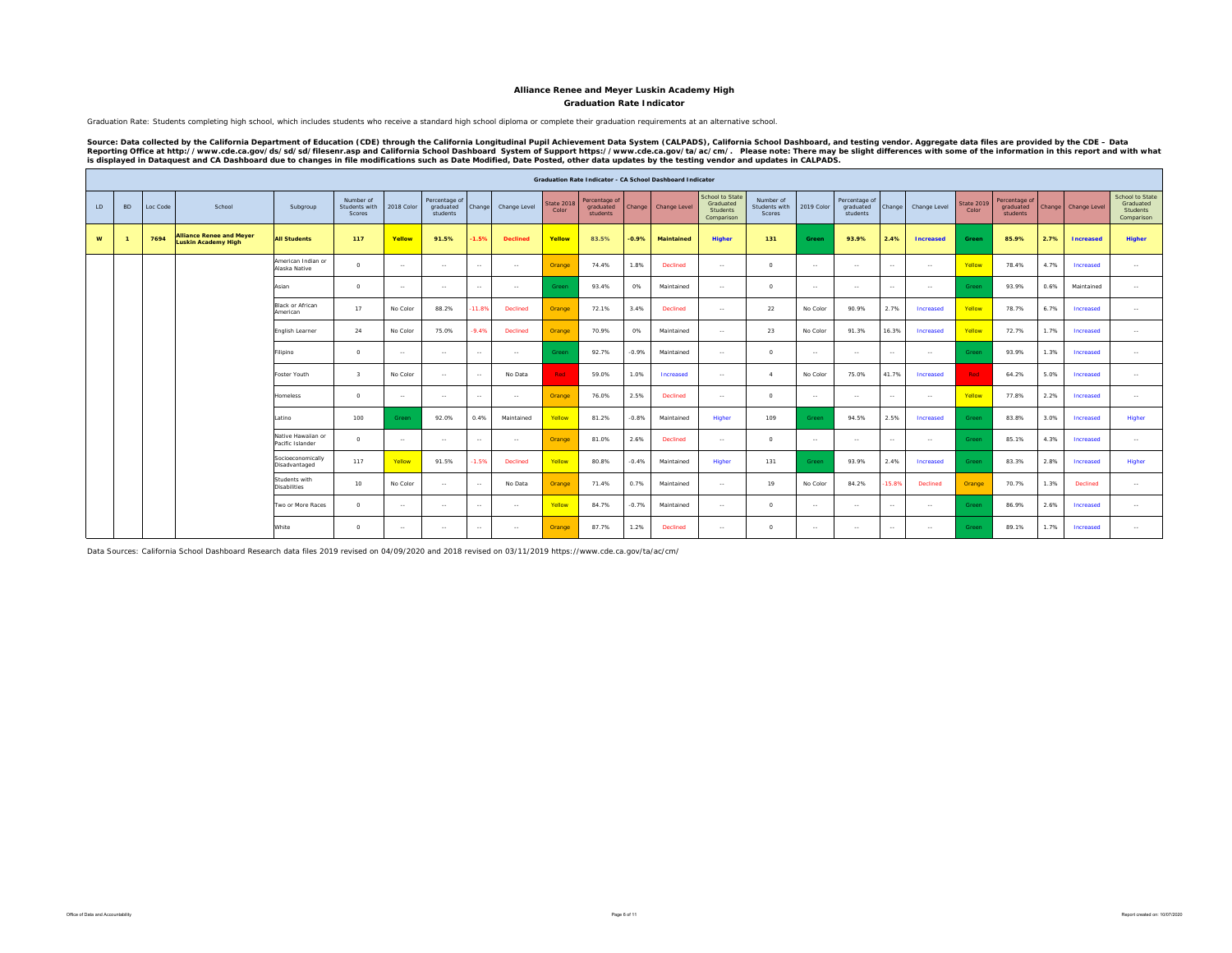#### **Enrollment Report Alliance Renee and Meyer Luskin Academy High**

This report displays CALPADS K-12 enrollment number and percentages of select subgroups. Annual enrollment consists of the number of students primarily enrolled on Census Day (the first Wednesday in October). This informat Achievement Data System (CALPADS), California School Dashboard, and testing vendor. Aggregate data files are provided by the CDE – Data Reporting Office at http://www.cde.ca.gov/ds/sd/filesenr.asp and California School Das

#### **2019-20 Enrollment by Ethnicity and Subgroup**

| LD.       | <b>BD</b>                  | Loc Code | School                                                        | <b>Enrollment</b> | F/R Meal | <b>GATE</b> | American<br>Indian or<br>Alaska<br>Native | Asian | Black or<br>African<br>American | English<br>Learner | Filipino | Foster<br>Youth | Homeless | Latino | Migrant | Native<br>Hawaiian<br>Islander | Not  | Socio-<br>economica Students<br>IIv<br>aged | with<br>Education or Pacific Reported Disadvant- Disabilities | Two or<br>More<br>Races | White |
|-----------|----------------------------|----------|---------------------------------------------------------------|-------------------|----------|-------------|-------------------------------------------|-------|---------------------------------|--------------------|----------|-----------------|----------|--------|---------|--------------------------------|------|---------------------------------------------|---------------------------------------------------------------|-------------------------|-------|
| W         |                            | 7694     | <b>Alliance Renee and Meyer Luskin</b><br><b>Academy High</b> | 490               | 95.5%    | 8.4%        | 0.4%                                      | 0.2%  | 16.9%                           | 19.8%              | 0.0%     | 1.2%            | 2.0%     | 81.4%  | 0.0%    | 0.2%                           | 0.2% | 95.9%                                       | 8.8%                                                          | 0.2%                    | 0.4%  |
| Statewide |                            |          |                                                               | 6,163,001         | 59.3%    | N/A         | 0.5%                                      | 9.3%  | 5.3%                            | 18.6%              | 2.4%     | 0.5%            | 3.2%     | 54.9%  | 0.8%    | 0.4%                           | 0.9% | 60.7%                                       | 11.7%                                                         | 3.9%                    | 22.4% |
|           | <b>Los Angeles Unified</b> |          |                                                               | 596,937           | 80.3%    | 10.7%       | 0.2%                                      | 3.6%  | 7.7%                            | 20.0%              | 1.9%     | $0.7\%$         | 1.3%     | 74.1%  | 0.1%    | 0.2%                           | 0.4% | 81.5%                                       | 11.4%                                                         | 1.6%                    | 10.3% |

|          |                            |          |                                                               |                   |          |             | 2018-19 Enrollment by Ethnicity and Subgroup |       |                                 |                    |          |                 |          |        |         |                                                                        |            |                                            |                                                      |                         |       |
|----------|----------------------------|----------|---------------------------------------------------------------|-------------------|----------|-------------|----------------------------------------------|-------|---------------------------------|--------------------|----------|-----------------|----------|--------|---------|------------------------------------------------------------------------|------------|--------------------------------------------|------------------------------------------------------|-------------------------|-------|
| LD       | <b>BD</b>                  | Loc Code | School                                                        | <b>Enrollment</b> | F/R Meal | <b>GATE</b> | American<br>Indian or<br>Alaska<br>Native    | Asian | Black or<br>African<br>American | English<br>Learner | Filipino | Foster<br>Youth | Homeless | Latino | Migrant | <b>Native</b><br>Hawaiian<br>Education or Pacific Reported<br>Islander | <b>Not</b> | Socio-<br>$\mathsf{II} \mathsf{v}$<br>aged | economica Students<br>with<br>Disadvant-Disabilities | Two or<br>More<br>Races | White |
| <b>W</b> |                            | 7694     | <b>Alliance Renee and Meyer Luskin</b><br><b>Academy High</b> | 522               | 92.3%    | 10.3%       | 0.6%                                         | 0.2%  | 15.7%                           | 17.4%              | 0.0%     | 0.4%            | 0.4%     | 83.0%  | 0.0%    | 0.2%                                                                   | 0.0%       | 94.8%                                      | 11.5%                                                | 0.0%                    | 0.4%  |
|          | Statewide                  |          |                                                               | 6,186,278         | 59.4%    | N/A         | 0.5%                                         | 9.3%  | 5.4%                            | 19.3%              | 2.4%     | 0.5%            | 3.4%     | 54.6%  | 0.8%    | 0.5%                                                                   | 0.9%       | 60.9%                                      | 11.7%                                                | 3.6%                    | 22.9% |
|          | <b>Los Angeles Unified</b> |          |                                                               | 607.723           | 79.3%    | 10.7%       | 0.2%                                         | 4.0%  | 8.4%                            | 20.3%              | 2.0%     | 0.7%            | 2.8%     | 74.1%  | 0.1%    | 0.3%                                                                   | 0.3%       | 80.8%                                      | 13.0%                                                | 0.2%                    | 10.7% |

Data Source: Data Quest, Student and School Downloadable Data Files https://www.cde.ca.gov/ds/sd/sd/filesenr.asp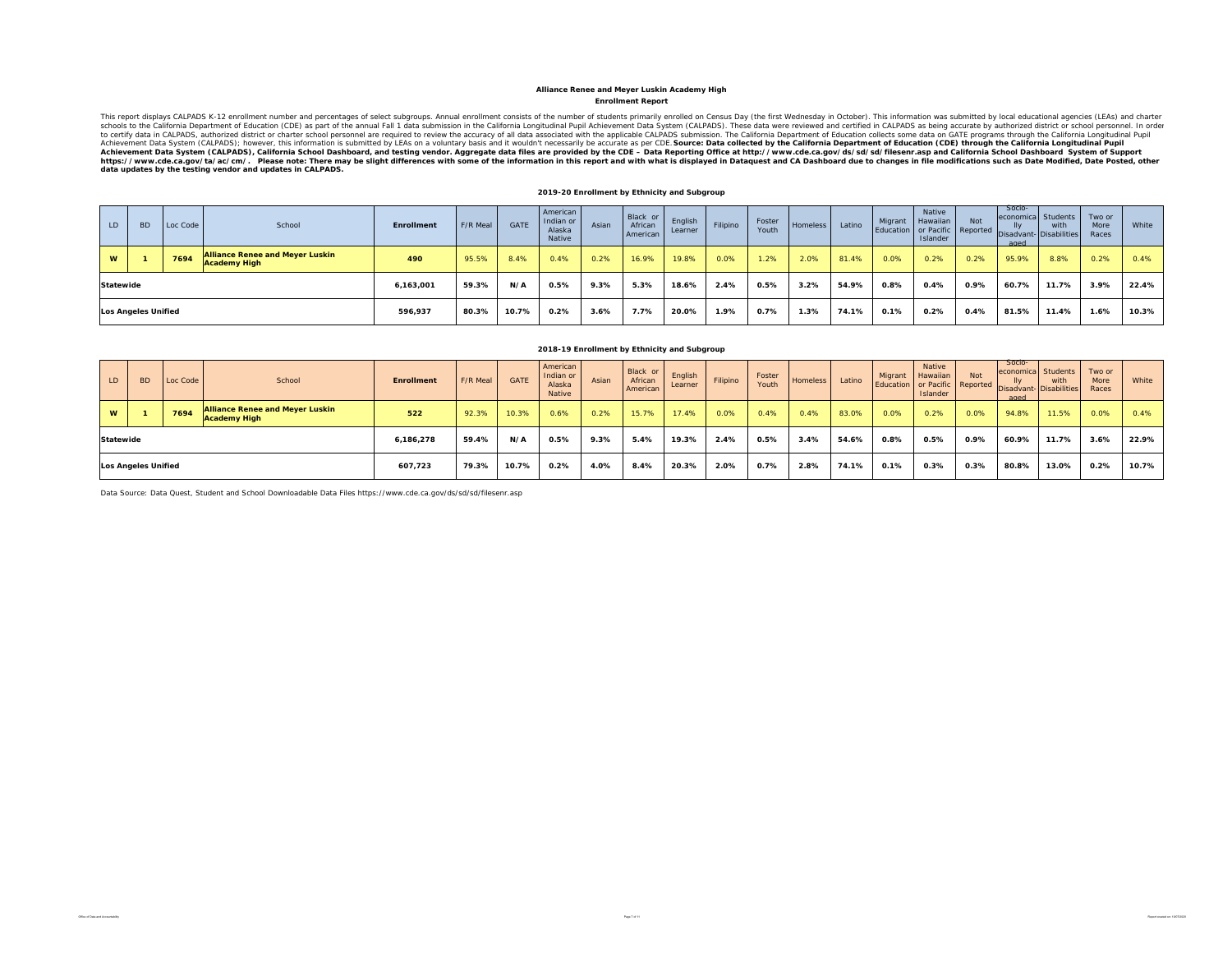## **Alliance Renee and Meyer Luskin Academy High RECLASSIFICATION RATES**

This reports shows a two year comparison of the number of English Learners (ELs) on Census Day, the number of students reclassified since the prior Census Day, and the reclassification rate for each specified year. The reclassification rate, displayed in percentage, is calculated by dividing the number reclassified by the number of prior year ELs.

*Source: Data collected by the California Department of Education (CDE) through the California Longitudinal Pupil Achievement Data System (CALPADS), California School Dashboard, and testing vendor. Aggregate data files are provided by the CDE – Data Reporting Office at http://www.cde.ca.gov/ds/sd/sd/filesenr.asp and California School Dashboard System of Support https://www.cde.ca.gov/ta/ac/cm/. Please note: There may be slight differences with some of the information in this report and with what is displayed in Dataquest and CA Dashboard due to changes in file modifications such as Date Modified, Date Posted, other data updates by the testing vendor and updates in CALPADS.* 

| LD | <b>BD</b> | Loc<br>Code | <b>School</b>                                   | Year    | <b>Students Redesignated FEP</b> | <b>School</b> | <b>State</b> | School to State RFEP<br>Comparison |
|----|-----------|-------------|-------------------------------------------------|---------|----------------------------------|---------------|--------------|------------------------------------|
| W  |           | 7694        | Alliance Renee and Meyer<br>Luskin Academy High |         | 17-18 EL $#$                     | 78            | 1,271,150    |                                    |
|    |           |             |                                                 | 2018-19 | 18-19 Reclass $#$                | 18            | 175,746      | <b>Higher</b>                      |
|    |           |             |                                                 |         | 18-19 Reclass Rate               | 23.1          | 13.8         |                                    |
|    |           |             |                                                 |         | 18-19 EL $#$                     | 91            | 1,195,988    |                                    |
|    |           |             |                                                 | 2019-20 | 19-20 Reclass $#$                | 10            | 164,653      | Lower                              |
|    |           |             |                                                 |         | 19-20 Reclass Rate               | 11.0          | 13.8         |                                    |

Data Source: Data Quest, Student and School Downloadable Data Files https://www.cde.ca.gov/ds/sd/sd/filesreclass.asp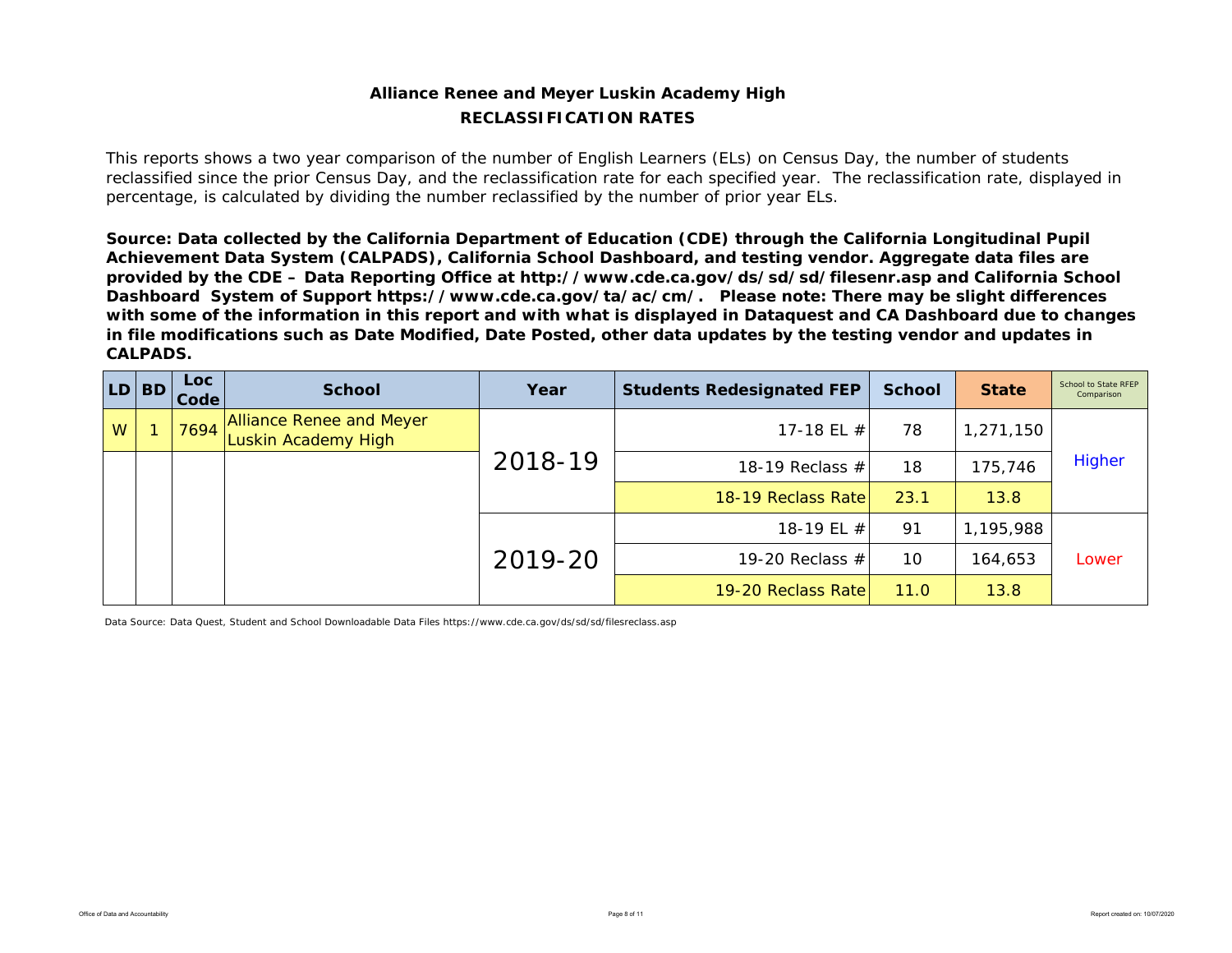#### **"At-Risk" and Long-Term English Learners (LTEL)**

Note: The "EL Total" column in this report displays the summed total of the disaggregated English Learner (EL) data in the four columns under the "English Learners" heading. The "Total (Ever-EL)" column displays the summed total of the data in the "RFEP" column plus the data in the four columns under the "English Learners" heading OR the data in the "EL Total" column, but not both. The percent values displayed in this report are calculated as a percent of the "Total (Ever-EL)" which fully and more accurately considers what happens to all EL students over time, including those who are Reclassified Fluent English Proficient (RFEP). *Source: Data collected by the California Department of Education (CDE) through the California Longitudinal Pupil Achievement Data System (CALPADS), California School Dashboard, and testing vendor. Aggregate data files are provided by the CDE – Data Reporting Office at http://www.cde.ca.gov/ds/sd/sd/filesenr.asp and California School Dashboard System of Support https://www.cde.ca.gov/ta/ac/cm/. Please note: There may be slight differences with some of the information in this report and with what is displayed in Dataquest and CA Dashboard due to changes in file modifications such as Date Modified, Date Posted, other data updates by the testing vendor and updates in CALPADS.* 

|    |                |             |                                                                     |                                           |                   | 2018-19 |                   |                |                   | 2019-20 |                   |         |
|----|----------------|-------------|---------------------------------------------------------------------|-------------------------------------------|-------------------|---------|-------------------|----------------|-------------------|---------|-------------------|---------|
|    |                |             |                                                                     |                                           | <b>School</b>     |         |                   | <b>State</b>   | School            |         | <b>State</b>      |         |
| LD | <b>BD</b>      | Loc<br>Code | <b>School</b>                                                       | <b>English Learners</b>                   | <b>Enrollment</b> | Percent | <b>Enrollment</b> | <b>Percent</b> | <b>Enrollment</b> | Percent | <b>Enrollment</b> | Percent |
| W  | $\overline{1}$ | 7694        | Alliance Renee and Meyer EL 0-3 Years<br><b>Luskin Academy High</b> |                                           | 17                | 4.9%    | 607,888           | 26.1%          | 20                | 6.4%    | 576,805           | 25.3%   |
|    |                |             |                                                                     | At-Risk 4-5 Years                         | 5                 | 1.4%    | 220,738           | 9.5%           | $\overline{7}$    | 2.2%    | 130,783           | 5.7%    |
|    |                |             |                                                                     | LTEL 6+ Years                             | 69                | 20.0%   | 342,983           | 14.7%          | 56                | 17.9%   | 204,042           | 8.9%    |
|    |                |             |                                                                     | EL 4+ Years Not At-Risk or<br><b>LTEL</b> | 0                 | 0.0%    | 24,379            | 1.0%           | 14                | 4.5%    | 236,394           | 10.4%   |
|    |                |             |                                                                     | <b>EL</b> total                           | 91                | 26.4%   | 1,195,988         | 51.4%          | 97                | 31.0%   | 1,148,024         | 50.3%   |
|    |                |             |                                                                     | <b>RFEP</b>                               | 254               | 73.6%   | 1,131,988         | 48.6%          | 216               | 69.0%   | 1,133,977         | 49.7%   |
|    |                |             |                                                                     | Total (Ever)                              | 345               | 100.0%  | 2,327,080         | 100.0%         | 313               | 100.0%  | 2,282,001         | 100.0%  |

Data Source: Data Quest, Student and School Downloadable Data Files https://www.cde.ca.gov/ds/sd/sd/filesltel.asp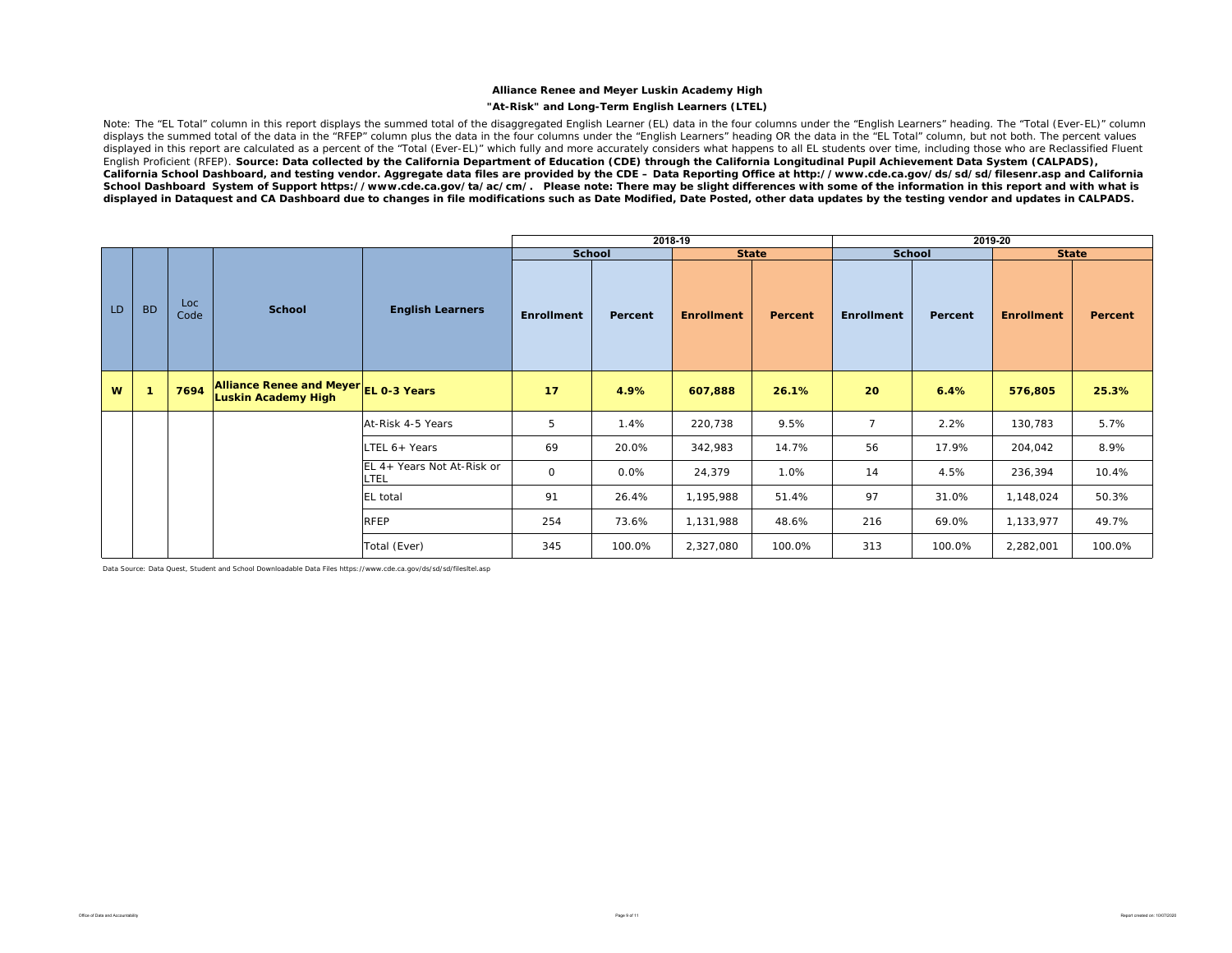#### **Students with Disabilities Report Alliance Renee and Meyer Luskin Academy High**

This report displays the K-12 enrollment and the number of K-12 students with disabilities total, by incidence category, and by eligibility as reported on the Census Day (First Wednesday in October) CALPADS Fall 1 Certifie certification reserved for the district superintendents, charter school administrators, or their designees. High incidence eligibilities are indicated by an asterisk (\*). Source: Data collected by the California Department *(CDE) through the California Longitudinal Pupil Achievement Data System (CALPADS), California School Dashboard, and testing vendor. Aggregate data files are provided by the CDE – Data Reporting Office at*  http://www.cde.ca.gov/ds/sd/sd/filesenr.asp and California School Dashboard System of Support https://www.cde.ca.gov/ta/ac/cm/. Please note: There may be slight differences with some of the information in this report an

#### **2019-20 Enrollment by Disability**

| LD.      | <b>BD</b>                        | Loc<br>Code | School                                                        | OCT 2019<br>Enroll # | Sp Ed<br>Enroll $#$ | Sp Ed | % High | % Low<br>Enroll %   Incidence   Incidence | # AUT  | #DB | # DEAF | # ED  | # EMD | # HOH    | #ID   | # OHI* | $#$ OI | # $SLD^*$ | $# SLI^*$ | $#$ TBI | # VI |
|----------|----------------------------------|-------------|---------------------------------------------------------------|----------------------|---------------------|-------|--------|-------------------------------------------|--------|-----|--------|-------|-------|----------|-------|--------|--------|-----------|-----------|---------|------|
| <b>W</b> |                                  | 7694        | <b>Alliance Renee and Meyer</b><br><b>Luskin Academy High</b> | 490                  | 43                  | 8.8%  | 95.3%  | 4.7%                                      |        |     |        |       |       | $\Omega$ |       |        |        | 32        |           | $\circ$ |      |
|          |                                  |             |                                                               | 6,163,001 721,198    |                     | 11.7% | N/A    | N/A                                       | N/A    | N/A | N/A    | N/A   | N/A   | N/A      | N/A   | N/A    | N/A    | N/A       | N/A       | N/A     | N/A  |
|          | Statewide<br>Los Angeles Unified |             |                                                               | 607,723              | 84.730              | 13.9% | 69.1%  | 31.0%                                     | 16,067 | 15  | 336    | 1.569 |       | 1.431    | 4,271 | 10,828 | 1,970  | 35,116    | 12,579    | 102     | 418  |

#### **2018-19 Enrollment by Disability**

| LD.       | <b>BD</b> | Loc<br>Code         | School                                                        | <b>OCT 2018</b><br>Enroll $#$ | Sp Ed<br>Enroll $#$ | Sp Ed | % High | % Low<br>Enroll %   Incidence   Incidence | $#$ AUT | #DB | $#$ DEAF     | # ED   | $#$ EMD      | $#$ HOH  | #ID    | $#$ OHI <sup>*</sup> | $#$ OI   | # $SLD^*$ | # SLI*          | $#$ TBI | # VI  |
|-----------|-----------|---------------------|---------------------------------------------------------------|-------------------------------|---------------------|-------|--------|-------------------------------------------|---------|-----|--------------|--------|--------------|----------|--------|----------------------|----------|-----------|-----------------|---------|-------|
| W         |           | 7694                | <b>Alliance Renee and Meyer</b><br><b>Luskin Academy High</b> | 522                           | 58                  | 11.1% | 87.9%  | 12.1%                                     |         |     | <sup>n</sup> |        | $\Omega$     | $\Omega$ |        |                      | $\Omega$ | 41        |                 | 0       |       |
| Statewide |           |                     |                                                               | 6,186,278 725,412             |                     | 11.7% | 73.4%  | 26.6%                                     | 101.348 | 11  | 2,610        | 24,767 | $\mathbf{o}$ | 8,197    | 36,245 | 99.480               | 8,007    |           | 298,868 130,441 | 1,395   | 2,953 |
|           |           | Los Angeles Unified |                                                               | 607,723                       | 79,187              | 13.0% | 69.1%  | 30.9%                                     | 15.224  |     | 286          | 1,511  |              | 1,069    | 4,154  | 9,951                | 1,712    | 32,950    | 8,756           | 93      | 330   |

Data Source: Data Quest, Student and School Downloadable Data Files https://www.cde.ca.gov/ds/sd/sd/filesenr.asp and CALPADS County Authorizing LEA Report 1.1 Enrollment by Primary Status.

Office of Data and Accountability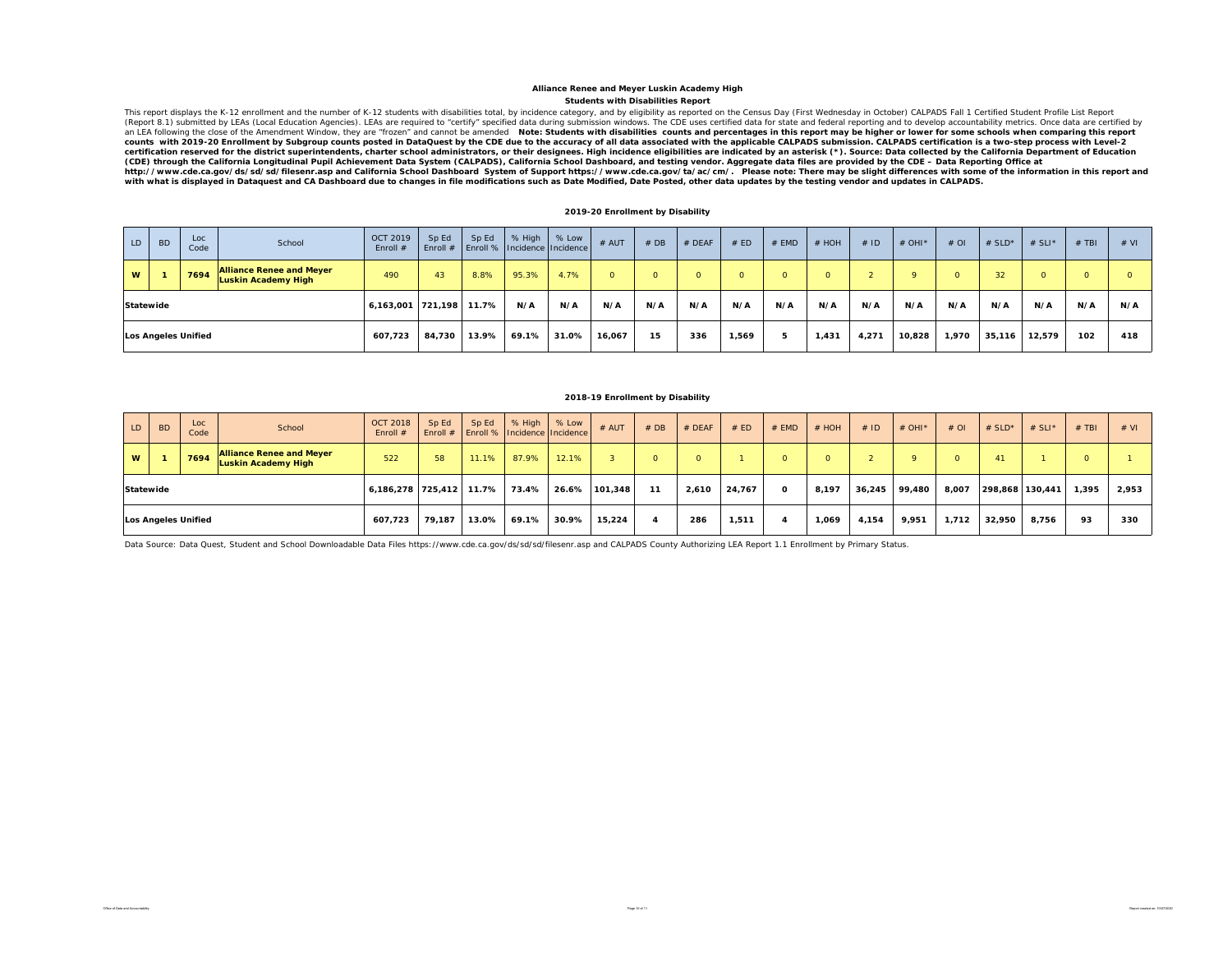#### **Alliance Renee and Meyer Luskin Academy High 2017-18 and 2018-19 SMARTER BALANCED ASSESSMENT ACHIEVEMENT DATA**

In order to protect student privacy, an asterisk (\*) will be displayed instead of a number on test results where 10 or fewer students had tested. Additionally, within subgroup views only, "--" will be displayed instead of Dashboard, and testing vendor. Aggregate data files are provided by the CDE – Data Reporting Office at http://www.cde.ca.gov/ds/sd/sd/filesenr.asp and California School Dashboard System of Support<br>https://www.cde.ca.gov/ta

**English Language Arts/Literacy**

|    |           |             |                                                                       |                                     |                                       |                                         | 2017-18                               |                                         |                                       |                                         | 2018-19                               |                                         |                        |
|----|-----------|-------------|-----------------------------------------------------------------------|-------------------------------------|---------------------------------------|-----------------------------------------|---------------------------------------|-----------------------------------------|---------------------------------------|-----------------------------------------|---------------------------------------|-----------------------------------------|------------------------|
|    |           |             |                                                                       |                                     | School                                |                                         | <b>State</b>                          |                                         | School                                |                                         | <b>State</b>                          |                                         | School                 |
| LD | <b>BD</b> | Loc<br>Code | School                                                                | Subgroup                            | <b>Students with</b><br><b>Scores</b> | Met or<br><b>Exceeded</b><br>Percentage | <b>Students with</b><br><b>Scores</b> | Met or<br><b>Exceeded</b><br>Percentage | <b>Students with</b><br><b>Scores</b> | Met or<br><b>Exceeded</b><br>Percentage | <b>Students with</b><br><b>Scores</b> | Met or<br><b>Exceeded</b><br>Percentage | change from<br>2018-19 |
| W  |           |             | <b>Alliance Renee and</b><br>7694 Meyer Luskin Academy<br><b>High</b> | <b>All Students</b>                 | 136                                   | 56.62%                                  | 3,177,420                             | 49.88%                                  | 117                                   | 47.01%                                  | 3,162,910                             | 51.10%                                  | $-9.61%$               |
|    |           |             |                                                                       | American Indian or Alaska Native    | $\sim$ $-$                            |                                         | 16,100                                | 37.42%                                  | $\circ$                               |                                         | 15,667                                | 38.41%                                  |                        |
|    |           |             |                                                                       | Asian                               | $\sim$ $-$                            |                                         | 294,323                               | 76.41%                                  | $\circ$                               |                                         | 294.155                               | 77.05%                                  |                        |
|    |           |             |                                                                       | <b>Black or African American</b>    | 23                                    |                                         | 170,923                               | 32.27%                                  | 15                                    |                                         | 167.470                               | 33.19%                                  |                        |
|    |           |             |                                                                       | English Learner                     | 17                                    |                                         | 530,808                               | 12.62%                                  | 20                                    |                                         | 511,094                               | 12.81%                                  |                        |
|    |           |             |                                                                       | Filipino                            | $\sim$ $-$                            |                                         | 71,470                                | 71.20%                                  | $\sim$ $-$                            |                                         | 69,420                                | 71.57%                                  |                        |
|    |           |             |                                                                       | Foster Youth                        | $\sim$ $-$                            |                                         | $\sim$ $-$                            | $\sim$ $-$                              | $\sim$ $-$                            |                                         | $\sim$ $-$                            | $\sim$ $-$                              |                        |
|    |           |             |                                                                       | <b>Homeless</b>                     | $\sim$ $-$                            |                                         | $\sim$ $\sim$                         | $\sim$ $-$                              | $\sim$ $-$                            |                                         | 113,303                               | 32.86%                                  |                        |
|    |           |             |                                                                       | Latino                              | 113                                   | 59.29%                                  | 1,740,220                             | 39.16%                                  | 100                                   | 48.00%                                  | 1,742,382                             | 40.81%                                  | $-11.29%$              |
|    |           |             |                                                                       | Native Hawaiian or Pacific Islander | $\sim$ $-$                            |                                         | 14,918                                | 43.16%                                  | $\sim$ $-$                            |                                         | 14,469                                | 43.64%                                  |                        |
|    |           |             |                                                                       | Socioeconomically Disadvantaged     | 126                                   | 57.14%                                  | 1,951,520                             | 37.69%                                  | 111                                   | 46.85%                                  | 1,928,948                             | 39.19%                                  | $-10.29%$              |
|    |           |             |                                                                       | <b>Students with Disabilities</b>   | 16                                    |                                         | 354.484                               | 14.98%                                  | 15                                    |                                         | 365.765                               | 16.35%                                  |                        |
|    |           |             |                                                                       | Two or More Races                   | $\sim$ $-$                            |                                         | 117,713                               | 64.75%                                  | $\sim$ $-$                            |                                         | 124,922                               | 65.74%                                  |                        |
|    |           |             |                                                                       | White                               | $\sim$ $-$                            |                                         | 728.987                               | 64.85%                                  | $\sim$ $-$                            |                                         | 713.484                               | 65.64%                                  |                        |

|  | Mathematics |  |
|--|-------------|--|
|  |             |  |

|    |           |             |                                                                       |                                     |                                       |                                         | 2017-18                               |                                         |                                       |                                         | 2018-19                               |                                         |             |
|----|-----------|-------------|-----------------------------------------------------------------------|-------------------------------------|---------------------------------------|-----------------------------------------|---------------------------------------|-----------------------------------------|---------------------------------------|-----------------------------------------|---------------------------------------|-----------------------------------------|-------------|
|    |           |             |                                                                       |                                     | School                                |                                         | <b>State</b>                          |                                         | <b>School</b>                         |                                         | <b>State</b>                          |                                         | Change from |
| LD | <b>BD</b> | Loc<br>Code | School                                                                |                                     | <b>Students with</b><br><b>Scores</b> | Met or<br><b>Exceeded</b><br>Percentage | <b>Students with</b><br><b>Scores</b> | Met or<br><b>Exceeded</b><br>Percentage | <b>Students with</b><br><b>Scores</b> | Met or<br><b>Exceeded</b><br>Percentage | <b>Students with</b><br><b>Scores</b> | Met or<br><b>Exceeded</b><br>Percentage | 2018-19     |
| W  |           |             | <b>Alliance Renee and</b><br>7694 Meyer Luskin Academy<br><b>High</b> | <b>All Students</b>                 | 136                                   | 28.68%                                  | 3,184,720                             | 38.65%                                  | 117                                   | 31.63%                                  | 3,170,971                             | 39.73%                                  | 2.95%       |
|    |           |             |                                                                       | American Indian or Alaska Native    | $\sim$ $-$                            |                                         | 16,082                                | 25.68%                                  | $\star$                               |                                         | 15,629                                | 26.58%                                  |             |
|    |           |             |                                                                       | Asian                               | $\sim$ $-$                            |                                         | 297,422                               | 73.54%                                  | $\star$                               |                                         | 296,878                               | 74.37%                                  |             |
|    |           |             |                                                                       | <b>Black or African American</b>    | 23                                    |                                         | 170,417                               | 19.74%                                  | 15                                    |                                         | 166.870                               | 20.55%                                  |             |
|    |           |             |                                                                       | English Learner                     | 17                                    |                                         | 541,399                               | 12.57%                                  | 20                                    |                                         | 523,959                               | 12.58%                                  |             |
|    |           |             |                                                                       | Filipino                            | $\sim$ $\sim$                         |                                         | 71,722                                | 58.45%                                  | $\sim$ $-$                            |                                         | 69,665                                | 59.52%                                  |             |
|    |           |             |                                                                       | Foster Youth                        | $\sim$ $\sim$                         |                                         | $\sim$ $-$                            | $\sim$ $-$                              | $\sim$ $-$                            |                                         | $\sim$ $-$                            | $\sim$ $-$                              |             |
|    |           |             |                                                                       | Homeless                            | $\sim$ $-$                            |                                         | $\sim$ $-$                            | $\sim$ $-$                              | $\sim$ $-$                            |                                         | 114,801                               | 22.69%                                  |             |
|    |           |             |                                                                       | Latino                              | 113                                   | 32.74%                                  | 1.744.154                             | 26.65%                                  | 100                                   | 33.00%                                  | 1.748.298                             | 28.05%                                  | 0.26%       |
|    |           |             |                                                                       | Native Hawaiian or Pacific Islander | $\sim$ $-$                            |                                         | 14,925                                | 31.98%                                  | $\sim$ $-$                            |                                         | 14.430                                | 32.60%                                  |             |
|    |           |             |                                                                       | Socioeconomically Disadvantaged     | 126                                   | 29.37%                                  | 1,956,639                             | 26.23%                                  | 111                                   | 32.43%                                  | 1.934.051                             | 27.48%                                  | 3.06%       |
|    |           |             |                                                                       | <b>Students with Disabilities</b>   | 16                                    |                                         | 353,174                               | 11.89%                                  | 15                                    |                                         | 364.341                               | 12.61%                                  |             |
|    |           |             |                                                                       | Two or More Races                   | $\sim$ $-$                            |                                         | 117,518                               | 54.41%                                  | $\sim$ $-$                            |                                         | 124,685                               | 55.26%                                  |             |
|    |           |             |                                                                       | White                               | $\sim$ $\sim$                         |                                         | 729,186                               | 53.57%                                  | $\sim$ $-$                            |                                         | 713,168                               | 54.23%                                  |             |

Data Source: California Assessment of Student Performance and Progress (CAASPP) Research Data Files. https://caaspp-elpac.cde.ca.gov/caaspp/ResearchFileList?ps=true&istTestYear=2019&istTestType=B&istCounty=00&istDistrict=0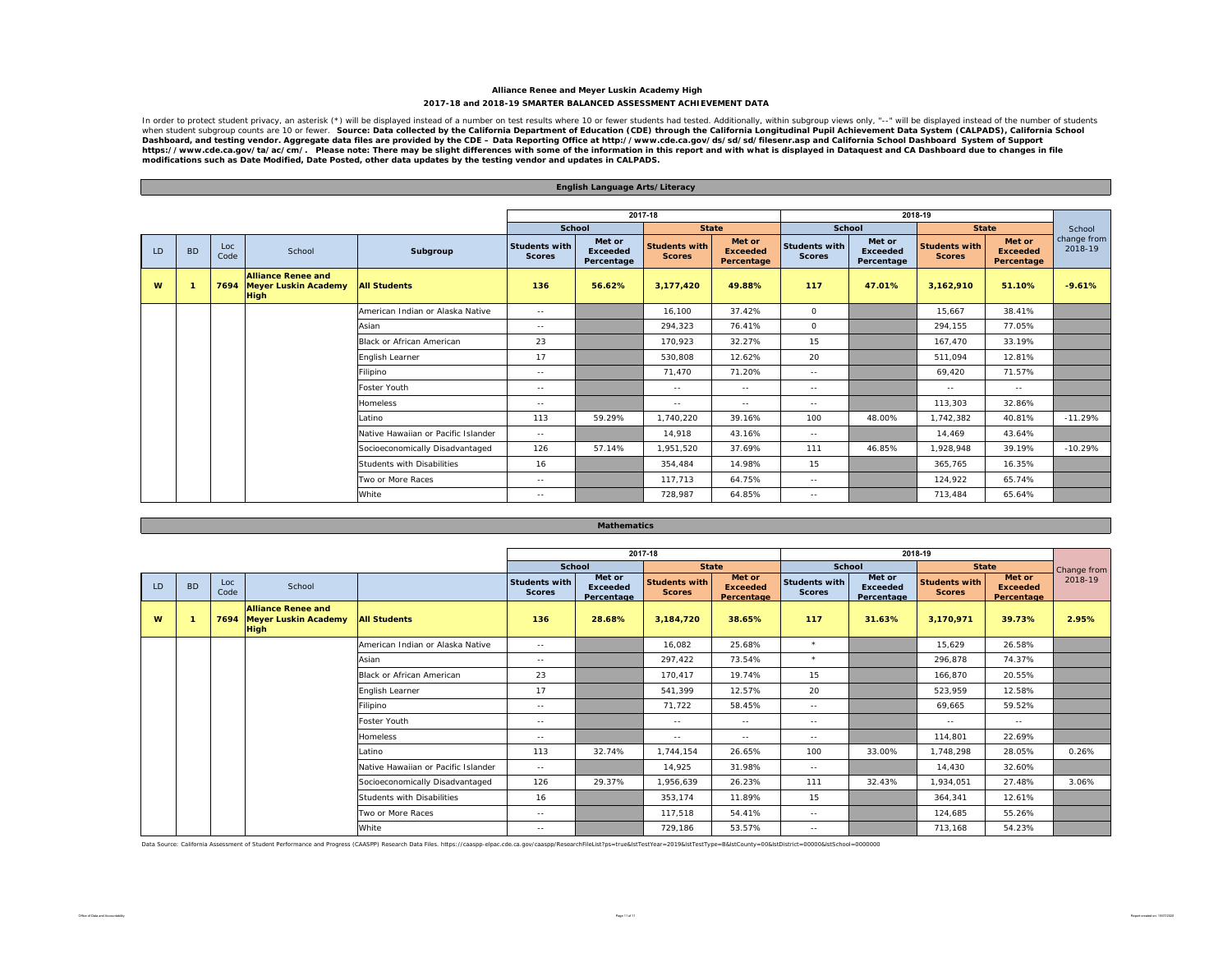## **Alliance Renee and Meyer Luskin Academy High Academic Performance - English Language Arts**

This report shows the performance levels for a single state indicator, English Language Arts, for all student groups. It also shows how the current year (status) compares to prior years (change) for each state indicator. Status and change each have five possible levels, which are displayed with the data for each indicator. An asterisk (\*) shows that the student group has fewer than 11 students and is not reported for privacy reasons. The performance level (color) is not included when there are fewer than 30 students in any year used to calculate status and change. Color:  $1 = \text{Red}$ ,  $2 = \text{Orange}$ ,  $3 = \text{Yellow}$ ,  $4 = \text{Green}$ ,  $5 = \text{Blue}$ ,  $0 = \text{No Color}$ . Change Level:  $1 = \text{Decline Significantly}$ ,  $2 = \text{Declined}$ ,  $3 = \text{Maintained}$ ,  $4 = \text{Increased}$ ,  $5 = \text{Red}$ Increased Significantly, 0 = No Data. An "--" means that data is not currently available. Source: Data collected by the California Department of Education (CDE) through the *California Longitudinal Pupil Achievement Data System (CALPADS), California School Dashboard, and testing vendor. Aggregate data files are provided by the CDE – Data Reporting Office at http://www.cde.ca.gov/ds/sd/sd/filesenr.asp and California School Dashboard System of Support https://www.cde.ca.gov/ta/ac/cm/. Please note: There may be slight differences with some of the information in this report and with what is displayed in Dataquest and CA Dashboard due to changes in file modifications such as Date Modified, Date Posted, other data updates by the testing vendor and updates in CALPADS.* 

|    |                |                         |                                                                                      |                     | (ELA Grades) Academic Indicator - CA School Dashboard Indicator |                |                                         |         |                |                                             |                |                                                |         |                     |
|----|----------------|-------------------------|--------------------------------------------------------------------------------------|---------------------|-----------------------------------------------------------------|----------------|-----------------------------------------|---------|----------------|---------------------------------------------|----------------|------------------------------------------------|---------|---------------------|
|    |                |                         |                                                                                      |                     |                                                                 |                | 2018                                    |         |                |                                             |                | 2019                                           |         |                     |
| LD | <b>BD</b>      | Loc Code                | School                                                                               | Subgroup            | Number of<br>Students with<br><b>Scores</b>                     | 2018 Color     | School<br>2018<br>Average<br><b>DFS</b> | Change  | Change Level   | Number of<br>Students with<br><b>Scores</b> | 2019 Color     | <b>School</b><br>2019<br>Average<br><b>DFS</b> | Change  | <b>Change Level</b> |
| W  | $\mathbf{1}$   | 7694                    | <b>Alliance Renee and Meyer</b><br><b>Luskin Academy High</b>                        | <b>All Students</b> | 131                                                             | 3 <sup>2</sup> | 11.6                                    | $-28.3$ | $\mathbf{1}$   | 119                                         | $\overline{2}$ | $-22.7$                                        | $-34.4$ | $\mathbf{1}$        |
|    |                | <b>Resident Schools</b> |                                                                                      |                     |                                                                 |                |                                         |         |                |                                             |                |                                                |         |                     |
| S  | $\overline{7}$ | 7667                    | Academy for Multilingual Arts<br>and Science at Mervyn M.<br>Dymally High            | <b>All Students</b> | 117                                                             | $\mathbf{1}$   | $-92.5$                                 | $-42.9$ | $\mathbf{1}$   | 160                                         | $\mathbf{1}$   | $-101.2$                                       | $-11.8$ | 2                   |
| S  | $\overline{7}$ | 8087                    | Alain Leroy Locke College<br>Preparatory Academy                                     | <b>All Students</b> | 288                                                             | $\mathbf{1}$   | $-77.6$                                 | $-25.8$ | $\mathbf{1}$   | 314                                         | $\mathbf{1}$   | $-83.8$                                        | $-9.3$  | 2                   |
| W  | -1             | 8713                    | Augustus F. Hawkins High A<br>Critical Design and Gaming                             | <b>All Students</b> | 117                                                             | $\overline{2}$ | $-51.0$                                 | 36.5    | 5              | 125                                         | $\mathbf{1}$   | $-82.1$                                        | $-31.1$ | $\mathbf{1}$        |
| W  | $\mathbf{1}$   | 7665                    | Augustus F. Hawkins High B<br>Community Health Advocates                             | All Students        | 74                                                              | 1 <sup>1</sup> | $-64.8$                                 | 2.2     | 3              | 97                                          | $\mathbf{1}$   | $-97.8$                                        | $-34.4$ | $\mathbf{1}$        |
| W  | -1             |                         | Augustus F. Hawkins High C<br>7666 Responsible Indigenous<br>Social Entrepreneurship | <b>All Students</b> | 72                                                              | $\overline{2}$ | $-84.6$                                 | 14.6    | $\overline{4}$ | 80                                          | $\mathbf{1}$   | $-111.8$                                       | $-27.1$ | $\mathbf{1}$        |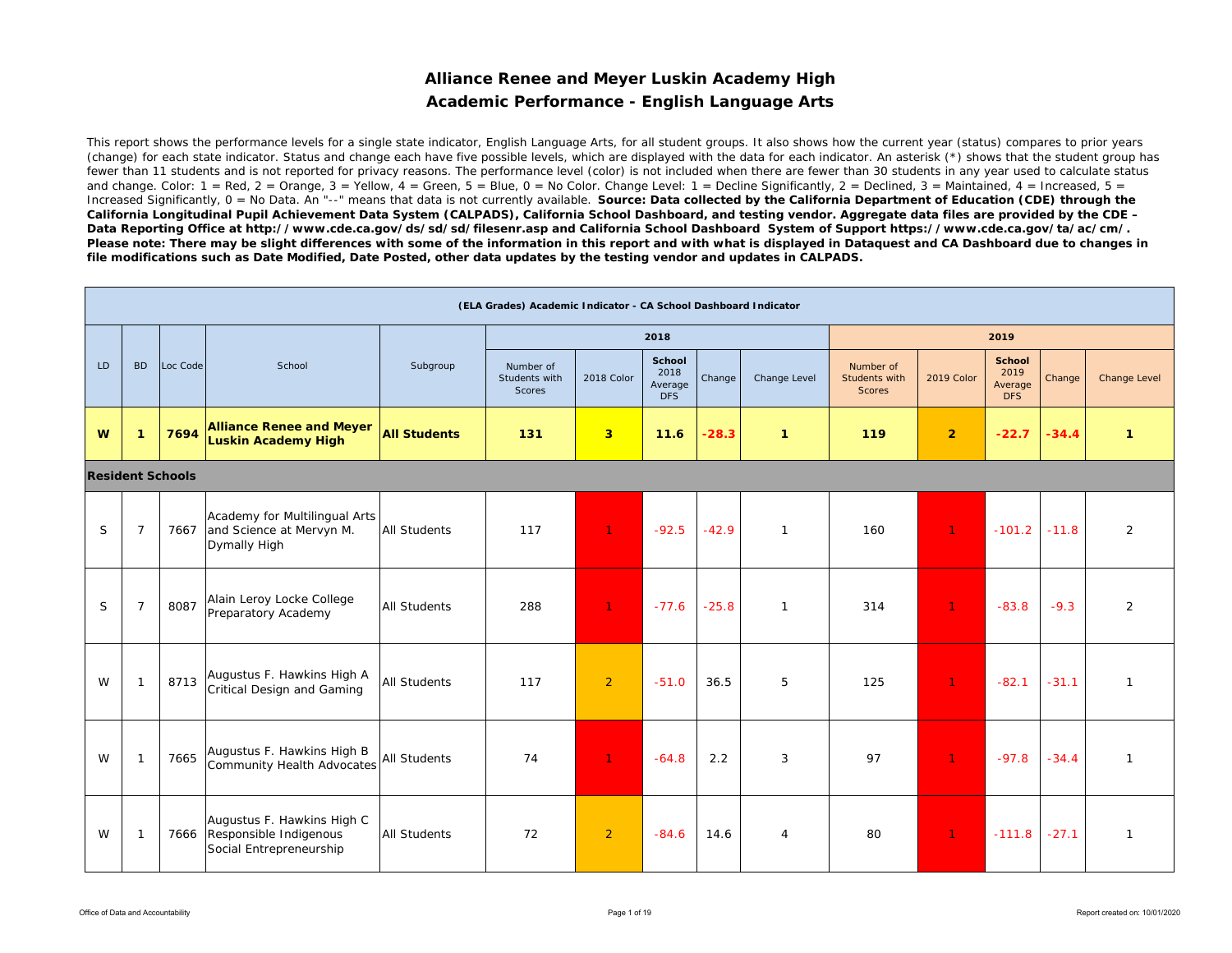|    |                |                                                                         |                                                                            |                     | (ELA Grades) Academic Indicator - CA School Dashboard Indicator |                |                                                |         |                |                                             |                         |                                                |         |                |
|----|----------------|-------------------------------------------------------------------------|----------------------------------------------------------------------------|---------------------|-----------------------------------------------------------------|----------------|------------------------------------------------|---------|----------------|---------------------------------------------|-------------------------|------------------------------------------------|---------|----------------|
|    |                |                                                                         |                                                                            |                     |                                                                 |                | 2018                                           |         |                |                                             |                         | 2019                                           |         |                |
| LD | B <sub>D</sub> | Loc Code                                                                | School                                                                     | Subgroup            | Number of<br>Students with<br>Scores                            | 2018 Color     | <b>School</b><br>2018<br>Average<br><b>DFS</b> | Change  | Change Level   | Number of<br>Students with<br><b>Scores</b> | 2019 Color              | <b>School</b><br>2019<br>Average<br><b>DFS</b> | Change  | Change Level   |
| S  | $\overline{7}$ | 7718                                                                    | Communication and<br>Technology at Diego Rivera<br>Learning Complex        | <b>All Students</b> | 103                                                             | $\overline{3}$ | $-37.5$                                        | 8.5     | $\overline{4}$ | 89                                          | $\overline{3}$          | $-16.8$                                        | 19.9    | 5              |
| W  | -1             | 8596                                                                    | Crenshaw Science,<br>Technology, Engineering,<br>Math and Medicine Magnet  | <b>All Students</b> | 155                                                             | $\mathbf{1}$   | $-116.8$                                       | $-57.3$ | $\mathbf{1}$   | 180                                         | $\overline{2}$          | $-87.8$                                        | 29.0    | 5              |
| S  | $\overline{7}$ |                                                                         | Diego Rivera Learning<br>7719 Complex Green Design<br><b>STEAM Academy</b> | <b>All Students</b> | 96                                                              | $\overline{2}$ | $-23.8$                                        | $-49.4$ | $\mathbf{1}$   | 88                                          | 1.                      | $-50.0$                                        | $-27.9$ | $\mathbf{1}$   |
| W  | $\mathbf 1$    | 8928                                                                    | George Washington<br>Preparatory High                                      | <b>All Students</b> | 175                                                             | $\mathbf{1}$   | $-93.9$                                        | $-40.9$ | $\mathbf{1}$   | 202                                         | $\overline{2}$          | $-59.2$                                        | 34.7    | 5              |
| S  | $\overline{7}$ |                                                                         | 8650 John C. Fremont Senior High All Students                              |                     | 314                                                             | $\overline{2}$ | $-44.8$                                        | $-32.0$ | $\mathbf{1}$   | 415                                         | $\mathbf{1}$            | $-46.4$                                        | $-1.6$  | 3              |
| S  | $\overline{7}$ |                                                                         | Performing Arts Community<br>7721 at Diego Rivera Learning<br>Complex      | <b>All Students</b> | 122                                                             | $\overline{3}$ | $-32.0$                                        | 8.9     | $\overline{4}$ | 103                                         | $\overline{3}$          | $-21.5$                                        | 10.5    | $\overline{4}$ |
| S  | $\overline{7}$ | Public Service Community at<br>8867<br>Diego Rivera Learning<br>Complex |                                                                            | <b>All Students</b> | 118                                                             | $\overline{3}$ | 18.9                                           | $-14.6$ | 2              | 99                                          | $\overline{2}$          | $-15.1$                                        | $-34.0$ | $\mathbf{1}$   |
|    |                | <b>Resident Schools Median</b>                                          |                                                                            |                     | 118                                                             | 2 <sup>1</sup> | $-57.9$                                        | $-20.2$ | $\overline{2}$ | 114                                         | $\mathbf{1}$            | $-70.7$                                        | $-10.6$ | $\overline{2}$ |
|    |                | <b>Los Angeles Unified</b>                                              |                                                                            |                     | 226,587                                                         | 3 <sup>2</sup> | $-29.2$                                        | 5.6     | 4              | 223,502                                     | $\overline{\mathbf{3}}$ | $-23.7$                                        | 5.5     | 4              |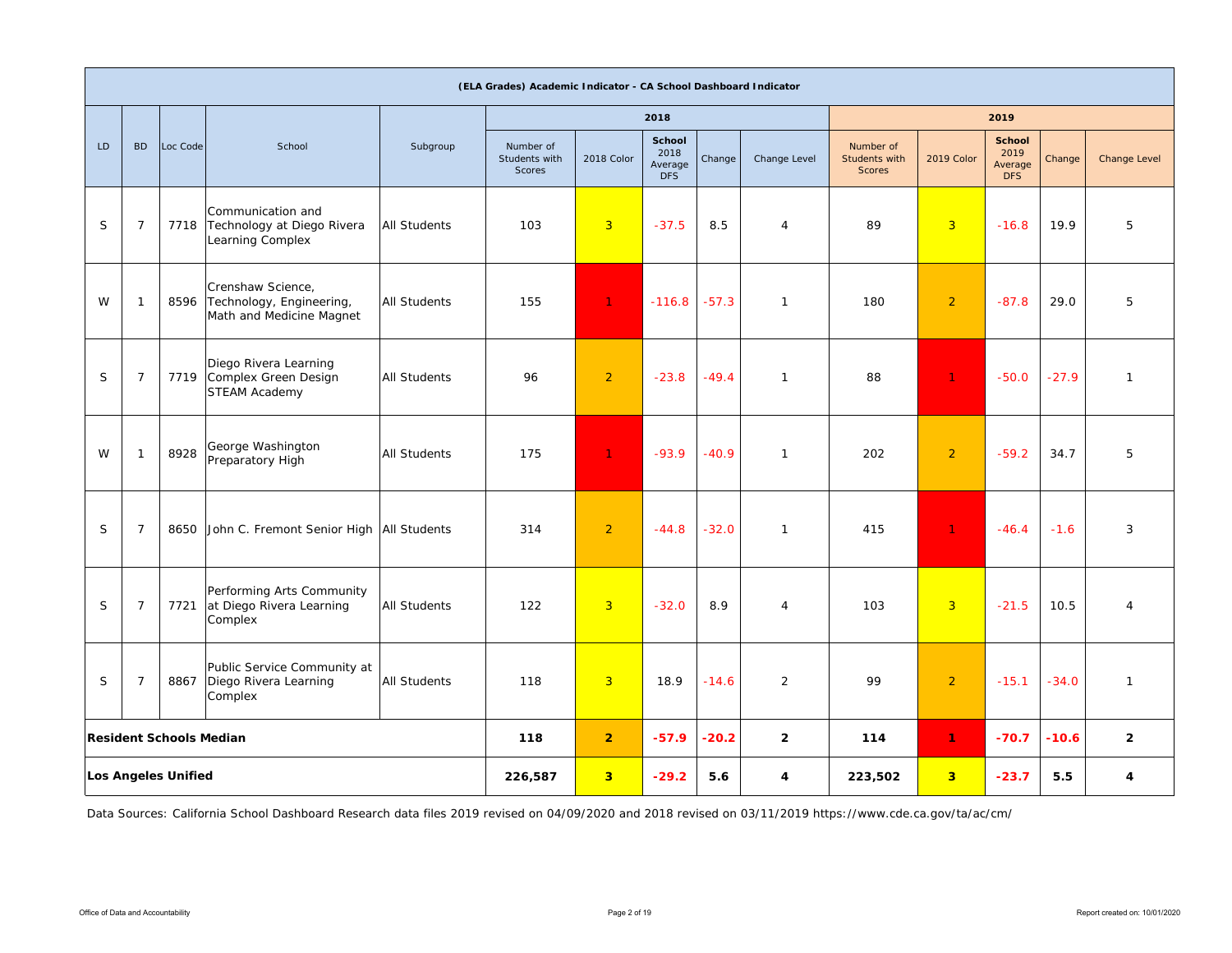### **Academic Performance - Math**

This report shows the performance levels for a single state indicator, Mathematics, for all student groups. It also shows how the current year (status) compares to prior years (change) for each state indicator. Status and change each have five possible levels, which are displayed with the data for each indicator. An asterisk (\*) shows that the student group has fewer than 11 students and is not reported for privacy reasons. The performance level (color) is not included when there are fewer than 30 students in any year used to calculate status and change. Color:  $1 = \text{Red}$ ,  $2 = \text{Orange}$ ,  $3 = \text{Yellow}$ ,  $4 = \text{Green}$ ,  $5 = \text{Blue}$ ,  $0 = \text{No Color}$ . Change Level:  $1 = \text{Decline Significantly}$ ,  $2 = \text{Declined}$ ,  $3 = \text{Maintained}$ ,  $4 = \text{Increased}$ ,  $5 = \text{Blue}$ Increased Significantly, 0 = No Data. An "--" means that data is not currently available. Source: Data collected by the California Department of Education (CDE) through the *California Longitudinal Pupil Achievement Data System (CALPADS), California School Dashboard, and testing vendor. Aggregate data files are provided by the CDE – Data Reporting Office at http://www.cde.ca.gov/ds/sd/sd/filesenr.asp and California School Dashboard System of Support https://www.cde.ca.gov/ta/ac/cm/.*  Please note: There may be slight differences with some of the information in this report and with what is displayed in Dataquest and CA Dashboard due to changes in *file modifications such as Date Modified, Date Posted, other data updates by the testing vendor and updates in CALPADS.* 

|    |                |                         |                                                                                      |                     | (MATH Grades) Academic Indicator - CA School Dashboard Indicator |                |                                         |         |                |                                                    |                |                                                |         |                |
|----|----------------|-------------------------|--------------------------------------------------------------------------------------|---------------------|------------------------------------------------------------------|----------------|-----------------------------------------|---------|----------------|----------------------------------------------------|----------------|------------------------------------------------|---------|----------------|
|    |                |                         |                                                                                      |                     |                                                                  |                | 2018                                    |         |                |                                                    |                | 2019                                           |         |                |
| LD | <b>BD</b>      | Loc Code                | School                                                                               | Subgroup            | Number of<br>Students with<br>Scores                             | 2018 Color     | <b>School</b><br>2018<br>Average<br>DFS | Change  | Change Level   | Number of<br><b>Students with</b><br><b>Scores</b> | 2019 Color     | <b>School</b><br>2019<br>Average<br><b>DFS</b> | Change  | Change Level   |
| W  | $\mathbf 1$    | 7694                    | <b>Alliance Renee and Meyer</b><br><b>Luskin Academy High</b>                        | <b>All Students</b> | 131                                                              | $\overline{2}$ | $-60.3$                                 | $-0.7$  | $\overline{3}$ | 119                                                | $\overline{2}$ | $-63.4$                                        | $-3.1$  | $\overline{2}$ |
|    |                | <b>Resident Schools</b> |                                                                                      |                     |                                                                  |                |                                         |         |                |                                                    |                |                                                |         |                |
| S  | $\overline{7}$ | 7667                    | Academy for Multilingual Arts<br>and Science at Mervyn M.<br>Dymally High            | <b>All Students</b> | 120                                                              | $\mathbf{1}$   | $-160.3$                                | $-11.6$ | 2              | 159                                                | $\mathbf{1}$   | $-177.2$                                       | $-21.5$ | $\mathbf{1}$   |
| S  | $\overline{7}$ | 8087                    | Alain Leroy Locke College<br>Preparatory Academy                                     | All Students        | 289                                                              | $\overline{2}$ | $-145.5$                                | 6.0     | $\overline{4}$ | 314                                                | 1 <sup>1</sup> | $-164.9$                                       | $-24.0$ | $\mathbf{1}$   |
| W  | $\mathbf{1}$   | 8713                    | Augustus F. Hawkins High A<br><b>Critical Design and Gaming</b>                      | <b>All Students</b> | 117                                                              | $\overline{2}$ | $-125.1$                                | 21.7    | 5              | 125                                                | $\mathbf{1}$   | $-163.0$                                       | $-37.8$ | $\mathbf{1}$   |
| W  | -1             | 7665                    | Augustus F. Hawkins High B<br><b>Community Health Advocates</b>                      | <b>All Students</b> | 74                                                               | $\mathbf{1}$   | $-160.0$                                | $-6.4$  | 2              | 97                                                 | 1 <sup>1</sup> | $-181.4$                                       | $-25.4$ | $\mathbf{1}$   |
| W  | -1             |                         | Augustus F. Hawkins High C<br>7666 Responsible Indigenous<br>Social Entrepreneurship | <b>All Students</b> | 72                                                               | $\mathbf{1}$   | $-204.1$                                | $-25.5$ | $\mathbf{1}$   | 79                                                 | 2              | $-197.6$                                       | 6.5     | $\overline{4}$ |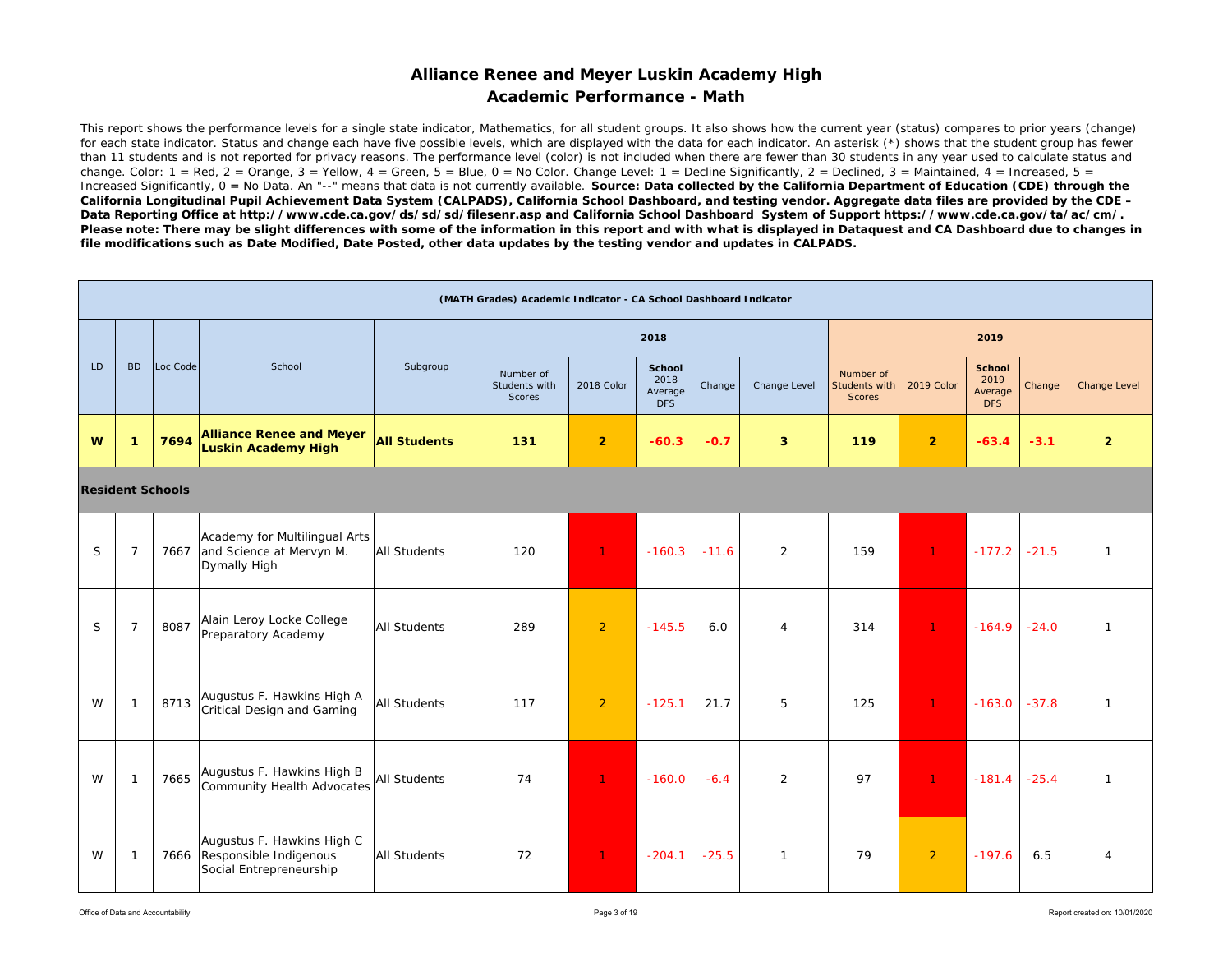|    |                |                                |                                                                           |                     | (MATH Grades) Academic Indicator - CA School Dashboard Indicator |                         |                                         |         |                |                                      |                         |                                                |         |                |
|----|----------------|--------------------------------|---------------------------------------------------------------------------|---------------------|------------------------------------------------------------------|-------------------------|-----------------------------------------|---------|----------------|--------------------------------------|-------------------------|------------------------------------------------|---------|----------------|
|    |                |                                |                                                                           |                     |                                                                  |                         | 2018                                    |         |                |                                      |                         | 2019                                           |         |                |
| LD | <b>BD</b>      | Loc Code                       | School                                                                    | Subgroup            | Number of<br>Students with<br>Scores                             | 2018 Color              | School<br>2018<br>Average<br><b>DFS</b> | Change  | Change Level   | Number of<br>Students with<br>Scores | 2019 Color              | <b>School</b><br>2019<br>Average<br><b>DFS</b> | Change  | Change Level   |
| S  | $\overline{7}$ |                                | Communication and<br>7718 Technology at Diego Rivera<br>Learning Complex  | <b>All Students</b> | 104                                                              | $\overline{3}$          | $-113.4$                                | 4.1     | $\overline{4}$ | 88                                   | $\overline{2}$          | $-113.9$                                       | $-1.7$  | 3              |
| W  | $\mathbf{1}$   | 8596                           | Crenshaw Science,<br>Technology, Engineering,<br>Math and Medicine Magnet | <b>All Students</b> | 155                                                              | $\mathbf{1}$            | $-192.3$                                | $-16.0$ | $\mathbf{1}$   | 179                                  | $\overline{2}$          | $-179.9$                                       | 12.4    | $\overline{4}$ |
| S  | $\overline{7}$ | 7719                           | Diego Rivera Learning<br>Complex Green Design<br>STEAM Academy            | All Students        | 95                                                               | $\overline{3}$          | $-81.3$                                 | 16.6    | 5              | 89                                   | $\overline{2}$          | $-101.5$                                       | $-21.0$ | $\mathbf{1}$   |
| W  | $\mathbf{1}$   | 8928                           | George Washington<br>Preparatory High                                     | <b>All Students</b> | 174                                                              | $\mathbf{1}$            | $-170.5$                                | $-22.5$ | $\mathbf{1}$   | 200                                  | $\overline{2}$          | $-146.7$                                       | 22.9    | 5              |
| S  | $\overline{7}$ | 8650                           | John C. Fremont Senior High All Students                                  |                     | 313                                                              | $\mathbf{1}$            | $-132.3$                                | $-14.6$ | 2              | 410                                  | $\overline{2}$          | $-125.7$                                       | 6.6     | $\overline{4}$ |
| S  | $\overline{7}$ | 7721                           | Performing Arts Community<br>at Diego Rivera Learning<br>Complex          | All Students        | 122                                                              | $\overline{2}$          | $-132.5$                                | 4.6     | $\overline{4}$ | 102                                  | $\overline{2}$          | $-125.3$                                       | 7.2     | $\overline{4}$ |
| S  | $\overline{7}$ | 8867                           | Public Service Community at<br>Diego Rivera Learning<br>Complex           | All Students        | 118                                                              | $\overline{3}$          | $-82.9$                                 | 11.8    | $\overline{4}$ | 97                                   | $\overline{2}$          | $-84.1$                                        | $-1.2$  | 3              |
|    |                | <b>Resident Schools Median</b> |                                                                           |                     | 119                                                              | $\overline{2}$          | $-139.0$                                | $-1.2$  | 3              | 113.5                                | $\overline{2}$          | $-154.9$                                       | $-1.5$  | 3              |
|    |                | <b>Los Angeles Unified</b>     |                                                                           |                     | 226,587                                                          | $\overline{\mathbf{3}}$ | $-29.2$                                 | 5.6     | 4              | 223,082                              | $\overline{\mathbf{3}}$ | $-54.1$                                        | 5.2     | 4              |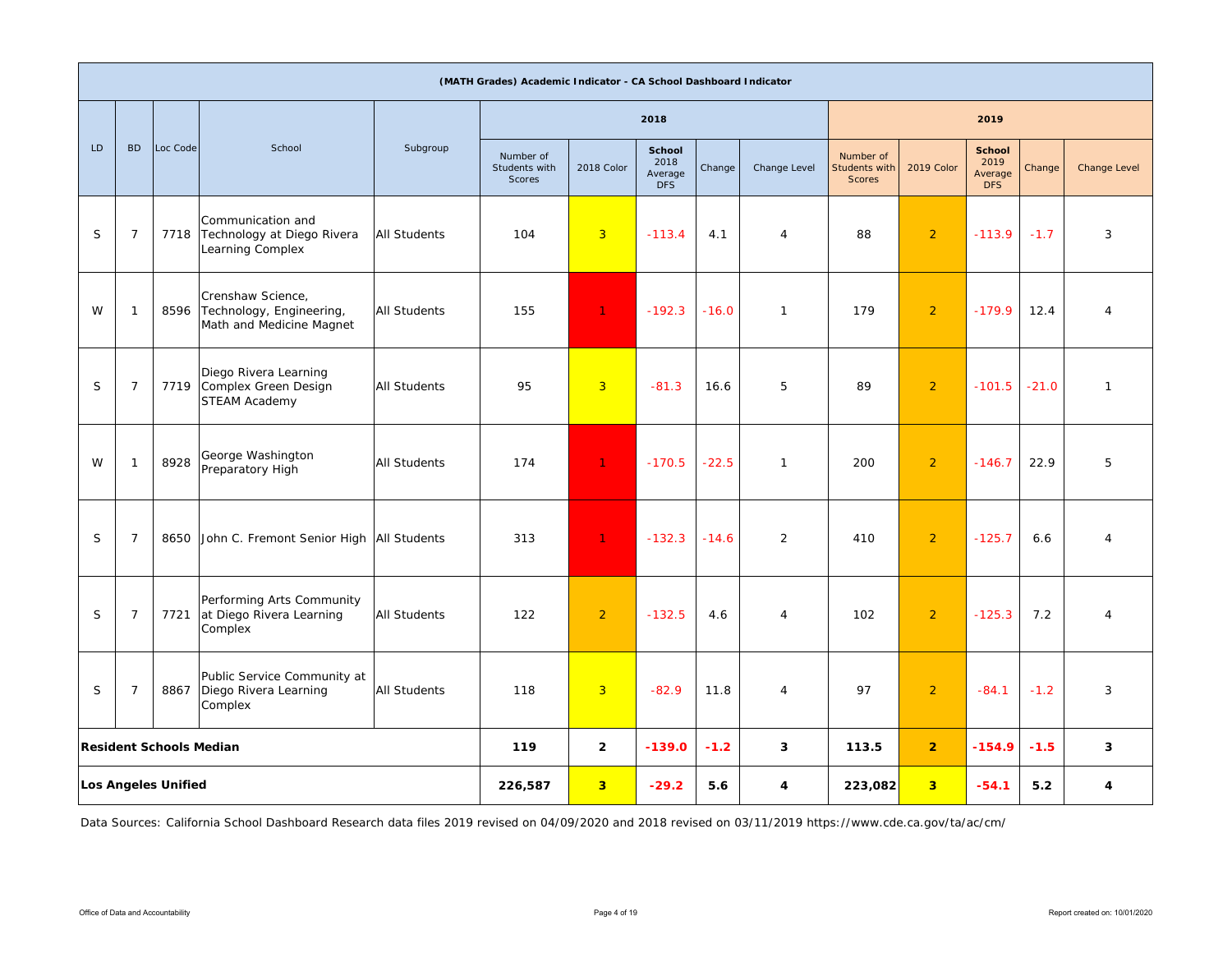### **Alliance Renee and Meyer Luskin Academy High English Learner Progress Indicator**

This Reports shows the percentage of current EL students making progress towards English language proficiency or maintaining the highest level. ELs take the ELPAC exam to measure progress towards English language proficiency. The ELPAC has 4 levels. The 4 ELPAC levels were divided into 6 ELPI levels to determine whether ELs made progress toward English language proficiency. English Learner Progress with the transition to a new assessment, the 2018 Dashboard is unable to report a performance level (color) for this measure. However, the percent of students performing at each level on the new assessment is reported. Status Level: 1 = Very Low, 2 = Low, 3 = Medium, 4 = High, 5 = Very High, 0 = No Data. **Source: Data collected by** *the California Department of Education (CDE) through the California Longitudinal Pupil Achievement Data System (CALPADS), California School Dashboard, and testing vendor. Aggregate data files are provided by the CDE – Data Reporting Office at http://www.cde.ca.gov/ds/sd/sd/filesenr.asp and California School Dashboard System of Support https://www.cde.ca.gov/ta/ac/cm/. Please note: There may be slight differences with some of the information in this report and with what is displayed in Dataquest and CA Dashboard due to changes in file modifications such as Date Modified, Date Posted, other data updates by the testing vendor and updates in CALPADS.* 

|    |                |                         |                                                                                                |                        |                                                 |                      | English Learner Progress Indicator - CA School Dashboard Indicator                            |                   |                                                 |                      |                                                                                        |                   |
|----|----------------|-------------------------|------------------------------------------------------------------------------------------------|------------------------|-------------------------------------------------|----------------------|-----------------------------------------------------------------------------------------------|-------------------|-------------------------------------------------|----------------------|----------------------------------------------------------------------------------------|-------------------|
|    |                |                         |                                                                                                |                        |                                                 |                      | 2018 School                                                                                   |                   |                                                 |                      | 2019 School                                                                            |                   |
| LD | <b>BD</b>      | Loc<br>Code             | School                                                                                         | Subgroup               | Number of<br>English Learner<br><b>Students</b> | 2018 Status<br>Level | Percentage of<br><b>English Learners</b><br>making progress<br>towards English<br>proficiency | Performance Level | Number of<br>English Learner<br><b>Students</b> | 2019 Status<br>Level | Percentage of<br>English Learners<br>making progress<br>towards English<br>proficiency | Performance Level |
| W  | -1             |                         | <b>Alliance Renee and</b><br>7694 Meyer Luskin Academy<br><b>High</b>                          | <b>English Learner</b> | 70                                              |                      |                                                                                               |                   | 73                                              | 1                    | 31.5%                                                                                  | <b>Very Low</b>   |
|    |                | <b>Resident Schools</b> |                                                                                                |                        |                                                 |                      |                                                                                               |                   |                                                 |                      |                                                                                        |                   |
| S  | $\overline{7}$ |                         | Academy for Multilingual<br>7667 Arts and Science at Mervyn English Learner<br>M. Dymally High |                        | 155                                             |                      |                                                                                               |                   | 148                                             | 2                    | 38.5%                                                                                  | Low               |
| S  | $\overline{7}$ | 8087                    | Alain Leroy Locke College<br>Preparatory Academy                                               | English Learner        | 395                                             |                      |                                                                                               |                   | 303                                             | 2                    | 38.6%                                                                                  | Low               |
| W  | $\mathbf{1}$   | 8713                    | Augustus F. Hawkins High A<br>Critical Design and Gaming                                       | English Learner        | 163                                             |                      |                                                                                               |                   | 109                                             | 2                    | 40.4%                                                                                  | Low               |
| W  | $\mathbf{1}$   |                         | Augustus F. Hawkins High B<br>7665 Community Health<br>Advocates                               | English Learner        | 115                                             |                      |                                                                                               |                   | 96                                              | 2                    | 40.6%                                                                                  | Low               |
| W  | -1             |                         | Augustus F. Hawkins High C<br>7666 Responsible Indigenous<br>Social Entrepreneurship           | English Learner        | 98                                              |                      |                                                                                               |                   | 96                                              | 2                    | 49.0%                                                                                  | Low               |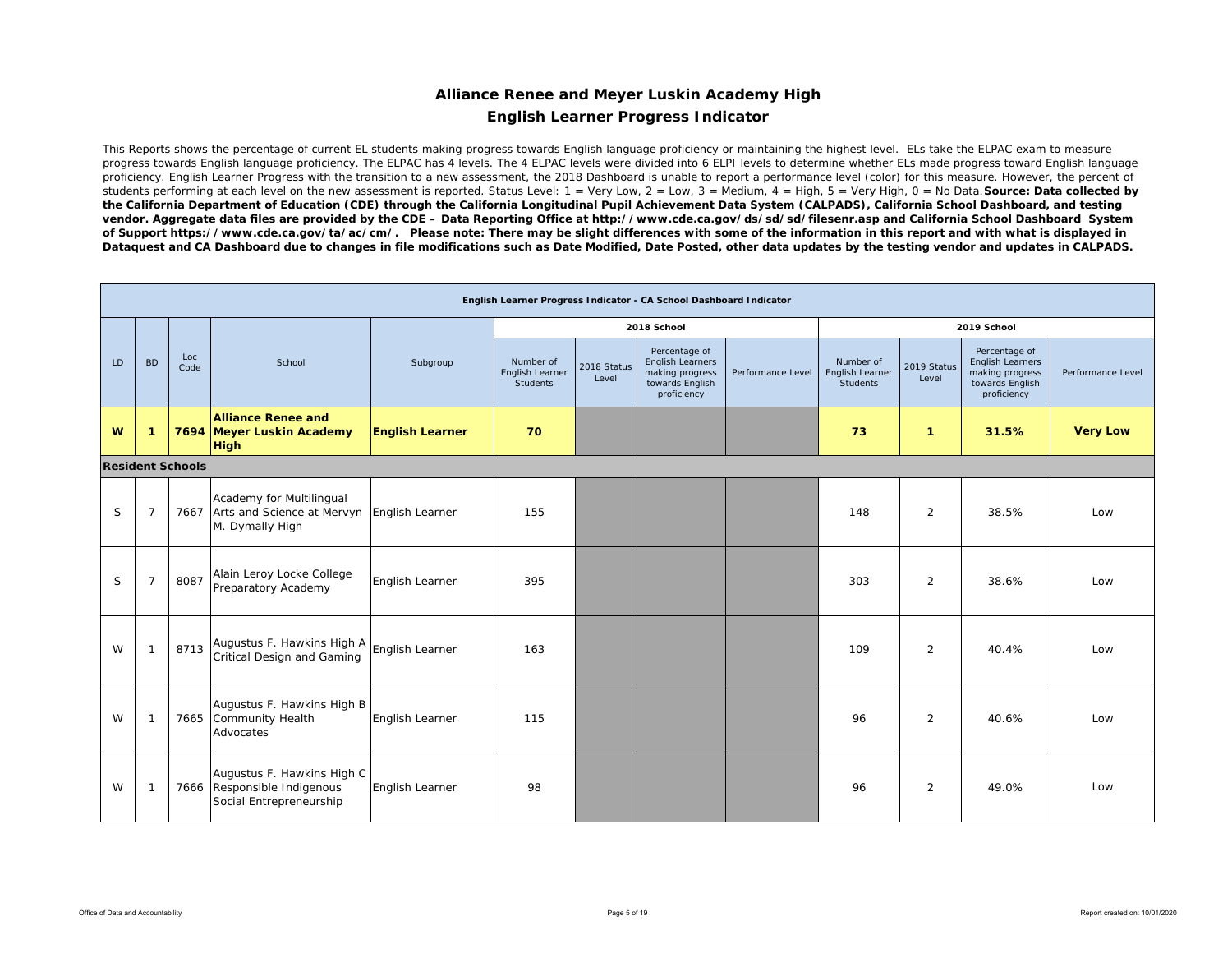|             |                |                            |                                                                           |                 |                                                 |                      | English Learner Progress Indicator - CA School Dashboard Indicator                     |                   |                                                 |                      |                                                                                        |                   |
|-------------|----------------|----------------------------|---------------------------------------------------------------------------|-----------------|-------------------------------------------------|----------------------|----------------------------------------------------------------------------------------|-------------------|-------------------------------------------------|----------------------|----------------------------------------------------------------------------------------|-------------------|
|             |                |                            |                                                                           |                 |                                                 |                      | 2018 School                                                                            |                   |                                                 |                      | 2019 School                                                                            |                   |
| LD          | <b>BD</b>      | Loc<br>Code                | School                                                                    | Subgroup        | Number of<br>English Learner<br><b>Students</b> | 2018 Status<br>Level | Percentage of<br>English Learners<br>making progress<br>towards English<br>proficiency | Performance Level | Number of<br>English Learner<br><b>Students</b> | 2019 Status<br>Level | Percentage of<br>English Learners<br>making progress<br>towards English<br>proficiency | Performance Level |
| S           | 7              | 7718                       | Communication and<br>Technology at Diego Rivera<br>Learning Complex       | English Learner | 114                                             |                      |                                                                                        |                   | 63                                              | 2                    | 38.1%                                                                                  | Low               |
| W           | -1             | 8596                       | Crenshaw Science,<br>Technology, Engineering,<br>Math and Medicine Magnet | English Learner | 61                                              |                      |                                                                                        |                   | 88                                              | $\mathbf{1}$         | 20.5%                                                                                  | Very Low          |
| S           | 7              | 7719                       | Diego Rivera Learning<br>Complex Green Design<br><b>STEAM Academy</b>     | English Learner | 92                                              |                      |                                                                                        |                   | 58                                              | 1                    | 24.1%                                                                                  | Very Low          |
| W           | $\mathbf{1}$   | 8928                       | George Washington<br>Preparatory High                                     | English Learner | 154                                             |                      |                                                                                        |                   | 118                                             | 2                    | 39.8%                                                                                  | Low               |
| $\mathsf S$ | $\overline{7}$ | 8650                       | John C. Fremont Senior<br>High                                            | English Learner | 379                                             |                      |                                                                                        |                   | 338                                             | $\mathbf{1}$         | 32.8%                                                                                  | Very Low          |
| S           | $\overline{7}$ |                            | Performing Arts Community<br>7721 at Diego Rivera Learning<br>Complex     | English Learner | 104                                             |                      |                                                                                        |                   | 76                                              | $\overline{2}$       | 35.5%                                                                                  | Low               |
| S           | $\overline{7}$ | 8867                       | Public Service Community<br>at Diego Rivera Learning<br>Complex           | English Learner | 69                                              |                      |                                                                                        |                   | 65                                              | $\overline{2}$       | 43.1%                                                                                  | Low               |
|             |                |                            | <b>Resident Schools Median</b>                                            |                 | 115                                             |                      |                                                                                        |                   | 96                                              | $\overline{2}$       | 38.6%                                                                                  | Low               |
|             |                | <b>Los Angeles Unified</b> |                                                                           |                 | 100,639                                         |                      |                                                                                        |                   | 68,139                                          | 3                    | 45.0%                                                                                  | <b>Medium</b>     |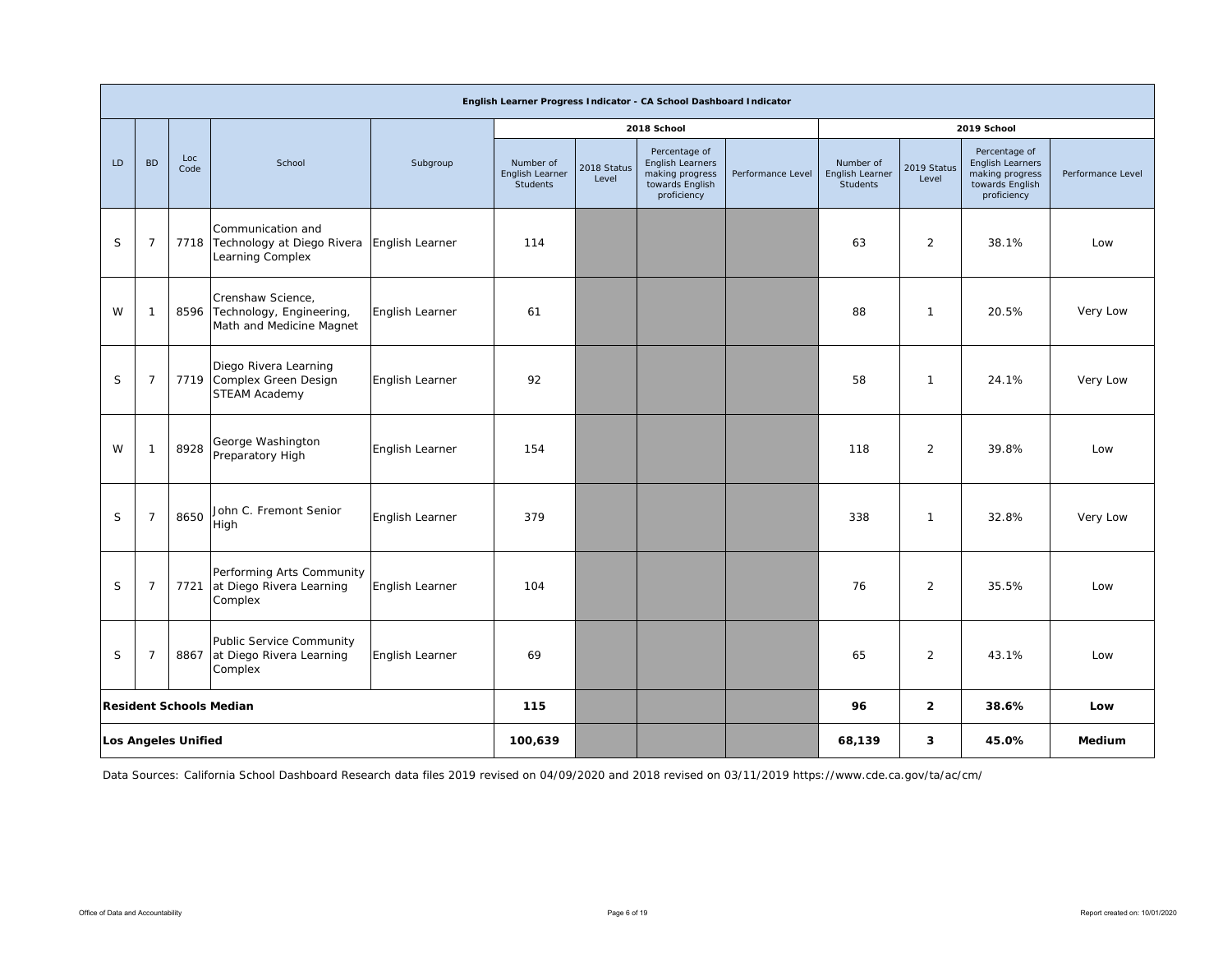### **Academic Performance - College / Career**

This report shows whether high school students are prepared for success after graduation based on measures like graduation rate, performance on state tests, and college credit courses. It displays the percentage of high school graduates who are placed in the "Prepared" level on the College/Career Indicator. Color:  $1 = \text{Red}$ ,  $2 = \text{Orange}$ ,  $3 = \text{Yellow}$ ,  $4 = \text{Green}$ ,  $5 = \text{Blue}$ ,  $0 = \text{No}$ Color. Change Level: 1 = Declined Significantly, 2 = Declined, 3 = Maintained, 4 = Increased, 5 = Increased Significantly, 0 = No Data. An "--" means that data is not currently available. **Source:** Data collected by the California Department of Education (CDE) through the California Longitudinal Pupil Achievement Data System (CALPADS), California School Dashboard, *and testing vendor. Aggregate data files are provided by the CDE – Data Reporting Office at http://www.cde.ca.gov/ds/sd/sd/filesenr.asp and California School Dashboard System of Support https://www.cde.ca.gov/ta/ac/cm/. Please note: There may be slight differences with some of the information in this report and with what is displayed in Dataquest and CA Dashboard due to changes in file modifications such as Date Modified, Date Posted, other data updates by the testing vendor and updates in CALPADS.* 

|    |                          |                         |                                                                                      |                     | College / Career Academic Indicator - CA School Dashboard Indicator |                |                                                             |          |                |                                             |                |                                                             |         |                |
|----|--------------------------|-------------------------|--------------------------------------------------------------------------------------|---------------------|---------------------------------------------------------------------|----------------|-------------------------------------------------------------|----------|----------------|---------------------------------------------|----------------|-------------------------------------------------------------|---------|----------------|
|    |                          |                         |                                                                                      |                     |                                                                     |                | 2018                                                        |          |                |                                             |                | 2019                                                        |         |                |
| LD | <b>BD</b>                | Loc<br>Code             | School                                                                               | Subgroup            | Number of<br>Students with<br><b>Scores</b>                         | 2018 Color     | <b>School 2018</b><br>percentage of<br>prepared<br>students | Change   | Change Level   | Number of<br>Students with<br><b>Scores</b> | 2019 Color     | <b>School 2019</b><br>percentage of<br>prepared<br>students | Change  | Change Level   |
| W  | $\mathbf{1}$             |                         | <b>Alliance Renee and</b><br>7694 Meyer Luskin Academy<br><b>High</b>                | <b>All Students</b> | 117                                                                 | 5              | 59.8%                                                       | 12.0%    | 5              | 129                                         | $\overline{4}$ | 58.1%                                                       | $-1.7%$ | 4              |
|    |                          | <b>Resident Schools</b> |                                                                                      |                     |                                                                     |                |                                                             |          |                |                                             |                |                                                             |         |                |
| S  | $\overline{7}$           | 7667                    | Academy for Multilingual<br>Arts and Science at Mervyn<br>M. Dymally High            | All Students        | 145                                                                 | $\overline{2}$ | 15.9%                                                       | $-5.0%$  | 2              | 130                                         | $\overline{3}$ | 20.0%                                                       | 4.1%    | $\overline{2}$ |
| S  | $\overline{7}$           | 8087                    | Alain Leroy Locke College<br>Preparatory Academy                                     | <b>All Students</b> | 369                                                                 | $\overline{2}$ | 16.8%                                                       | $-5.8%$  | 2              | 407                                         | $\overline{2}$ | 16.5%                                                       | $-0.8%$ | $\overline{2}$ |
| W  | $\overline{\phantom{0}}$ | 8713                    | Augustus F. Hawkins High A<br>Critical Design and Gaming                             | <b>All Students</b> | 105                                                                 | $\overline{2}$ | 17.1%                                                       | $-4.8%$  | $\overline{2}$ | 131                                         | 3              | 28.2%                                                       | 11.1%   | 2              |
| W  | $\overline{\phantom{0}}$ |                         | Augustus F. Hawkins High B<br>7665 Community Health<br>Advocates                     | <b>All Students</b> | 130                                                                 | $\mathbf{1}$   | 26.9%                                                       | $-14.2%$ | $\mathbf{1}$   | 109                                         | 3              | 33.0%                                                       | 6.1%    | 2              |
| W  | $\overline{\phantom{0}}$ |                         | Augustus F. Hawkins High C<br>7666 Responsible Indigenous<br>Social Entrepreneurship | <b>All Students</b> | 105                                                                 | $\overline{4}$ | 37.1%                                                       | 2.7%     | 4              | 96                                          | $\overline{3}$ | 36.5%                                                       | $-0.7%$ | 3              |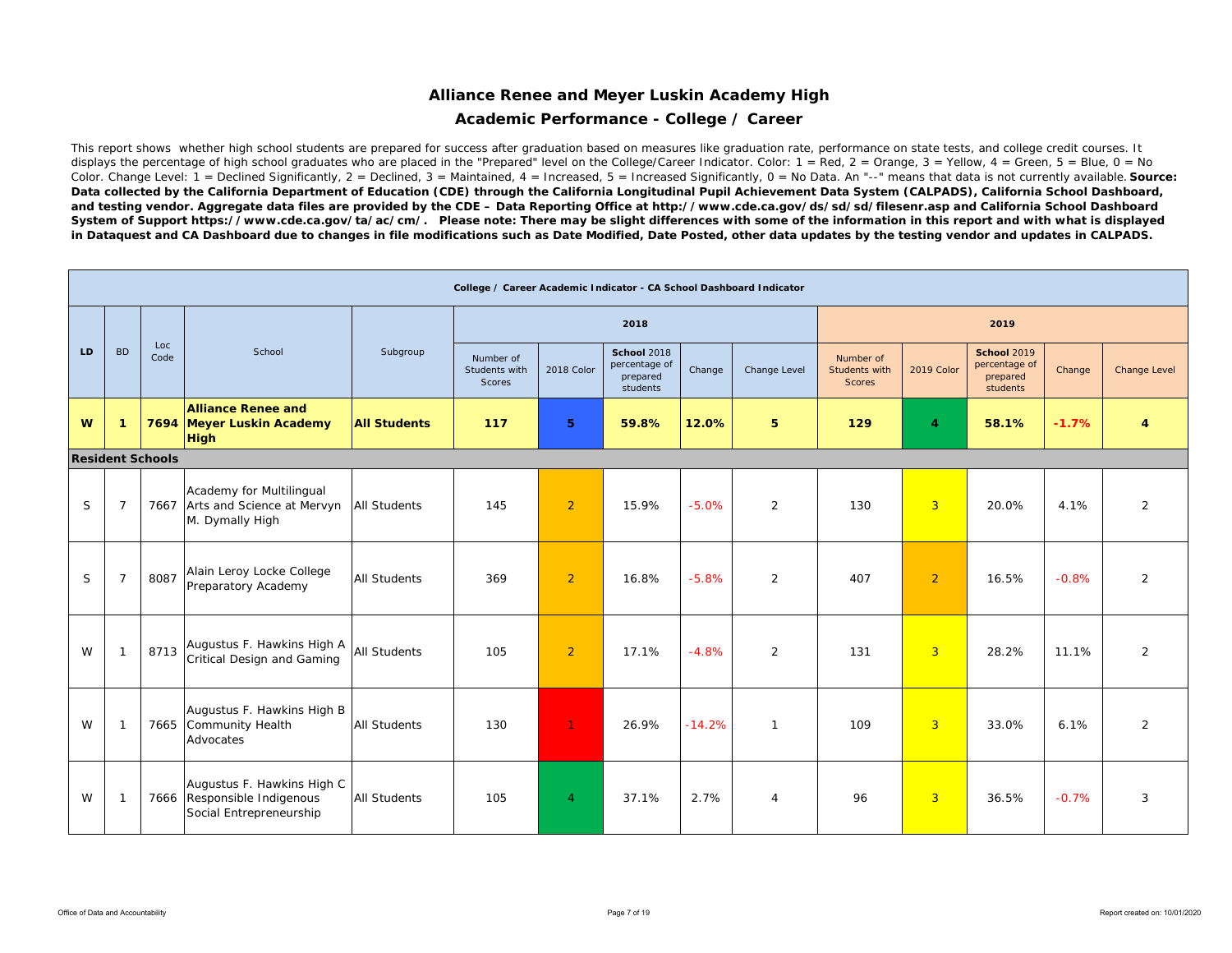|    |                |                            |                                                                                |                     | College / Career Academic Indicator - CA School Dashboard Indicator |                |                                                      |          |                |                                             |                |                                                             |         |                     |
|----|----------------|----------------------------|--------------------------------------------------------------------------------|---------------------|---------------------------------------------------------------------|----------------|------------------------------------------------------|----------|----------------|---------------------------------------------|----------------|-------------------------------------------------------------|---------|---------------------|
|    |                |                            |                                                                                |                     |                                                                     |                | 2018                                                 |          |                |                                             |                | 2019                                                        |         |                     |
| LD | <b>BD</b>      | Loc<br>Code                | School                                                                         | Subgroup            | Number of<br>Students with<br><b>Scores</b>                         | 2018 Color     | School 2018<br>percentage of<br>prepared<br>students | Change   | Change Level   | Number of<br>Students with<br><b>Scores</b> | 2019 Color     | <b>School 2019</b><br>percentage of<br>prepared<br>students | Change  | <b>Change Level</b> |
| S  | $\overline{7}$ |                            | Communication and<br>7718 Technology at Diego Rivera<br>Learning Complex       | <b>All Students</b> | 110                                                                 | $\overline{4}$ | 41.8%                                                | 11.3%    | 5              | 131                                         | $\overline{3}$ | 42.0%                                                       | 0.2%    | 3                   |
| W  | 1              |                            | Crenshaw Science,<br>8596 Technology, Engineering,<br>Math and Medicine Magnet | <b>All Students</b> | 213                                                                 | $\overline{2}$ | 11.3%                                                | $-8.5%$  | 2              | 214                                         | $\overline{2}$ | 11.2%                                                       | $-0.1%$ | 2                   |
| S  | $\overline{7}$ |                            | Diego Rivera Learning<br>7719 Complex Green Design<br><b>STEAM Academy</b>     | <b>All Students</b> | 110                                                                 | $\mathbf{1}$   | 28.2%                                                | $-10.1%$ | $\mathbf{1}$   | 108                                         | $\overline{4}$ | 41.7%                                                       | 13.5%   | 3                   |
| W  | 1              | 8928                       | George Washington<br>Preparatory High                                          | <b>All Students</b> | 208                                                                 | $\overline{2}$ | 17.8%                                                | $-3.3%$  | 2              | 215                                         | $\overline{3}$ | 20.9%                                                       | 3.1%    | 2                   |
| S  | $\overline{7}$ | 8650                       | John C. Fremont Senior High All Students                                       |                     | 449                                                                 | $\overline{2}$ | 30.1%                                                | $-2.6%$  | $\overline{2}$ | 510                                         | $\overline{2}$ | 25.3%                                                       | $-4.8%$ | $\overline{2}$      |
| S  | $\overline{7}$ |                            | Performing Arts Community<br>7721 at Diego Rivera Learning<br>Complex          | <b>All Students</b> | 126                                                                 | $\overline{4}$ | 36.5%                                                | 5.0%     | $\overline{4}$ | 141                                         | $\overline{2}$ | 33.3%                                                       | $-3.2%$ | $\overline{2}$      |
| S  | 7              |                            | Public Service Community at<br>8867 Diego Rivera Learning<br>Complex           | <b>All Students</b> | 150                                                                 | 3              | 40.7%                                                | 0.7%     | 3              | 157                                         | $\overline{2}$ | 37.6%                                                       | $-3.1%$ | 3                   |
|    |                |                            | <b>Resident Schools Median</b>                                                 |                     | 138                                                                 | $\overline{2}$ | 27.6%                                                | $-4.1%$  | $\overline{2}$ | 136                                         | 3 <sup>1</sup> | 30.6%                                                       | 0.1%    | $\overline{2}$      |
|    |                | <b>Los Angeles Unified</b> |                                                                                |                     | 31,962                                                              | $\overline{3}$ | 38.2%                                                | 0.0%     | 3              | 31,390                                      | 3 <sup>2</sup> | 37.7%                                                       | $-0.7%$ | 4                   |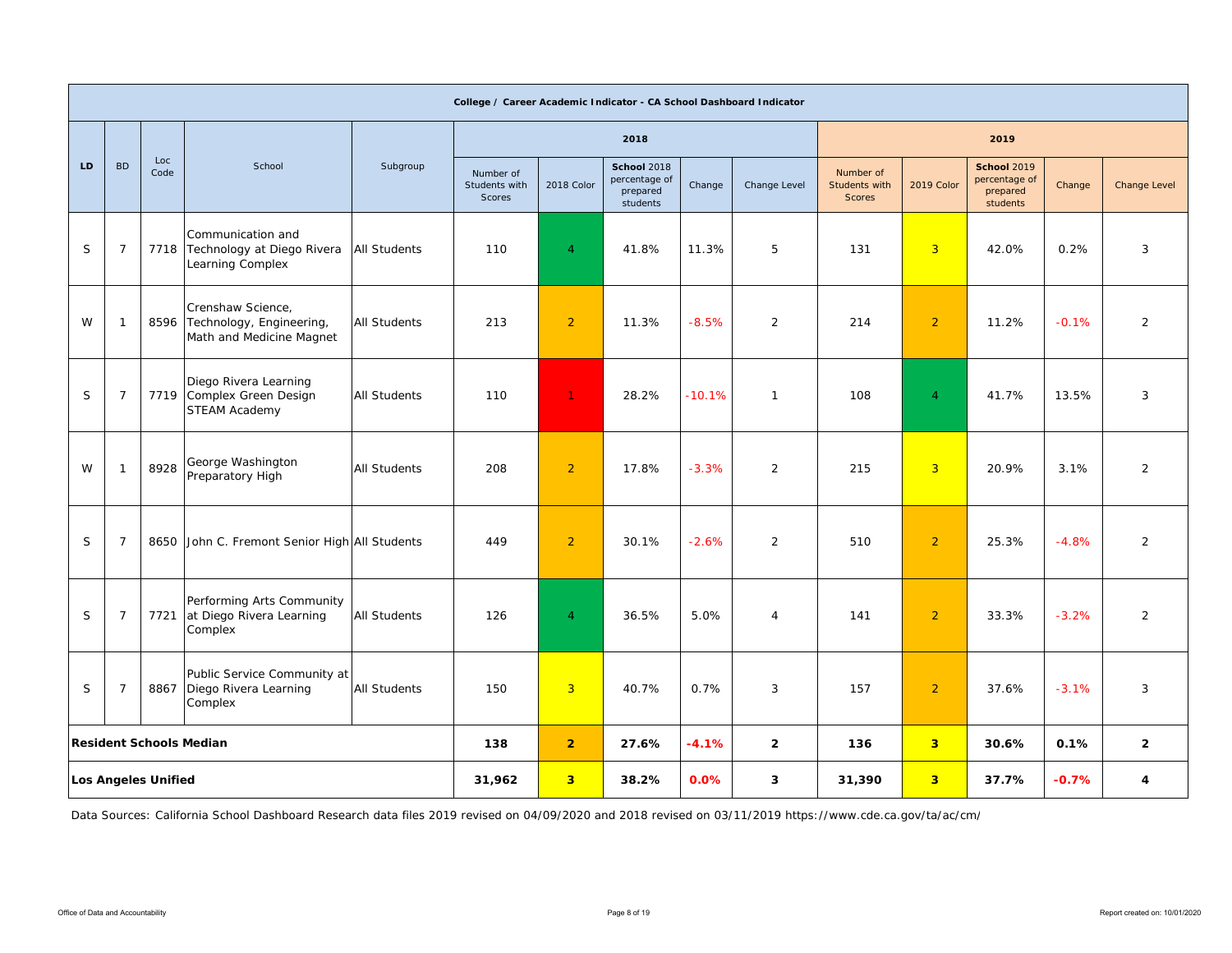### **Alliance Renee and Meyer Luskin Academy High Suspension Rate Indicator**

Suspension Rate: The percentage of students in kindergarten through grade 12 who have been suspended at least once in a given school year. Students who are suspended multiple times are only counted once. Color:  $1 = \text{Red}$ ,  $2 = \text{Orange}$ ,  $3 = \text{Yellow}$ ,  $4 = \text{Green}$ ,  $5 = \text{Blue}$ ,  $0 = \text{No Color}$ . Change Level:  $1 = \text{Decimal}$  Significantly,  $2 = \text{Decimal}$ ,  $3 = \text{Maintained}$ ,  $4 = \text{Increase}$ ,  $5 = \text{Blue}$ Increased Significantly, 0 = No Data. An "--" means that data is not currently available. **Source: Data collected by the California Department of Education (CDE) through the** *California Longitudinal Pupil Achievement Data System (CALPADS), California School Dashboard, and testing vendor. Aggregate data files are provided by the CDE – Data Reporting Office at http://www.cde.ca.gov/ds/sd/sd/filesenr.asp and California School Dashboard System of Support https://www.cde.ca.gov/ta/ac/cm/. Please note: There may be slight differences with some of the information in this report and with what is displayed in Dataquest and CA Dashboard due to changes in file modifications such as Date Modified, Date Posted, other data updates by the testing vendor and updates in CALPADS.* 

|                         |                |             |                                                                                      |                     | Suspension Rate Indicator - CA School Dashboard Indicator |                |                                        |         |                |                              |                |                                               |         |                     |
|-------------------------|----------------|-------------|--------------------------------------------------------------------------------------|---------------------|-----------------------------------------------------------|----------------|----------------------------------------|---------|----------------|------------------------------|----------------|-----------------------------------------------|---------|---------------------|
|                         |                |             |                                                                                      |                     |                                                           |                | 2018                                   |         |                |                              |                | 2019                                          |         |                     |
| LD                      | <b>BD</b>      | Loc<br>Code | School                                                                               | Subgroup            | Number of<br><b>Students</b>                              | 2018 Color     | Students<br>suspended at<br>least once | Change  | Change Level   | Number of<br><b>Students</b> | 2019 Color     | <b>Students</b><br>suspended at<br>least once | Change  | <b>Change Level</b> |
| W                       | -1             | 7694        | <b>Alliance Renee and Meyer</b><br>Luskin Academy High                               | <b>All Students</b> | 575                                                       | $\overline{2}$ | 3.0%                                   | 2.8%    | $\overline{2}$ | 556                          | $\overline{2}$ | 4.0%                                          | 1.0%    | 3                   |
| <b>Resident Schools</b> |                |             |                                                                                      |                     |                                                           |                |                                        |         |                |                              |                |                                               |         |                     |
| S                       | $\overline{7}$ |             | Academy for Multilingual Arts<br>7667 and Science at Mervyn M.<br>Dymally High       | <b>All Students</b> | 839                                                       | $\overline{2}$ | 2.1%                                   | 0.6%    | 2              | 818                          | $\overline{2}$ | 4.3%                                          | 2.1%    | 3                   |
| S                       | $\overline{7}$ | 8087        | Alain Leroy Locke College<br>Preparatory Academy                                     | <b>All Students</b> | 1,820                                                     | $\mathbf{1}$   | 10.2%                                  | 4.8%    | $\mathbf{1}$   | 1,790                        | $\overline{4}$ | 3.9%                                          | $-6.3%$ | 3                   |
| W                       |                | 8713        | Augustus F. Hawkins High A<br>Critical Design and Gaming                             | <b>All Students</b> | 593                                                       | $\overline{4}$ | 1.0%                                   | 0.2%    | 3              | 563                          | 5              | 0.5%                                          | $-0.5%$ | 5                   |
| W                       | -1             | 7665        | Augustus F. Hawkins High B<br>Community Health Advocates                             | All Students        | 510                                                       | $\overline{3}$ | 0.8%                                   | 0.3%    | 2              | 484                          | 5 <sup>1</sup> | 0.2%                                          | $-0.6%$ | 5                   |
| W                       | -1             |             | Augustus F. Hawkins High C<br>7666 Responsible Indigenous<br>Social Entrepreneurship | <b>All Students</b> | 439                                                       | $\overline{4}$ | 1.4%                                   | $-0.7%$ | $\overline{4}$ | 386                          | $\overline{2}$ | 2.6%                                          | 1.2%    | 3                   |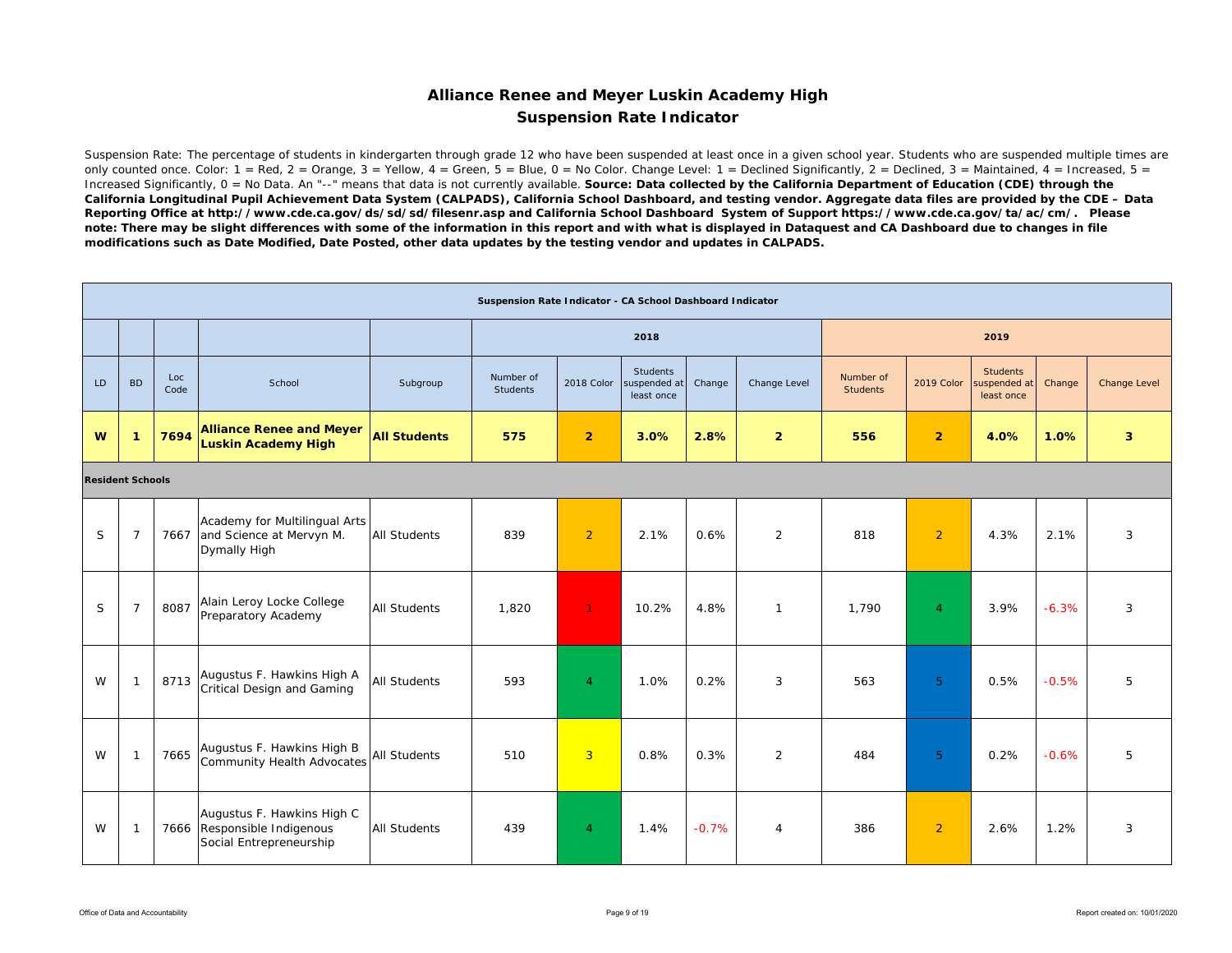|    |                |                                |                                                                                 |                     | Suspension Rate Indicator - CA School Dashboard Indicator |                |                                               |         |                |                              |                |                                               |         |                     |
|----|----------------|--------------------------------|---------------------------------------------------------------------------------|---------------------|-----------------------------------------------------------|----------------|-----------------------------------------------|---------|----------------|------------------------------|----------------|-----------------------------------------------|---------|---------------------|
|    |                |                                |                                                                                 |                     |                                                           |                | 2018                                          |         |                |                              |                | 2019                                          |         |                     |
| LD | <b>BD</b>      | Loc<br>Code                    | School                                                                          | Subgroup            | Number of<br><b>Students</b>                              | 2018 Color     | <b>Students</b><br>suspended at<br>least once | Change  | Change Level   | Number of<br><b>Students</b> | 2019 Color     | <b>Students</b><br>suspended at<br>least once | Change  | <b>Change Level</b> |
| S  | $\overline{7}$ |                                | Communication and<br>7718 Technology at Diego Rivera<br><b>Learning Complex</b> | All Students        | 591                                                       | $\overline{4}$ | 0.7%                                          | 0.2%    | 3              | 577                          | 5 <sup>°</sup> | 0.3%                                          | $-0.3%$ | 5                   |
| W  | $\overline{1}$ |                                | Crenshaw Science,<br>8596 Technology, Engineering,<br>Math and Medicine Magnet  | <b>All Students</b> | 1,008                                                     | $\overline{4}$ | 1.9%                                          | $-1.8%$ | $\overline{4}$ | 921                          | $\overline{4}$ | 1.3%                                          | $-0.6%$ | $\overline{4}$      |
| S  | $\overline{7}$ |                                | Diego Rivera Learning<br>7719 Complex Green Design<br><b>STEAM Academy</b>      | <b>All Students</b> | 562                                                       | 5 <sup>5</sup> | 0.0%                                          | 0.0%    | 3              | 557                          | 5 <sup>°</sup> | 0.0%                                          | 0.0%    | 5                   |
| W  | $\overline{1}$ | 8928                           | George Washington<br>Preparatory High                                           | <b>All Students</b> | 1,076                                                     | $\overline{2}$ | 1.8%                                          | 1.8%    | 2              | 1,013                        | $\overline{4}$ | 1.4%                                          | $-0.4%$ | $\overline{4}$      |
| S  | $\overline{7}$ |                                | 8650 John C. Fremont Senior High All Students                                   |                     | 2.117                                                     | 5 <sup>1</sup> | 0.1%                                          | $-0.3%$ | $\overline{4}$ | 2,290                        | 5 <sup>1</sup> | 0.1%                                          | 0.0%    | 5                   |
| S  | $\overline{7}$ | 7721                           | Performing Arts Community<br>at Diego Rivera Learning<br>Complex                | <b>All Students</b> | 579                                                       | 5 <sup>5</sup> | 0.0%                                          | $-0.4%$ | $\overline{4}$ | 585                          | 5 <sup>°</sup> | 0.2%                                          | 0.2%    | 5                   |
| S  | $\overline{7}$ | 8867                           | Public Service Community at<br>Diego Rivera Learning<br>Complex                 | All Students        | 614                                                       | 5 <sup>1</sup> | 0.2%                                          | 0.0%    | 3              | 613                          | 5              | 0.0%                                          | $-0.2%$ | 5                   |
|    |                | <b>Resident Schools Median</b> |                                                                                 |                     | 604                                                       | $\overline{4}$ | 0.9%                                          | 0.1%    | 3              | 599                          | 5 <sup>1</sup> | 0.4%                                          | $-0.3%$ | 5                   |
|    |                | <b>Los Angeles Unified</b>     |                                                                                 |                     | 488,944                                                   | 5              | 0.5%                                          | $-0.1%$ | 3              | 475,140                      | 5.             | 0.4%                                          | $-0.1%$ | 3                   |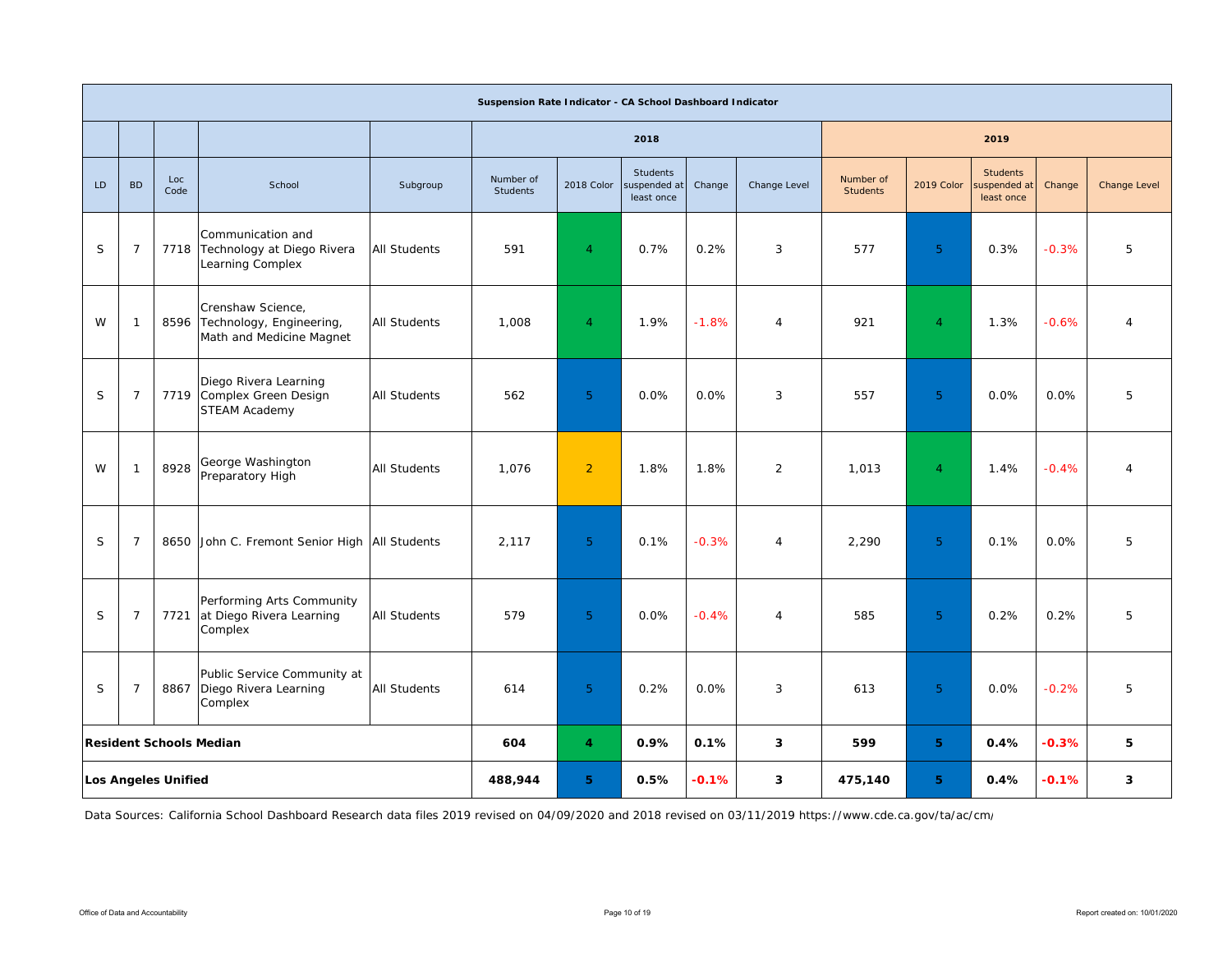### **Alliance Renee and Meyer Luskin Academy High Graduation Rate Indicator**

Graduation Rate: Students completing high school, which includes students who receive a standard high school diploma or complete their graduation requirements at an alternative school. Color:  $1 = \text{Red}$ ,  $2 = \text{Orange}$ ,  $3 = \text{Yellow}$ ,  $4 = \text{Green}$ ,  $5 = \text{Blue}$ ,  $0 = \text{No Color}$ . Change Level:  $1 = \text{Decimal}$  Significantly,  $2 = \text{Decimal}$ ,  $3 = \text{maintained}$ ,  $4 = \text{Increase}$  Significantly,  $0 = \text{No}$ Data. An "--" means that data is not currently available. Source: Data collected by the California Department of Education (CDE) through the California Longitudinal Pupil *Achievement Data System (CALPADS), California School Dashboard, and testing vendor. Aggregate data files are provided by the CDE – Data Reporting Office at http://www.cde.ca.gov/ds/sd/sd/filesenr.asp and California School Dashboard System of Support https://www.cde.ca.gov/ta/ac/cm/. Please note: There may be slight differences with some of the information in this report and with what is displayed in Dataquest and CA Dashboard due to changes in file modifications such as Date Modified, Date Posted, other data updates by the testing vendor and updates in CALPADS.* 

|     |                |                         |                                                                                               |                     |                                      |                         | <b>Graduation Rate Indicator - CA School Dashboard Indicator</b> |         |                |                                             |                |                                        |          |                |
|-----|----------------|-------------------------|-----------------------------------------------------------------------------------------------|---------------------|--------------------------------------|-------------------------|------------------------------------------------------------------|---------|----------------|---------------------------------------------|----------------|----------------------------------------|----------|----------------|
|     |                |                         |                                                                                               |                     |                                      |                         | 2018                                                             |         |                |                                             |                | 2019                                   |          |                |
| LD. | <b>BD</b>      | Loc<br>Code             | School                                                                                        | Subgroup            | Number of<br>Students with<br>Scores | 2018 Color              | Percentage of<br>graduated<br>students                           | Change  | Change Level   | Number of<br>Students with<br><b>Scores</b> | 2019 Color     | Percentage of<br>graduated<br>students | Change   | Change Level   |
| W   | -1             |                         | <b>Alliance Renee and</b><br>7694 Meyer Luskin Academy<br><b>High</b>                         | <b>All Students</b> | 117                                  | $\overline{\mathbf{3}}$ | 91.5%                                                            | $-1.5%$ | $\overline{2}$ | 131                                         | 4              | 93.9%                                  | 2.4%     | 4              |
|     |                | <b>Resident Schools</b> |                                                                                               |                     |                                      |                         |                                                                  |         |                |                                             |                |                                        |          |                |
| S   | $\overline{7}$ |                         | Academy for Multilingual<br>7667 Arts and Science at Mervyn   All Students<br>M. Dymally High |                     | 145                                  | $\overline{2}$          | 76.6%                                                            | $-6.2%$ | $\overline{2}$ | 132                                         | 3              | 79.6%                                  | 2.7%     | 4              |
| S   | $\overline{7}$ | 8087                    | Alain Leroy Locke College<br>Preparatory Academy                                              | All Students        | 369                                  | $\mathbf{1}$            | 53.7%                                                            | $-3.1%$ | 2              | 422                                         | $\mathbf{1}$   | 59.0%                                  | 4.0%     | 4              |
| W   | -1             | 8713                    | Augustus F. Hawkins High A AII Students<br>Critical Design and Gaming                         |                     | 105                                  | $\overline{2}$          | 73.3%                                                            | $-6.2%$ | 2              | 133                                         | $\overline{3}$ | 77.4%                                  | 3.9%     | $\overline{4}$ |
| W   | -1             |                         | Augustus F. Hawkins High B<br>7665 Community Health<br>Advocates                              | <b>All Students</b> | 130                                  | $\overline{2}$          | 75.4%                                                            | $-5.2%$ | $\overline{2}$ | 111                                         | $\overline{2}$ | 73.0%                                  | $-2.8%$  | $\overline{2}$ |
| W   | -1             |                         | Augustus F. Hawkins High C<br>7666 Responsible Indigenous<br>Social Entrepreneurship          | <b>All Students</b> | 105                                  | $\overline{2}$          | 77.1%                                                            | $-2.1%$ | $\overline{2}$ | 97                                          | $\overline{2}$ | 70.1%                                  | $-7.9%$  | 2              |
| S   | $\overline{7}$ |                         | Communication and<br>7718 Technology at Diego Rivera All Students<br>Learning Complex         |                     | 110                                  | $\overline{4}$          | 86.4%                                                            | 12.9%   | $\overline{4}$ | 131                                         | $\overline{2}$ | 71.8%                                  | $-15.2%$ | 2              |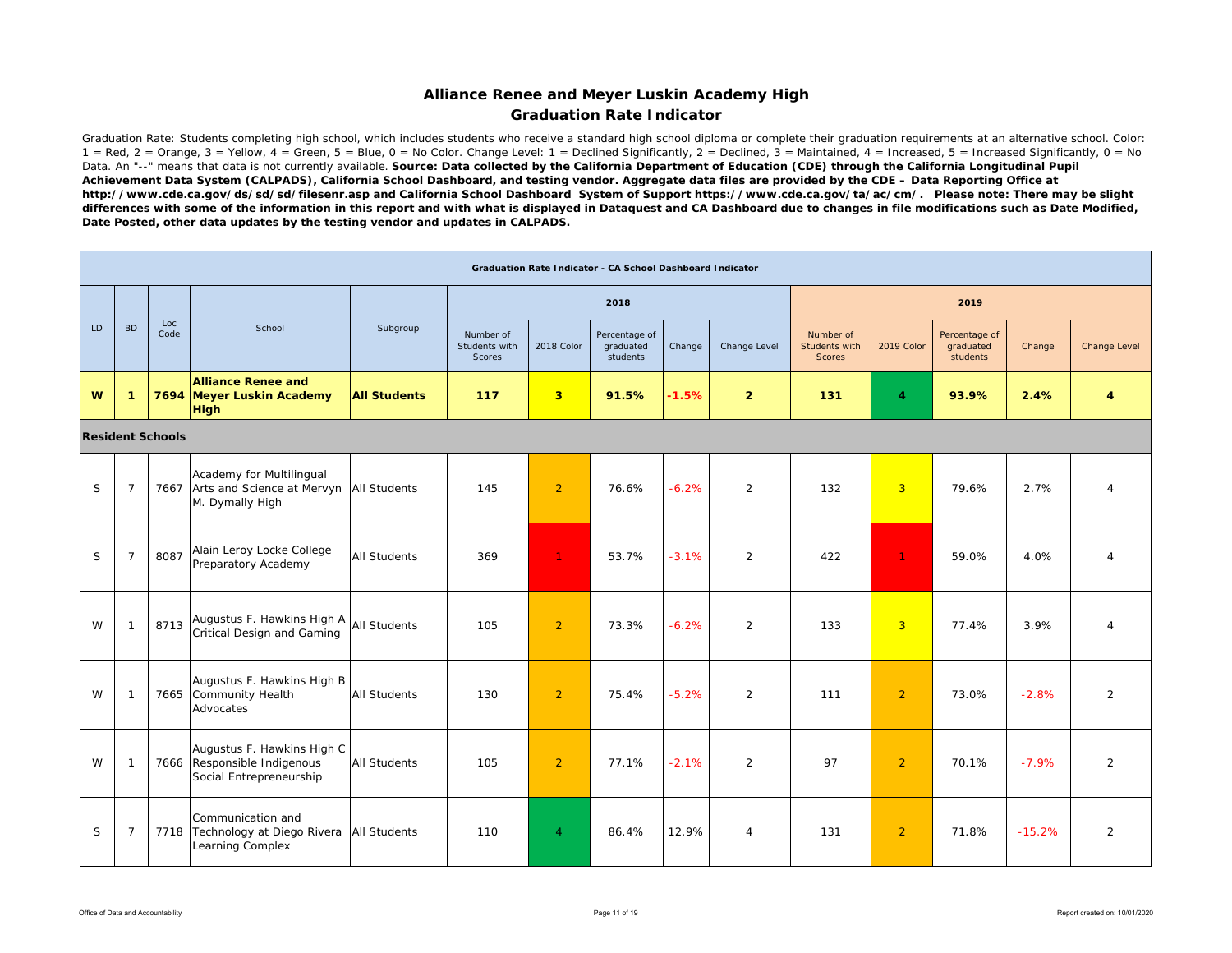|     |                                |                            |                                                                                |                     |                                      |                     | Graduation Rate Indicator - CA School Dashboard Indicator |         |                |                                             |                         |                                        |         |                     |
|-----|--------------------------------|----------------------------|--------------------------------------------------------------------------------|---------------------|--------------------------------------|---------------------|-----------------------------------------------------------|---------|----------------|---------------------------------------------|-------------------------|----------------------------------------|---------|---------------------|
|     |                                |                            |                                                                                |                     |                                      |                     | 2018                                                      |         |                |                                             |                         | 2019                                   |         |                     |
| LD. | <b>BD</b>                      | Loc<br>Code                | School                                                                         | Subgroup            | Number of<br>Students with<br>Scores | 2018 Color          | Percentage of<br>graduated<br>students                    | Change  | Change Level   | Number of<br>Students with<br><b>Scores</b> | 2019 Color              | Percentage of<br>graduated<br>students | Change  | <b>Change Level</b> |
| W   | $\mathbf{1}$                   |                            | Crenshaw Science,<br>8596 Technology, Engineering,<br>Math and Medicine Magnet | <b>All Students</b> | 213                                  | $\overline{2}$      | 77.0%                                                     | $-3.3%$ | 2              | 217                                         | $\overline{2}$          | 75.6%                                  | $-1.7%$ | $\overline{2}$      |
| S   | $\overline{7}$                 |                            | Diego Rivera Learning<br>7719 Complex Green Design<br><b>STEAM Academy</b>     | <b>All Students</b> | 110                                  | $\overline{2}$      | 79.1%                                                     | 0.1%    | 3              | 110                                         | $\overline{4}$          | 86.4%                                  | 7.1%    | $\overline{A}$      |
| W   | $\overline{1}$                 | 8928                       | George Washington<br>Preparatory High                                          | <b>All Students</b> | 208                                  | $\mathbf{1}$        | 72.6%                                                     | $-9.1%$ | $\mathbf{1}$   | 218                                         | $\overline{3}$          | 77.5%                                  | 4.7%    | $\overline{4}$      |
| S   | $\overline{7}$                 | 8650                       | John C. Fremont Senior<br>High                                                 | <b>All Students</b> | 449                                  | $\overline{2}$      | 80.6%                                                     | $-2.2%$ | $\overline{2}$ | 514                                         | $\mathbf{1}$            | 73.7%                                  | $-7.0%$ | $\mathbf{1}$        |
| S   | $\overline{7}$                 | 7721                       | Performing Arts Community<br>at Diego Rivera Learning<br>Complex               | <b>All Students</b> | 126                                  | $\overline{4}$      | 85.7%                                                     | 7.5%    | 4              | 142                                         | $\overline{2}$          | 82.4%                                  | $-3.4%$ | $\overline{2}$      |
| S   | $\overline{7}$                 | 8867                       | Public Service Community<br>at Diego Rivera Learning<br>Complex                | <b>All Students</b> | 150                                  | $\overline{4}$      | 86.7%                                                     | 6.7%    | 5              | 157                                         | $\overline{4}$          | 87.9%                                  | 1.1%    | $\overline{A}$      |
|     | <b>Resident Schools Median</b> |                            |                                                                                |                     | 138                                  | $\overline{2}$      | 77.1%                                                     | $-2.7%$ | $\overline{2}$ | 138                                         | $\overline{2}$          | 76.5%                                  | $-0.3%$ | 3                   |
|     |                                | <b>Los Angeles Unified</b> |                                                                                |                     | 31,962                               | $\overline{\bf{4}}$ | 82.7%                                                     | 1.7%    | 4              | 31,649                                      | $\overline{\mathbf{3}}$ | 82.1%                                  | $-0.5%$ | 3                   |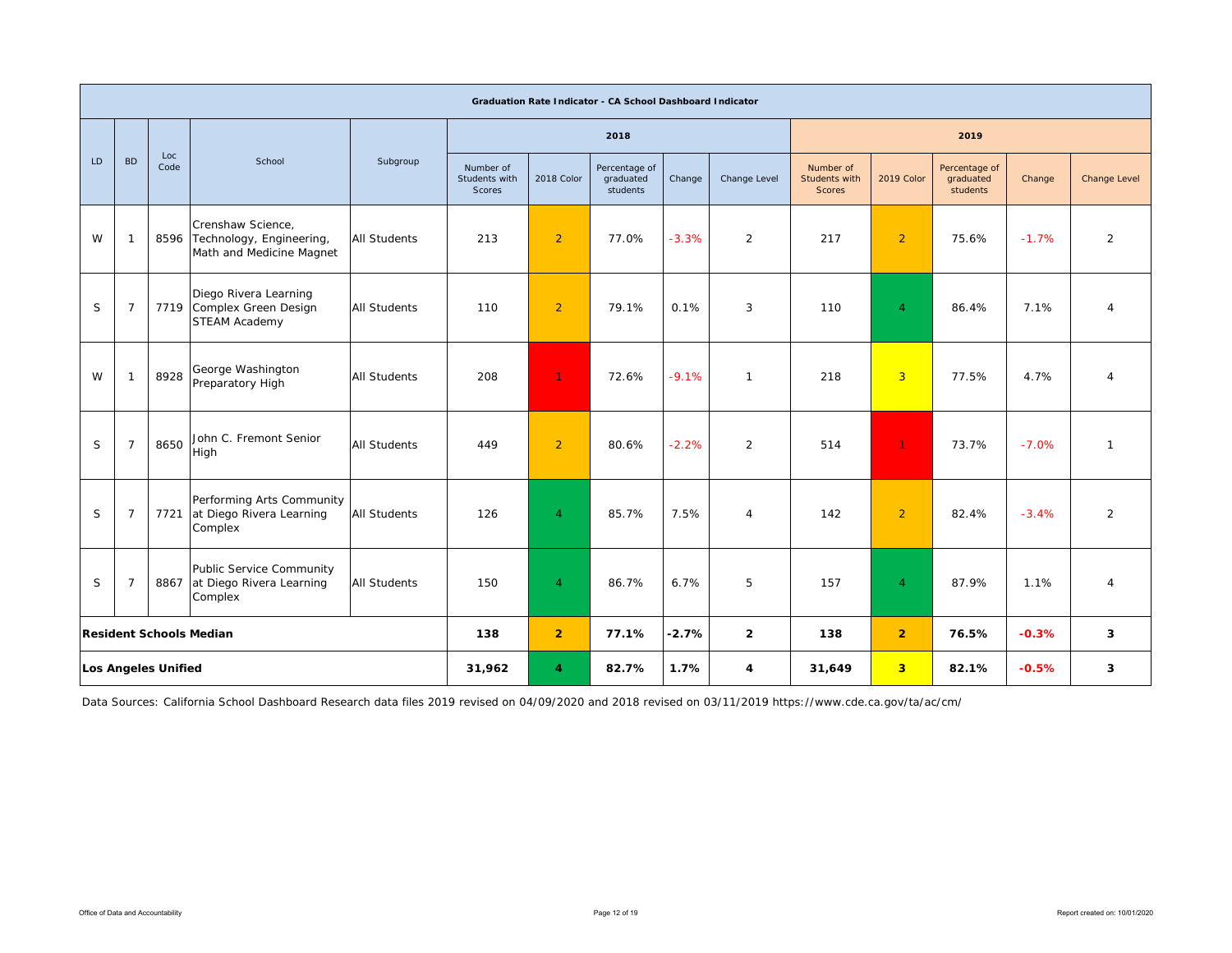#### **2019-20 Enrollment Report**

This report displays CALPADS K-12 enrollment number and percentages of select subgroups. Annual enrollment consists if the number of students primarily enrolled to Ceaucation and beat were enrolled in collectional agencies provided by the CDE - Data Reporting Office at http://www.cde.ca.gov/ds/sd/filesenr.asp and California School Dashboard System of Support https://www.cde.ca.gov/ta/ac/cm/. Please note: There may be slight differences with some of the information in this report and with what is displayed in Dataquest and CA Dashboard due to changes in file modifications such as Date Modified, Date Posted, other data updates by the testing vendor and updates

| LD                                                                                         | <b>BD</b>               | Loc<br>Code                | School                                                                          | <b>Enrollment</b> | F/R Meal | <b>GATE</b> | American<br>Indian or<br>Alaska<br>Native | Asian   | Black or<br>African<br>American | English<br>Learner | Filipino | Foster<br>Youth | Homeless | Latino | Migrant<br>Education | Native<br>Hawaiian<br>or Pacific<br>Islander | <b>Not</b><br>Reported | Socio-<br>economic<br>ally<br><b>Disadvan</b><br>aged | Students<br>with<br><b>Disabilities</b> | Two or<br>More<br>Races | White |
|--------------------------------------------------------------------------------------------|-------------------------|----------------------------|---------------------------------------------------------------------------------|-------------------|----------|-------------|-------------------------------------------|---------|---------------------------------|--------------------|----------|-----------------|----------|--------|----------------------|----------------------------------------------|------------------------|-------------------------------------------------------|-----------------------------------------|-------------------------|-------|
| W                                                                                          |                         | 7694                       | <b>Alliance Renee and Meyer Luskin</b><br><b>Academy High</b>                   | 490               | 95.5%    | 8.4%        | 0.4%                                      | 0.2%    | 16.9%                           | 19.8%              | 0.0%     | 1.2%            | 2.0%     | 81.4%  | 0.0%                 | 0.2%                                         | 0.2%                   | 95.9%                                                 | 8.8%                                    | 0.2%                    | 0.4%  |
|                                                                                            | <b>Resident Schools</b> |                            |                                                                                 |                   |          |             |                                           |         |                                 |                    |          |                 |          |        |                      |                                              |                        |                                                       |                                         |                         |       |
| S                                                                                          | $\overline{7}$          | 7667                       | Academy for Multilingual Arts and<br>Science at Mervyn M. Dymally High          | 648               | 98.0%    | 5.1%        | 0.0%                                      | 0.2%    | 19.9%                           | 24.4%              | 0.0%     | 1.2%            | 2.3%     | 78.5%  | 0.0%                 | 0.2%                                         | 0.3%                   | 98.6%                                                 | 19.9%                                   | 0.6%                    | 0.3%  |
| S                                                                                          | $\overline{7}$          | 8087                       | Alain Leroy Locke College Preparatory<br>Academy                                | 1,404             | 97.9%    | 0.0%        | 0.1%                                      | 0.1%    | 21.7%                           | 31.7%              | 0.0%     | 1.8%            | 3.8%     | 77.8%  | 0.0%                 | 0.0%                                         | 0.0%                   | 98.6%                                                 | 16.5%                                   | 0.1%                    | 0.1%  |
| W                                                                                          | -1                      | 8713                       | Augustus F. Hawkins High A Critical<br>Design and Gaming                        | 477               | 78.8%    | 9.2%        | 0.2%                                      | 0.2%    | 14.9%                           | 24.7%              | 0.2%     | 1.0%            | 1.5%     | 80.5%  | 0.0%                 | 0.6%                                         | 0.4%                   | 83.9%                                                 | 14.3%                                   | 1.3%                    | 1.7%  |
| W                                                                                          |                         | 7665                       | Augustus F. Hawkins High B Community<br><b>Health Advocates</b>                 | 401               | 79.3%    | 8.2%        | 0.0%                                      | 0.0%    | 9.7%                            | 32.7%              | 0.0%     | 1.7%            | 0.7%     | 88.0%  | 0.0%                 | 0.0%                                         | 0.7%                   | 84.0%                                                 | 10.0%                                   | 0.2%                    | 1.2%  |
| W                                                                                          |                         | 7666                       | Augustus F. Hawkins High C<br>Responsible Indigenous Social<br>Entrepreneurship | 306               | 69.3%    | 6.2%        | 0.3%                                      | 0.3%    | 16.7%                           | 39.5%              | 0.0%     | 0.0%            | 2.6%     | 80.4%  | 0.0%                 | 0.0%                                         | 0.7%                   | 74.2%                                                 | 8.2%                                    | 0.3%                    | 1.3%  |
| S.                                                                                         | $\overline{7}$          | 7718                       | Communication and Technology at<br>Diego Rivera Learning Complex                | 505               | 94.7%    | 10.9%       | 0.0%                                      | 0.0%    | 3.8%                            | 24.4%              | 0.0%     | 0.8%            | 1.4%     | 92.3%  | 0.2%                 | 0.0%                                         | 0.0%                   | 95.8%                                                 | 12.9%                                   | 0.0%                    | 4.0%  |
| W                                                                                          |                         | 8596                       | Crenshaw Science, Technology,<br>Engineering, Math and Medicine Magnet          | 678               | 93.4%    | 5.6%        | 0.1%                                      | 0.0%    | 64.5%                           | 18.3%              | 0.0%     | 2.1%            | 3.8%     | 33.8%  | 0.0%                 | 0.0%                                         | 0.0%                   | 93.7%                                                 | 20.6%                                   | 0.9%                    | 0.7%  |
| S                                                                                          | $\mathcal{I}$           | 7719                       | Diego Rivera Learning Complex Green<br>Design STEAM Academy                     | 556               | 96.8%    | 13.8%       | 0.0%                                      | 0.2%    | 4.1%                            | 14.4%              | 0.0%     | 0.4%            | 2.3%     | 94.6%  | 0.0%                 | 0.0%                                         | 0.0%                   | 97.7%                                                 | 12.2%                                   | 0.4%                    | 0.7%  |
| W                                                                                          | -1                      | 8928                       | George Washington Preparatory High                                              | 785               | 95.8%    | 6.8%        | 0.5%                                      | 0.1%    | 41.3%                           | 17.1%              | 0.1%     | 2.4%            | 2.2%     | 56.1%  | 0.0%                 | 0.0%                                         | 0.1%                   | 96.7%                                                 | 14.9%                                   | 1.1%                    | 0.6%  |
| S                                                                                          | $\overline{7}$          | 8650                       | John C. Fremont Senior High                                                     | 2,125             | 96.4%    | 12.0%       | 0.0%                                      | 0.0%    | 9.6%                            | 20.9%              | 0.0%     | 0.8%            | 0.8%     | 89.5%  | 0.0%                 | 0.0%                                         | 0.0%                   | 97.4%                                                 | 13.8%                                   | 0.0%                    | 0.9%  |
| S                                                                                          | $\overline{7}$          | 7721                       | Performing Arts Community at Diego<br>Rivera Learning Complex                   | 556               | 94.6%    | 8.3%        | 0.2%                                      | 0.0%    | 8.8%                            | 23.7%              | 0.0%     | 1.1%            | 0.9%     | 90.3%  | 0.0%                 | 0.0%                                         | 0.0%                   | 95.5%                                                 | 9.5%                                    | 0.0%                    | 0.7%  |
| Public Service Community at Diego<br>S<br>8867<br>$\mathcal{I}$<br>Rivera Learning Complex |                         |                            |                                                                                 | 543               | 98.2%    | 12.2%       | 0.0%                                      | 0.0%    | 4.2%                            | 16.9%              | 0.0%     | 0.7%            | 0.6%     | 94.5%  | 0.4%                 | 0.0%                                         | 0.2%                   | 98.3%                                                 | 10.5%                                   | 0.0%                    | 1.1%  |
|                                                                                            |                         | <b>Resident Schools</b>    |                                                                                 | 556               | 95.2%    | 8.3%        | 0.1%                                      | $0.0\%$ | 12.3%                           | 24.0%              | 0.0%     | 1.1%            | 1.8%     | 84.3%  | 0.0%                 | 0.0%                                         | 0.1%                   | 96.3%                                                 | 13.3%                                   | 0.3%                    | 0.8%  |
|                                                                                            |                         | <b>Los Angeles Unified</b> |                                                                                 | 596,937           | 80.3%    | 10.7%       | 0.2%                                      | 3.6%    | 7.7%                            | 20.0%              | 1.9%     | 0.7%            | 1.3%     | 74.1%  | 0.1%                 | 0.2%                                         | 0.4%                   | 81.5%                                                 | 11.4%                                   | 1.6%                    | 10.3% |

Data Source: Data Quest, Student and School Downloadable Data Files https://www.cde.ca.gov/ds/sd/sd/filesenr.asp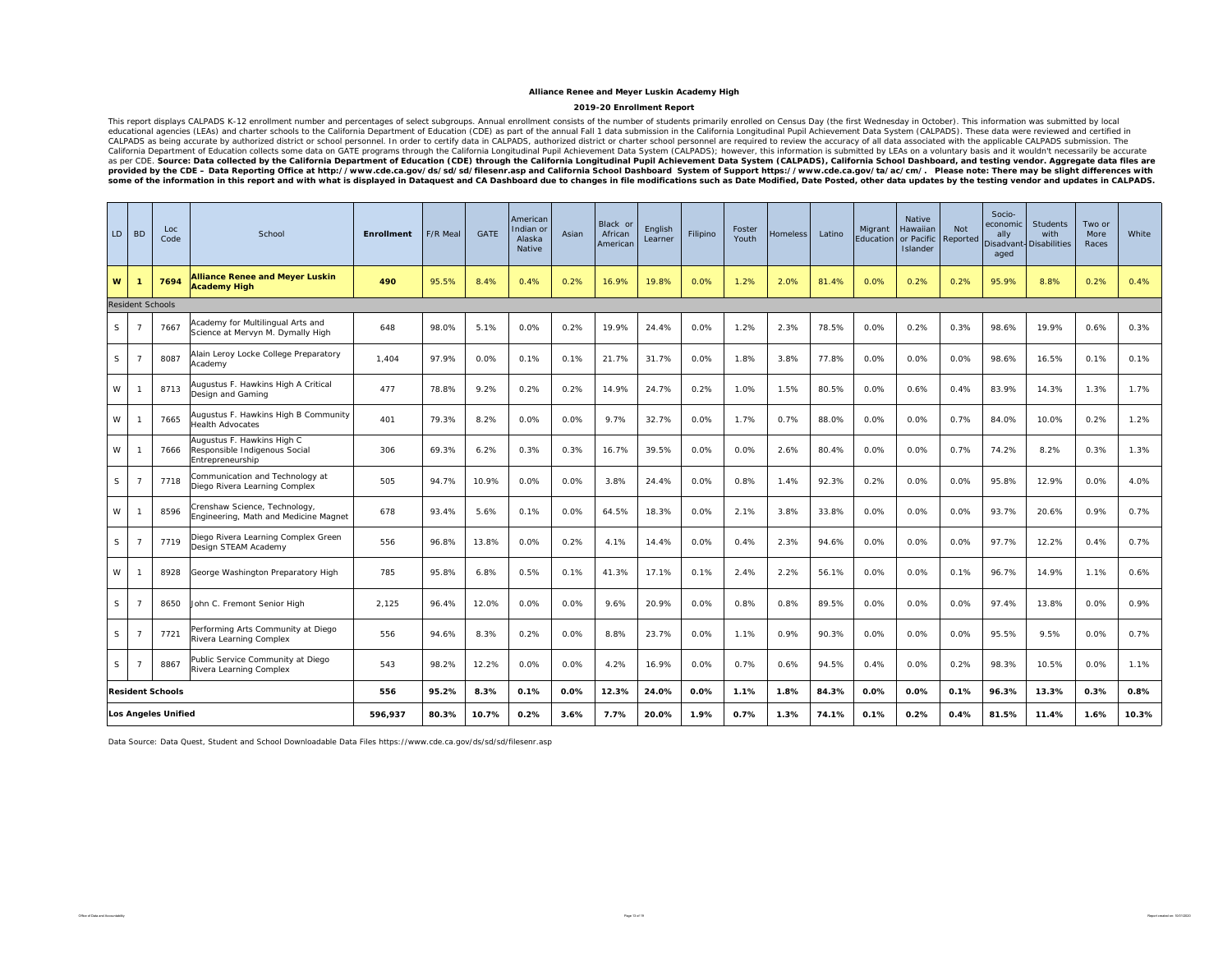## **RECLASSIFICATION RATESAlliance Renee and Meyer Luskin Academy High**

This reports shows a two year comparison of the number of English Learners (ELs) on Census Day, the number of students reclassified since the prior Census Day, and the reclassification rate for each specified year. The reclassification rate, displayed in percentage, is calculated by dividing the number reclassified by the number of prior year ELs. *Source: Data collected by the California Department of Education (CDE) through the California Longitudinal Pupil Achievement Data System (CALPADS), California School Dashboard, and testing vendor. Aggregate data files are provided by the CDE – Data Reporting Office at http://www.cde.ca.gov/ds/sd/sd/filesenr.asp and California School Dashboard System of Support https://www.cde.ca.gov/ta/ac/cm/. Please note: There may be slight differences with some of the information in this report and with what is displayed in Dataquest and CA Dashboard due to changes in file modifications such as Date Modified, Date Posted, other data updates by the testing vendor and updates in CALPADS.* 

| <b>LD</b> | <b>BD</b> | Loc<br>Code             | School                                                                       | $17 - 18$<br>EL# | $18-19$<br>Reclass $#$ | $18-19$<br>Reclass Rate | $18 - 19$<br>EL# | $19 - 20$<br>Reclass $#$ | $19 - 20$<br>Reclass Rate |
|-----------|-----------|-------------------------|------------------------------------------------------------------------------|------------------|------------------------|-------------------------|------------------|--------------------------|---------------------------|
| W         |           | 7694                    | <b>Alliance Renee and Meyer Luskin</b><br><b>Academy High</b>                | 78               | 18                     | 23.1                    | 91               | 10                       | 11.0                      |
|           |           | <b>Resident Schools</b> |                                                                              |                  |                        |                         |                  |                          |                           |
| S         |           | 7667                    | Academy for Multilingual Arts and Science at<br>Mervyn M. Dymally High       | 190              | 30                     | 15.8                    | 192              | 38                       | 19.8                      |
| S         |           | 8087                    | Alain Leroy Locke College Preparatory<br>Academy                             | 456              | 46                     | 10.1                    | 405              | 30                       | 7.4                       |
| W         |           | 8713                    | Augustus F. Hawkins High A Critical Design<br>and Gaming                     | 185              | 29                     | 15.7                    | 138              | 20                       | 14.5                      |
| W         |           | 7665                    | Augustus F. Hawkins High B Community<br><b>Health Advocates</b>              | 161              | 18                     | 11.2                    | 126              | 9                        | 7.1                       |
| W         |           | 7666                    | Augustus F. Hawkins High C Responsible<br>Indigenous Social Entrepreneurship | 115              | 12                     | 10.4                    | 120              | 5                        | 4.2                       |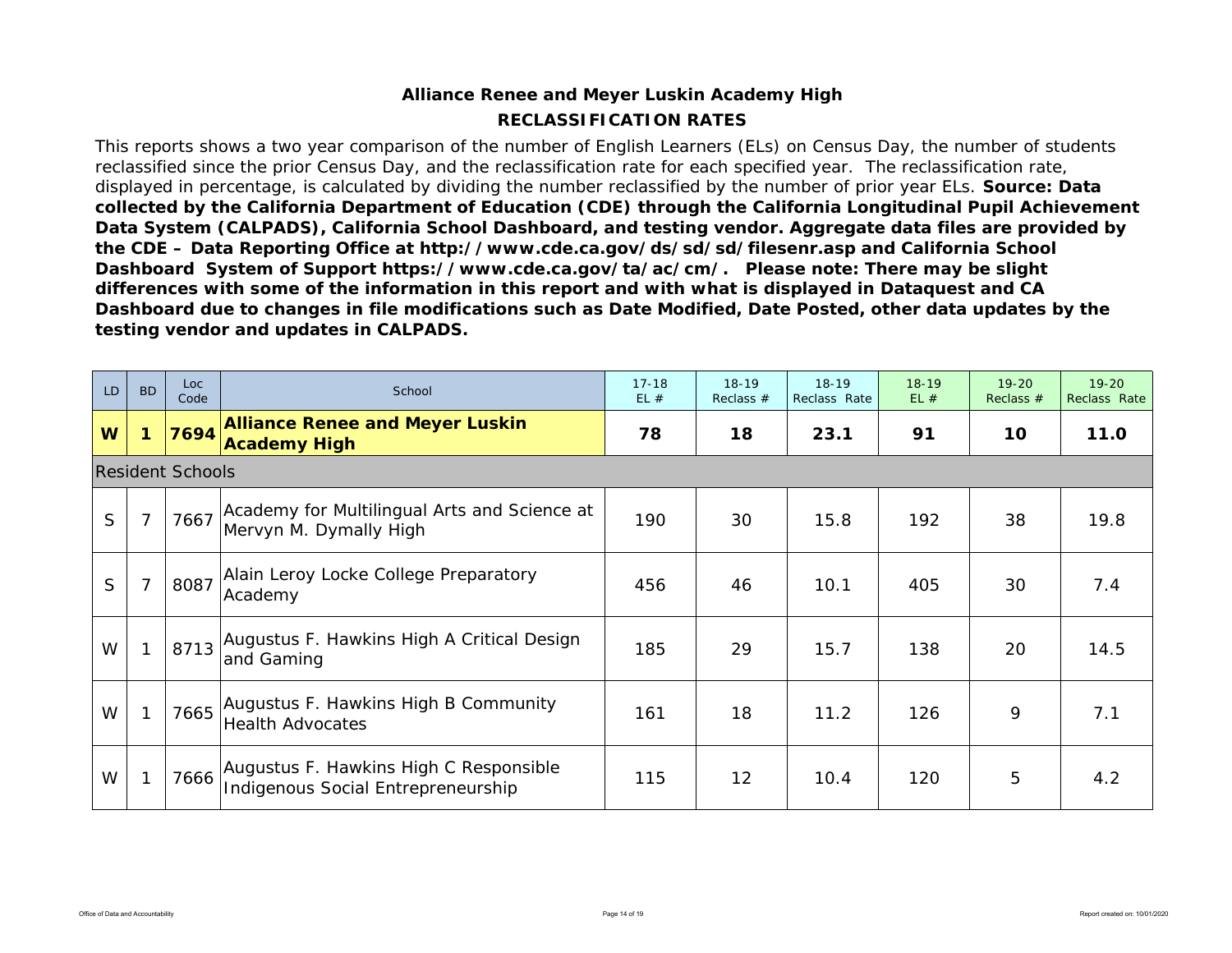| LD           | <b>BD</b>      | Loc<br>Code | School                                                                  | $17 - 18$<br>EL# | $18-19$<br>Reclass $#$ | $18 - 19$<br>Reclass Rate | $18 - 19$<br>EL# | $19 - 20$<br>Reclass # | $19 - 20$<br>Reclass Rate |
|--------------|----------------|-------------|-------------------------------------------------------------------------|------------------|------------------------|---------------------------|------------------|------------------------|---------------------------|
| $\mathsf{S}$ | $\overline{7}$ | 7718        | Communication and Technology at Diego<br><b>Rivera Learning Complex</b> | 124              | 20                     | 16.1                      | 104              | 20                     | 19.2                      |
| W            | 1              | 8596        | Crenshaw Science, Technology, Engineering,<br>Math and Medicine Magnet  | 107              | $\overline{7}$         | 6.5                       | 117              | 4                      | 3.4                       |
| S            | $\overline{7}$ | 7719        | Diego Rivera Learning Complex Green Design<br><b>STEAM Academy</b>      | 101              | 12                     | 11.9                      | 78               | 14                     | 17.9                      |
| W            | $\mathbf{1}$   |             | 8928 George Washington Preparatory High                                 | 178              | 21                     | 11.8                      | 157              | 23                     | 14.6                      |
| $\mathsf{S}$ | 7              |             | 8650 John C. Fremont Senior High                                        | 455              | 86                     | 18.9                      | 425              | 54                     | 12.7                      |
| S            | $\overline{7}$ | 7721        | Performing Arts Community at Diego Rivera<br>Learning Complex           | 113              | 16                     | 14.2                      | 110              | 11                     | 10.0                      |
| S            | $\overline{7}$ | 8867        | Public Service Community at Diego Rivera<br>Learning Complex            | 87               | 26                     | 29.9                      | 98               | 14                     | 14.3                      |
|              |                |             | <b>Resident Schools Median</b>                                          | 142.5            | 20.5                   | 13.05                     | 123              | 17                     | 13.5                      |
|              |                |             | <b>Los Angeles Unified</b>                                              | 143,196          | 32,647                 | 22.8                      | 123,579          | 19,510                 | 15.8                      |

Data Source: Data Quest, Student and School Downloadable Data Files https://www.cde.ca.gov/ds/sd/sd/filesreclass.asp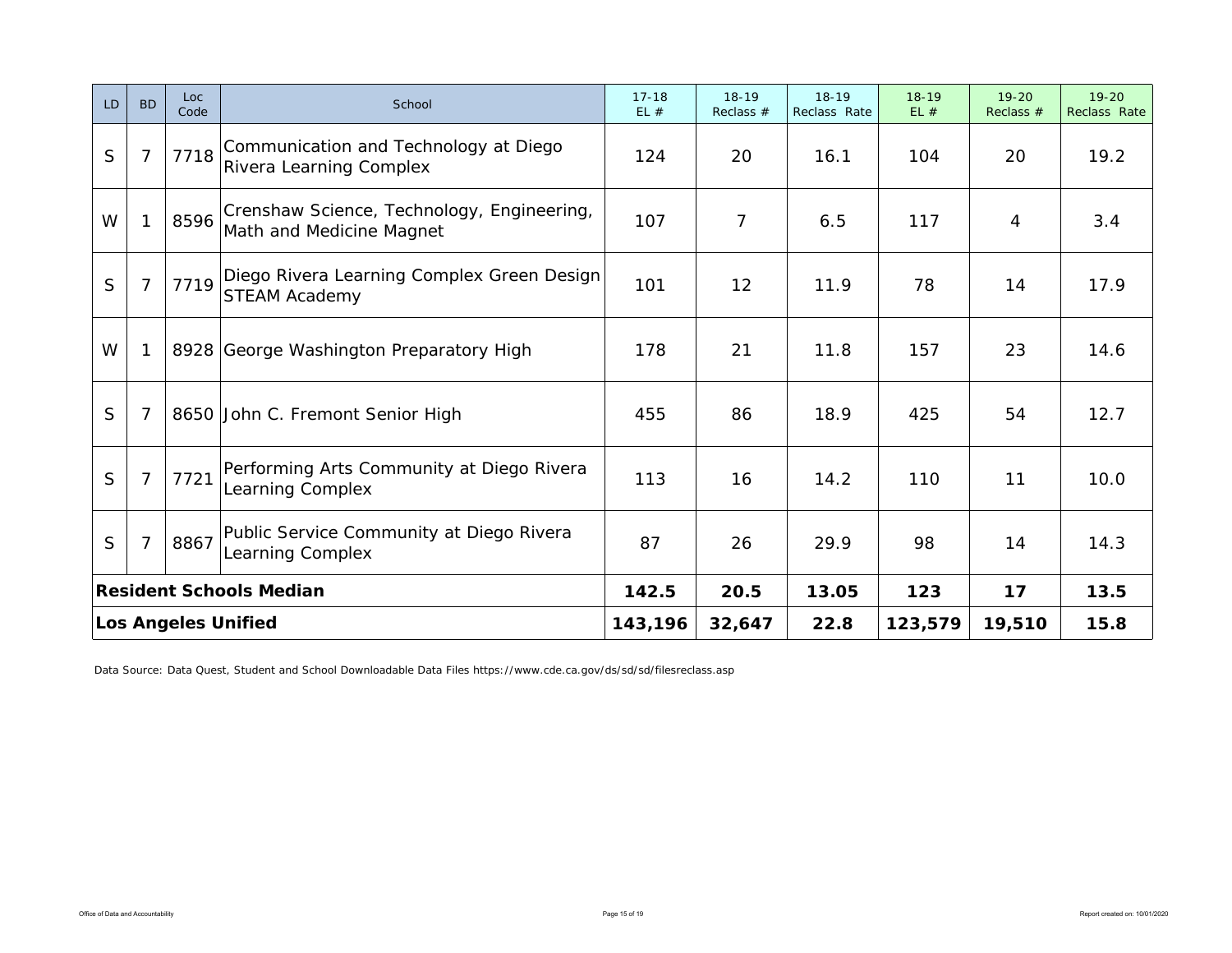#### **2019-20 "At-Risk" and Long-Term English Learners (LTEL)**

Note: The "EL Total" column in this report displays the summed total of the disaggregated English Learner (EL) data in the four columns under the "English Learners" heading. The "Total (Ever-EL)" column displays the summed total of the data in the "RFEP" column plus the data in the four columns under the "English Learners" heading OR the data in the "EL Total" column, but not both. The percent values displayed in this report are calculated as a percent of the "Total (Ever-EL)" which fully and more accurately considers what happens to all EL students over time, including those who are Reclassified Fluent English Proficient (RFEP). *Source: Data collected by the California Department of Education (CDE) through the California Longitudinal Pupil Achievement Data System (CALPADS), California School Dashboard, and testing vendor. Aggregate data files are provided by the CDE – Data Reporting Office at http://www.cde.ca.gov/ds/sd/sd/filesenr.asp and California School*  Dashboard System of Support https://www.cde.ca.gov/ta/ac/cm/. Please note: There may be slight differences with some of the information in this report and with what is displayed *in Dataquest and CA Dashboard due to changes in file modifications such as Date Modified, Date Posted, other data updates by the testing vendor and updates in CALPADS.* 

|         |                |                            |                                                                              |                            |                             |                                |                                 | <b>English Learners</b>             |                               |                                                      |                                                                  |         |                     |             |                        |                    |
|---------|----------------|----------------------------|------------------------------------------------------------------------------|----------------------------|-----------------------------|--------------------------------|---------------------------------|-------------------------------------|-------------------------------|------------------------------------------------------|------------------------------------------------------------------|---------|---------------------|-------------|------------------------|--------------------|
| $LD$ BD |                | Loc<br>Code                | School                                                                       | EL.<br>0-3 Years<br>Number | EL.<br>0-3 Years<br>Percent | At-Risk<br>4-5 Years<br>Number | At-Risk<br>4-5 Years<br>Percent | LTEL<br>$6+$ Years<br><b>Number</b> | LTEL<br>$6+$ Years<br>Percent | $EL4+$<br>Years<br>Not At-<br>Risk or<br><b>LTEL</b> | $EL$ 4+<br>Years<br>Not At-<br>Risk or<br><b>LTEL</b><br>Percent |         | EL Total EL Percent | <b>RFEP</b> | <b>RFEP</b><br>Percent | Total<br>(Ever-EL) |
| W       | $\mathbf{1}$   | 7694                       | <b>Alliance Renee and Meyer Luskin</b><br><b>Academy High</b>                | 20                         | 6.4%                        | $7^{\circ}$                    | 2.2%                            | 56                                  | 17.9%                         | 14                                                   | 4.5%                                                             | 97      | 31.0%               | 216         | 69.0%                  | 313                |
|         |                | <b>Resident Schools</b>    |                                                                              |                            |                             |                                |                                 |                                     |                               |                                                      |                                                                  |         |                     |             |                        |                    |
| S       | $\overline{7}$ | 7667                       | Academy for Multilingual Arts and Science<br>at Mervyn M. Dymally High       | 72                         | 16.3%                       | 9                              | 2.0%                            | 59                                  | 13.3%                         | 18                                                   | 4.1%                                                             | 158     | 35.7%               | 284         | 64.3%                  | 442                |
| S       | $\overline{7}$ | 8087                       | Alain Leroy Locke College Preparatory<br>Academy                             | 192                        | 21.2%                       | 38                             | 4.2%                            | 171                                 | 18.9%                         | 44                                                   | 4.9%                                                             | 445     | 49.1%               | 461         | 50.9%                  | 906                |
| W       | $\mathbf{1}$   | 8713                       | Augustus F. Hawkins High A Critical Design<br>and Gaming                     | 63                         | 18.9%                       | 18                             | 5.4%                            | 22                                  | 6.6%                          | 15                                                   | 4.5%                                                             | 118     | 35.4%               | 215         | 64.6%                  | 333                |
| W       | -1             | 7665                       | Augustus F. Hawkins High B Community<br><b>Health Advocates</b>              | 88                         | 28.6%                       | 16                             | 5.2%                            | 18                                  | 5.8%                          | 9                                                    | 2.9%                                                             | 131     | 42.5%               | 177         | 57.5%                  | 308                |
| W       | $\mathbf{1}$   | 7666                       | Augustus F. Hawkins High C Responsible<br>Indigenous Social Entrepreneurship | 75                         | 36.1%                       | 15                             | 7.2%                            | 23                                  | 11.1%                         | 8                                                    | 3.8%                                                             | 121     | 58.2%               | 87          | 41.8%                  | 208                |
| S       | $\overline{7}$ | 7718                       | Communication and Technology at Diego<br>Rivera Learning Complex             | 66                         | 17.2%                       | 10                             | 2.6%                            | 34                                  | 8.9%                          | 13                                                   | 3.4%                                                             | 123     | 32.0%               | 261         | 68.0%                  | 384                |
| W       | -1             | 8596                       | Crenshaw Science, Technology,<br>Engineering, Math and Medicine Magnet       | 68                         | 37.2%                       | 13                             | 7.1%                            | 41                                  | 22.4%                         | $\overline{2}$                                       | 1.1%                                                             | 124     | 67.8%               | 59          | 32.2%                  | 183                |
| S       | $\overline{7}$ | 7719                       | Diego Rivera Learning Complex Green<br>Design STEAM Academy                  | 21                         | 5.0%                        | 6                              | 1.4%                            | 43                                  | 10.3%                         | 10                                                   | 2.4%                                                             | 80      | 19.2%               | 336         | 80.8%                  | 416                |
| W       | $\mathbf{1}$   |                            | 8928 George Washington Preparatory High                                      | 77                         | 22.0%                       | 8                              | 2.3%                            | 32                                  | 9.1%                          | 17                                                   | 4.9%                                                             | 134     | 38.3%               | 216         | 61.7%                  | 350                |
| S       | $\overline{7}$ |                            | 8650 John C. Fremont Senior High                                             | 187                        | 12.0%                       | 58                             | 3.7%                            | 149                                 | 9.5%                          | 50                                                   | 3.2%                                                             | 444     | 28.4%               | 1,119       | 71.6%                  | 1,563              |
| S       | $\overline{7}$ | 7721                       | Performing Arts Community at Diego<br>Rivera Learning Complex                | 58                         | 13.8%                       | 10                             | 2.4%                            | 46                                  | 11.0%                         | 18                                                   | 4.3%                                                             | 132     | 31.4%               | 288         | 68.6%                  | 420                |
| S       | $\overline{7}$ | 8867                       | Public Service Community at Diego Rivera<br>Learning Complex                 | 34                         | 8.5%                        | $\overline{4}$                 | 1.0%                            | 39                                  | 9.8%                          | 15                                                   | 3.8%                                                             | 92      | 23.0%               | 308         | 77.0%                  | 400                |
|         |                |                            | <b>Resident Schools Median</b>                                               | 70                         | 18.1%                       | 11.5                           | 3.2%                            | 40                                  | 10.0%                         | 15                                                   | 3.8%                                                             | 127.5   | 35.6%               | 273         | 64.4%                  | 392                |
|         |                | <b>Los Angeles Unified</b> |                                                                              | 70,004                     | 24.3%                       | 15,980                         | 5.5%                            | 18,011                              | 6.2%                          | 15,631                                               | 5.4%                                                             | 119,626 | 41.5%               | 168,945     | 58.5%                  | 288,571            |

Data Source: Data Quest, Student and School Downloadable Data Files https://www.cde.ca.gov/ds/sd/sd/filesltel.asp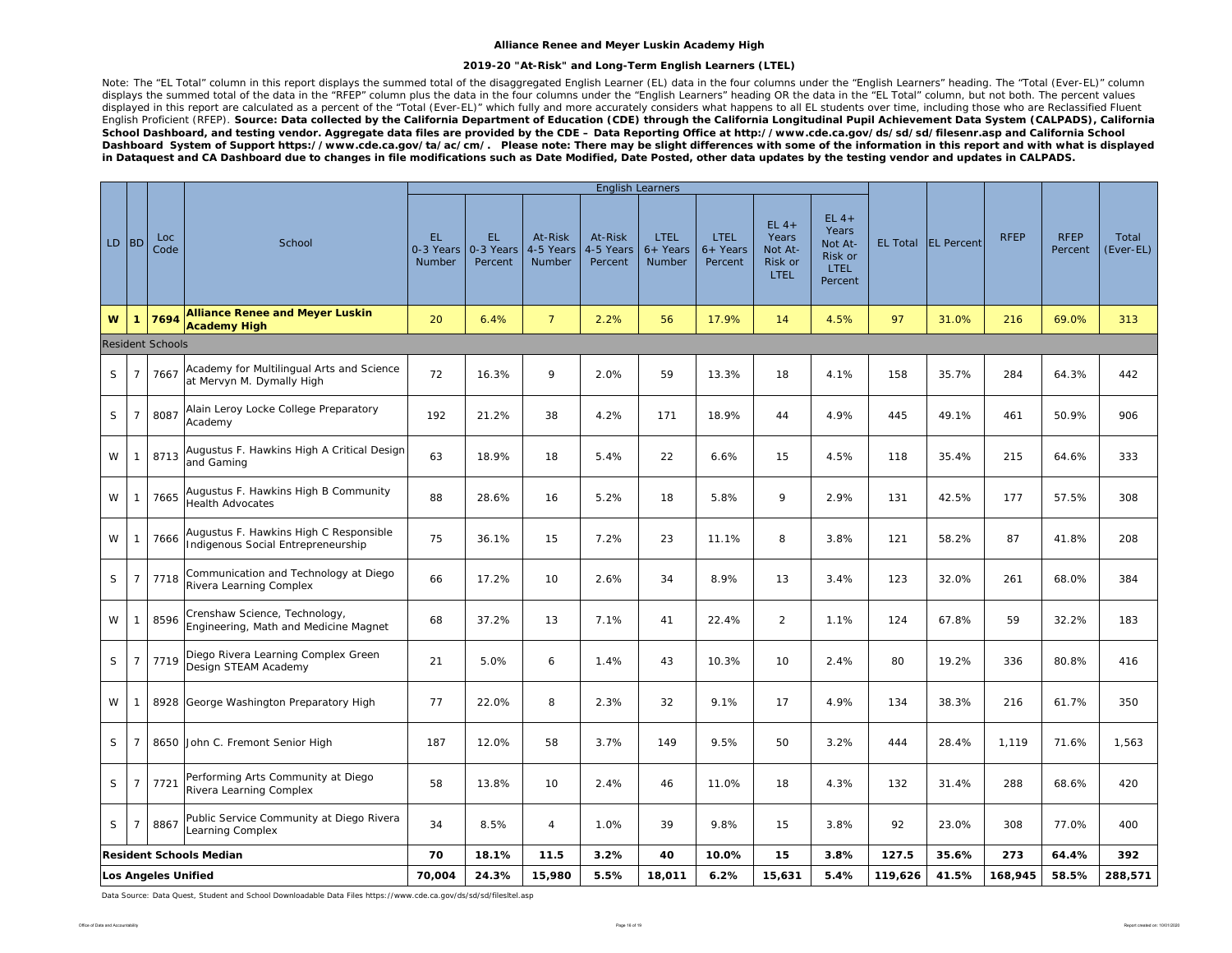#### **Students with Disabilities Report**

This report displays the K-12 enrollment and the number of K-12 students with disabilities total, by incidence category, and by eligibility as reported on the Census Day (First Wednesday in October) CALPADS Fall 1 Certifie (Report 8.1) submitted by LEAs (Local Education Agencies). LEAs are required to "certify" specified data during submission windows. The CDE uses certified data for state and federal reporting and to develop accountability 20 Enrollment by Subgroup counts posted in DataQuest by the CDE due to the accuracy of all data associated with the applicable CALPADS submission. CALPADS certification rise two step process with Level-2 certification rese

| LD | <b>BD</b>      | Loc<br>Code                    | School                                                                       | <b>OCT 2019</b><br>Enroll # | Sp Ed<br>Enroll # | Sp Ed<br>Enroll % | % High<br>Incidence | % Low<br>Incidence | # AUT          | #DB          | # DEAF   | # ED           | $#$ EMD      | $#$ HOH        | #ID                 | # OHI <sup>*</sup> | $#$ OI         | # $SLD*$ | # SLI*         | $#$ TBI             | # VI           |
|----|----------------|--------------------------------|------------------------------------------------------------------------------|-----------------------------|-------------------|-------------------|---------------------|--------------------|----------------|--------------|----------|----------------|--------------|----------------|---------------------|--------------------|----------------|----------|----------------|---------------------|----------------|
| W  | -1             | 7694                           | <b>Alliance Renee and Meyer Luskin</b><br><b>Academy High</b>                | 490                         | 43                | 8.8%              | 95.3%               | 4.7%               | $\Omega$       | $\Omega$     | $\circ$  | $\circ$        | $\circ$      | $\circ$        | $\overline{2}$      | 9                  | $\Omega$       | 32       | $\Omega$       | $\circ$             | $\Omega$       |
|    |                | <b>Resident Schools</b>        |                                                                              |                             |                   |                   |                     |                    |                |              |          |                |              |                |                     |                    |                |          |                |                     |                |
| S  | - 7            | 7667                           | Academy for Multilingual Arts and<br>Science at Mervyn M. Dymally High       | 648                         | 129               | 19.9%             | 65.1%               | 34.9%              | 18             | $\circ$      | $\circ$  | $\overline{4}$ | $\circ$      | $\overline{2}$ | 14                  | 17                 | 6              | 67       | $\circ$        | $\circ$             | $\mathbf{1}$   |
| S  |                | 8087                           | Alain Leroy Locke College Preparatory<br>Academy                             | 1,404                       | 230               | 16.4%             | 59.6%               | 40.4%              | 32             | $\circ$      | $\circ$  | $\overline{7}$ | $\circ$      | $\overline{2}$ | 44                  | 40                 | $\overline{7}$ | 94       | 3              | $\mathsf{O}\xspace$ | $\mathbf{1}$   |
| W  |                | 8713                           | Augustus F. Hawkins High A Critical<br>Design and Gaming                     | 477                         | 68                | 14.3%             | 89.7%               | 10.3%              | $\overline{4}$ | $\circ$      | $\circ$  | $\circ$        | $\circ$      | $\circ$        | $\mathsf{O}\xspace$ | 13                 | $\mathbf{1}$   | 47       | $\mathbf{1}$   | $\mathsf{O}\xspace$ | $\overline{2}$ |
| W  |                | 7665                           | Augustus F. Hawkins High B Community<br><b>Health Advocates</b>              | 401                         | 40                | 10.0%             | 67.5%               | 32.5%              | $\mathsf Q$    | $\circ$      | $\circ$  | 2              | $\circ$      | $\circ$        | $\overline{2}$      | 5                  | $\circ$        | 21       | $\mathbf{1}$   | $\circ$             | $\circ$        |
| W  |                | 7666                           | Augustus F. Hawkins High C Responsible<br>Indigenous Social Entrepreneurship | 306                         | 25                | 8.2%              | 96.0%               | 4.0%               | $\mathbf{1}$   | $\circ$      | $\circ$  | $\circ$        | $\circ$      | $\circ$        | $\circ$             | 10                 | $\circ$        | 14       | $\circ$        | $\circ$             | $\circ$        |
| S  | - 7            | 7718                           | Communication and Technology at<br>Diego Rivera Learning Complex             | 505                         | 65                | 12.9%             | 67.7%               | 32.3%              | 19             | $\Omega$     | $\Omega$ | $\circ$        | $\circ$      | $\mathbf{1}$   | $\overline{1}$      | $\overline{7}$     | $\Omega$       | 35       | $\overline{2}$ | $\circ$             | $\circ$        |
| W  |                | 8596                           | Crenshaw Science, Technology,<br>Engineering, Math and Medicine Magnet       | 678                         | 140               | 20.6%             | 65.0%               | 35.0%              | 20             | $\circ$      | $\circ$  | $\overline{2}$ | $\circ$      | $\circ$        | 26                  | 30                 | $\mathbf{1}$   | 60       | $\mathbf{1}$   | $\circ$             | $\circ$        |
| S  |                | 7719                           | Diego Rivera Learning Complex Green<br>Design STEAM Academy                  | 556                         | 68                | 12.2%             | 69.1%               | 30.9%              | 3              | $\circ$      | $\circ$  | $\mathbf{1}$   | 0            | $\circ$        | 14                  | $\overline{7}$     | $\overline{2}$ | 40       | $\circ$        | $\circ$             | $\mathbf{1}$   |
| W  |                | 8928                           | George Washington Preparatory High                                           | 785                         | 117               | 14.9%             | 64.1%               | 35.9%              | 16             | $\circ$      | $\circ$  | $\overline{7}$ | $\circ$      | $\mathbf{1}$   | 18                  | 23                 | $\circ$        | 52       | $\circ$        | $\circ$             | $\circ$        |
| S  |                | 8650                           | John C. Fremont Senior High                                                  | 2,125                       | 293               | 13.8%             | 71.7%               | 28.3%              | 53             | $\circ$      | $\circ$  | $\overline{4}$ | $\circ$      | $\overline{7}$ | 15                  | 35                 | 3              | 174      | $\mathbf{1}$   | $\mathbf{1}$        | $\mathbf 0$    |
| S. | - 7            | 7721                           | Performing Arts Community at Diego<br>Rivera Learning Complex                | 556                         | 53                | 9.5%              | 83.0%               | 17.0%              | $\overline{7}$ | $\Omega$     | $\circ$  | 2              | $\circ$      | $\circ$        | $\circ$             | 6                  | $\Omega$       | 37       | $\mathbf{1}$   | $\circ$             | $\circ$        |
| S. | $\overline{7}$ | 8867                           | Public Service Community at Diego<br>Rivera Learning Complex                 | 543                         | 57                | 10.5%             | 87.7%               | 12.3%              | $\overline{4}$ | $\circ$      | $\circ$  | $\mathbf{1}$   | $\circ$      | $\overline{2}$ | $\circ$             | 6                  | $\circ$        | 42       | $\overline{2}$ | $\circ$             | $\circ$        |
|    |                | <b>Resident Schools Median</b> |                                                                              | 556                         | 68                | 13.3%             | 68.4%               | 31.6%              | 12.5           | $\mathbf{o}$ | 0        | $\overline{2}$ | $\mathbf{o}$ | 0.5            | 8                   | 11.5               | 0.5            | 44.5     | $\mathbf{1}$   | $\mathbf{o}$        | $\mathbf{o}$   |
|    |                | <b>Los Angeles Unified</b>     |                                                                              | 607,723                     | 84,730            | 13.9%             | 69.1%               | 31.0%              | 16,067         | 15           | 336      | 1,569          | 5            | 1,431          | 4,271               | 10,828             | 1,970          | 35,116   | 12,579         | 102                 | 418            |

Data Source: Data Quest, Student and School Downloadable Data Files https://www.cde.ca.gov/ds/sd/sd/filesenr.asp and CALPADS County Authorizing LEA Report 1.1 Enrollment by Primary Status.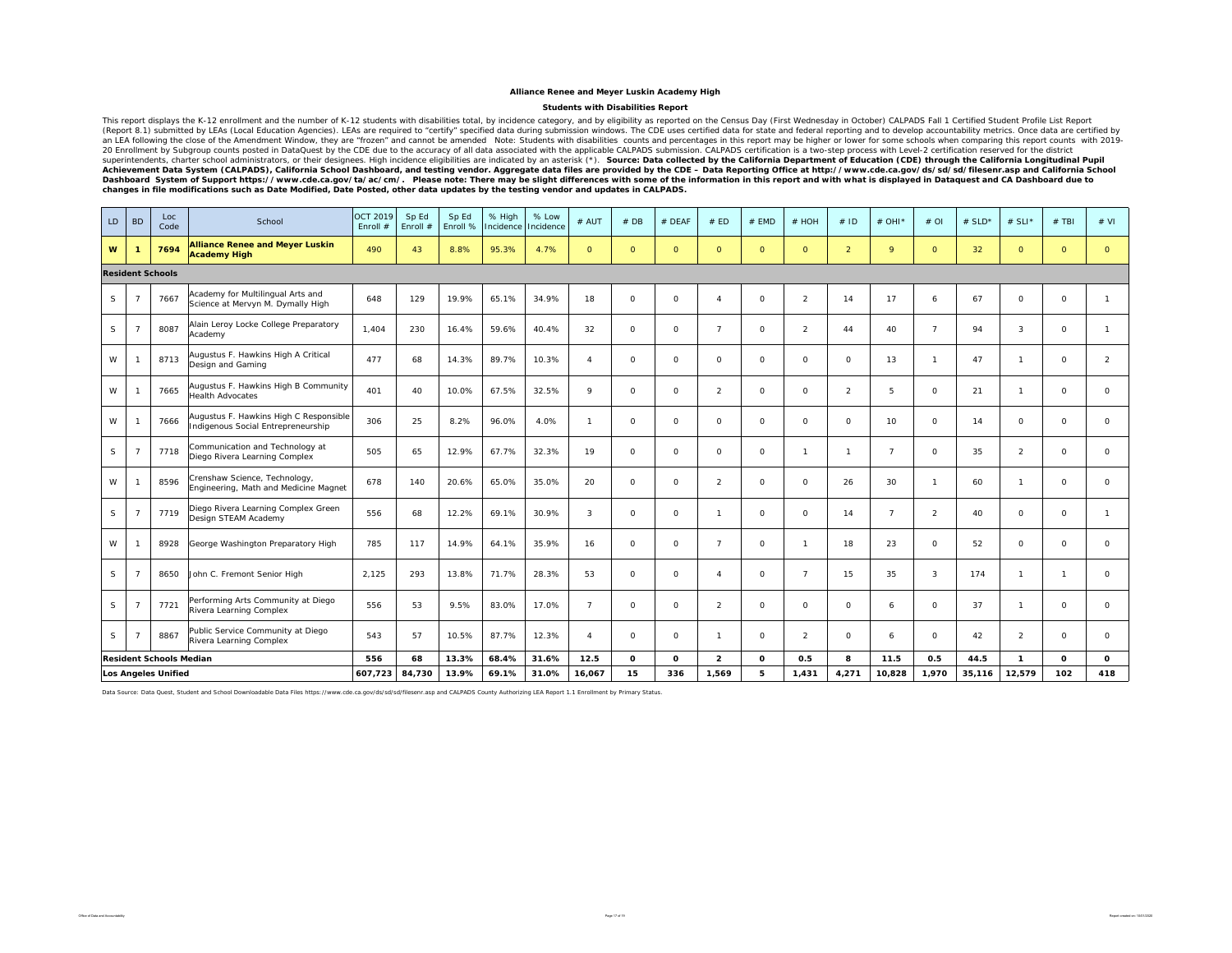#### **2017-18 and 2018-19 SMARTER BALANCED ASSESSMENT ACHIEVEMENT DATA**

In order to protect student privacy, an asterisk (\*) will be displayed instead of a number on test results where 10 or fewer students had tested. Additionally, within subgroup views only, "--" will be displayed instead of the number of students when student subgroup counts are 10 or fewer. *Source: Data collected by the California Department of Education (CDE) through the California Longitudinal Pupil Achievement Data System (CALPADS), California School Dashboard, and testing vendor. Aggregate data files are provided by the CDE – Data Reporting Office at http://www.cde.ca.gov/ds/sd/sd/filesenr.asp and California School Dashboard System of Support https://www.cde.ca.gov/ta/ac/cm/. Please note: There may be slight differences with some of the information in this report and with what is displayed in Dataquest and CA Dashboard due to changes in file modifications such as Date Modified, Date Posted, other data updates by the testing vendor and updates in CALPADS.* 

**English Language Arts/Literacy**

|             |                                                                                        |                                |                                                                              |                     | 2017-18                               |                           |                      | 2018-19                                    |                                  |
|-------------|----------------------------------------------------------------------------------------|--------------------------------|------------------------------------------------------------------------------|---------------------|---------------------------------------|---------------------------|----------------------|--------------------------------------------|----------------------------------|
| <b>LD</b>   | <b>BD</b>                                                                              | Loc Code                       | School                                                                       | Subgroup            | <b>School</b><br><b>Students with</b> | Met or<br><b>Exceeded</b> | <b>Students with</b> | <b>School</b><br>Met or<br><b>Exceeded</b> | School<br>change from<br>2018-19 |
|             |                                                                                        |                                |                                                                              |                     | <b>Scores</b>                         | Percentage                | <b>Scores</b>        | Percentage                                 |                                  |
| W           | $\mathbf{1}$                                                                           | 7694                           | <b>Alliance Renee and Meyer Luskin Academy</b><br>High                       | <b>All Students</b> | 136                                   | 56.62%                    | 117                  | 47.01%                                     | $-9.61%$                         |
|             |                                                                                        | <b>Resident Schools</b>        |                                                                              |                     |                                       |                           |                      |                                            |                                  |
| S           | $\overline{7}$                                                                         | 7667                           | Academy for Multilingual Arts and Science at<br>Mervyn M. Dymally High       | <b>All Students</b> | 132                                   | 19.70%                    | 161                  | 22.98%                                     | 3.28%                            |
| S           | $\overline{7}$                                                                         | 8087                           | Alain Leroy Locke College Preparatory Academy                                | <b>All Students</b> | 310                                   | 27.74%                    | 335                  | 20.89%                                     | $-6.85%$                         |
| W           | $\mathbf{1}$                                                                           | 8713                           | Augustus F. Hawkins High A Critical Design and<br>Gaming                     | All Students        | 123                                   | 35.77%                    | 128                  | 25.78%                                     | $-9.99%$                         |
| W           | $\overline{1}$                                                                         | 7665                           | Augustus F. Hawkins High B Community Health<br>Advocates                     | All Students        | 83                                    | 27.71%                    | 102                  | 19.61%                                     | $-8.10%$                         |
| W           | $\overline{1}$                                                                         | 7666                           | Augustus F. Hawkins High C Responsible<br>Indigenous Social Entrepreneurship | All Students        | 80                                    | 25.00%                    | 85                   | 15.30%                                     | $-9.70%$                         |
| S           | $\overline{7}$                                                                         | 7718                           | Communication and Technology at Diego Rivera<br>Learning Complex             | All Students        | 107                                   | 40.19%                    | 92                   | 43.47%                                     | 3.28%                            |
| W           | $\mathbf{1}$                                                                           | 8596                           | Crenshaw Science, Technology, Engineering,<br>Math and Medicine Magnet       | All Students        | 178                                   | 14.61%                    | 202                  | 13.86%                                     | $-0.75%$                         |
| $\mathsf S$ | $\overline{7}$                                                                         | 7719                           | Diego Rivera Learning Complex Green Design<br><b>STEAM Academy</b>           | All Students        | 104                                   | 47.12%                    | 91                   | 32.96%                                     | $-14.16%$                        |
| W           | $\overline{1}$                                                                         | 8928                           | George Washington Preparatory High                                           | All Students        | 186                                   | 23.12%                    | 205                  | 29.76%                                     | 6.64%                            |
| $\mathsf S$ | $\overline{7}$                                                                         | 8650                           | John C. Fremont Senior High                                                  | All Students        | 326                                   | 38.65%                    | 438                  | 34.70%                                     | $-3.95%$                         |
| S           | $\overline{7}$                                                                         | 7721                           | Performing Arts Community at Diego Rivera<br>Learning Complex                | All Students        | 129                                   | 39.53%                    | 104                  | 42.31%                                     | 2.78%                            |
| S           | Public Service Community at Diego Rivera<br>8867<br>$\overline{7}$<br>Learning Complex |                                |                                                                              | <b>All Students</b> | 127                                   | 63.78%                    | 103                  | 43.69%                                     | $-20.09%$                        |
|             |                                                                                        | <b>Resident Schools Median</b> |                                                                              | All Students        | 128                                   | 31.76%                    | 116                  | 27.77%                                     | $-3.98%$                         |
|             |                                                                                        | Los Angeles Unified            |                                                                              | <b>All Students</b> | 225,279                               | 42.31%                    | 248,161              | 44.11%                                     | 1.80%                            |

#### Office of Data and Accountability Page 18 of 19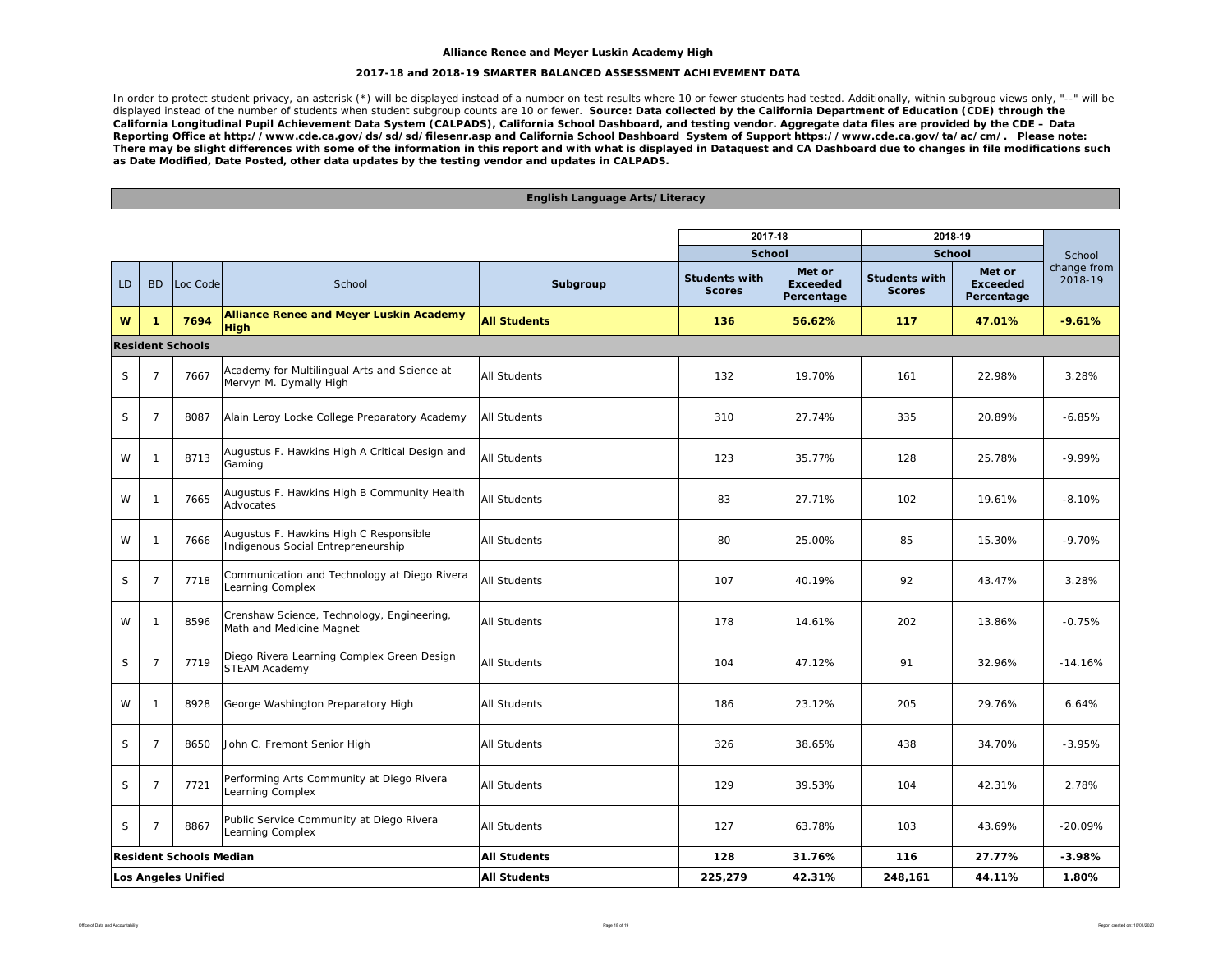#### **Mathematics**

|     |                |                                |                                                                              |                     | 2017-18                               |                                         | 2018-19                               |                                  |             |
|-----|----------------|--------------------------------|------------------------------------------------------------------------------|---------------------|---------------------------------------|-----------------------------------------|---------------------------------------|----------------------------------|-------------|
|     |                |                                |                                                                              |                     | <b>School</b>                         |                                         | School                                |                                  | Change from |
| LD. | <b>BD</b>      | Loc Code                       | School                                                                       |                     | <b>Students with</b><br><b>Scores</b> | Met or<br><b>Exceeded</b><br>Percentage | <b>Students with</b><br><b>Scores</b> | Met or<br>Exceeded<br>Percentage | 2018-19     |
| W   | $\mathbf{1}$   | 7694                           | <b>Alliance Renee and Meyer Luskin Academy</b><br><b>High</b>                | <b>All Students</b> | 136                                   | 28.68%                                  | 117                                   | 31.63%                           | 2.95%       |
|     |                | <b>Resident Schools</b>        |                                                                              |                     |                                       |                                         |                                       |                                  |             |
| S   | $\overline{7}$ | 7667                           | Academy for Multilingual Arts and Science at<br>Mervyn M. Dymally High       | <b>All Students</b> | 135                                   | 4.44%                                   | 161                                   | 5.59%                            | 1.15%       |
| S   | $\overline{7}$ | 8087                           | Alain Leroy Locke College Preparatory Academy                                | <b>All Students</b> | 314                                   | 9.24%                                   | 334                                   | 3.59%                            | $-5.65%$    |
| W   | $\mathbf{1}$   | 8713                           | Augustus F. Hawkins High A Critical Design and<br>Gaming                     | <b>All Students</b> | 123                                   | 13.01%                                  | 128                                   | 7.03%                            | $-5.98%$    |
| W   | $\mathbf{1}$   | 7665                           | Augustus F. Hawkins High B Community Health<br>Advocates                     | All Students        | 84                                    | 2.38%                                   | 102                                   | 3.92%                            | 1.54%       |
| W   | $\mathbf{1}$   | 7666                           | Augustus F. Hawkins High C Responsible<br>Indigenous Social Entrepreneurship | <b>All Students</b> | 80                                    | 1.25%                                   | 82                                    | 2.44%                            | 1.19%       |
| S   | $\overline{7}$ | 7718                           | Communication and Technology at Diego Rivera<br>Learning Complex             | <b>All Students</b> | 109                                   | 11.01%                                  | 93                                    | 10.76%                           | $-0.25%$    |
| W   | -1             | 8596                           | Crenshaw Science, Technology, Engineering,<br>Math and Medicine Magnet       | <b>All Students</b> | 179                                   | 1.68%                                   | 201                                   | 2.49%                            | 0.81%       |
| S   | $\overline{7}$ | 7719                           | Diego Rivera Learning Complex Green Design<br><b>STEAM Academy</b>           | <b>All Students</b> | 102                                   | 25.49%                                  | 93                                    | 26.89%                           | 1.40%       |
| W   | $\mathbf{1}$   | 8928                           | George Washington Preparatory High                                           | <b>All Students</b> | 185                                   | 3.24%                                   | 204                                   | 7.35%                            | 4.11%       |
| S   | $\overline{7}$ | 8650                           | John C. Fremont Senior High                                                  | <b>All Students</b> | 324                                   | 11.73%                                  | 430                                   | 13.95%                           | 2.22%       |
| S   | $\overline{7}$ | 7721                           | Performing Arts Community at Diego Rivera<br>Learning Complex                | <b>All Students</b> | 129                                   | 13.18%                                  | 103                                   | 18.44%                           | 5.26%       |
| S   | $\overline{7}$ | 8867                           | Public Service Community at Diego Rivera<br>Learning Complex                 | <b>All Students</b> | 127                                   | 21.26%                                  | 100                                   | 26.00%                           | 4.74%       |
|     |                | <b>Resident Schools Median</b> |                                                                              | <b>All Students</b> | 128                                   | 10.13%                                  | 116                                   | 7.19%                            | $-2.94%$    |
|     |                | Los Angeles Unified            |                                                                              | <b>All Students</b> | 256,285                               | 31.62%                                  | 249.763                               | 33.47%                           | 1.85%       |

Data Source: California Assessment of Student Performance and Progress (CAASPP) Research Data Files. https://caaspp-elpac.cde.ca.gov/caaspp/ResearchFileList?ps=true&IstTestYear=2019&IstTestType=B&IstCounty=00&IstDistrict=0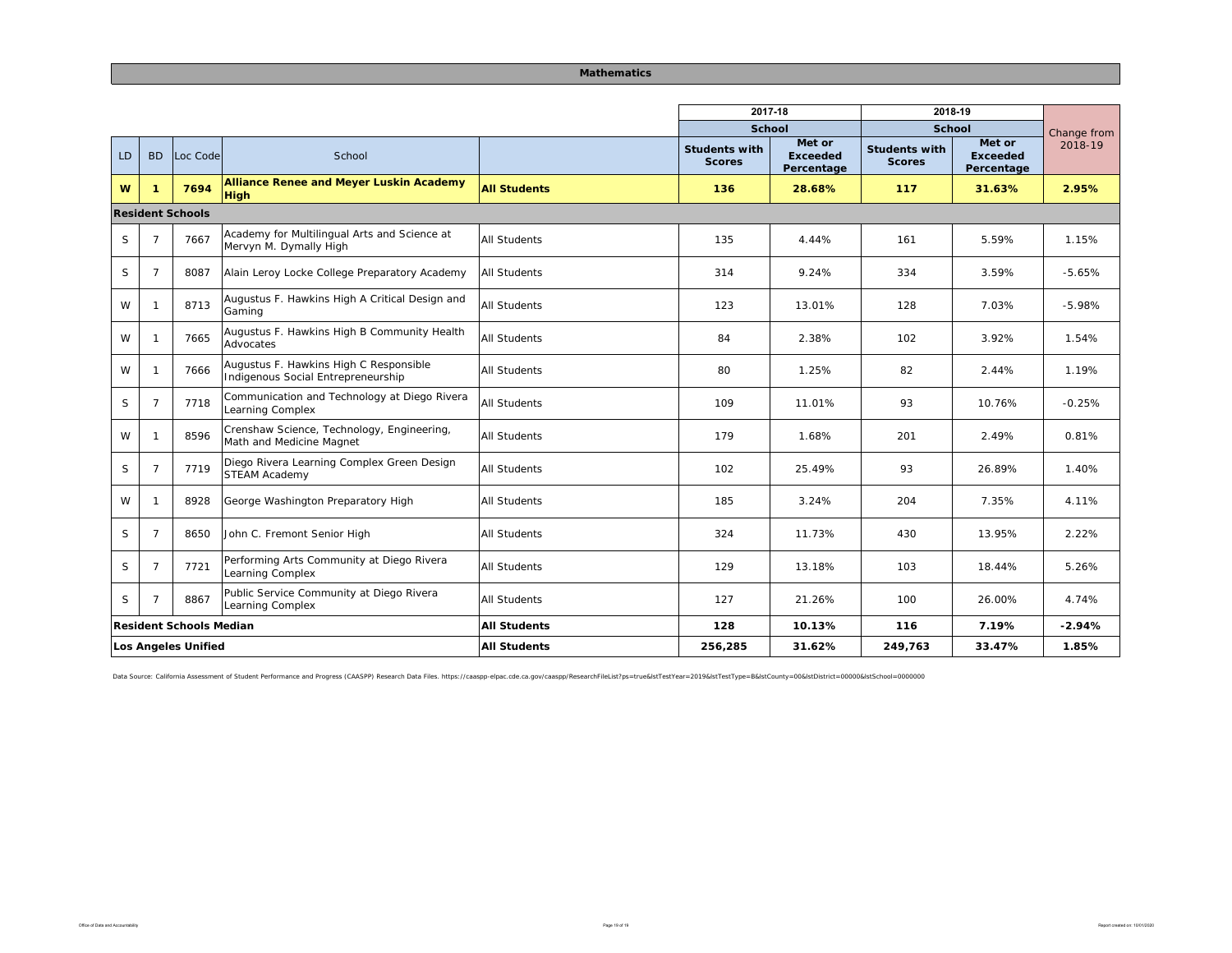#### AB 1505 **Renewal Criteria Analysis** - "**High Performing**" or "**Low Performing**" School

|                     | <b>KEY</b>                                                                                                                                                                                                   |
|---------------------|--------------------------------------------------------------------------------------------------------------------------------------------------------------------------------------------------------------|
|                     | CA Dashboard Indicator rating.                                                                                                                                                                               |
| Color               | For student groups, colors represent numerically significant subgroups [i.e. 30 or more, (15+ for Foster Youth and Homeless students)].<br>ELPI use status level as a proxy for color on the 2019 Dashboard. |
| <b>NPC</b>          | No Performance Color when student groups are not numerically significant.                                                                                                                                    |
| $- -$               |                                                                                                                                                                                                              |
| <b>Missing Data</b> | CALPADS error; Test Irregularities; or No CDE data                                                                                                                                                           |
| N/A                 | Not Applicable (e.g., elementary school not needing to have CCI data or Graduation Rate data)                                                                                                                |

CRITERIA TO QUALIFY AS "**HIGH PERFORMING" (HP) or "LOW PERFORMING" (LP)**

**HP1a [LP1a]** - *Does the charter school have schoolwide performance levels on at least two measurements of academic performance per year in each of the two consecutive years immediately preceding renewal?* 

That is, a charter school must have been assigned a color (performance level) for at least two of the four measurements of academic performance (ELA, Math, EL Progress, College/Career) in each of the two years preceding renewal. **YES** – **NO**

|       |            |      | Alliance Renee and Meyer Luskin Academy High |                  |
|-------|------------|------|----------------------------------------------|------------------|
|       | <b>FLA</b> |      |                                              | College / Career |
| Years |            | Math | EL Progress Indicator *                      | Indicator        |
| 2018  |            |      | NPC.                                         |                  |
| 2019  |            |      |                                              |                  |

1. If **"YES"** - proceed to **HP1b [LP1b]** below.

2. If **"No"** - you cannot do an analysis for "High Performing" or "Low Performing." Proceed to the "Middle Performing" analysis.

**HP1b [LP1b]** - *Did the charter school receive the two highest [ LP1b – two lowest ] performance levels schoolwide on all state indicators included on the California*  Dashboard (all blue and/or green) [LP1b - all red and/or orange] for which it receives performance levels in each of the two consecutive years immediately *preceding renewal?* **YES** – **NO**

|       | Alliance Renee and Meyer Luskin Academy High |      |                         |                               |                 |                        |                        |  |  |  |  |  |  |  |  |
|-------|----------------------------------------------|------|-------------------------|-------------------------------|-----------------|------------------------|------------------------|--|--|--|--|--|--|--|--|
| Years | <b>ELA</b>                                   | Math | EL Progress Indicator * | College / Career<br>Indicator | Chronic Absent. | <b>Graduation Rate</b> | <b>Suspension Rate</b> |  |  |  |  |  |  |  |  |
| 2018  |                                              |      | <b>NPC</b>              |                               | N/A             |                        |                        |  |  |  |  |  |  |  |  |
| 2019  |                                              |      |                         |                               | N/A             |                        |                        |  |  |  |  |  |  |  |  |

1. ☐ If **"YES"** to **HP1b (two highest performance levels)** - the school is "High Performing" and may be recommended for a 7-year renewal after a full analysis is done on all performance areas (e.g., governance, operations, fiscal, etc.). No additional review is needed.

**2.** ☐ If **"YES"** to **LP1b (two lowest performance levels)** - the school is "Low Performing" and may be recommended for a 0 or 2 - year renewal after a full analysis is done on all performance areas (e.g., governance, operations, fiscal, etc.). No additional review is needed.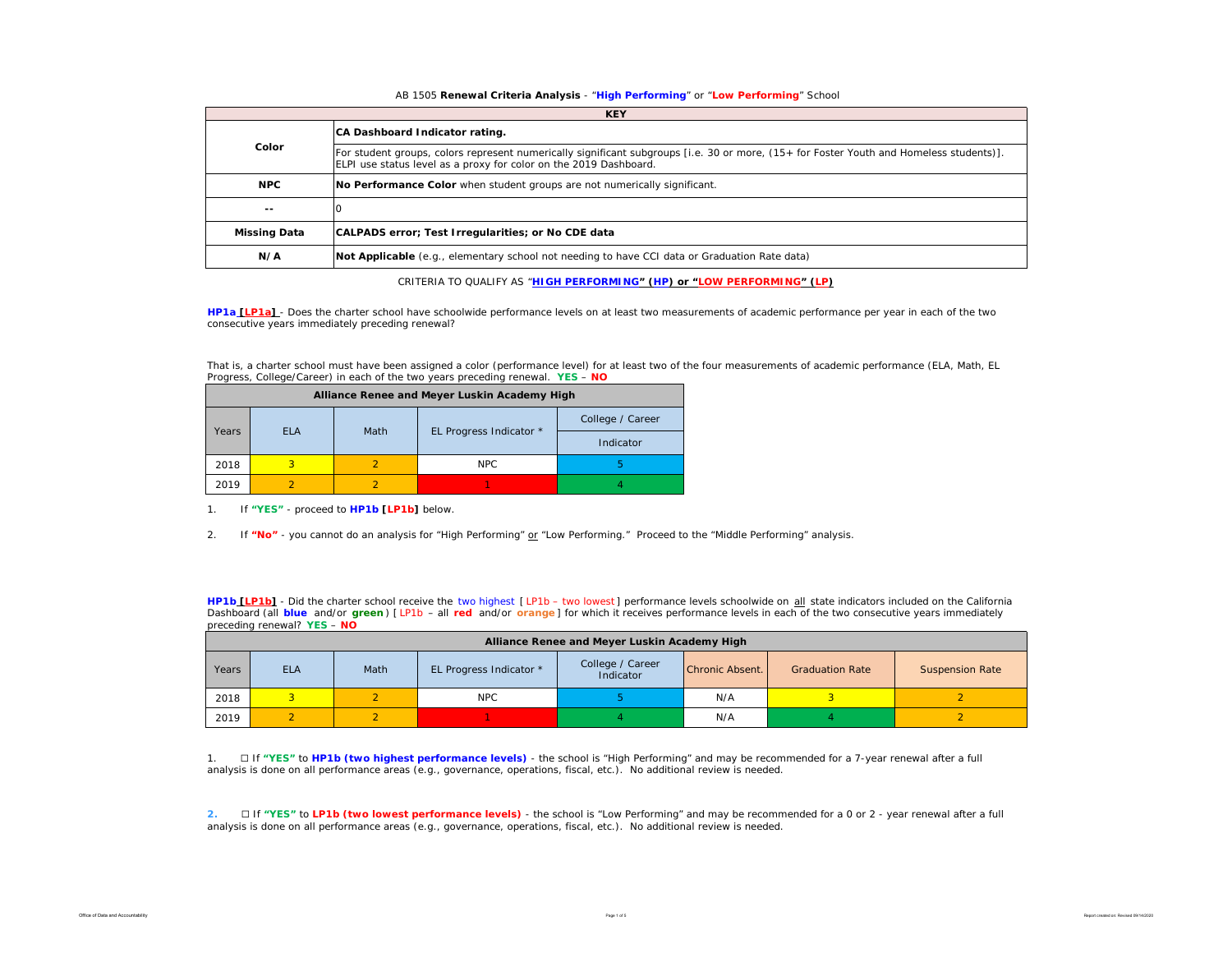**However, MAY RENEW ONLY upon making both of the following written factual findings:**

**1) The charter school is taking meaningful steps to address the underlying cause(s) of low performance, which are or will be written in a plan adopted by the governing body of the charter school;** 

**AND**

**2) There is clear and convincing evidence, demonstrated by verified data, showing either:**

**a. The school achieved measurable increases in academic achievement, as defined by at least one year's progress for each year in school; OR**

- **b. Strong postsecondary outcomes equal to similar peers.**
- **3.** ☐ **If "NO" then proceed to HP2a [LP2a] below**

**a. If the charter school receives a combination of performance colors (red, orange, yellow, green, and blue) proceed to HP2a [LP2a] below.** 

**\*** *HP1b -* 

*\* LP1b -* 

| each of the two consecutive years immediately preceding renewar. <b>TES - NO</b> |                     |                                            |
|----------------------------------------------------------------------------------|---------------------|--------------------------------------------|
| Indicator                                                                        | Number of Subgroups | Subroups                                   |
| <b>ELA 2018</b>                                                                  | 2                   | Socioeconomically Disadvantaged<br>Latino; |
| <b>ELA 2019</b>                                                                  | 2                   | Socioeconomically Disadvantaged<br>Latino; |
| Math 2018                                                                        | $\overline{2}$      | Socioeconomically Disadvantaged<br>Latino; |
| Math 2019                                                                        | 2                   | Latino;<br>Socioeconomically Disadvantaged |
| EL Progress 2018                                                                 | N/A                 | N/A                                        |
| EL Progress 2019 *                                                               | $\mathbf{1}$        | English Learner                            |
| College/Career 2018                                                              | $\overline{2}$      | Socioeconomically Disadvantaged<br>Latino; |
| College/Career 2019                                                              | $\overline{2}$      | Socioeconomically Disadvantaged<br>Latino; |

**HP2a [LP2a]** - *Does the charter school have performance levels on at least two of the four measurements of academic performance for at least two subgroups in each of the two consecutive years immediately preceding renewal?* **YES** – **NO**

#### 1. ☐ If **"YES"** – proceed to **HP2b [LP2b]** below.

2. ☐ If **"No"** – A charter school without *performance levels on at least two of the four measurements of academic performance for at least two subgroups in each of the two consecutive years immediately preceding renewal* cannot be considered within the "High Performing" or "Low Performing" renewal criteria. Proceed to the "Middle Performing" analysis.

\*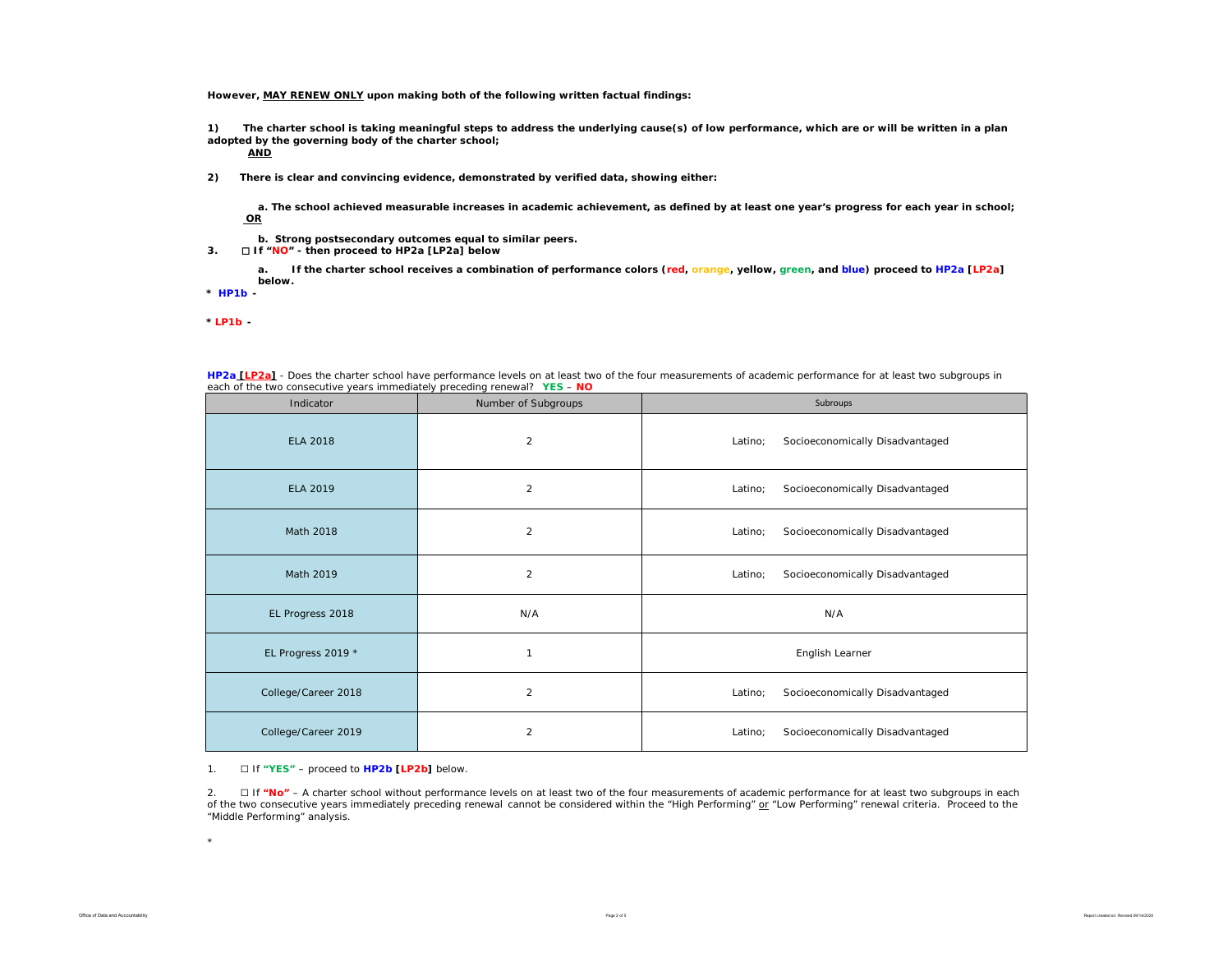| HP2b [LP2b] - Did the charter school receive performance levels schoolwide (all students) that are the same or higher [LP2b - same or lower] than the state |  |  |  |
|-------------------------------------------------------------------------------------------------------------------------------------------------------------|--|--|--|
| average for all four measurements of academic performance? YES - NO                                                                                         |  |  |  |

| Indicator           |                      | <b>Alliance Renee and Meyer</b><br>Luskin Academy High | <b>State</b>         |               | <b>Status Comparison to State Average</b> |  |  |
|---------------------|----------------------|--------------------------------------------------------|----------------------|---------------|-------------------------------------------|--|--|
|                     | Performance<br>Level | <b>Status</b>                                          | Performance<br>Level | <b>Status</b> |                                           |  |  |
| <b>ELA 2018</b>     | 3                    | 11.6                                                   | $\overline{2}$       | $-6.0$        | Higher                                    |  |  |
| <b>ELA 2019</b>     | $\overline{2}$       | $-22.7$                                                | 4                    | $-2.5$        | Lower                                     |  |  |
| <b>Math 2018</b>    | $\overline{2}$       | $-60.3$                                                | $\overline{2}$       | $-36.4$       | Lower                                     |  |  |
| Math 2019           | $\overline{2}$       | $-63.4$                                                | $\overline{2}$       | $-33.5$       | Lower                                     |  |  |
| EL Progress 2018    | <b>NPC</b>           | N/A                                                    | <b>NPC</b>           | N/A           | $\frac{1}{2}$                             |  |  |
| EL Progress 2019 *  |                      | 31.5%                                                  | 3 <sup>1</sup>       | 48.3%         | Lower                                     |  |  |
| College/Career 2018 | 5                    | 3<br>59.8%                                             |                      | 42.2%         | Higher                                    |  |  |
| College/Career 2019 | 4                    | 58.1%                                                  | 3                    | 44.1%         | Higher                                    |  |  |

1. ☐ If **"YES"** to **HP2b (received performance levels schoolwide that are the same or higher than the state average for all four measurements)**  the school meets the criteria in the first part of section 47607 (c)(2)(A)(ii). Proceed to the subgroup comparison analysis pursuant to the latter half of section 47607 (c)(2)(A)(ii). Move on to **HP2c.**

2. ☐ If **"YES"** to **LP2c (received performance levels schoolwide that are the same or lower than the state average for all four measurements)** the school meets the criteria in the first part of section 47607.2 (a)(1)(B). Proceed to the subgroup comparison analysis pursuant to the latter half of section 47607.2 (a)(1)(B). Move on to **LP2c.**

3. □ If "No" – If all of the performance levels schoolwide are the "Same" or a combination of "Higher" and "Lower" proceed to the "Middle Performing" analysis. \* *HP2b -* 

#### \**LP2b -*

**HP2c [LP2c]** - For the state subgroups that are performing below the state average in each of the four measurements of academic performance in each respective year, did the majority of the school's subgroups receive performance levels that are higher [lower] than the state average? **YES** – **NO**

| <b>ELA</b>                      |               |                |               |                |               |                                |               |                |               |                |               |                                |  |
|---------------------------------|---------------|----------------|---------------|----------------|---------------|--------------------------------|---------------|----------------|---------------|----------------|---------------|--------------------------------|--|
|                                 |               |                | 2018          |                |               |                                |               |                |               |                |               |                                |  |
| Subgroup                        | # of<br>Stud. |                | <b>School</b> |                | <b>State</b>  | <b>Status</b><br>Comparison to | # of<br>Stud. | School         |               | <b>State</b>   |               | <b>Status</b><br>Comparison to |  |
|                                 |               | Perf.<br>Level | Status        | Perf.<br>Level | <b>Status</b> | State Average                  |               | Perf.<br>Level | <b>Status</b> | Perf.<br>Level | <b>Status</b> | State Average                  |  |
| <b>All Students</b>             | 131           | 3 <sup>1</sup> | 11.6          | $\overline{2}$ | $-6.0$        | Higher                         | 119           | $\overline{2}$ | $-22.7$       |                | $-2.5$        | Lower                          |  |
| English Learner                 | 25            | <b>NPC</b>     | $-63.4$       | 3 <sup>1</sup> | $-47.1$       |                                | 39            | <b>NPC</b>     | $-100.1$      | 3 <sup>1</sup> | $-45.1$       |                                |  |
| Foster Youth                    | $\frac{1}{2}$ | $- -$          | $\frac{1}{2}$ | 1.             | $-79.2$       |                                | $\frac{1}{2}$ | $- -$          | $- -$         | $\overline{2}$ | $-71.9$       |                                |  |
| <b>Homeless</b>                 | $\frac{1}{2}$ | $- -$          | $- -$         | 3 <sup>1</sup> | $-51.0$       |                                | $- -$         | $- -$          | $- -$         | 3 <sup>1</sup> | $-46.7$       |                                |  |
| Socioeconomically Disadvantaged | 130           | $\overline{3}$ | 11.1          | 3 <sup>1</sup> | $-34.7$       | Higher                         | 113           | $\overline{2}$ | $-23.0$       | 3 <sup>1</sup> | $-30.1$       | Higher                         |  |
| Students with Disabilities      | 17            | <b>NPC</b>     | $-126.0$      | 1.             | $-95.5$       |                                | 17            | <b>NPC</b>     | $-161.8$      | $\overline{2}$ | $-88.1$       |                                |  |
| African American                | 21            | <b>NPC</b>     | $-14.3$       | $\overline{2}$ | $-51.8$       |                                | 15            | <b>NPC</b>     | $-48.7$       | 3 <sup>1</sup> | $-47.6$       |                                |  |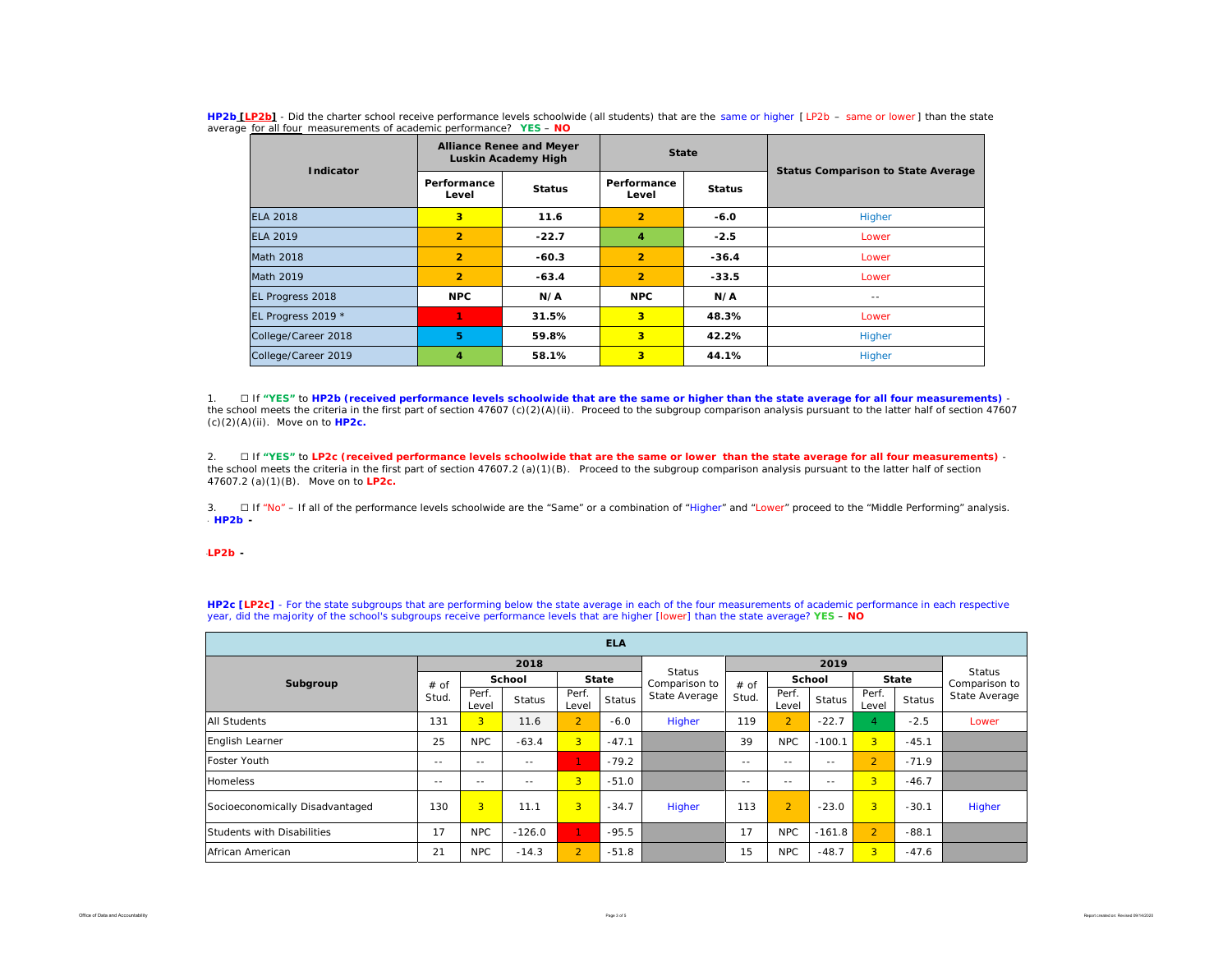| <b>ELA</b>                          |               |                |               |                |               |                                |               |                |               |                |               |                                |  |
|-------------------------------------|---------------|----------------|---------------|----------------|---------------|--------------------------------|---------------|----------------|---------------|----------------|---------------|--------------------------------|--|
|                                     |               |                | 2018          |                |               |                                |               |                | 2019          |                |               |                                |  |
| Subgroup                            | # of<br>Stud. |                | School        |                | <b>State</b>  | <b>Status</b><br>Comparison to |               | School         |               | <b>State</b>   |               | <b>Status</b><br>Comparison to |  |
|                                     |               | Perf.<br>Level | <b>Status</b> | Perf.<br>Level | <b>Status</b> | State Average                  | # of<br>Stud. | Perf.<br>Level | <b>Status</b> | Perf.<br>Level | <b>Status</b> | State Average                  |  |
| American Indian or Alaska Native    | $- -$         | $- -$          | $- -$         | $\overline{2}$ | $-36.8$       |                                |               | <b>NPC</b>     | $- -$         | $\overline{2}$ | $-34.1$       |                                |  |
| Asian                               | $\frac{1}{2}$ | $- -$          | $\frac{1}{2}$ | 5              | 62.4          |                                |               | <b>NPC</b>     | $\frac{1}{2}$ | 5              | 64.8          |                                |  |
| Filipino                            | $- -$         | $- -$          | $- -$         | $\overline{4}$ | 44.0          |                                | $- -$         | $- -$          | $- -$         | 5              | 46.7          |                                |  |
| Latino                              | 110           | 3              | 16.6          | 3              | $-31.3$       | Higher                         | 102           | $\overline{2}$ | $-18.0$       | $\overline{3}$ | $-26.6$       | Higher                         |  |
| Native Hawaiian or Pacific Islander | $\frac{1}{2}$ | $\frac{1}{2}$  | $\sim$ $-$    | $\overline{2}$ | $-21.3$       |                                | $\frac{1}{2}$ | $\sim$ $-$     | $\frac{1}{2}$ | $\overline{2}$ | $-19.5$       |                                |  |
| White                               | $\frac{1}{2}$ | $\frac{1}{2}$  | $\sim$ $-$    | 4              | 27.7          |                                | $\frac{1}{2}$ | $\sim$ $-$     | $\frac{1}{2}$ | $\overline{4}$ | 30.7          |                                |  |
| Two or More Races                   | $- -$         | $- -$          | $- -$         | $\overline{4}$ | 28.6          |                                | $- -$         | $- -$          | $- -$         | 4              | 30.3          |                                |  |

| <b>MATH</b>                         |               |                |               |                |               |                                |               |                |               |                |               |                                |
|-------------------------------------|---------------|----------------|---------------|----------------|---------------|--------------------------------|---------------|----------------|---------------|----------------|---------------|--------------------------------|
|                                     |               |                | 2018          |                |               |                                |               |                |               |                |               |                                |
| Subgroup                            | # of          | School         |               |                | <b>State</b>  | <b>Status</b><br>Comparison to | # of          | <b>School</b>  |               |                | <b>State</b>  | <b>Status</b><br>Comparison to |
|                                     | Stud.         | Perf.<br>Level | <b>Status</b> | Perf.<br>Level | <b>Status</b> | State Average                  | Stud.         | Perf.<br>Level | <b>Status</b> | Perf.<br>Level | <b>Status</b> | State Average                  |
| <b>All Students</b>                 | 131           | $\overline{2}$ | $-60.3$       | $\overline{2}$ | $-36.4$       | Lower                          | 119           | $\overline{2}$ | $-63.4$       | $\overline{2}$ | $-33.5$       | Lower                          |
| English Learner                     | 25            | NPC            | $-123.1$      | $\overline{2}$ | $-69.9$       |                                | 39            | <b>NPC</b>     | $-131.3$      | $\overline{2}$ | $-68.6$       |                                |
| <b>Foster Youth</b>                 | $\sim$ $-$    | $- -$          | $- -$         | 1.             | $-114.0$      |                                | $\sim$ $-$    | $= -$          | $= -$         | $\overline{2}$ | $-107.2$      |                                |
| <b>Homeless</b>                     | $- -$         | $\frac{1}{2}$  | $ -$          | $\overline{2}$ | $-81.0$       |                                | $- -$         | $- -$          | $- -$         | $\overline{2}$ | $-77.7$       |                                |
| Socioeconomically Disadvantaged     | 130           | $\overline{2}$ | $-60.2$       | $\overline{2}$ | $-67.4$       | Higher                         | 113           | $\overline{2}$ | $-60.8$       | $\overline{3}$ | $-63.7$       | Higher                         |
| Students with Disabilities          | 17            | <b>NPC</b>     | $-175.6$      | $\mathbf{1}$   | $-125.3$      |                                | 17            | <b>NPC</b>     | $-182.2$      | $\overline{2}$ | $-119.4$      |                                |
| African American                    | 21            | <b>NPC</b>     | $-120.8$      | $\overline{2}$ | $-91.5$       |                                | 15            | <b>NPC</b>     | $-85.1$       | $\overline{2}$ | $-87.9$       |                                |
| American Indian or Alaska Native    | $\frac{1}{2}$ | $\frac{1}{2}$  | $\frac{1}{2}$ | $\overline{2}$ | $-73.0$       |                                | 1             | <b>NPC</b>     | $\sim$ $-$    | $\overline{2}$ | $-69.6$       |                                |
| Asian                               | $\frac{1}{2}$ | $- -$          | $\frac{1}{2}$ | 5              | 56.7          |                                | $\mathbf{1}$  | <b>NPC</b>     | $- -$         | 5.             | 59.8          |                                |
| Filipino                            | $\frac{1}{2}$ | $\frac{1}{2}$  | $ -$          | $\overline{4}$ | 13.1          |                                | $- -$         | $- -$          | $- -$         | $\overline{4}$ | 18.0          |                                |
| Latino                              | 110           | $\overline{4}$ | $-48.7$       | $\overline{2}$ | $-65.8$       | <b>Higher</b>                  | 102           | $\overline{3}$ | $-59.2$       | 3 <sup>1</sup> | $-62.2$       | Higher                         |
| Native Hawaiian or Pacific Islander | $\frac{1}{2}$ | $\frac{1}{2}$  | $\frac{1}{2}$ | $\overline{2}$ | $-52.0$       |                                | $- -$         | $- -$          | $- -$         | $\overline{2}$ | $-49.8$       |                                |
| White                               | $\frac{1}{2}$ | $\frac{1}{2}$  | $\frac{1}{2}$ | 3              | $-1.0$        |                                | $\frac{1}{2}$ | $\frac{1}{2}$  | $- -$         | $\overline{4}$ | 1.4           |                                |
| Two or More Races                   | $\frac{1}{2}$ | $\frac{1}{2}$  | $- -$         | 4              | 1.9           |                                | $\frac{1}{2}$ | $\frac{1}{2}$  | $\frac{1}{2}$ | 4              | 2.5           |                                |

| EL Progress Indicator * (ELPI) |                 |                |               |                |        |                                |                 |                 |               |                 |               |               |  |  |
|--------------------------------|-----------------|----------------|---------------|----------------|--------|--------------------------------|-----------------|-----------------|---------------|-----------------|---------------|---------------|--|--|
|                                |                 |                | 2018          |                |        |                                |                 |                 | 2019          |                 |               | Status        |  |  |
| Subgroup                       |                 | School         |               | <b>State</b>   |        | <b>Status</b><br>Comparison to |                 | <b>School</b>   |               | <b>State</b>    |               | Comparison to |  |  |
|                                | $#$ of<br>Stud. | Pref.<br>Level | <b>Status</b> | Perf.<br>Level | Status | State Average                  | $#$ of<br>Stud. | Status<br>Level | <b>Status</b> | Status<br>Level | <b>Status</b> | State Average |  |  |
| English Learner                | 70              | N/A            | N/A           | <b>NPC</b>     | N/A    |                                | 73              |                 | 31.5%         |                 | 48.3%         | Lower         |  |  |